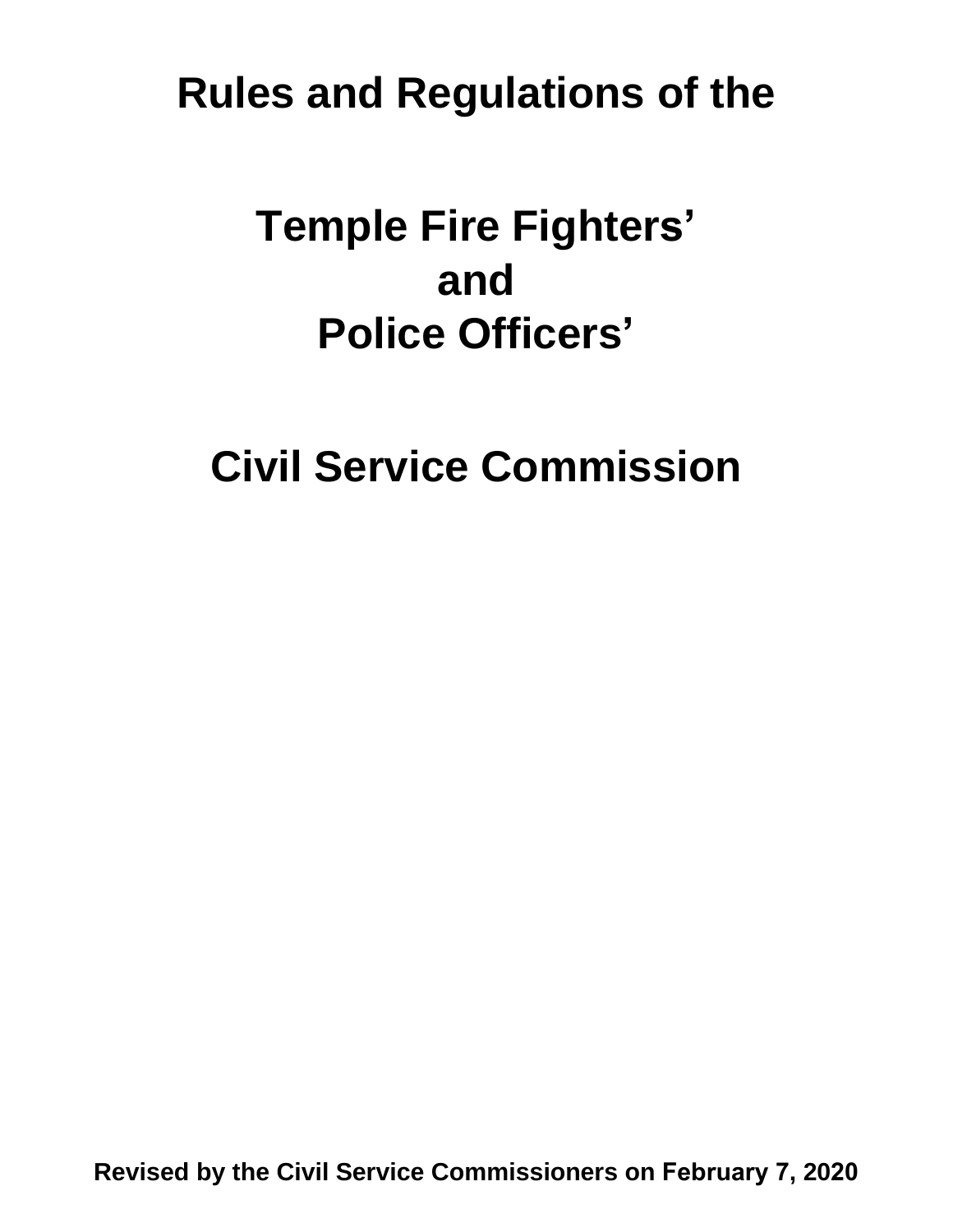## **TABLE OF CONTENTS**

| SECTION 10. COMMISSION APPEAL PROCEDURE & HEARING PROCEDURES  14                                                                                                                                                                                                                                                      |  |
|-----------------------------------------------------------------------------------------------------------------------------------------------------------------------------------------------------------------------------------------------------------------------------------------------------------------------|--|
|                                                                                                                                                                                                                                                                                                                       |  |
|                                                                                                                                                                                                                                                                                                                       |  |
|                                                                                                                                                                                                                                                                                                                       |  |
|                                                                                                                                                                                                                                                                                                                       |  |
| SECTION 15. ADDITIONAL DEPUTY CHIEF POSITION - POLICE DEPARTMENT  17                                                                                                                                                                                                                                                  |  |
|                                                                                                                                                                                                                                                                                                                       |  |
| A) DEPARTMENT HEAD IS AUTHORIZED TO APPOINT ONE (1) DEPUTY CHIEF POSITION IN<br>ADDITION TO THE TWO (2) APPOINTED DEPUTY CHIEF POSITIONS PROVIDED BY SECTION<br>143.014 OF THE TEXAS LOCAL GOVERNMENT CODE PURSUANT TO ARTICLE 2 OF THE MEET<br>AND CONFER AGREEMENT BETWEEN THE CITY OF TEMPLE AND THE TEMPLE POLICE |  |
| B) IN ADDITION TO THE MINIMUM STANDARDS REQUIRED BY SECTIONS 143.013(B) AND<br>143.014(D) OF THE TEXAS LOCAL GOVERNMENT CODE, THE PERSON APPOINTED TO THE<br>ADDITIONAL DEPUTY CHIEF POSITION MUST MEE THE FOLLOWING CRITERIA  17                                                                                     |  |
| 1) HAS OBTAINED A MINIMUM EDUCATIONAL LEVEL OF A BACHELOR'S DEGREE WITHIN TWO                                                                                                                                                                                                                                         |  |
| 2) HAS SUCCESSFULLY COMPLETED A MAJOR LAW ENFORCEMENT MANAGEMENT SCHOOL,<br>E.G., THE FBI NATIONAL ACADEMY, SOUTHERN POLICE INSTITUTE, OR BE ABLE TO<br>COMPLETE THIS REQUIREMENT WITHIN THE FIRST EIGHTEEN (18) MONTHS OF                                                                                            |  |
| 3) HAS SERVED IN THE RANK OF SERGEANT OR ABOVE, AND HAVE DEMONSTRATED<br>EFFECTIVE SUPERVISION, LEADERSHIP, AND MANAGEMENT OF THE PERSONNEL UNDER                                                                                                                                                                     |  |
| 4) HAS OBTAINED THE LEVEL OF MASTER PEACE OFFICER CERTIFICATION BY THE TEXAS                                                                                                                                                                                                                                          |  |
| C) THESE MINIMUM STANDARDS SHALL APPLY TO THE SUBSEQUENT APPOINTMENT OF ANY                                                                                                                                                                                                                                           |  |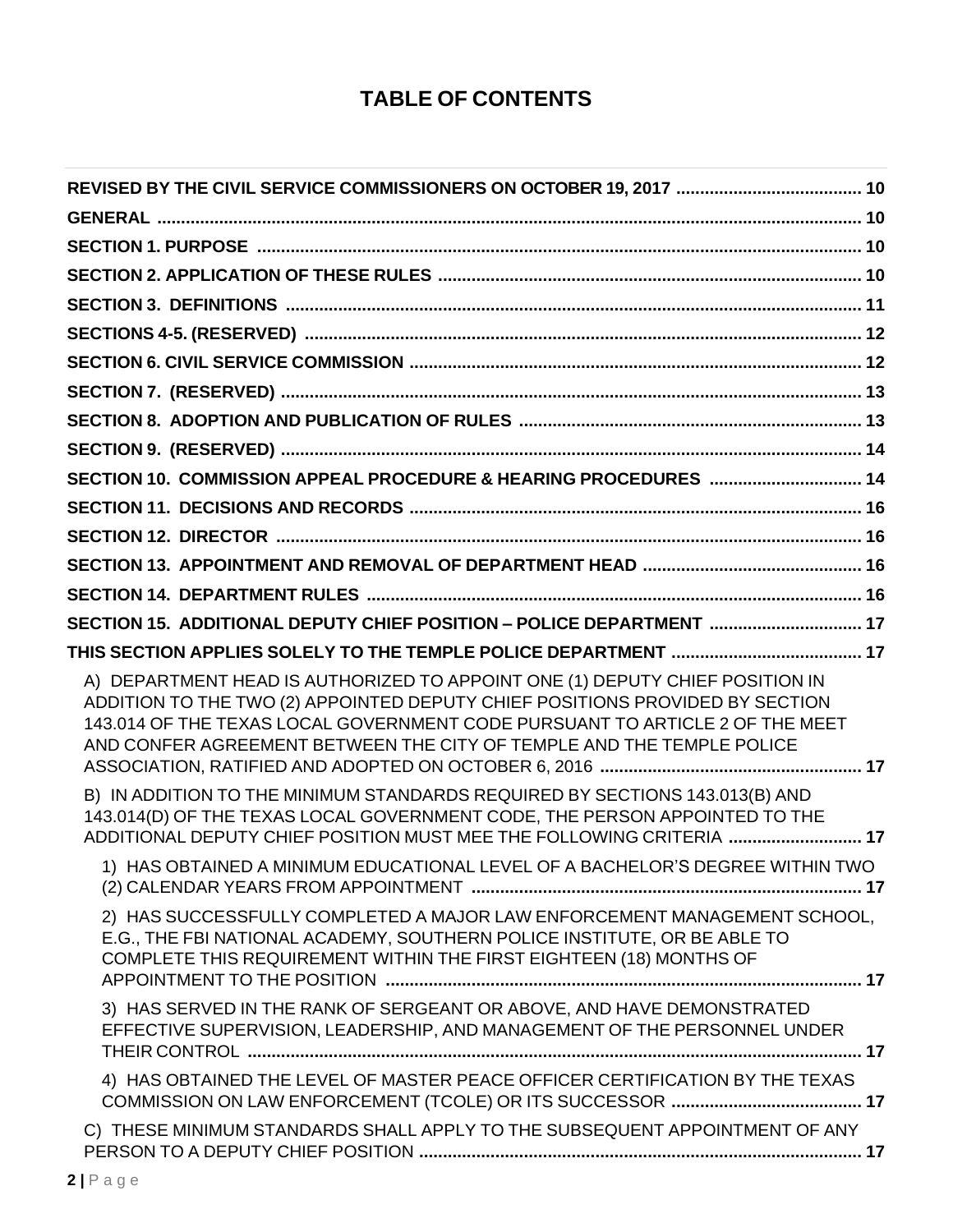| D) UPON A VACANCY IN A DEPUTY CHIEF POSITION, THE POSITION WILL BE POSTED FOR A<br>PERIOD OF TEN (10) CALENDAR DAYS DURING WHICH ELIGIBLE CANDIDATES MAY SUBMIT<br>DOCUMENTATION OF THEIR QUALIFICATIONS, E.G., RESUMES, TRANSCRIPTS, |  |
|---------------------------------------------------------------------------------------------------------------------------------------------------------------------------------------------------------------------------------------|--|
| E) THE FINAL APPOINTMENT WILL BE MADE SOLELY AT THE DISCRETION OF THE                                                                                                                                                                 |  |
| F) THIS RULE DOES NOT PROVIDE A BASIS FOR APPEAL OF THE DEPARTMENT HEAD'S                                                                                                                                                             |  |
|                                                                                                                                                                                                                                       |  |
|                                                                                                                                                                                                                                       |  |
|                                                                                                                                                                                                                                       |  |
|                                                                                                                                                                                                                                       |  |
|                                                                                                                                                                                                                                       |  |
|                                                                                                                                                                                                                                       |  |
|                                                                                                                                                                                                                                       |  |
|                                                                                                                                                                                                                                       |  |
|                                                                                                                                                                                                                                       |  |
|                                                                                                                                                                                                                                       |  |
|                                                                                                                                                                                                                                       |  |
|                                                                                                                                                                                                                                       |  |
|                                                                                                                                                                                                                                       |  |
|                                                                                                                                                                                                                                       |  |
|                                                                                                                                                                                                                                       |  |
|                                                                                                                                                                                                                                       |  |
|                                                                                                                                                                                                                                       |  |
| POLICE CHIEF<br>19                                                                                                                                                                                                                    |  |
|                                                                                                                                                                                                                                       |  |
|                                                                                                                                                                                                                                       |  |
|                                                                                                                                                                                                                                       |  |
|                                                                                                                                                                                                                                       |  |
|                                                                                                                                                                                                                                       |  |
|                                                                                                                                                                                                                                       |  |
|                                                                                                                                                                                                                                       |  |
|                                                                                                                                                                                                                                       |  |
|                                                                                                                                                                                                                                       |  |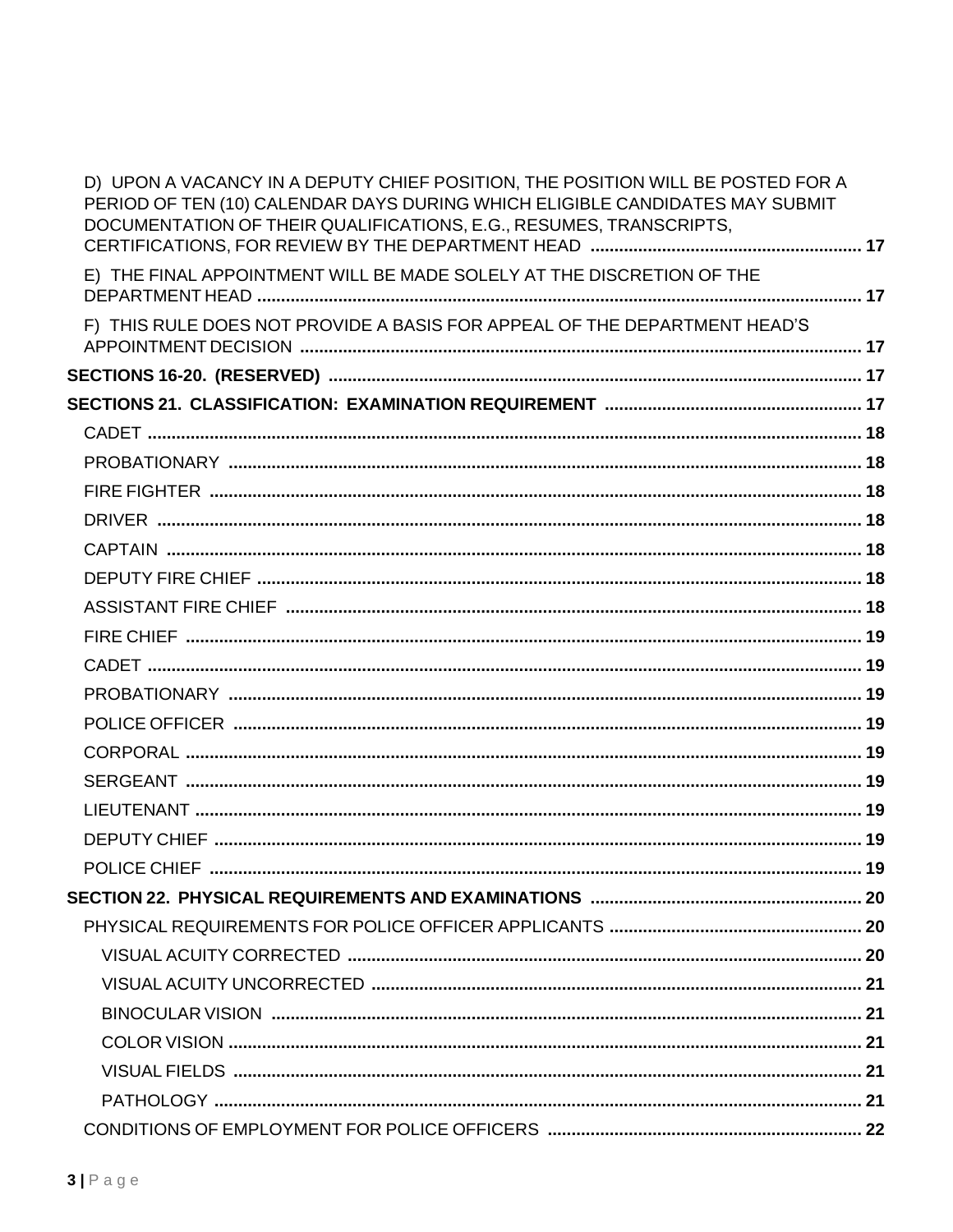| 22.12 TOBACCO PRODUCTS. AS A CONDITION OF EMPLOYMENT, FIRE FIGHTERS<br>SHALL NOT USE ANY TOBACCO PRODUCTS ON DUTY WHILE EMPLOYED BY THE CITY<br>OF TEMPLE, FIRE FIGHTERS WHO USE TOBACCO PRODUCTS WILL BE SUBJECT TO<br>DISCIPLINE, UP TO AND INCLUDING TERMINATION, FOR VIOLATING THIS POLICY.<br>FOR PURPOSES OF THIS SECTION, "TOBACCO PRODUCTS" INCLUDES: CHEWING<br>TOBACCO, SMOKELESS TOBACCO, SIMULATED SMOKING DEVICES, AND                                                                                                                            |  |
|----------------------------------------------------------------------------------------------------------------------------------------------------------------------------------------------------------------------------------------------------------------------------------------------------------------------------------------------------------------------------------------------------------------------------------------------------------------------------------------------------------------------------------------------------------------|--|
|                                                                                                                                                                                                                                                                                                                                                                                                                                                                                                                                                                |  |
|                                                                                                                                                                                                                                                                                                                                                                                                                                                                                                                                                                |  |
|                                                                                                                                                                                                                                                                                                                                                                                                                                                                                                                                                                |  |
|                                                                                                                                                                                                                                                                                                                                                                                                                                                                                                                                                                |  |
|                                                                                                                                                                                                                                                                                                                                                                                                                                                                                                                                                                |  |
| OFFENSES INVOLVING DRIVING WHILE INTOXICATED (DWI) OR UNDER THE INFLUENCE (DUI)                                                                                                                                                                                                                                                                                                                                                                                                                                                                                |  |
|                                                                                                                                                                                                                                                                                                                                                                                                                                                                                                                                                                |  |
|                                                                                                                                                                                                                                                                                                                                                                                                                                                                                                                                                                |  |
|                                                                                                                                                                                                                                                                                                                                                                                                                                                                                                                                                                |  |
|                                                                                                                                                                                                                                                                                                                                                                                                                                                                                                                                                                |  |
|                                                                                                                                                                                                                                                                                                                                                                                                                                                                                                                                                                |  |
|                                                                                                                                                                                                                                                                                                                                                                                                                                                                                                                                                                |  |
|                                                                                                                                                                                                                                                                                                                                                                                                                                                                                                                                                                |  |
|                                                                                                                                                                                                                                                                                                                                                                                                                                                                                                                                                                |  |
|                                                                                                                                                                                                                                                                                                                                                                                                                                                                                                                                                                |  |
| 27.05 CADET POLICE OFFICER AND FIRE FIGHTER CANDIDATES WHOSE ACADEMY AND<br>LICENSING EXPENSES WERE PAID BY THE TEMPLE POLICE DEPARTMENT OR TEMPLE FIRE<br>AND RESCUE DEPARTMENT SHALL REIMBURSE THE TRAINING AND LICENSURE COSTS, ON A<br>PRORATED BASIS OVER A PERIOD OF THREE (3) YEARS, IF THEY VOLUNTARILY SEPARATE<br>FROM EMPLOYMENT WITHIN THREE YEARS AFTER ACHIEVING LICENSURE. AT THE TIME OF<br>SEPARATION, THE PRORATED AMOUNT WILL BE DEDUCTED FROM THE EMPLOYEE'S FINAL<br>PAYMENT FOR ACCRUED SICK, VACATION, HOLIDAY OR COMPENSATORY TIME, AS |  |
|                                                                                                                                                                                                                                                                                                                                                                                                                                                                                                                                                                |  |
|                                                                                                                                                                                                                                                                                                                                                                                                                                                                                                                                                                |  |
| SECTION 30. ELIGIBILITY FOR FIRE DEPARTMENT PROMOTIONAL EXAMINATION  42                                                                                                                                                                                                                                                                                                                                                                                                                                                                                        |  |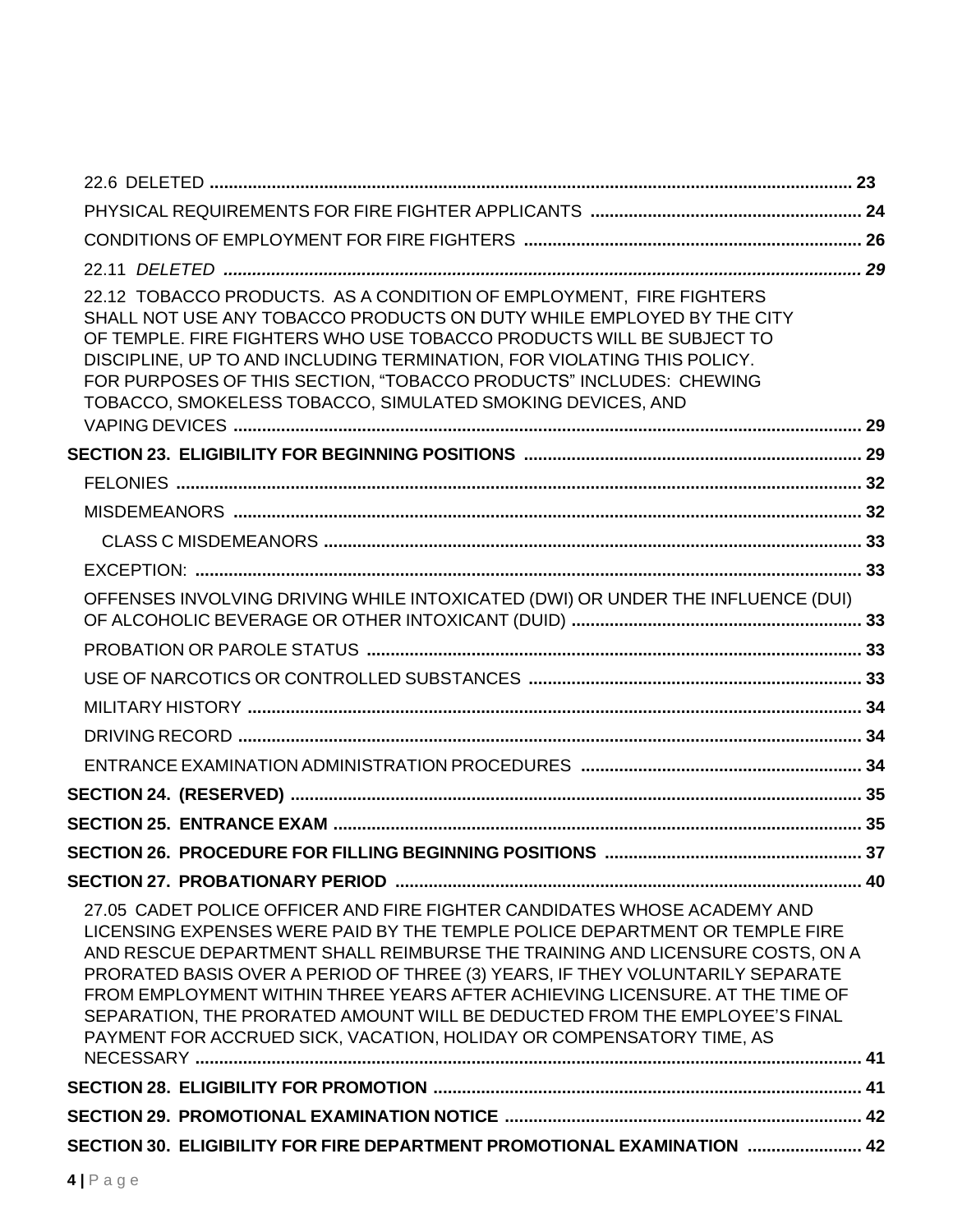|    | SECTION 31. ELIGIBILITY FOR POLICE DEPARTMENT PROMOTIONAL EXAMINATION  42                                                                                                                                                                                                                                                                                                  |
|----|----------------------------------------------------------------------------------------------------------------------------------------------------------------------------------------------------------------------------------------------------------------------------------------------------------------------------------------------------------------------------|
|    |                                                                                                                                                                                                                                                                                                                                                                            |
|    |                                                                                                                                                                                                                                                                                                                                                                            |
|    |                                                                                                                                                                                                                                                                                                                                                                            |
|    | SECTION 35. ALTERNATE PROMOTIONAL SYSTEM IN POLICE DEPARTMENT  48                                                                                                                                                                                                                                                                                                          |
|    | SECTION 36. PROCEDURES FOR MAKING PROMOTIONAL APPOINTMENTS  49                                                                                                                                                                                                                                                                                                             |
|    | SECTION 37. RECORD OF CERTIFICATION AND APPOINTMENT (RESERVED)  49                                                                                                                                                                                                                                                                                                         |
|    | SECTION 38. TEMPORARY DUTIES IN A HIGHER RANK - POLICE DEPARTMENT  49                                                                                                                                                                                                                                                                                                      |
|    | THE PROVISIONS OF THIS RULE APPLY SOLELY TO CERTIFIED EMPLOYEES OF THE POLICE                                                                                                                                                                                                                                                                                              |
|    |                                                                                                                                                                                                                                                                                                                                                                            |
|    | A) IN ORDER TO MEET IMMEDIATE DEPARTMENTAL STAFFING NEEDS, THE DEPARTMENT<br>HEAD SHALL HAVE THE AUTHORITY TO TEMPORARILY ASSIGN AN OFFICER TO PERFORM THE<br>DUTIES OF A POSITION IN THE NEXT HIGHER RANK UNDER THE FOLLOWING CIRCUMSTANCES:                                                                                                                              |
| 49 |                                                                                                                                                                                                                                                                                                                                                                            |
|    | 1. WHEN THAT POSITION HAS BEEN FUNDED, BUT NOT YET CREATED OR AUTHORIZED BY                                                                                                                                                                                                                                                                                                |
|    | 2. WHEN THERE IS A VACANCY IN AN EXISTING POSITION FOR WHICH NO PROMOTIONAL                                                                                                                                                                                                                                                                                                |
|    | I. AN OFFICER TEMPORARILY ASSIGNED UNDER THIS SUBSECTION HAS NO<br>PROPERTY RIGHT OR INTEREST, IN LAW OR EQUITY, TO CONTINUED EMPLOYMENT IN THE<br>TEMPORARILY ASSIGNED POSITION, AND WILL BE DEMOTED TO THE POSITION (S)HE<br>OCCUPIED PRIOR TO THE TEMPORARY ASSIGNMENT IMMEDIATELY UPON<br>DETERMINATION OF THE OFFICER OCCUPYING THE FIRST POSITION ON THE ELIGIBILITY |
|    | II. THIS SUBSECTION DOES NOT PRECLUDE BACK-PAY DUE TO THE PERSON WHO IS<br>ULTIMATELY PROMOTED TO FILL THE POSITION FROM THE PROMOTIONAL LIST ONCE                                                                                                                                                                                                                         |
|    | B) ASSIGNMENTS MADE PURSUANT TO THIS RULE ARE TEMPORARY IN NATURE, AND<br>SPECIFICALLY INTENDED TO ADDRESS IMMEDIATE, PRESSING DEPARTMENTAL STAFFING                                                                                                                                                                                                                       |
|    | C) ASSIGNMENTS MADE PURSUANT TO THIS RULE ARE EXPRESSLY LIMITED TO SUCH PERIOD<br>OF TIME AS IS NECESSARY FOR THE CITY TO FORMALLY CREATE THE POSITION BY<br>ORDINANCE, OR COMPLETE THE PROCESS OF CREATING A PROMOTIONAL LIST FOR THE                                                                                                                                     |
|    | D) A PERSON TEMPORARILY SERVING IN A HIGHER RANK SHALL HAVE FULL AUTHORITY AND<br>RESPONSIBILITY FOR PERFORMING ALL OF THE DUTIES OF THE ASSIGNED RANK FOR THE                                                                                                                                                                                                             |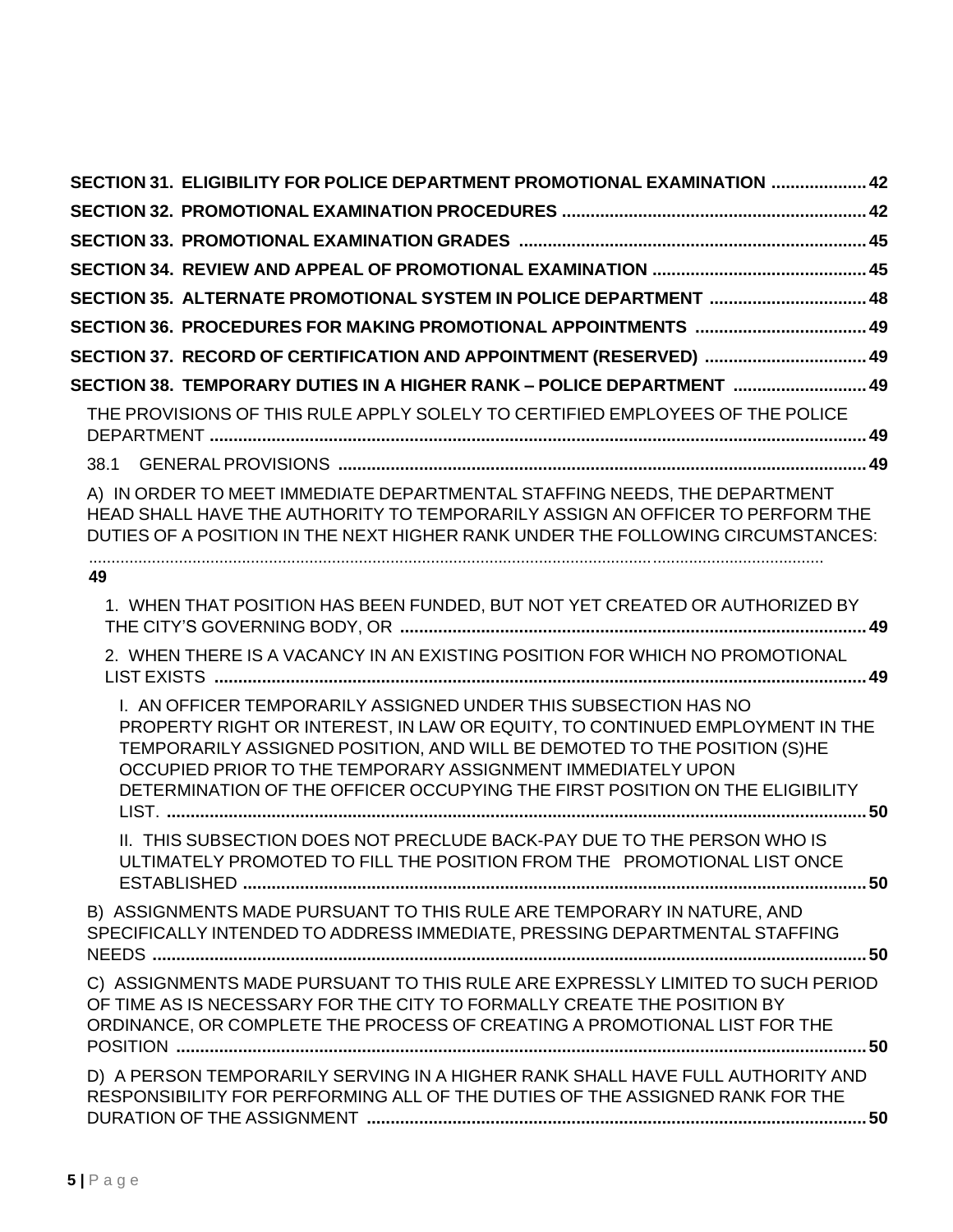| E) AN OFFICER TEMPORARILY ASSIGNED TO A POSITION IN THE NEXT HIGHER RANK UNDER<br>THIS PROVISION SHALL BE PAID THE BASE SALARY OF THE RANK TO WHICH (S)HE HAS BEEN<br>TEMPORARILY ASSIGNED, AND THE OFFICER'S OWN LONGEVITY OR SENIORITY PAY,<br>EDUCATIONAL INCENTIVE PAY, AND CERTIFICATION PAY FOR THE PERIOD OF THE  |      |             |                |                   |    |
|--------------------------------------------------------------------------------------------------------------------------------------------------------------------------------------------------------------------------------------------------------------------------------------------------------------------------|------|-------------|----------------|-------------------|----|
| F) THIS RULE DOES NOT CIRCUMVENT THE EXPRESS INTENT OF CHAPTER 143 OF THE TEXAS<br>LOCAL GOVERNMENT CODE, WHICH SPECIFIES THAT PROMOTIONS ARE TO BE MADE SOLELY<br><b>THROUGH</b>                                                                                                                                        | THE. | PROMOTIONAL | <b>TESTING</b> | <b>PROCESS 50</b> |    |
| G) THE RULE DOES NOT AUTHORIZE THE DEPARTMENT HEAD TO, DIRECTLY OR INDIRECTLY,<br>CREATE A POSITION THAT HAS NOT BEEN FUNDED BY THE CITY'S GOVERNING BODY  50                                                                                                                                                            |      |             |                |                   |    |
| H) THE PROVISIONS OF THIS RULE ARE SPECIFICALLY INTENDED TO SUPERSEDE THE<br>APPLICABLE STATUTORY PROVISION OF CHAPTER 143 OF THE TEXAS LOCAL GOVERNMENT<br>CODE AS ALLOWED BY SUBCHAPTER C, CHAPTER 142 OF THE TEXAS LOCAL GOVERNMENT                                                                                   |      |             |                |                   |    |
|                                                                                                                                                                                                                                                                                                                          |      |             |                |                   |    |
| A) WHEN NO SERGEANT OR LIEUTENANT IS AVAILABLE TO ACT AS A FIELD SUPERVISOR FOR<br>A SHIFT DUE TO ABSENCE, ILLNESS, OR INJURY, A CORPORAL SHALL BE DESIGNATED AS                                                                                                                                                         |      |             |                |                   |    |
| 1. WHEN NO SERGEANT IS AVAILABLE TO ACT AS A FIELD SUPERVISOR FOR A SHIFT DUE<br>TO ABSENCE, ILLNESS, OR INJURY, AND THE LIEUTENANT DETERMINES AN ADDITIONAL<br>FIELD SUPERVISOR IS NECESSARY TO MEET STAFFING NEEDS, THE LIEUTENANT MAY<br>DESIGNATE A CORPORAL AS AN "ACTING SERGEANT/FIELD SUPERVISOR" FOR THAT SHIFT |      |             |                |                   | 50 |
| 2. THE ACTING SERGEANT/FIELD SUPERVISOR DESIGNATION SHALL BE MADE BY A<br>LIEUTENANT, DEPUTY CHIEF, OR THE DEPARTMENT HEAD, AND BE NOTED IN WRITING ON                                                                                                                                                                   |      |             |                |                   |    |
| 3. A PERSON SERVING IN THIS DESIGNATION SHALL HAVE FULL AUTHORITY AND<br>RESPONSIBILITY FOR PERFORMING ALL OF THE DUTIES OF THE SERGEANT RANK FOR THE                                                                                                                                                                    |      |             |                |                   |    |
| 4. THE OFFICER DESIGNATED AS ACTING SERGEANT/FIELD SUPERVISOR SHALL BE PAID<br>THE BASE SALARY OF THE SERGEANT RANK, PLUS THE OFFICER'S OWN LONGEVITY AND<br>SENIORITY PAY, EDUCATIONAL INCENTIVE PAY, AND CERTIFICATION PAY DURING THE                                                                                  |      |             |                |                   |    |
| 5. THE DESIGNATION SHALL BE MADE ON A ROATING BASIS TO ALL CORPORALS, FROM A                                                                                                                                                                                                                                             |      |             |                |                   |    |
| 6. THE DEPARTMENT HEAD, OR HIS DESIGNEE, RETAINS DISCRETION TO DEVIATE FROM<br>THE ORDER OF NAMES ON THE LIST WHEN DESIGNATING AN ACTING SERGEANT. THIS<br>DECISION IS NOT SUBJECT TO APPEAL AND SHALL NOT BE THE BASIS FOR A GRIEVANCE. 51                                                                              |      |             |                |                   |    |
| 7. IF NO LIST IS AVAILABLE, THE DESIGNATION WILL BE MADE ON THE BASIS OF SENIORITY                                                                                                                                                                                                                                       |      |             |                |                   | 51 |
| B) A LIEUTENANT MAY DESIGNATE A CORPORAL TO ACT AS MENTORING SERGEANT UNDER                                                                                                                                                                                                                                              |      |             |                |                   |    |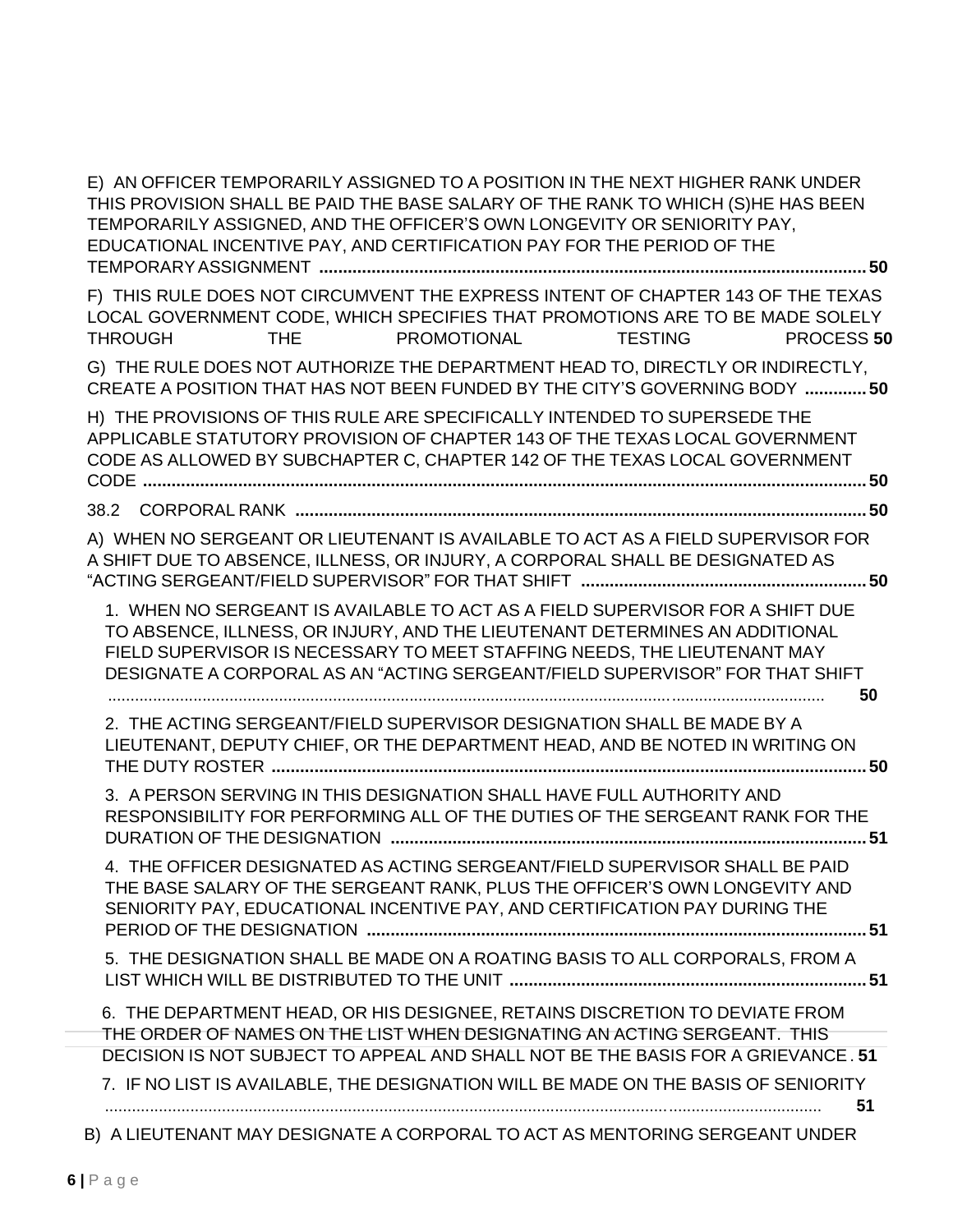|  | THE SUPERVISION OF A SERGEANT OR LIEUTENANT …………………………………………………………………………………………51 |  |
|--|----------------------------------------------------------------------------------|--|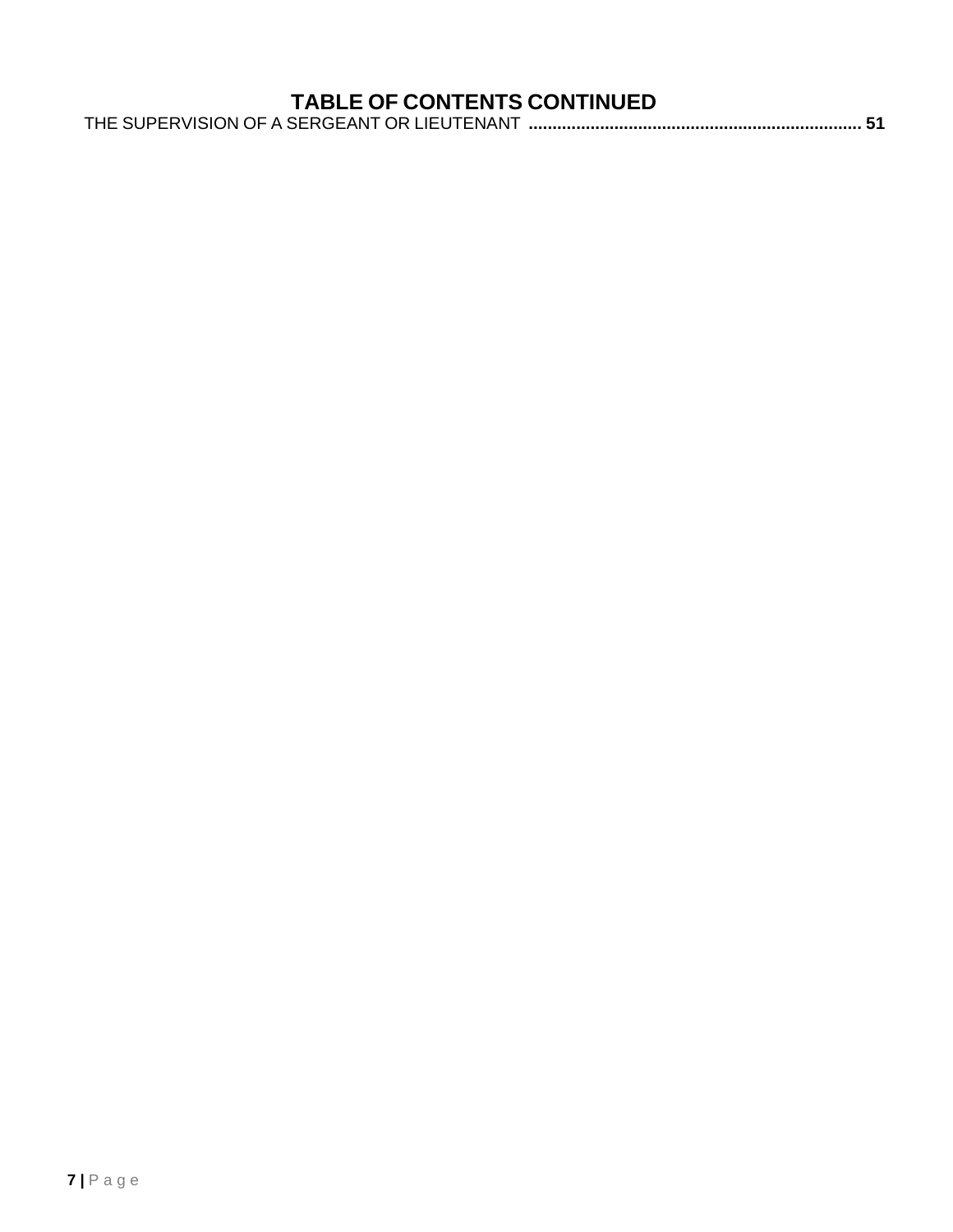| 1. THE MENTORING SERGEANT DESIGNATION IS SPECIFICALLY INTENDED FOR TRAINING<br>AND MENTORING PURPOSES, AS PART OF A COMPREHENSIVE CAREER DEVELOPMENT<br>PROGRAM, AND WILL NOT BE MADE FOR THE PURPOSE OF MEETING DEPARTMENTAL            |
|------------------------------------------------------------------------------------------------------------------------------------------------------------------------------------------------------------------------------------------|
| 2. THE DESIGNATED OFFICER WILL HAVE THE IMMEDIATE AUTHORITY OF A SERGEANT FOR<br>THE DURATION OF THE DESIGNATION, HOWEVER ULTIMATE AUTHORITY AND<br>RESPONSIBILITY FOR THE SHIFT REMAINS WITH THE AVAILABLE SERGEANT OR LIEUTENANT<br>51 |
| 3. THE DESIGNATION SHALL BE MADE BY A LIEUTENANT, DEPUTY CHIEF, OR THE<br>DEPARTMENT HEAD, AND BE NOTED IN WRITING ON THE DUTY ROSTER  51                                                                                                |
| 4. THE MENTORING SERGEANT SHALL NOT RECEIVE HIGHER CLASSIFICATION PAY DURING                                                                                                                                                             |
| 5. THE DESIGNATION SHALL BE MADE ON A ROTATING BASIS TO ALL CORPORALS, FROM A                                                                                                                                                            |
|                                                                                                                                                                                                                                          |
| A) WHEN A LIEUTENANT WILL BE ABSENT OR UNAVAILABLE FOR PERIOD OF AT LEAST<br>TWENTY-EIGHT (28) CONSECUTIVE DAYS, THE DEPARTMENT HEAD, OR HIS DESIGNEE, MAY<br>DESIGNATE A SERGEANT TO PERFORM THE ADMINISTRATIVE DUTIES OF A             |
| 1. THE DESIGNATION SHALL BE MADE BY A DEPUTY CHIEF, OR THE DEPARTMENT HEAD,                                                                                                                                                              |
| 2. A PERSON SERVING IN THIS DESIGNATION SHALL HAVE FULL AUTHORITY AND<br>RESPONSIBILITY FOR PERFORMING ALL THE DUTIES OF THE LIEUTENANT RANK FOR THE                                                                                     |
| 3. THE DESIGNATED WATCH COMMANDER SHALL BE PAID THE BASE SALARY OF THE<br>LIEUTENANT RANK, PLUS THE OFFICER'S OWN LONGEVITY AND SENIORITY PAY,<br>EDUCATIONAL INCENTIVE PAY, AND CERTIFICATION PAY DURING THE PERIOD OF THE              |
| 4. THE DESIGNATION SHALL BE MADE ON A ROTATING BASIS FROM A LIST OF SERGEANTS<br>52                                                                                                                                                      |
| 5. IF NO LIST IS AVAILABLE, THE DESIGNATION SHALL BE MADE ON THE BASIS OF                                                                                                                                                                |
| 6. THE DEPARTMENT HEAD RETAINS DISCRETION TO DEVIATE FROM THE ORDER OF<br>NAMES ON THE LIST WHEN DESIGNATING WATCH COMMANNDER. THIS DECISION IS NOT<br>SUBJECT TO APPEAL AND SHALL NOT BE THE BASIS FOR A GRIEVANCE  52                  |
| 7. THE DEPARTMENT HEAD RETAINS AUTHORITY TO DESIGNATE A WATCH COMMANDER,<br>PURSUANT TO THIS RULE, FOR A PERIOD OF LESS THAN TWENTY-EIGHT (28) DAYS, BASED                                                                               |
| SECTION 39. PROMOTIONAL INCENTIVES FOR EDUCATION - POLICE DEPARTMENT  52                                                                                                                                                                 |
| THE PROVISIONS OF THIS RULE APPLY SOLELY TO CERTIFIED EMPLOYEES OF THE POLICE                                                                                                                                                            |
|                                                                                                                                                                                                                                          |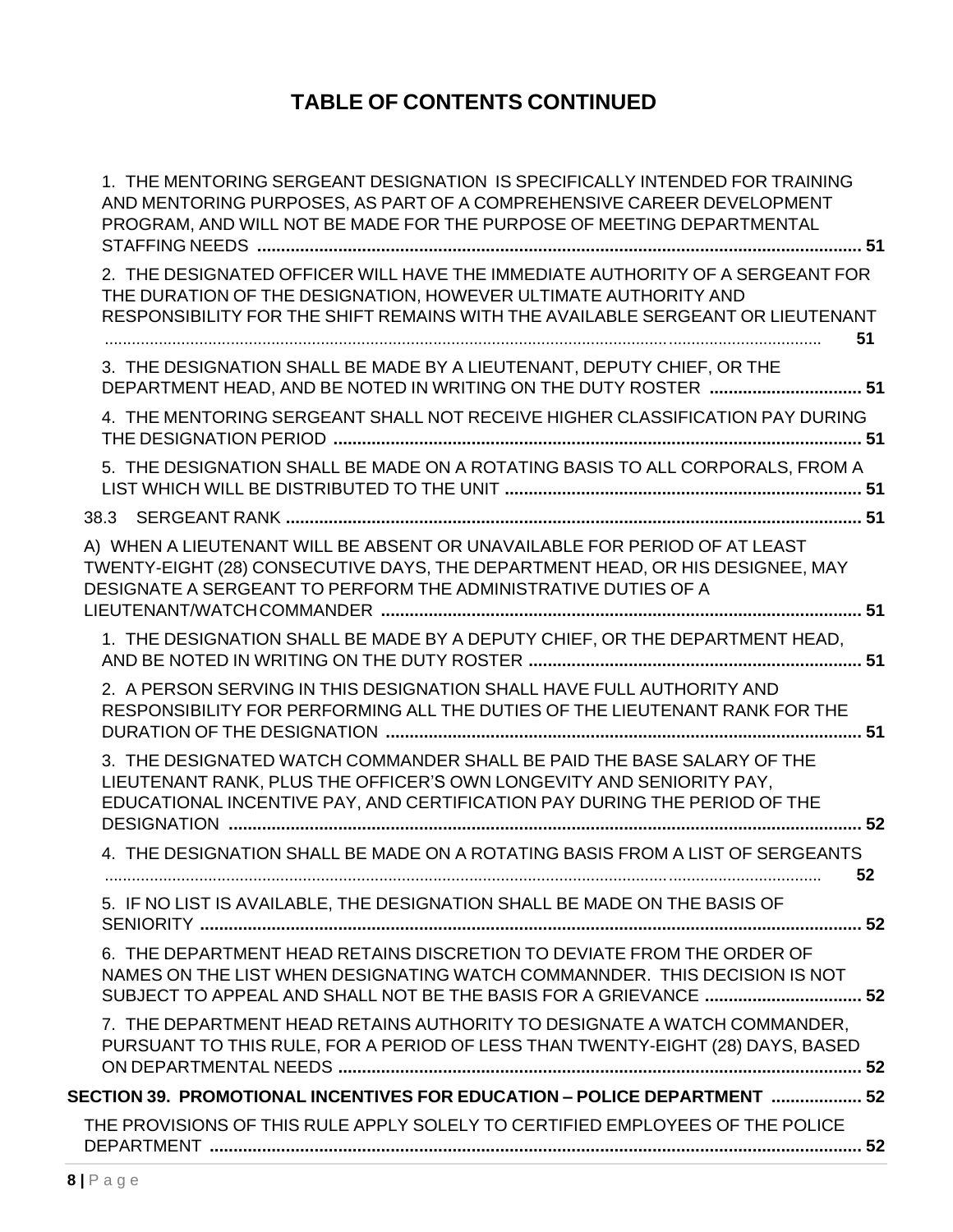| A) IN ADDITION TO THE POINTS A PROMOTIONAL CANDIDATE IS ENTITLED TO RECEIVE UNDER<br>CHAPTER 143.033 OF THE TEXAS LOCAL GOVERNMENT CODE FOR SENIORITY, PROMOTIONAL<br>CANDIDATES IN THE POLICE DEPARTMENT ARE ALSO ENTITLED TO RECEIVE POINTS FOR |  |
|---------------------------------------------------------------------------------------------------------------------------------------------------------------------------------------------------------------------------------------------------|--|
| 1. LEVEL 1-0.50 POINTS FOR HAVING RECEIVED AN ADVANCED CERTIFICATE ISSUED BY                                                                                                                                                                      |  |
| 2. LEVEL 2 - 1.0 POINTS FOR HAVING COMPLETED SIXTY (60) COLLEGE HOURS CREDIT<br>WITH A PASSING GRADE FROM AN ACCREDITED INSTITUTION OF HIGHER EDUCATION,                                                                                          |  |
| 3. LEVEL 3 - 1.5 POINTS FOR HAVING RECEIVED A MASTER PEACE OFFICER CERTIFICATE                                                                                                                                                                    |  |
| 4. LEVEL 4-2.0 POINTS FOR HAVING RECEIVED AN ASSOCIATES DEGREE FROM AN<br>ACCREDITED INSTITUTION OF HIGHER EDUCATION, COLLEGE, OR UNIVERSITY  52                                                                                                  |  |
| 5. LEVEL 5-3.0 POINTS FOR HAVING RECEIVED A BACHELORS DEGREE OR HIGHER FROM<br>AN ACCREDITED INSTITUTION OF HIGHER EDUCATION, COLLEGE, OR UNIVERSITY  52                                                                                          |  |
| B) A PROMOTIONAL CANDIDATE IS ENTITLED TO RECEIVE THE POINTS FOR ONLY THE                                                                                                                                                                         |  |
| C) POINTS AWARDED TO A PROMOTIONAL CANDIDATE UNDER THIS RULE SHALL BE ADDED<br>TO THE FINAL SCORE RECEIVED AFTER THE TESTING PROCESS HAS BEEN COMPLETED  52                                                                                       |  |
|                                                                                                                                                                                                                                                   |  |
|                                                                                                                                                                                                                                                   |  |
|                                                                                                                                                                                                                                                   |  |
|                                                                                                                                                                                                                                                   |  |
|                                                                                                                                                                                                                                                   |  |
|                                                                                                                                                                                                                                                   |  |
| SECTION 49. INDIVIDUAL VEHICLE ASSIGNMENT PROGRAM (IVAP) POLICE DEPARTMENT  57                                                                                                                                                                    |  |
|                                                                                                                                                                                                                                                   |  |
|                                                                                                                                                                                                                                                   |  |
|                                                                                                                                                                                                                                                   |  |
|                                                                                                                                                                                                                                                   |  |
|                                                                                                                                                                                                                                                   |  |
|                                                                                                                                                                                                                                                   |  |
|                                                                                                                                                                                                                                                   |  |
|                                                                                                                                                                                                                                                   |  |
|                                                                                                                                                                                                                                                   |  |
|                                                                                                                                                                                                                                                   |  |
|                                                                                                                                                                                                                                                   |  |
|                                                                                                                                                                                                                                                   |  |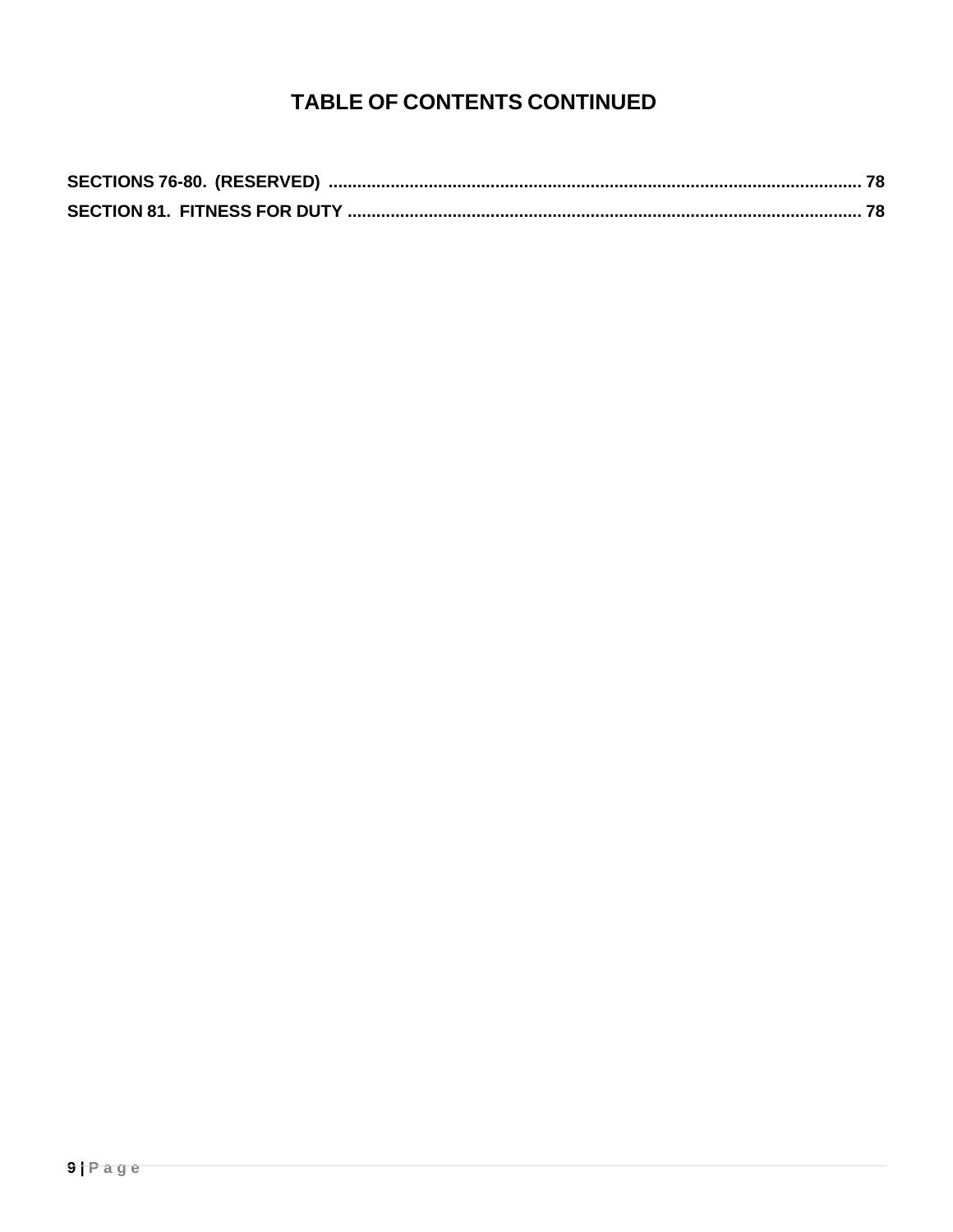## Rules and Regulations of the Temple Fire Fighters' and Police Officers' Civil Service Commission

**General** 

#### **Section 1. PURPOSE**

- **1.1** The following rules represent a complete revision of the Rules and Regulations of the Temple Fire Fighters' and Police Officers' Civil Service Commission. These rules completely repeal and replace all earlier rules approved by the City of Temple Civil Service Commission.
- **1.2** The purpose of these rules is to provide for the local administration of Civil Service in the police and fire departments, and in particular to:
- 1. (a) prescribe rules and regulations for:
	- 1. hiring personnel into the Temple Civil Service system;
	- 2. conducting entry level and promotional examinations;
- 2. (b) provide rules and regulations governing disciplinary matters;
- 3. (c) provide procedures governing meetings and hearings by the Commission; and
- 4. (d) provide general information concerning the rights and benefits of Civil Service
- 5. employees.
- **1.3** Records of the Civil Service Commission shall be governed by the Texas Public Information Act. Those portions of an employee's personnel file and employment record that are deemed not normally subject to public disclosure under the Texas Public Information Act and the legal precedent interpreting same are specifically exempted from the provision of this paragraph.

#### **SECTION 2. APPLICATION OF THESE RULES**

**2.1** These rules are promulgated in accordance with Chapter 143, Tex. Loc. Govt. Code Ann., (hereinafter Chapter 143) and the terms of the Meet and Confer Agreement between the City of Temple and the Temple Police Association as adopted on October 6, 2016, and apply to all employees appointed in substantial compliance with Chapter 143 holding a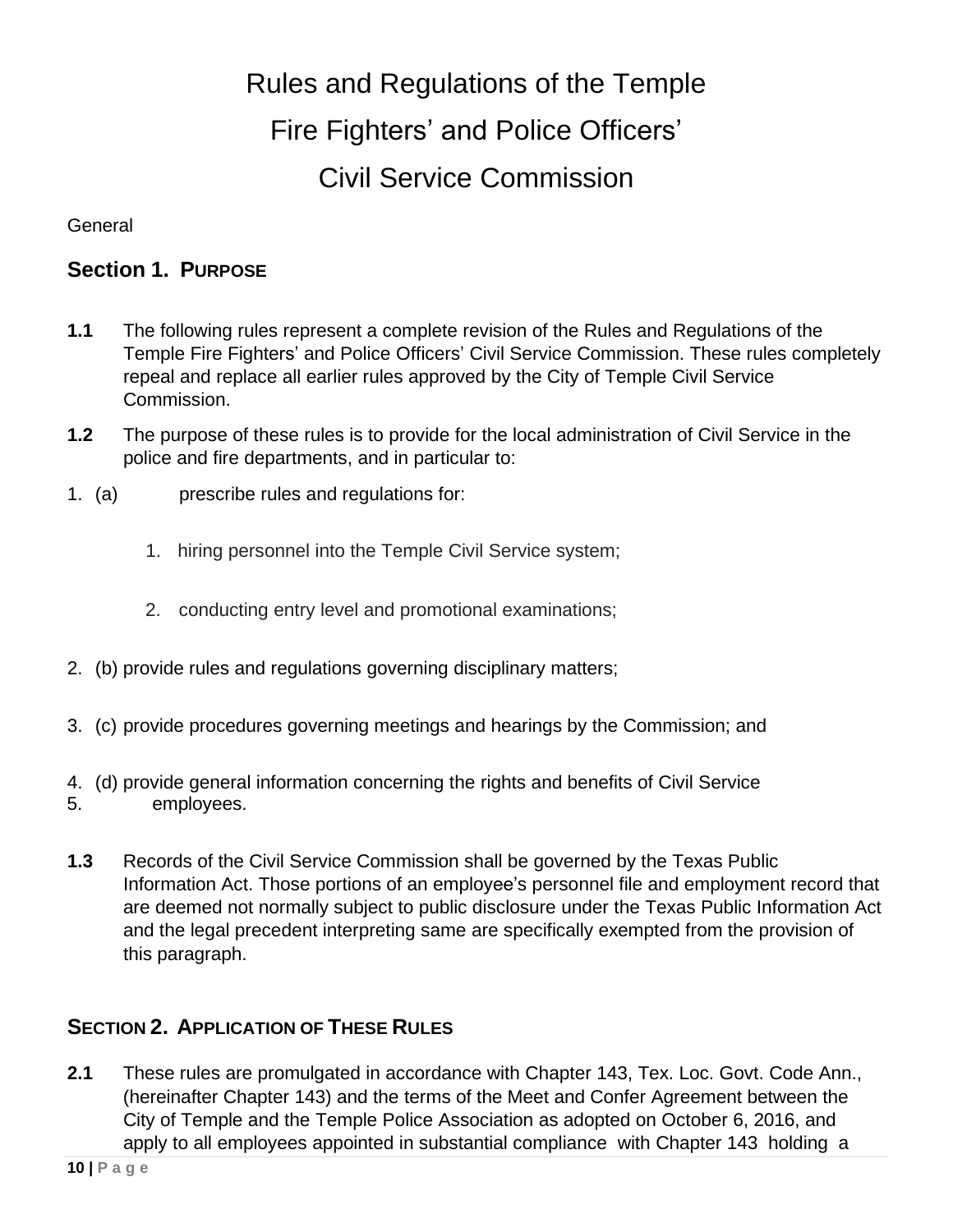classified position in the police or fire department as shown in the most recently approved classification ordinance approved by the City Council of the City of Temple.

**2.2** No person shall be discriminated against under these Rules based upon race, gender, creed, religion, color, national origin or any non-disqualifying disability.

#### **SECTION 3. DEFINITIONS**

**3.1** All terms, words or phrases contained in these rules shall be interpreted in harmony with the provisions of Chapter 143, and all subsequent amendments thereto, and the Meet and Confer Agreement between the City of Temple and the Temple Police Association.

The following specific definitions shall also apply:

- a. Chief Executive means the City Manager, who is the officer of the City of Temple with final authority to make appointments to the classified service.
- b. Civil Service Employee is any employee in a classified service position.
- c. Civil Service Rule shall be liberally defined to include a rule, regulation, general order, standard operating procedure or special order applicable to Civil Service employees, whether from Chapter 143, the Meet and Confer Agreement between the City of Temple and the Temple Police Association, the City's Administrative Directives, these Rules and Regulations, Personnel Policies and Procedures Manual, City Charter or the appropriate departmental rules, regulations or directives.
- d. Classification means the title of an individual position in the classified service and also the process by which the proper title and pay grade for each position is determined.
- e. Classified Service means the administrative division of the fire and police department as designated by ordinance of the City Council, and composed of employees who are appointed in substantial compliance with Chapter 143 and the Meet and Confer Agreement between the City of Temple and the Temple Police Association.
- f. Commission means the Fire Fighters' and Police Officers' Civil Service Commission of the City of Temple, Texas.
- g. Convicted means when a defendant has plead guilty, no contest (Nolo), or been found guilty in a trial, regardless of whether:
	- 1. the sentence is subsequently probated and the person is discharged from probation;
	- 2. the defendant has received an un-adjudicated or deferred adjudication probation for a criminal offense;
	- 3. the charging instrument is dismissed and the person is released from all penalties and disabilities resulting from the offense;
	- 4. the cause has been made the subject of a expunction order; or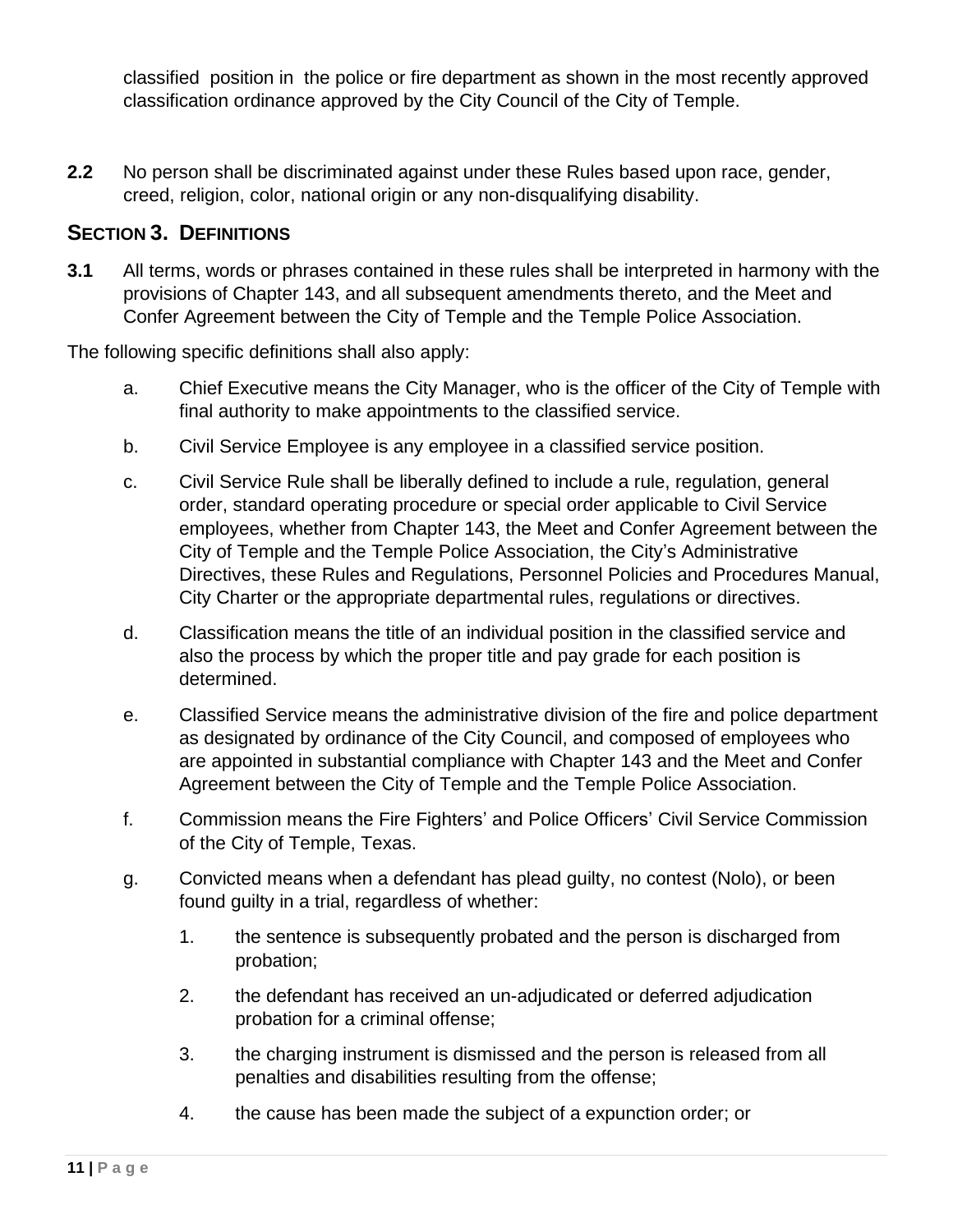- 5. the person is pardoned, unless the pardon is expressly granted for subsequent proof of innocence.
- h. Day means calendar day unless otherwise specified in the statute or rule.
- i. Department Head means the Police Chief or Fire Chief depending on context and usage.
- j. Director or Deputy Director means the Director and Deputy Director of the Fire Fighters' and Police Officers' Civil Service Commission, appointed by the Commission to act in the capacity of secretary to the Commission. The Director or Deputy Director shall be the administrator of the City of Temple Civil Service system. The term Director in these rules will refer to both the Director and the Deputy Director of the Civil Service Commission.
- k. Fire Fighter as used in these rules and regulations shall include Cadet, Probationary, Fire Fighter, Driver, Captain, Deputy Chief, and Assistant Chief.
- l. Police Officer as used in these rules and regulations shall include Cadet, Probationary, Police Officer, Corporal, Sergeant, Lieutenant, and Deputy Chief.
- m. He or His, as used in these rules and regulations, shall be interpreted to mean either masculine or feminine gender.
- n. Business Day means Monday through Friday, 8 a.m. until 5:00 p.m. CST, except legal holidays.

#### **SECTIONS 4-5 (RESERVED)**

#### **SECTION 6. CIVIL SERVICE COMMISSION**

- **6.1** The Commission consists of three members appointed by the City Manager subject to confirmation by the City Council.
- **6.2** Each member of the Commission holds office for a staggered three-year term and thereafter until a successor is appointed and has qualified. Interim vacancies on the Commission shall be filled for the unexpired term of the member whose position has been vacated.
- **6.3** The Commission may take official action by a majority vote of its members at a properly posted meeting of the Commission at which a quorum of its members are present. A quorum of the Commission shall consist of two members.
- **6.4** Commission meetings will be held in the City Council Chambers at the Municipal Building unless posted for another location in accordance with the Texas Open Meetings Act.
- **6.5** All meetings of the Commission are open to the public except to the extent that executive sessions are allowed under the Texas Open Meetings Act and Chapter 143 of the Texas Local Government Code.
- **6.6** The Commission shall meet at such times as may be required for the proper discharge of their duties. Meetings may be called by the Director, the Chairperson, or any two (2) Commissioners. The Commission shall meet annually in January to elect new officers.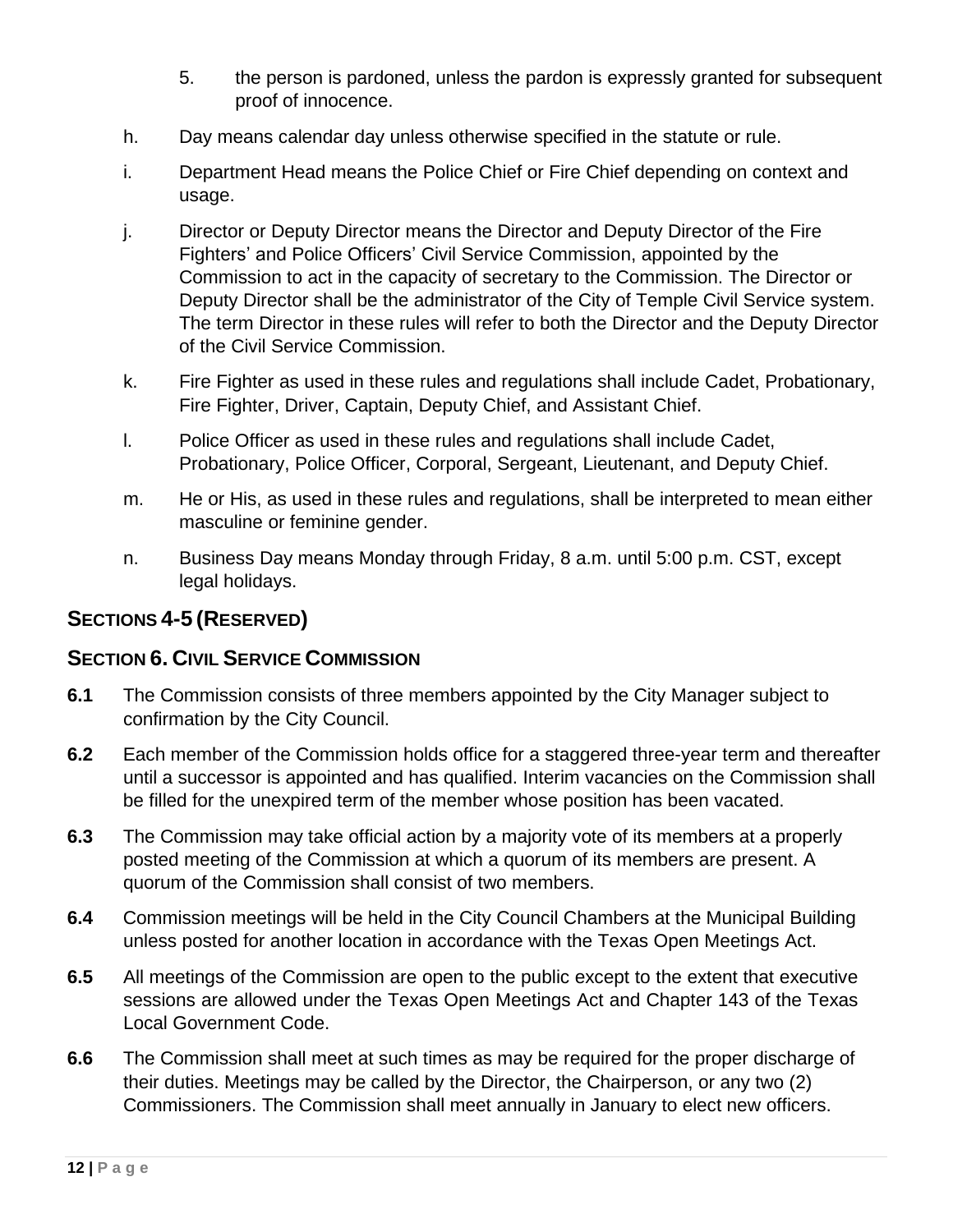- **6.7** The Director, or designee, shall be responsible for posting the public notices prior to each meeting. Notice of all meetings of the Commission shall conform to the requirements of the Open Meetings Act, which requires that a written agenda be posted outside the Municipal Building at least seventy-two (72) hours prior to the meeting. The Commission may, if necessary, meet with not less than two (2) hours' notice under certain emergency meeting requirements set out in the Open Meetings Act.
- **6.8** The Director, or designee, may, for good cause, cancel a scheduled Commission meeting by writing "Canceled" across the meeting notices posted in all required posting areas. The Director shall report said cause to the Commission.
- **6.9** At the request of the Commission, a tour of the Police or Fire Station(s) may be scheduled.
- **6.10** A request for an item to be added to the Commission's agenda will be considered by the Commission or the Director, who may respond by informing the employee whether the issue is appropriate for the Commission's consideration. If appropriate, the Director, or designee, will place the matter on the Commission's agenda. The Director, or designee, will forward to the Commission a copy of all correspondence and responses made, if applicable.
- **6.11** Disciplinary Appeal hearings shall proceed as set forth in Section 10.16 of these Rules and Regulations.
- **6.12** The Director, or designee, shall be responsible for preparing the minutes of each Commission meeting, obtaining the Chair's signature on the minutes, and distributing the minutes to the Commission for approval. The minutes, other than matters discussed in executive session, shall be available for public inspection as required by the Public Information Act and Chapter 143 of the Local Government Code.
- **6.13** A member of the Civil Service Commission cannot be a relative of a person in a City of Temple classified service position, a Department Head of the Police or Fire Departments, the Director or Deputy Director of the Civil Service Commission, the Chief Executive, or a member of the City Council. Refer to the City of Temple's Nepotism Policy for the definition of a relative.

#### **SECTION 7. RESERVED**

#### **SECTION 8. ADOPTION AND PUBLICATIONS OF RULES**

- **8.1** The Commission shall publish and adopt local rules governing the proper conduct of Commission business, appointment to and promotion within the classified service, removal or suspension of a fire fighter or police officer, and other matters pertaining to the local implementation of Chapter 143 of the Texas Local Government Code and any effective Meet and Confer Agreement. These rules shall remain in effect until amended or repealed by the Commission in the same manner that the original rules were adopted.
- **8.2** The Director shall keep copies of these rules and regulations for free distribution to members of the Fire and Police Departments who request copies, and for inspection by interested persons.
- **8.3** Newly adopted rules or amendments shall be posted for 7 days after adoption by the Commission.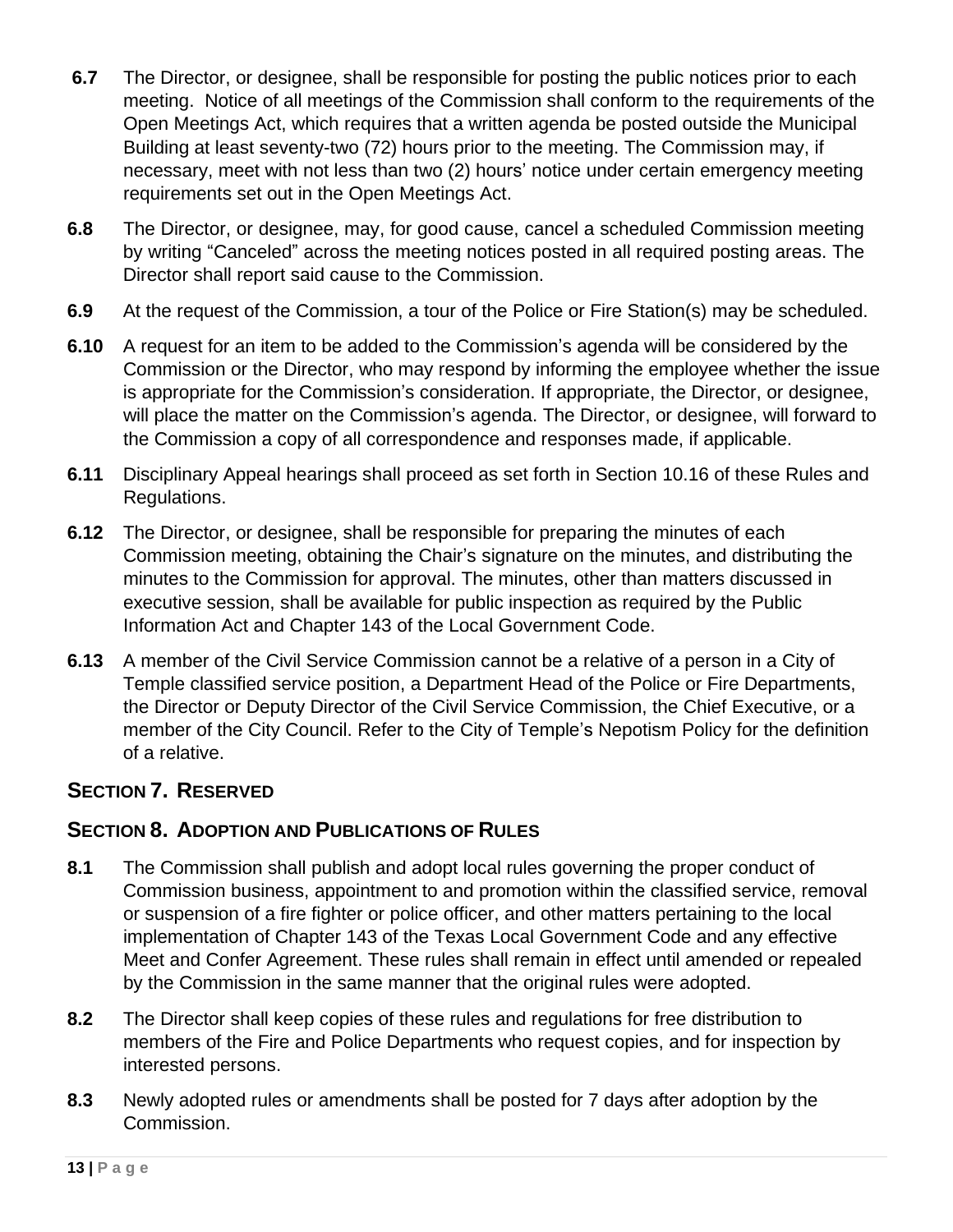## **SECTION 9 (RESERVED)**

#### **SECTION 10. COMMISSION APPEAL PROCEDURE**

- **10.1** An employee's notice of appeal and request for hearing shall set forth the employee's basis for appeal in compliance with Chapter 143 of the Texas Local Government Code and any effective Meet and Confer Agreement.
- **10.2** The employee's written notice of appeal must be delivered in person, by certified mail, email, or fax so that it is received by the Director no later than 5:00 p.m. on the tenth (10th) calendar day after the date the employee receives a copy of the disciplinary letter. An employee may withdraw his request for an appeal by delivering a written, signed notice of withdrawal to the Director at any time after the appeal is filed. A written, signed notice of withdrawal delivered to the Director will terminate the appeal process.
- **10.3** The Director shall arrange the location and accommodations for all hearings and appeals. Any questions regarding the hearing should be coordinated with the Director.
- **10.4** Failure by an employee to attend a scheduled appeal hearing shall not in itself prevent the hearing from proceeding as scheduled, or prevent the Commission from proceeding to take such action as may be appropriate.
- **10.5** Only one representative of each party is allowed to question any particular witness.
- **10.6** Dissatisfaction with a representative shall not constitute grounds for modification of the final ruling.
- **10.7** The Texas Rules of Civil Procedure, the Texas Rules of Criminal Procedure, and all other rules of court regarding what is commonly known as "discovery" shall not apply to any Civil Service proceedings. Mediation and arbitration rules and processes do not apply to any Civil Service hearings.
- **10.8** Reasonable requests for photocopies of documents from the opposing party should be accommodated. A request for documents from the City which are not considered "public information" under the Public Information Act is not a reasonable request. Items such as Vehicle Accident Review Board and Workers' Compensation Review Board Recommendations, time and attendance records, duty status forms and other similar documents may be provided as long as they are relevant to the employee and the disciplinary action under appeal.
- **10.9** Employees and their representatives may obtain copies of documents contained in the Director's files, pursuant to 143.089(a) Texas Local Government Code, after the employee has signed the appropriate release form(s),
- **10.10** All exhibits of documentary character shall be limited to facts which are relevant and material to the issues involved in the proceedings.
- **10.11** The original exhibit, or a certified copy of each exhibit offered, shall be given to the presiding officer of the Commission. A copy of the exhibit shall be furnished to the opposing counsel or parties. If the exhibit is admitted into evidence, the original or certified copy shall be made a part of the record of the proceeding, but the Commission may grant permission to the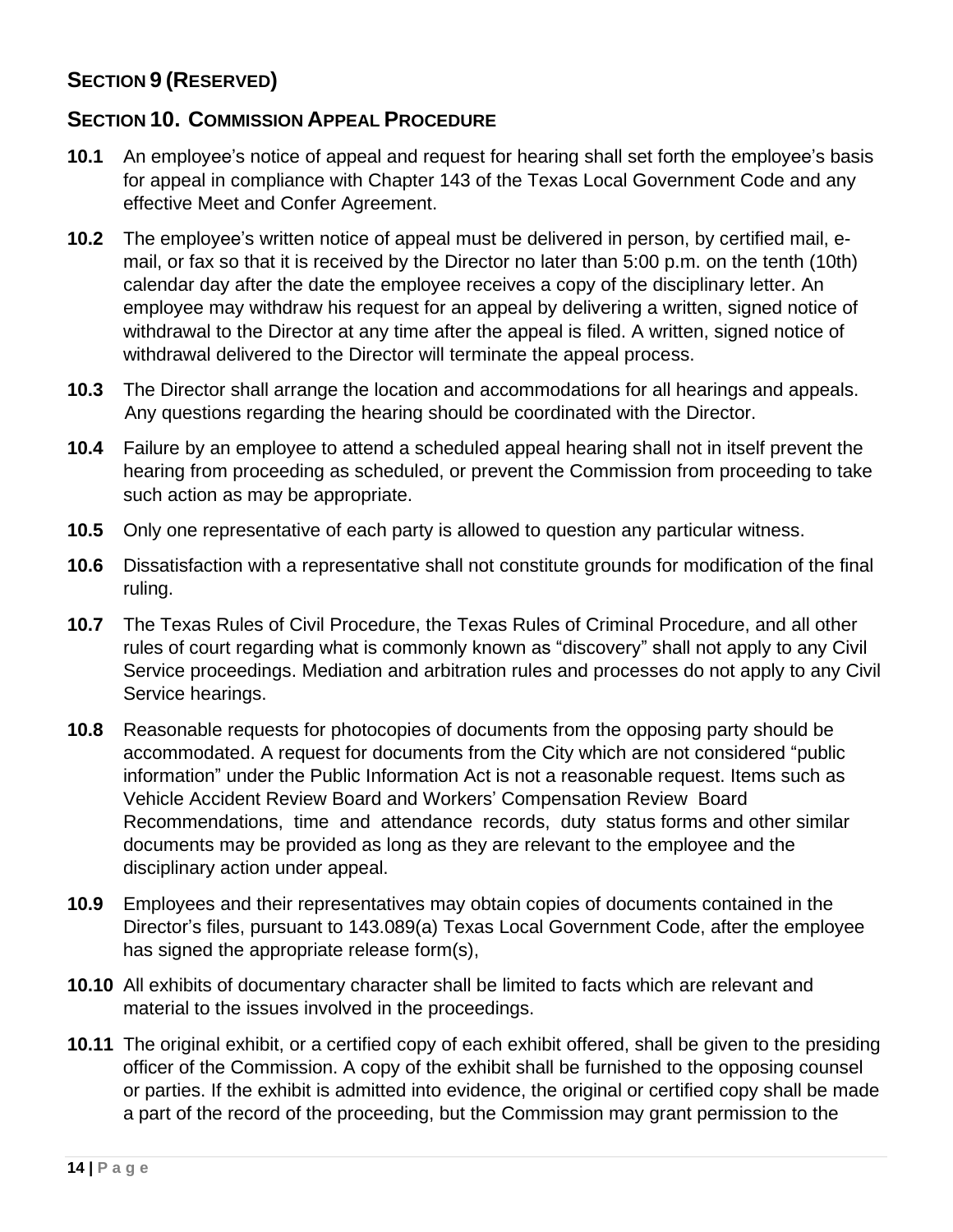admitting party to withdraw the original and substitute a copy, if such action is deemed appropriate and reasonable.

#### **Hearing Procedures**

- **10.12** The presiding officer of the Commission will call the hearing to order at the scheduled time and place.
- **10.13** All parties shall come to the hearing prepared and ready to proceed so as to minimize any disruption of the hearing process. All parties shall bring at least six (6) copies of all documents or exhibits to be considered by the Commission at the hearing, unless there is an extenuating circumstance which requires consideration of a document or exhibit in the interest of justice.
- **10.14** All disciplinary appeal proceedings shall be public hearings except the deliberations of the Commission, which may be conducted in executive session.
- **10.15** The Director shall maintain a clear and accurate record of the proceedings.
- **10.16** Unless otherwise specified, the format for hearings before the Commission shall generally be as follows:
	- a. Call to order
	- b. Statement of purpose of the hearing
	- c. Swearing in of witnesses
	- d. City's opening statement
	- e. Employee's opening statement
	- f. City's (Department's) Case
		- 1. Direct testimony of City witness
		- 2. Cross-examination by employee
		- 3. Re-direct
		- 4. Additional questions, if any, by Commission
	- g. Employee's Case
		- 1. Direct testimony of employee's witness
		- 2. Cross-examination by City
		- 3. Re-direct
		- 4. Additional questions, if any, by Commission
	- h. Rebuttal by City/Department, if any
		- 1. Direct testimony of witness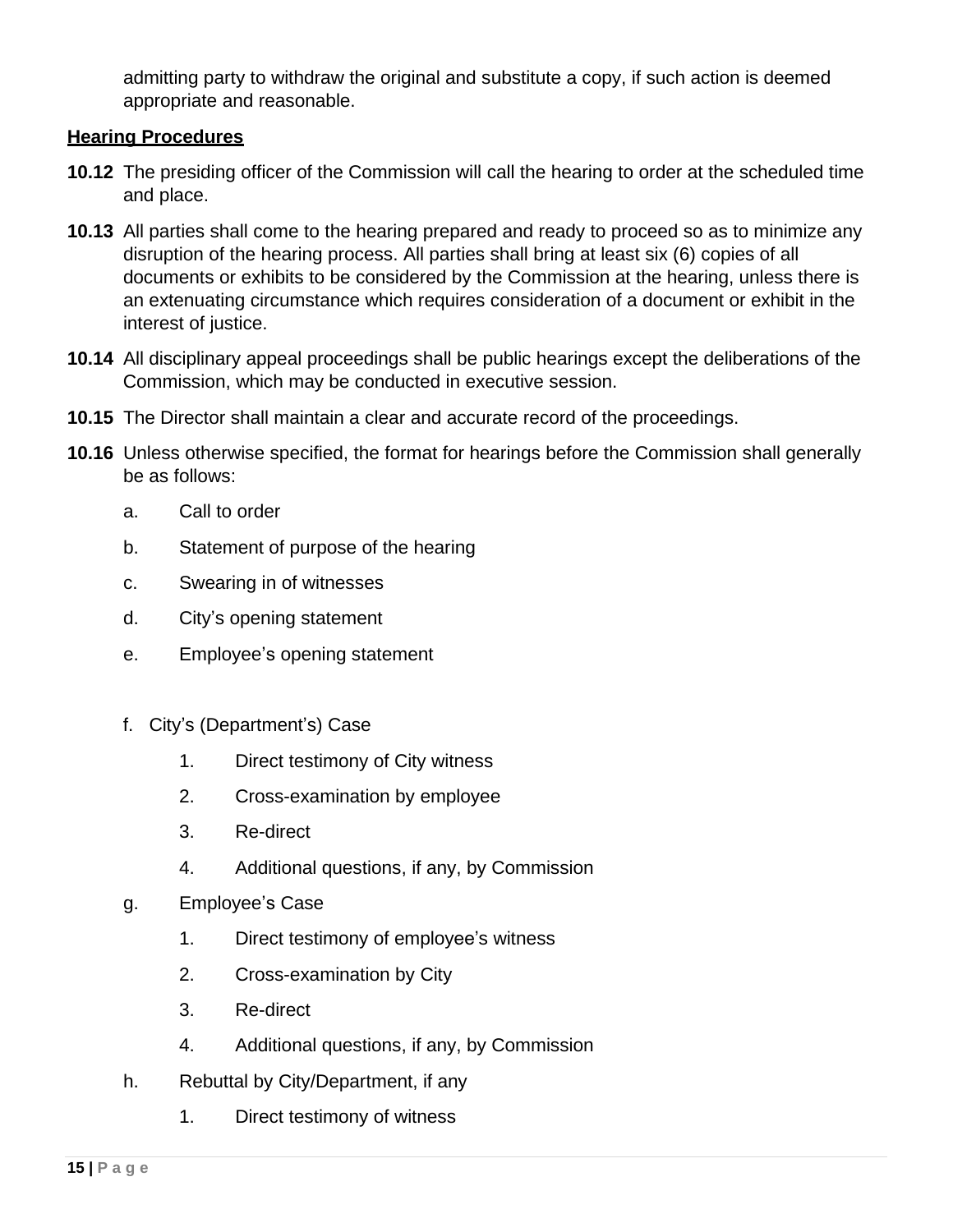- 2. Cross-examination by employee
- 3. Re-direct
- 4. Additional questions, if any, by Commission
- i. Short argument, summary by City
- j. Short argument, summary by employee
- k. Rebuttal by City
- l. Deliberation by the Commission in executive session
- m. Decision rendered by vote in open session

## **SECTION 11. DECISIONS AND RECORDS**

- **11.1** Each concurring Commission Member shall sign a decision issued by the Commission.
- **11.2** Each rule, opinion, directive, decision, or order issued by the Commission must be written and constitutes a public record that the Commission shall retain on file.

## **SECTION 12. DIRECTOR**

- **12.1** Upon recommendation of the City Manager, or designee, the Commission shall appoint a Director to administer the Civil Service system.
- **12.2** The Director will act as Secretary to the Commission.
- **12.3** The Director will prepare and recommend rules and regulations for the administration of Chapter 143 of the Local Government Code, which shall become effective after approval by the Civil Service Commission.
- **12.4** The Director shall administer Rules and Regulations of the City of Temple Fire Fighters' and Police Officers' Civil Service Commission and maintain all Civil Service records.

### **SECTION 13. APPOINTMENT AND REMOVAL OF DEPARTMENT HEAD**

**13.01** The City Manager shall appoint the Police Chief and Fire Chief, subject to confirmation by

the City Council.

## **SECTION 14. DEPARTMENTAL RULES**

- **14.1** The Police Chief and the Fire Chief shall each adopt and promulgate written rules, regulations, guidelines, policies and directives pertaining to the operation of their respective departments. A department rule, regulation, guideline, policy or directive promulgated by the Police Chief or Fire Chief may not conflict with these rules or Chapter 143 of the Texas Local Government Code or any effective Meet and Confer Agreement.
- **14.2** Department rules, regulations, guidelines, policies and directives shall become part of the official records of the Commission, and shall be retained in the Director's office. Copies of department rules, regulations, guidelines, policies and directives, and amendments thereto, shall be distributed to each member of the Commission, the Director, and the City Attorney. Electronic or digital copies of Police Department rules shall be made readily available to all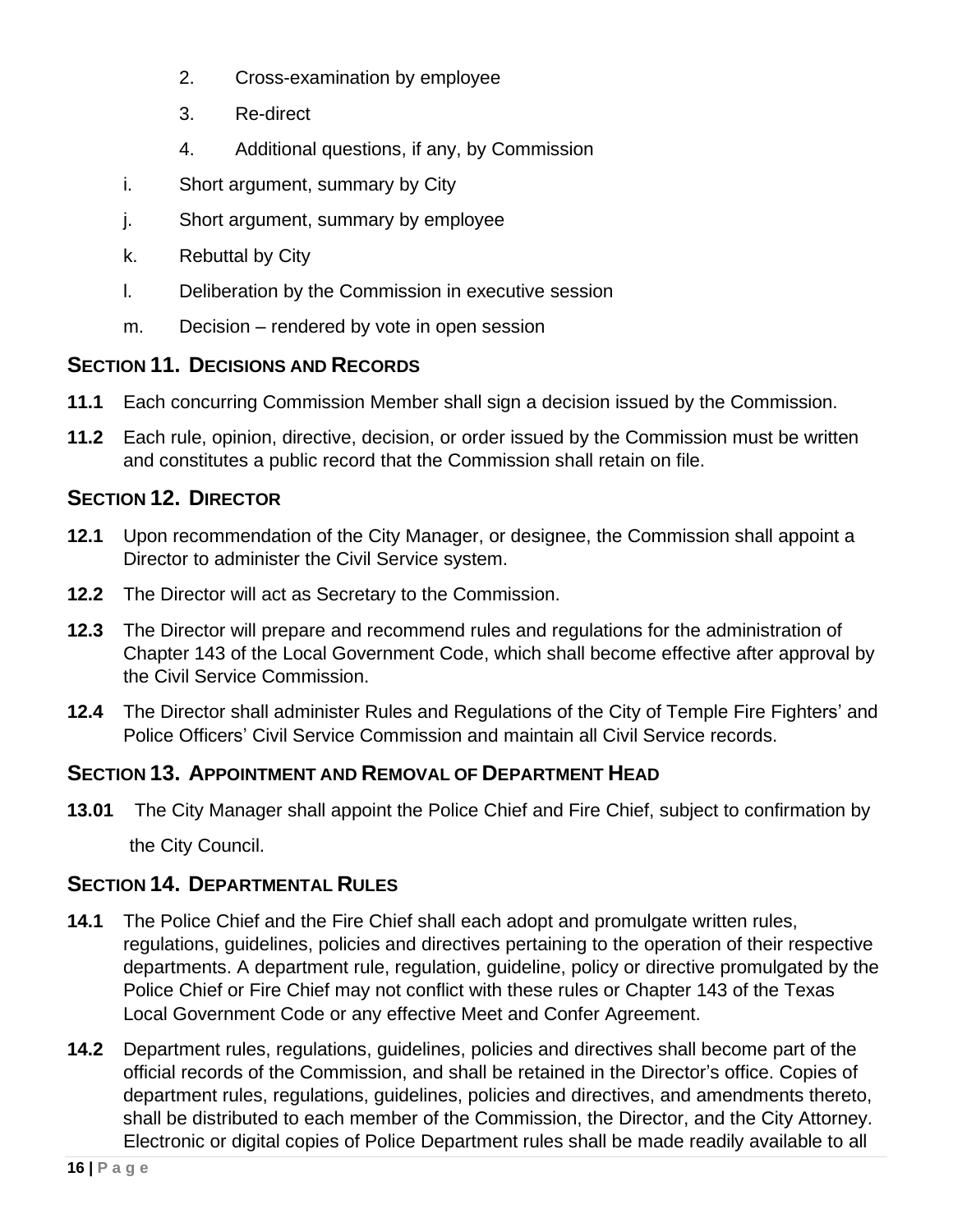members of the Police Department at the Police Station. Electronic or digital copies of Fire Department rules shall be made readily available to all members of the Fire Department at the Central Fire Station and at each branch fire station.

## **SECTION 15. ADDITIONAL DEPUTY CHIEF POSITION – POLICE DEPARTMENT**

This Section applies solely to the Temple Police Department.

a. The Department Head is authorized to appoint one (1) Deputy Chief position in addition to the two (2) appointed Deputy Chief positions provided by Section 143.014 of the Texas Local Government Code pursuant to Article 2 of the Meet and Confer Agreement between the City of Temple and the Temple Police Association, ratified and adopted on October 6, 2016.

b. In addition to the minimum standards required by Sections 143.013(b) and 143.014(d) of the Texas Local Government Code, the person appointed to the additional Deputy Chief position must meet the following criteria:

- 1) has obtained a minimum educational level of a Bachelor's Degree within two (2) calendar years from appointment;
- 2) has successfully completed a major law enforcement management school, e.g., the FBI National Academy, Southern Police Institute, or be able to complete this requirement within the first eighteen (18) month of appointment to the position;
- 3) has served in the rank of Sergeant or above, and have demonstrated effective supervision, leadership, and management of the personnel under their control;
- 4) has obtained the level of Master Peace Officer Certification by the Texas Commission on Law Enforcement (TCOLE) or its successor.
- c. These minimum standards shall apply to the subsequent appointment of any person to a Deputy Chief position.
- d. Upon a vacancy in a Deputy Chief position, the position will be posted for a period of ten (10) calendar days during which eligible candidates may submit documentation of their qualifications, e.g., resumes, transcripts, certifications, for review by the Department Head.
- e. The final appointment will be made solely at the discretion of the Department Head.
- f. This rule does not provide a basis for appeal of the Department Head's appointment decision.

## **SECTION 16-20. (RESERVED)**

#### **SECTION 21. CLASSIFICATION: EXAMINATION REQUIREMENT**

**21.1** The Commission may, from time to time, make recommendations to the City Council on the proper number and types of classifications in the Fire and Police Departments. The City Council has final responsibility for establishing (by ordinance) the classifications and number of positions in each classification in the Fire and Police Departments. The Commission shall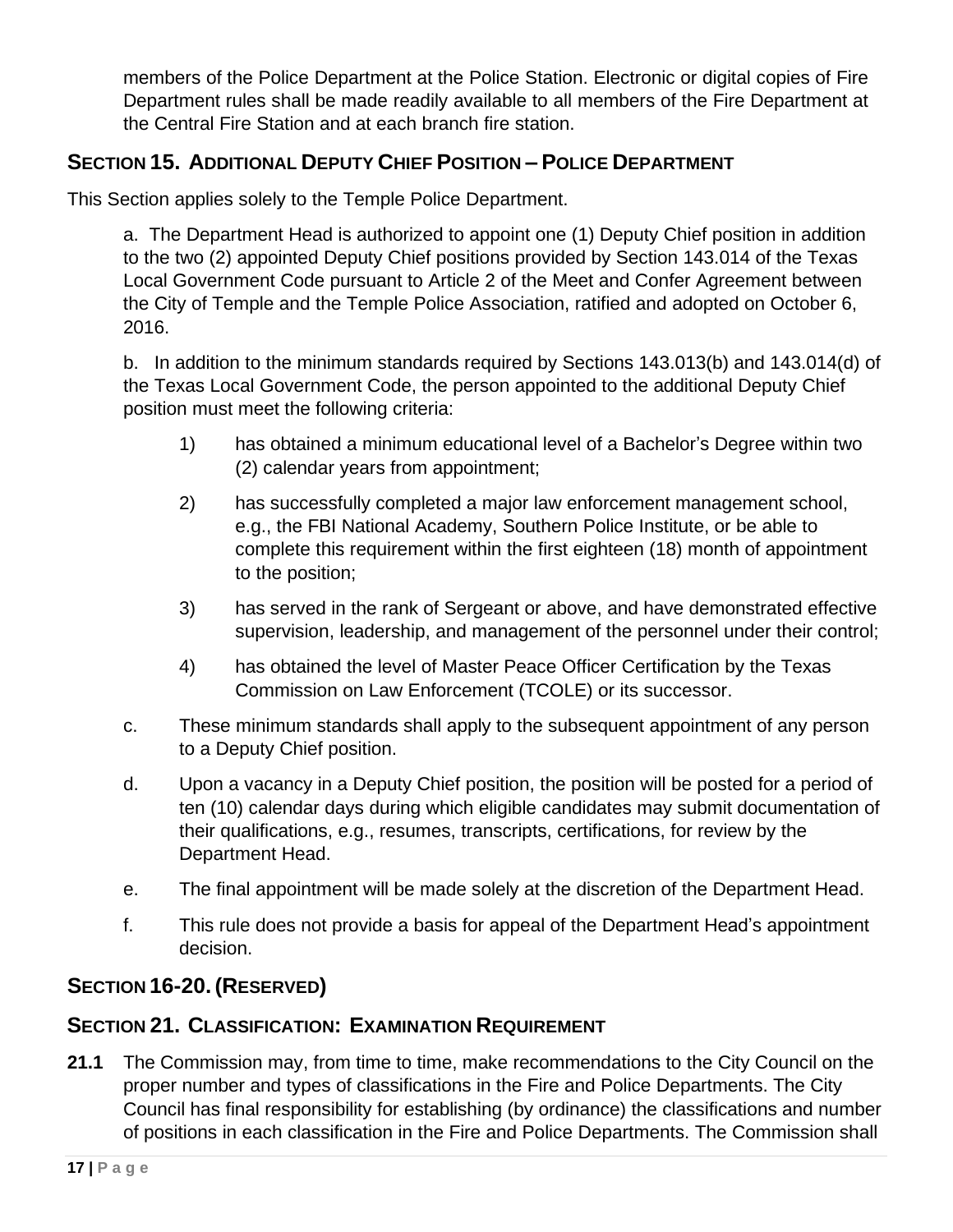provide for the classification of all fire fighters and police officers in accordance with the classification ordinance promulgated by the City Council.

**a.** The Civil Service Commission establishes the following classifications in the Fire Department:

#### **Probationary Status** *Cadet*

An employee not certified in this state shall start in this position. Upon successful completion of the requirements for certification as Fire Fighter I & Fire Fighter II by the Texas Commission on Fire Protection (TCFP) and the EMT National Registry, the Cadet shall automatically advance to the Probationary position.

#### *Probationary*

Only TCFP Fire Fighter I & Fire Fighter II and Nationally Registered EMT certified personnel in this state shall occupy this position until the end of the probationary status. Upon successful completion of all aspects of the Probationary position, the Probationary employee shall automatically advance to the Fire Fighter classification.

#### **Civil Service Protected or Affected Positions:**

#### *Fire Fighter*

Once the Fire Chief has certified that the employee has completed the probationary period, employee shall move to the classified position of Fire Fighter.

#### *Driver*

A tested position

#### *Captain*

A tested position

THE FIRE CHIEF SHALL ASSIGN THE POSITIONS OF TRAINING OFFICER FROM THE CAPTAIN RANK.

#### *Deputy Fire Chief*

A tested position

THE FIRE MARSHAL POSITION IS A TESTED POSITION FROM THE DEPUTY CHIEF RANK.

#### *Assistant Fire Chief*

Appointed position as provided for in Section 143.014 of the Texas Local Government Code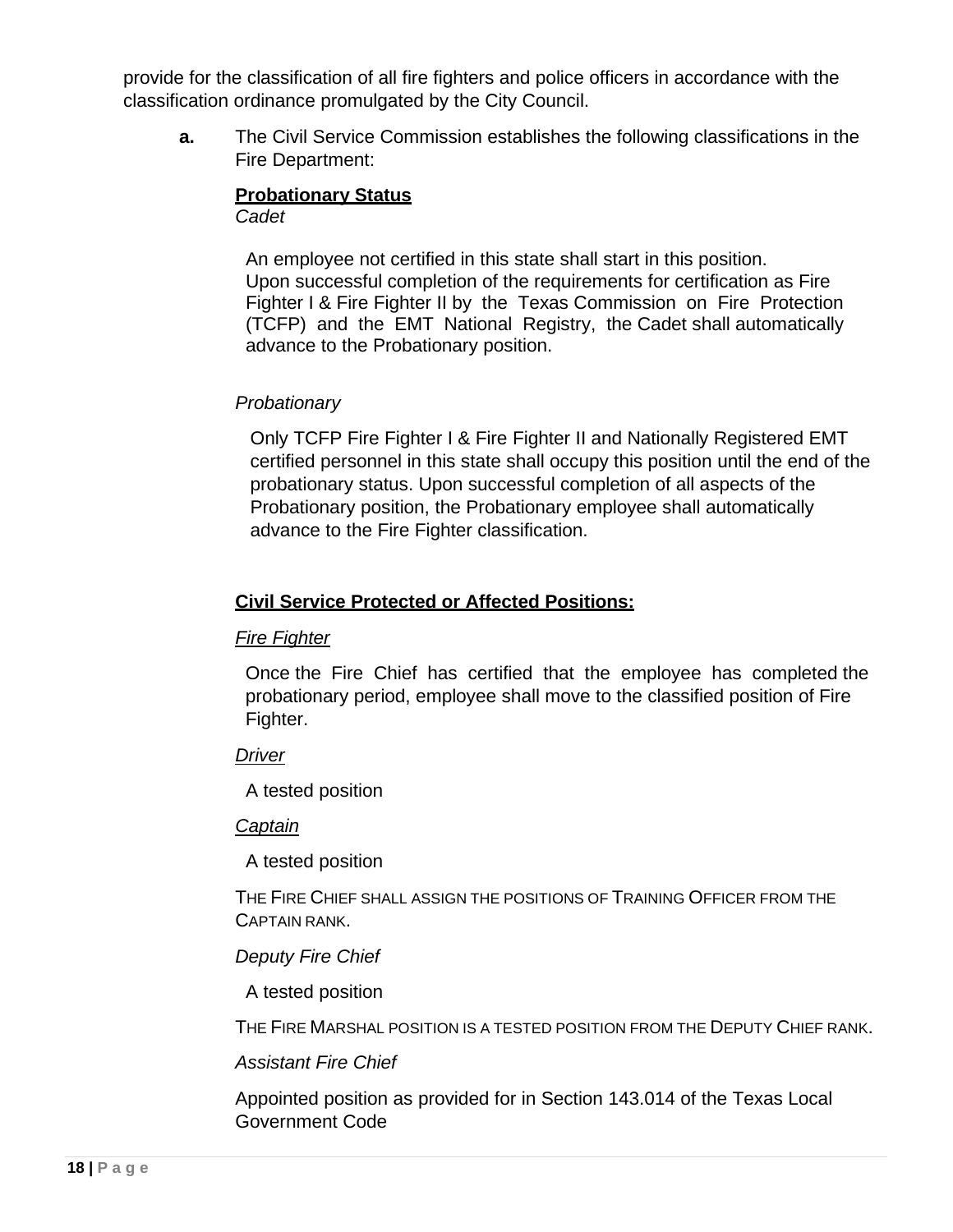#### *Fire Chief*

As provided for in Section 143.013 of the Texas Local Government Code

b. The Civil Service Commission establishes the following classifications in the Police Department:

#### Probationary Status

#### *Cadet*

An employee not certified in this state shall start in this position. Upon successful completion of the requirements for certification by the Texas Commission of Law Enforcement (TCOLE), the Cadet shall automatically advance to the Probationary position.

#### *Probationary*

Only TCOLE certified personnel in this state shall occupy this position until the end of the probationary status. Upon successful completion of all aspects of the Probationary position, the Probationary employee shall automatically advance to the Police Officer classification.

#### **Civil Service Protected or Affected Positions:**

#### *Police Officer*

Once the Police Chief has certified that the employee has completed the probationary period, employee shall move to the classified position of Police Officer.

#### *Corporal*

A tested position

*Sergeant*

A tested position

*Lieutenant*

A tested position

#### *Deputy Chief*

As provided for in Chapter 143.014 of the Texas Local Government Code with one (1) additional Deputy Chief position, pursuant to the Meet and Confer Agreement between the City and the Temple Police Association, ratified October 6, 2016.

#### *Police Chief*

As provided for in Chapter 143.013 of the Texas Local Government Code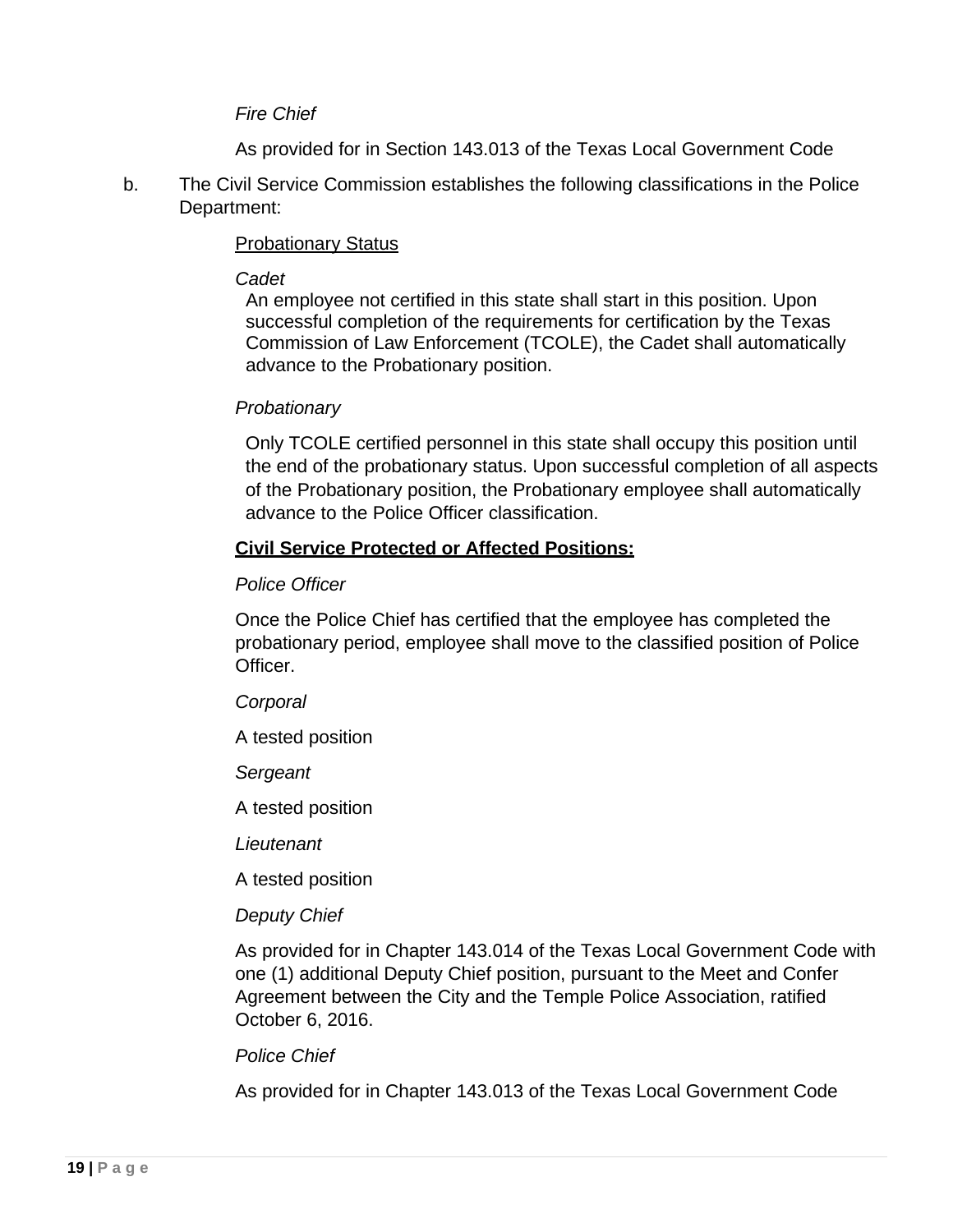- **21.2** The Police Chief and Fire Chief shall develop job descriptions for each position in each classification in their respective departments. The descriptions shall be interpreted considering the following principles:
	- **a.** The job descriptions are descriptive only and are not restrictive. They shall indicate the kinds of positions that should be allocated to each classification as determined by their duties, responsibilities and qualification requirements. The use of a particular expression or restriction as to duties, qualification requirements or other attributes shall not be held to exclude others not mentioned if such others are similar as to kind and quality.
	- **b.** Titles, as far as possible, are intended to be suggestive of the kind of work performed by the incumbent of the position and indicative of the rank.
	- **c.** Any description of duties should be construed as a general description of the kind of work performed by the incumbent of a position that is properly allocated to the classification and not as describing or limiting what the duties of any position may be.
	- **d.** The examples of work shall be construed as typical tasks only, illustrative of the duties as outlined by the general statement. Examples are not intended to be exhaustive or exclusive, and the fact that the actual tasks performed by the incumbent of a position do not appear therein shall not be taken to mean that the position is necessarily excluded from the class, provided that the tasks constituting the main work or employment are duly covered by the general statement of duties. Any one example of a typical task taken without relation to the general statement of duties and all other parts of the job descriptions shall not be construed as determining the responsibilities of a particular position.

#### **SECTION 22. PHYSICAL REQUIREMENTS AND EXAMINATIONS**

**22.1** Each applicant shall be required to take a work fitness examination and shall be required to submit to such tests as are reasonably necessary and proper to determine the physical fitness of the applicant to perform the essential functions required of the position sought. Applicants who are not capable of performing the essential job functions, with or without reasonable accommodation, will not be appointed. Applicants must meet all of the physical requirements contained in this section.

#### Physical Requirements for Police Officer Applicants.

**22.2** Vision**.** All applicants must meet the following vision standards which are based on

recommended vision standards for police officers, Sheedy, et. al., Journal of American Optometric Association, Vol. 54, No. 10, October 1983 (Revised 1985):

- a. Visual Acuity Corrected (with spectacles or contact lenses)
	- i. *Standard*  20/40 binocular (both eyes open)
	- ii. *Screening referral*  less than 20/100 (binocular) or 20/100 (either eye alone) must be
	- iii. referred for confirmation that candidate meets binocular vision standards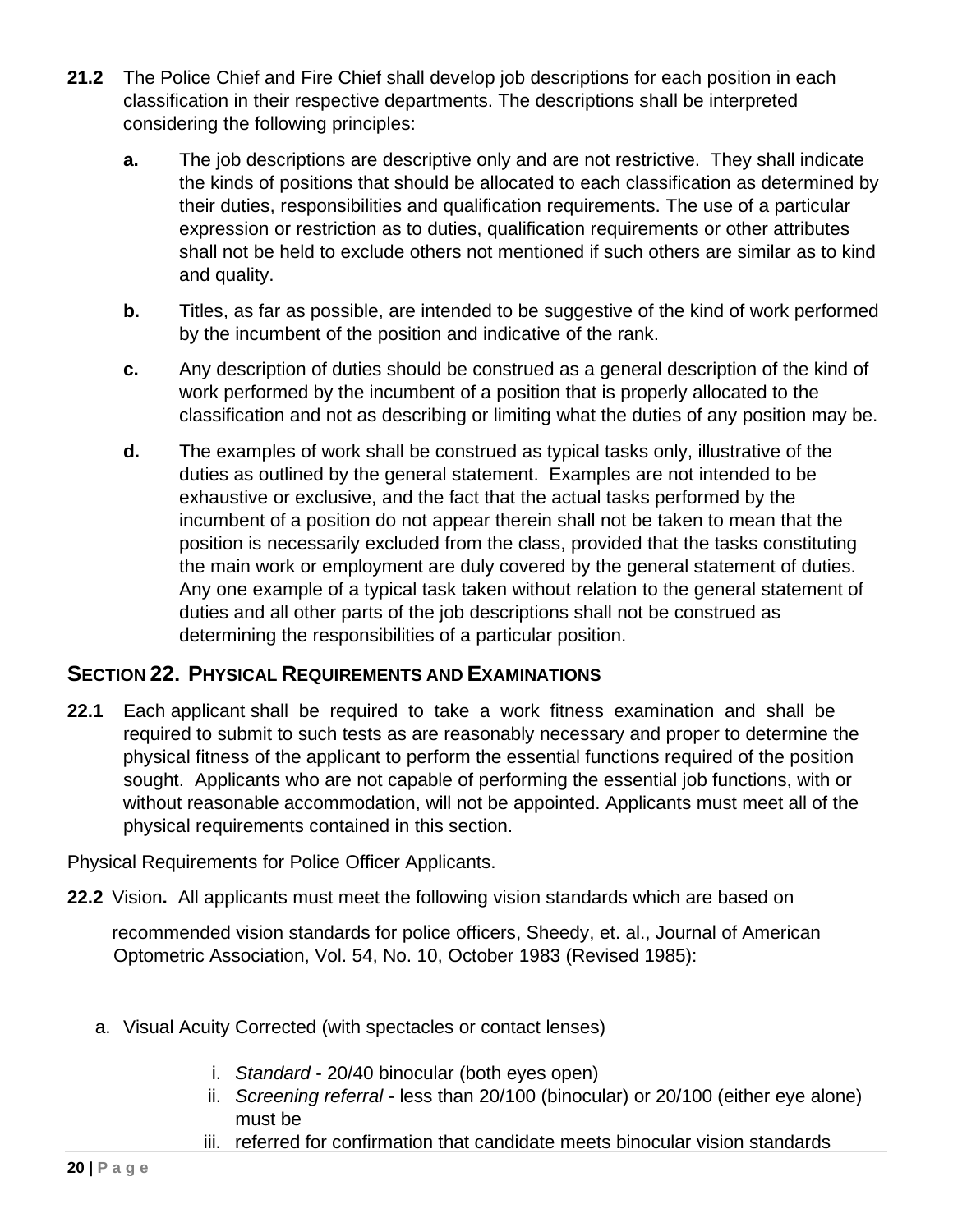- b. Visual Acuity Uncorrected (without spectacles or contact lenses)
	- i. *Standard*  20/100 binocular (without correction)
	- ii. *Screening failure*  Worse than 20/100 binocular
	- iii. *Screening referral*  20/200 or worse with either eye alone must be referred for confirmation that candidate meets binocular vision standard
- c. Binocular Vision
	- i. *Standard*  clear, comfortable binocular vision with good stereopsis at all normal working distances and viewing angles with correction.
	- ii. *Screening referral*  stereo acuity poorer than 80 on Titmus test or equivalent; or distance phoria equal to or exceeding 5 eso or 5xo; or near phoria equal to or exceeding 6 eso or 10 exo.
- d. Color Vision
	- i. *Standard*  normal or anomalous trichromacy (no filters may be used)
	- ii. *Screening referral*  failure on a series of pseudo isochromatic plates
- e. Visual Fields
	- i. *Standard*  normal visual fields
	- ii. *Screening failure*  failure to meet perimetry standard
	- iii. *Screening referral*  failure on a field screener
- f. Pathology
	- i. *Standard*  no pathological conditions which impair or would eventually impair visual performance
	- ii. *Screening referral*  failure on ophthalmoscopic examination
- **22.3** Hearing**.** Applicants must have normal hearing of 25 dbs or less at 500 Hz, 100 Hz, 2000 Hz, and 3000 Hz, as defined by the American National Standard Institute (ANSI, 1969).
- **22.4** Work Fitness Testing**.** Applicants must pass the following: The agility course is 580 yards from start to finish and is timed. While performing the activities, the applicant will be evaluated by trained members of the Temple Police Department. The following skills will be used while maneuvering through this course:
	- Running on various terrains (flat, hard, smooth, even, uneven, uphill, and downhill)
	- Pushing objects
	- Pulling objects
	- Climbing over objects
	- Lifting objects
	- Striking a dummy palm heel and knee strike
	- Memorizing information
	- Identifying subjects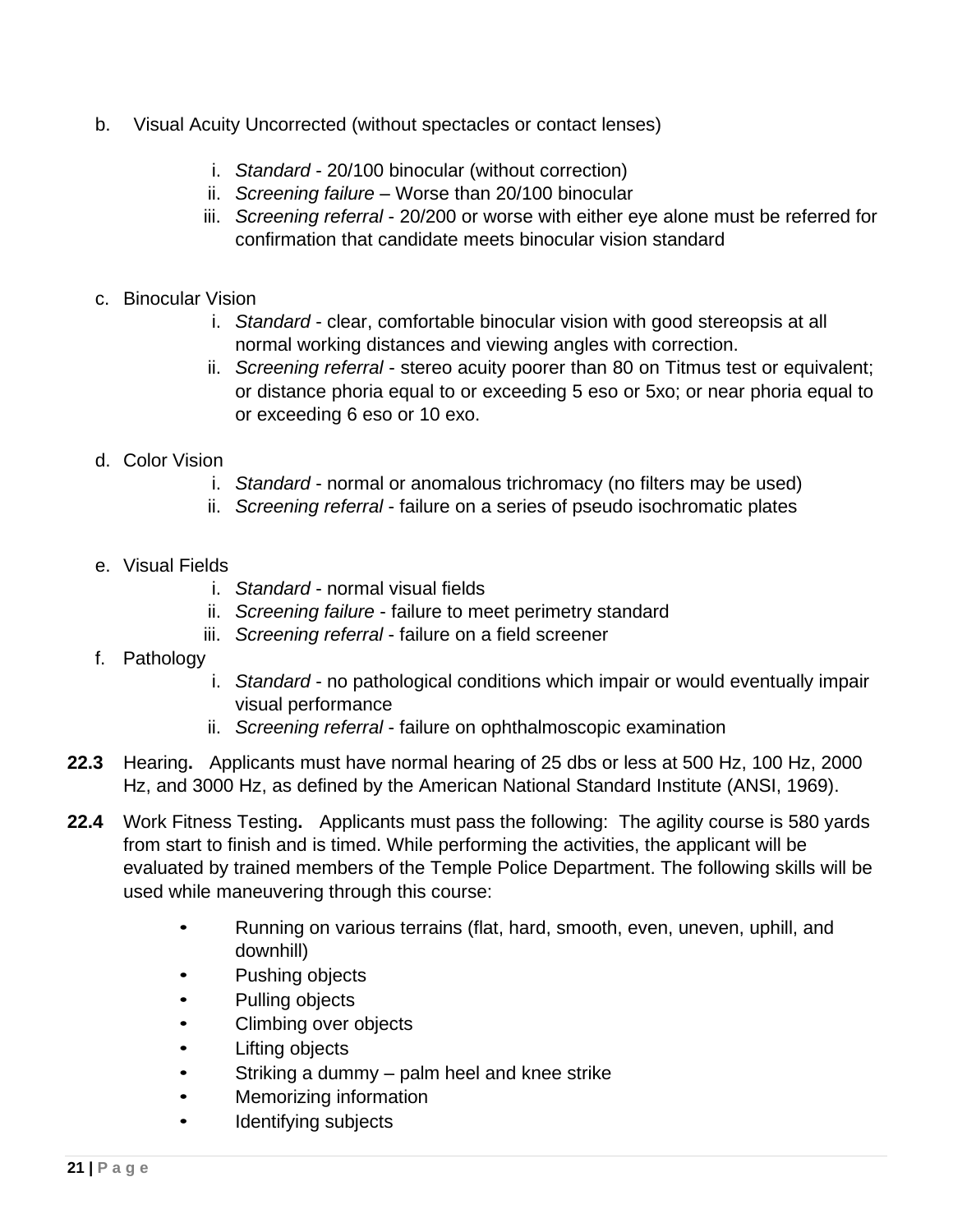Using fine dexterity – shooting (simunitions), handcuffing

The Applicant Physical Agility Course is designed to evaluate the applicant's ability to follow directions, memorize information, and function under stressful conditions. The passing time is 4 minutes and 45 seconds (4.45). Engaging the wrong target during the threat identification shooting portion is an automatic failure.

#### Course Detail

Applicants will wear a police duty belt with a radio, handcuffs, and an inert training gun inside a holster. The applicant begins by sitting in a vehicle. While in the vehicle, the applicant will be given the clothing description of two suspects and told to begin the exercise. The applicant will exit the vehicle and run down the road. The applicant will repeat the suspect description over the radio as he or she is running. The applicant will turn into the range, push open the gate, and run to the dummy. The applicant will then drag the dummy 20 feet, from one cone to the other. Next, the applicant will run to the designated cones and slalom (weave) through them. Then, the applicant will jump over the 4-foot barrier, run through two concrete cylinders, run down to the designated area, and then run up and over the berm.

Once over the berm, the applicant will deliver three palm heel strikes and two knee strikes to the dummy. Next, the applicant will put on eye and ear protection and run down the sidewalk to the 25-yard line, turn right and go to the middle room of the structure on the sidewalk. The applicant will pick up a pistol loaded with simunitions, enter the room and locate the two suspect targets given to the applicant at the staging area. The applicant will engage each target with two shots in the torso. The applicant will then place the weapon on the table and leave the room. The applicant will follow the sidewalk taking the designated route to the end of the course. At the end, the applicant will handcuff and double lock the suspect utilizing the method demonstrated to them prior to the test. Time will stop at this point. Passing time is 4.45 minutes.

#### Conditions of Employment for Police Officers

**22.5 Physical Fitness Test.** As a condition of employment, all officers hired after November 18, 1996, shall take and pass an annual physical fitness test (Task Performance review) during the department's annual physical fitness testing. This test will be as outlined below. Officers hired prior to November 18, 1996, must take the annual physical fitness test but they will not have to pass the test as a condition of employment. If an officer is on an approved leave or medical limitation during the time of the annual Task Performance Review, the officer will have thirty (30) days to complete the testing, or at a time that is convenient to the department at its sole discretion, when released back to full duty.

Incumbent officers hired after November 18, 1996, who fail the Task Performance Review at a time when successful completion is a condition of employment shall be subject to the following action:

- a. No more than three remedial tests may be taken in a given test cycle.
- b. The first remedial test must be taken within 30 days from the initial test.
- c. The second remedial test must be taken within 60 days from the first remedial test.
- d. The third remedial test must be taken within 90 days from the second remedial test.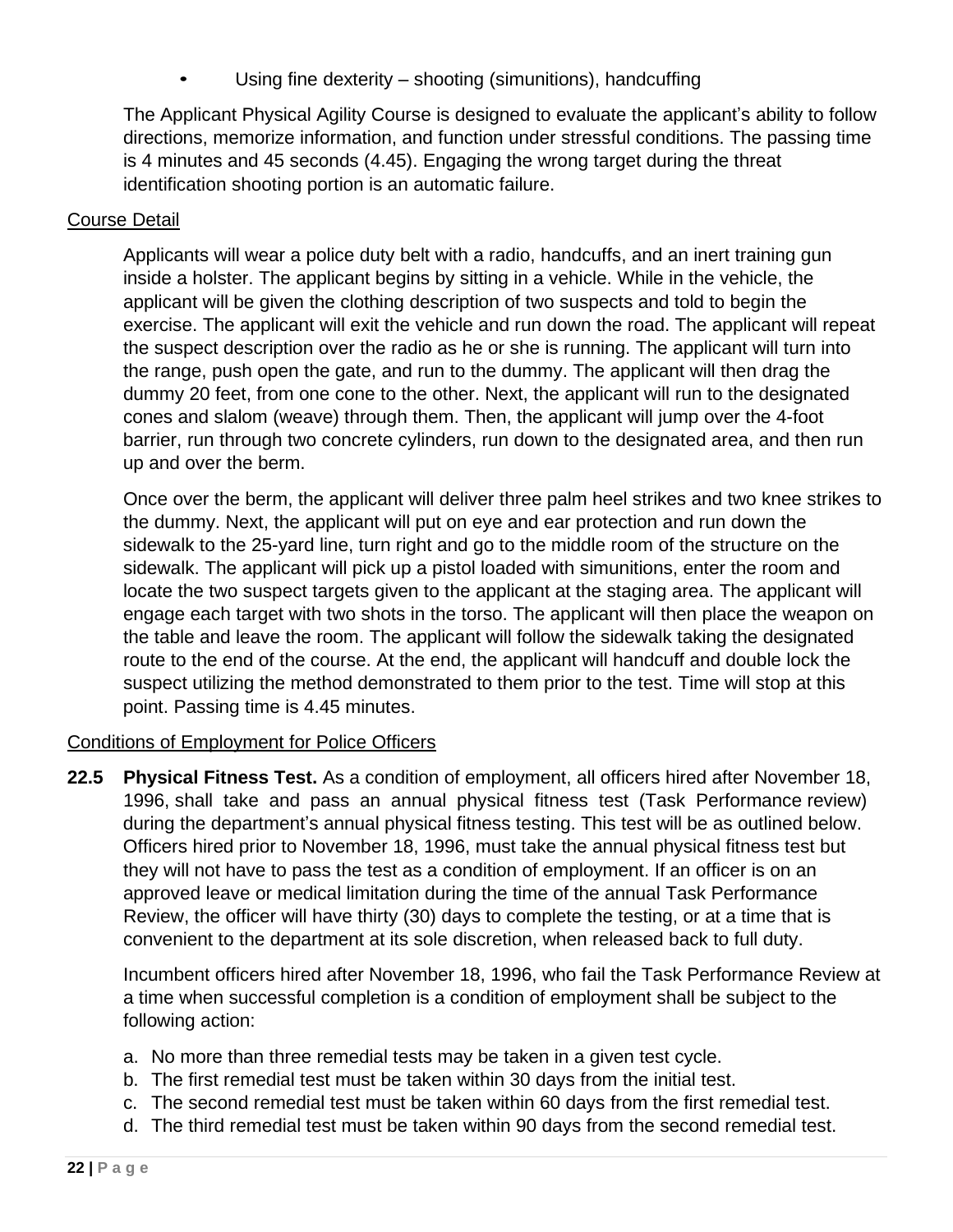All officers in the Police Department are subject to Section 143.081 of the Local Government Code and Section 81of these rules.

The agility course is 580 yards from start to finish and is timed. While performing the activities, the officer will be evaluated by trained members of the Temple Police Department. The following skills will be used while maneuvering through this course:

- Running on various terrains (flat, hard, smooth, even, uneven, uphill, and downhill)
- Pushing objects
- Pulling objects
- Climbing over objects
- Lifting objects
- Striking a dummy palm heel and knee strike
- Memorizing information
- Identifying subjects
- Using fine dexterity shooting, handcuffing

The Physical Agility Course is designed to evaluate the officer's ability to follow directions, memorize information, and function under stressful conditions. The passing time is 4 minutes and 45 seconds (4.45). Engaging the wrong target during the threat identification shooting portion is an automatic failure.

#### Course Detail

Officers will wear a police duty belt with a radio, handcuffs, and their duty weapon inside a holster. The officer begins by sitting in a vehicle. While in the vehicle, the officer will be given the clothing description of two suspects and told to begin the exercise. The officer will exit the vehicle and run down the road. The officer will repeat the suspect description over the radio as he or she is running. The officer will turn into the range, push open the gate, and run to the dummy. The officer will then drag the dummy 20 feet, from one cone to the other. Next, the officer will run to the designated cones and slalom (weave) through them. Then, the officer will jump over the 4-foot barrier, run through two concrete cylinders, run down to the designated area, and then run up and over the berm.

Once over the berm, the officer will deliver three palm heel strikes and two knee strikes to the dummy. Next, the officer will put on eye and ear protection and run down the sidewalk to the 25-yard line, turn right and go to the middle room of the structure on the sidewalk. The officer will remove their loaded pistol from its holster, enter the room and locate the two suspect targets given to the officer at the staging area. The officer will engage each target with two shots in the torso. The officer will then re-holster the weapon and leave the room. The officer will follow the sidewalk taking the designated route to the end of the course. At the end, the officer will handcuff and double lock the suspect. Time will stop at this point. Passing time is 4.45 minutes.

#### **22.6 Deleted.**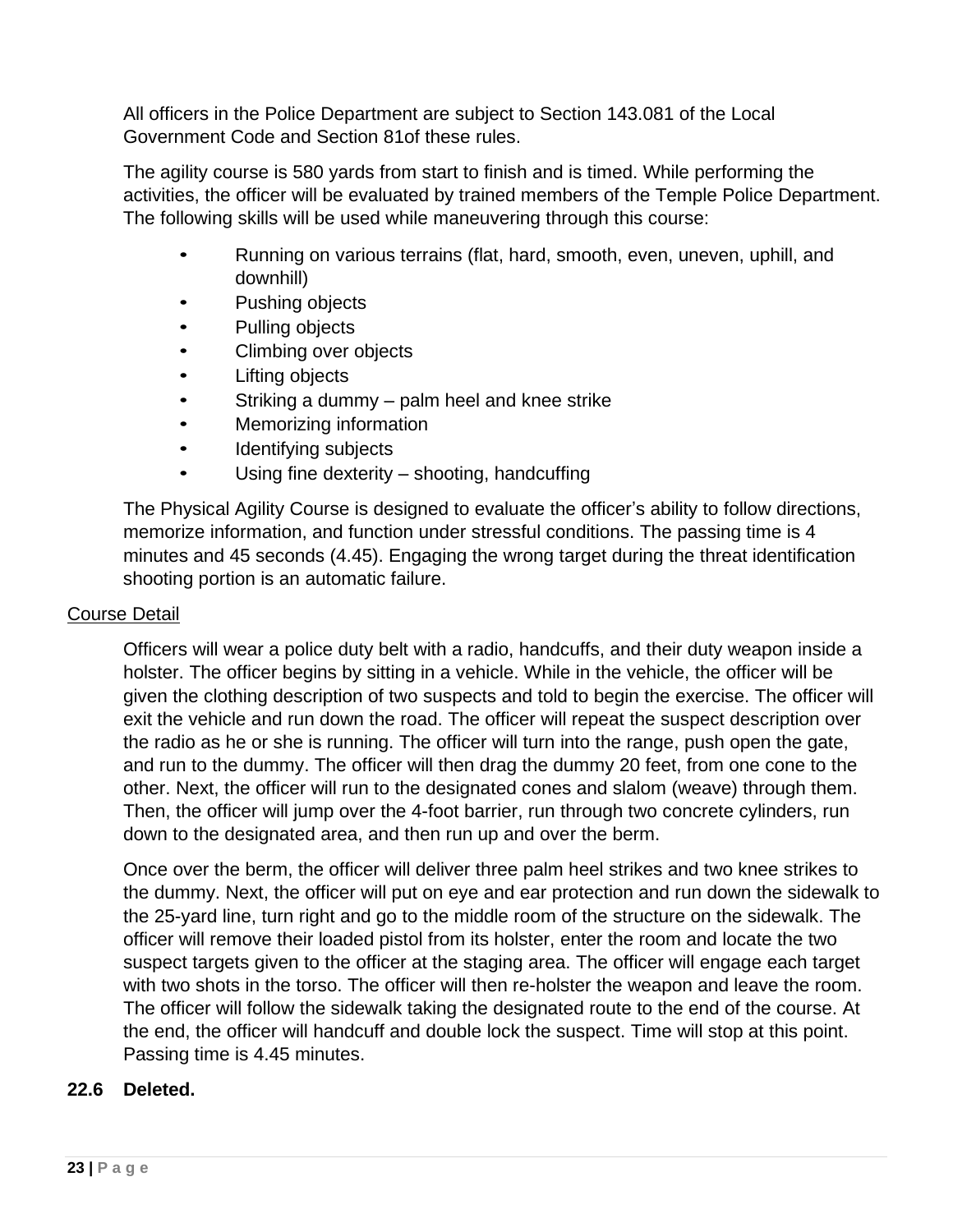**22.7 Tobacco Products.** Officers shall not use any tobacco products, including smokeless or chewing tobacco, vaping or other simulated smoking products at any time on duty. At no time, on duty, will officers use tobacco, including smokeless or chewing tobacco, vaping or other simulated smoking products in a City-owned vehicle, including one assigned to them under the Individual Vehicle Assignment Program, unless specifically authorized by the Department Head. Officers using tobacco products in violation of this rule will be subject to discipline, up to and including termination.

#### Physical Requirements for Fire Fighter Applicants

- **22.8** Fire fighter applicants must meet the medical requirements for fire fighters set out in the current NFPA 1582, Standard on Medical Requirements for Fire Fighters, adopted by the National Fire Protection Association. NFPA 1582 is adopted in its entirety including appendices thereto, except for Section 2-4 thereof, which is not adopted at this time.
- **22.9 Physical Assessment Test (PAT).** Testing will be conducted at a designated location by the Fire Chief or his designee. Applicants will wear athletic clothing and shoes, a weighted vest with 50 lbs. of weight distributed to simulate firefighting gear and SCBA, a provided helmet, and a provided pair of gloves. To be considered for employment, applicants must pass all parts of the fitness testing in a continuous manner in the maximum allowable time of five minutes and 29 seconds (5:29) or less

#### **Station #1**

#### Hose Drag

Applicant will drag a simulated, charged hose line for ninety (90) feet. The simulator will consist of ten (10) feet of uncharged hose line linked to a weighted sled box. The box will contain approximately ninety-five (95) pounds of weight to simulate the weight of three (3) sections of charged 1<sup>3</sup>/<sub>4</sub>-inch hose line and the associated force/weight of friction on an asphalt surface (a total pull force of 65 pounds). Applicant will drag the simulator for ninety (90) feet until both feet cross over the target line.

#### **Station #2**

#### Hose Pull

After completing Station #1, the proctor will lead applicant to a marked square measuring five (5) feet by five (5) feet. The proctor will place the end of a fifty (50) foot section of uncharged hose line just inside the marked square. Applicant will reel in the same simulator that the applicant dragged in Station #1. Applicant must remain inside the marked square at all times. The exercise will end once all fifty (50) feet of hose line have been reeled in and the leading edge of the sled box crosses over the front edge of the marked box. Applicant may use any method to reel the hose line in, as long as the applicant remains inside the marked square throughout the exercise, and does not become entangled in the hose line.

#### **Station #3.**

#### Ladder Heel

Applicant will raise a twenty-four (24) foot extension ladder by 'walking it up' using a handover-hand technique. Applicant will then lower the ladder in the reverse manner. Applicant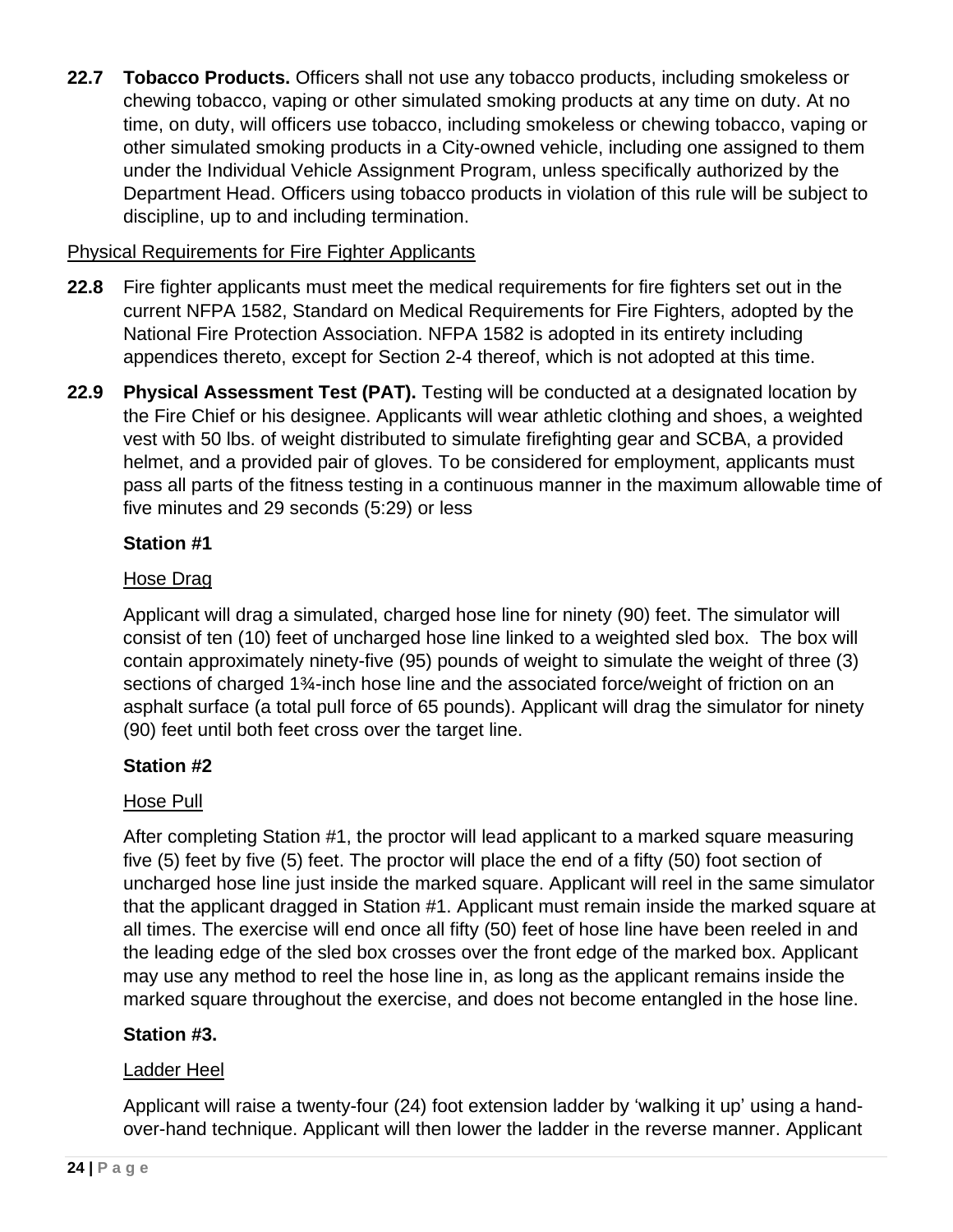will secure the ladder to the ground using a pivot system that will keep the base of the ladder in place. Applicant will secure the upper portion of the ladder using a belay system that will prevent the ladder from falling should the applicant lose control. Applicant must 'walk' the ladder all the way to a vertical position, and all the way back down to the ground using the rungs of the ladder. Applicant must not drop the ladder, or grasp the rails of the ladder at any time during the exercise.

#### **Station #4.**

#### Forcible Entry

This activity simulates forcible entry scenarios on the fire ground, such as penetrating a locked door. Applicant will use a ten (10) pound sledge hammer to strike a 'sled target' located three (3) feet off the ground. Applicant will strike the target the number of times necessary to move the sled twelve (12) inches. Applicant must remain on the designated platform at all times while completing this station.

#### **Station #5.**

#### Equipment Carry

Applicant will dismount a simulated gas-powered positive pressure ventilation (PPV) fan weighing approximately forty-five (45) pounds from a mounting platform, carry the fan to a cone marking fifty (50) feet, circle the cone, walk fifty (50) feet back to the mounting platform, and remount the fan onto the platform. The fan must be carried at all times while the applicant is moving, but may be set down at any time to allow the applicant to rest. The fan must be completely remounted within the compartment to complete this station.

#### **Station #6.**

#### **Stair Climb**

Applicant will climb up and back down a set of stairs equivalent to two (2) conventional flights of stairs, or stories. Applicant will carry a 'high-rise pack' containing two (2) sections of bundled 1¾-inch hose line weighing approximately forty-two (42) pounds. The stair prop consists of a platform supported by two (2) sets of four (4) stairs with railings on both sides that may be used for support.

Applicant will be required to complete seven (7) repetitions in order to complete this station. A single repetition involves climbing up the four (4) stairs and then climbing down the other side of the simulator. The hose pack may be carried in any manner that is comfortable, but must be carried, not dragged, at all times. No skipping of stairs will be allowed. Should a stair be skipped, the proctor will require the applicant to go back and step on the skipped stair to complete the repetition.

#### **Station #7.**

#### Dummy Drag

Applicant will drag a fully-clothed human form dummy weighing one hundred sixty-five (165) pounds. Applicant will drag the dummy twenty- five (25) feet, circle a weighted barrel, and then return twenty-five (25) feet to cross the starting point, for a total distance of fifty (50)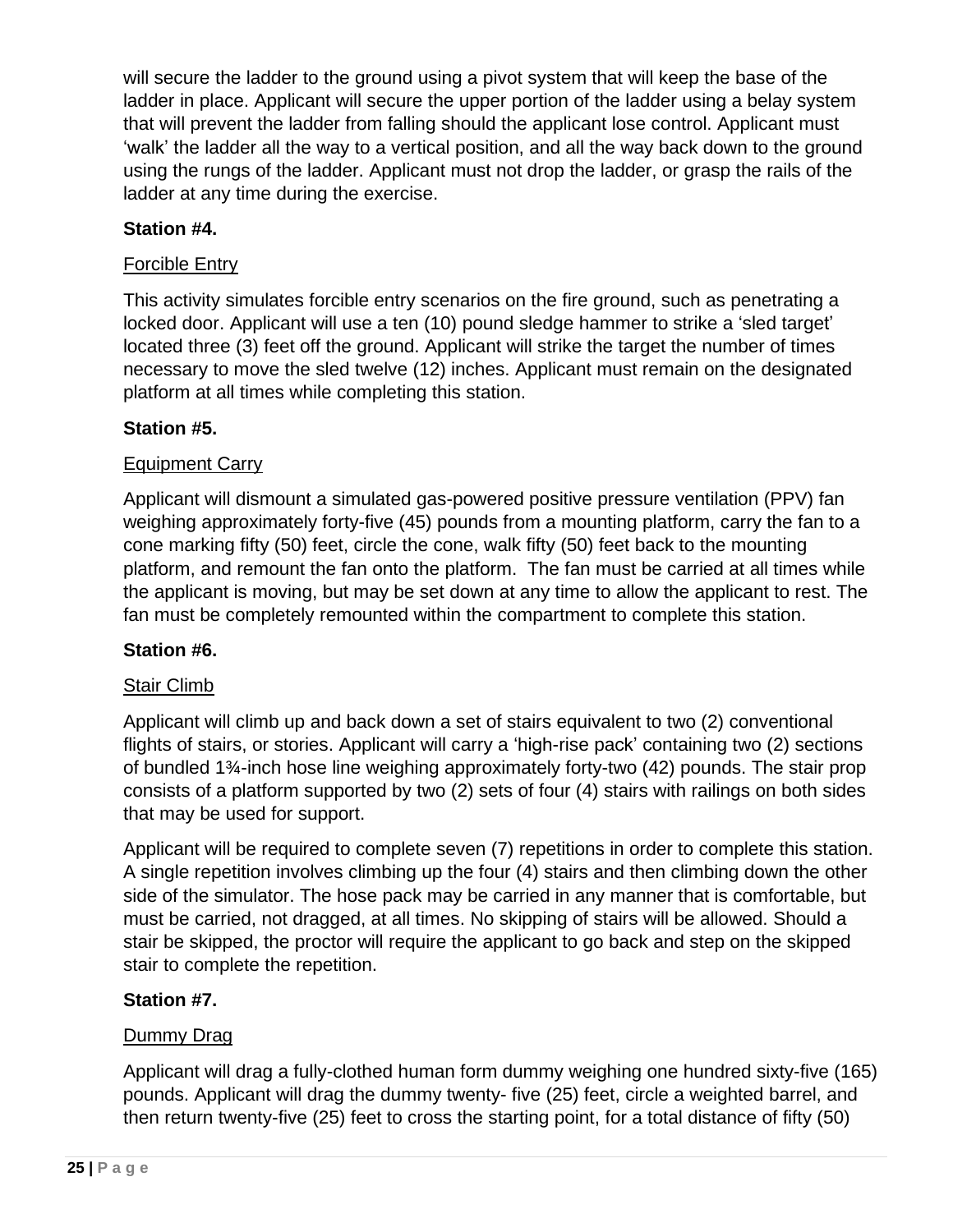feet. In order to complete this station, both the applicant and the dummy must completely cross the finish line.

Applicant will drag the dummy only by using the pull harness attached to the dummy. Dragging the dummy by any limb, lifting under the dummy's arms, holding onto the dummy's clothing, or carrying the dummy are not acceptable methods of completing this station.

#### **Station #8.**

#### Breach and Pull

Applicant will demonstrate the physical ability to breach and pull a ceiling with a pike pole by performing breach and pull motions using a ceiling simulator. Applicant will position a pike pole in a target diamond on the breach portion of the simulator and, pushing against sixty (60) pounds of resistance, completely open the breach-side hatch door. Applicant will perform three (3) consecutive push repetitions.

Applicant will then hook the pike pole into a metal ring on the simulator, and pull with eighty (80) pounds of force to pull the hatch door completely down. Applicant will perform five (5) consecutive pull repetitions.

One set of three (3) push repetitions followed by five (5) pull repetitions will constitute one (1) push/pull cycle. Applicant will complete four (4) push/pull cycles. The proctor will count out repetitions and provide instructions to ensure compliance. This station involves a highly specific simulator. It is recommended that applicants closely observe the operation of this simulator prior to beginning the test.

#### **SCORING**

The PAT is a timed test. Any candidate that completes the course in 5 minutes and 29 seconds (5:29) or less will pass this stage of the selection process. There is no advantage in seeking to complete the test in a time significantly lower than 5:29.

#### Conditions of Employment for Fire Fighters

**22.10 Essential Job Functions Test**. As a condition of employment, all fire fighters hired after November 18, 1996, shall take and pass the annual physical assessment test (PAT), outlined below, during the month designated by the Fire Department designates for testing. Fire fighters hired prior to November 18, 1996 must take the annual job function test, but they will not have to pass the test as condition of employment. If a firefighter is on an approved leave or medical limitation during the time of the annual Physical Assessment Test, the firefighter will have thirty days to complete the testing, or at a time that is convenient to the department at its sole discretion, when released back to full duty.

#### **Station #1**

#### Hose Drag

Fire fighter will drag a simulated charged hose line for a distance of ninety (90) feet. The simulator will consist of ten (10) feet of uncharged hose line linked to a weighted sled box. The box will contain approximately ninety-five (95) pounds of weight to simulate the weight of three (3) sections of charged 1 ¾-inch hose line and the associated force/weight of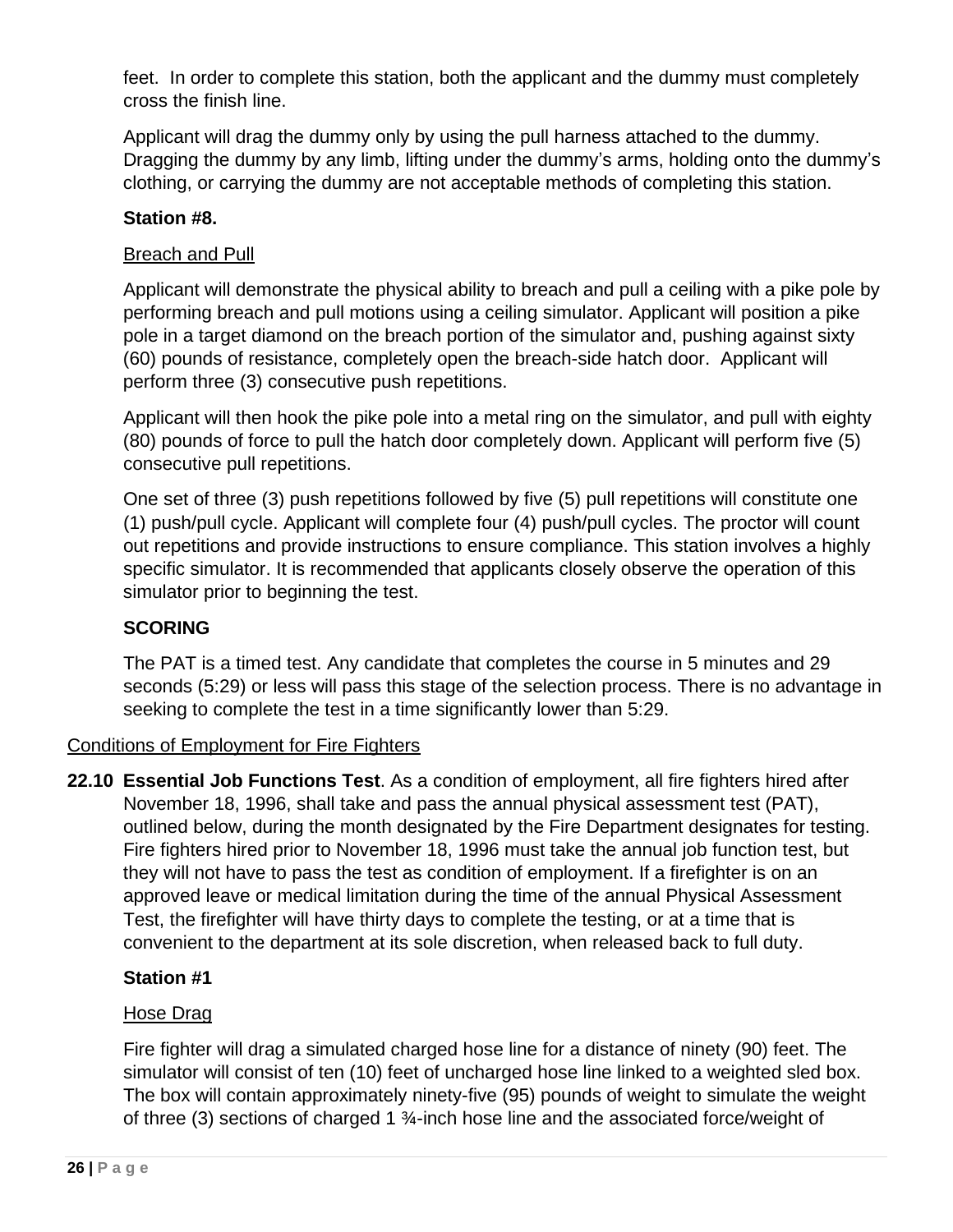friction on an asphalt surface (a total pull force of 65 pounds). Fire fighter will drag the simulator for ninety (90) feet until both feet cross over the target line.

#### **Station #2**

#### Hose Pull

After completing Station #1, the proctor will lead fire fighter to a marked square measuring five (5) feet by five (5) feet. The proctor will place the end of a fifty (50) foot section of uncharged hose line just inside the marked square. Fire fighter will reel in the same simulator that the applicant dragged in Station #1. Fire fighter must remain inside the marked square at all times. The exercise will end once all fifty (50) feet of hose line has been reeled in and the leading edge of the sled box crosses over the front edge of the marked box. Fire fighter may use any method to reel the hose line in as long as the applicant remains inside the marked square throughout the exercise and does not become entangled in the hose line.

#### **Station #3.**

#### Ladder Heel

Fire fighter will raise a twenty-four (24) foot extension ladder by 'walking it up' using a handover-hand technique. Fire fighter will then lower the ladder in the reverse manner. Fire fighter will secure the ladder to the ground using a pivot system that will keep the base of the ladder in place. Fire fighter will secure the upper portion of the ladder using a belay system that will prevent the ladder from falling should the fire fighter lose control. Fire fighter must 'walk' the ladder all the way to a vertical position, and all the way back down to the ground using the rungs of the ladder. Fire fighter must not drop the ladder, or grasp the rails of the ladder at any time during the exercise.

#### **Station #4.**

#### Forcible Entry

This activity simulates forcible entry scenarios on the fire ground, such as penetrating a locked door. Fire fighter will use a ten (10) pound sledge hammer to strike a 'sled target' located three (3) feet off the ground. Fire fighter will strike the target the number of times necessary to move the sled twelve (12) inches. Fire fighter must remain on the designated platform at all times while completing this station.

#### **Station #5.**

#### Equipment Carry

Fire fighter will dismount a simulated gas-powered positive pressure ventilation (PPV) fan weighing approximately forty-five (45) pounds from a mounting platform, carry the fan to a cone marking fifty (50) feet, circle the cone, walk fifty (50) feet back to the mounting platform, and remount the fan onto the platform. The fan must be carried at all times while the fire fighter is moving, but may be set down at any time to allow the fire fighter to rest. The fan must be completely remounted within the compartment to complete this station.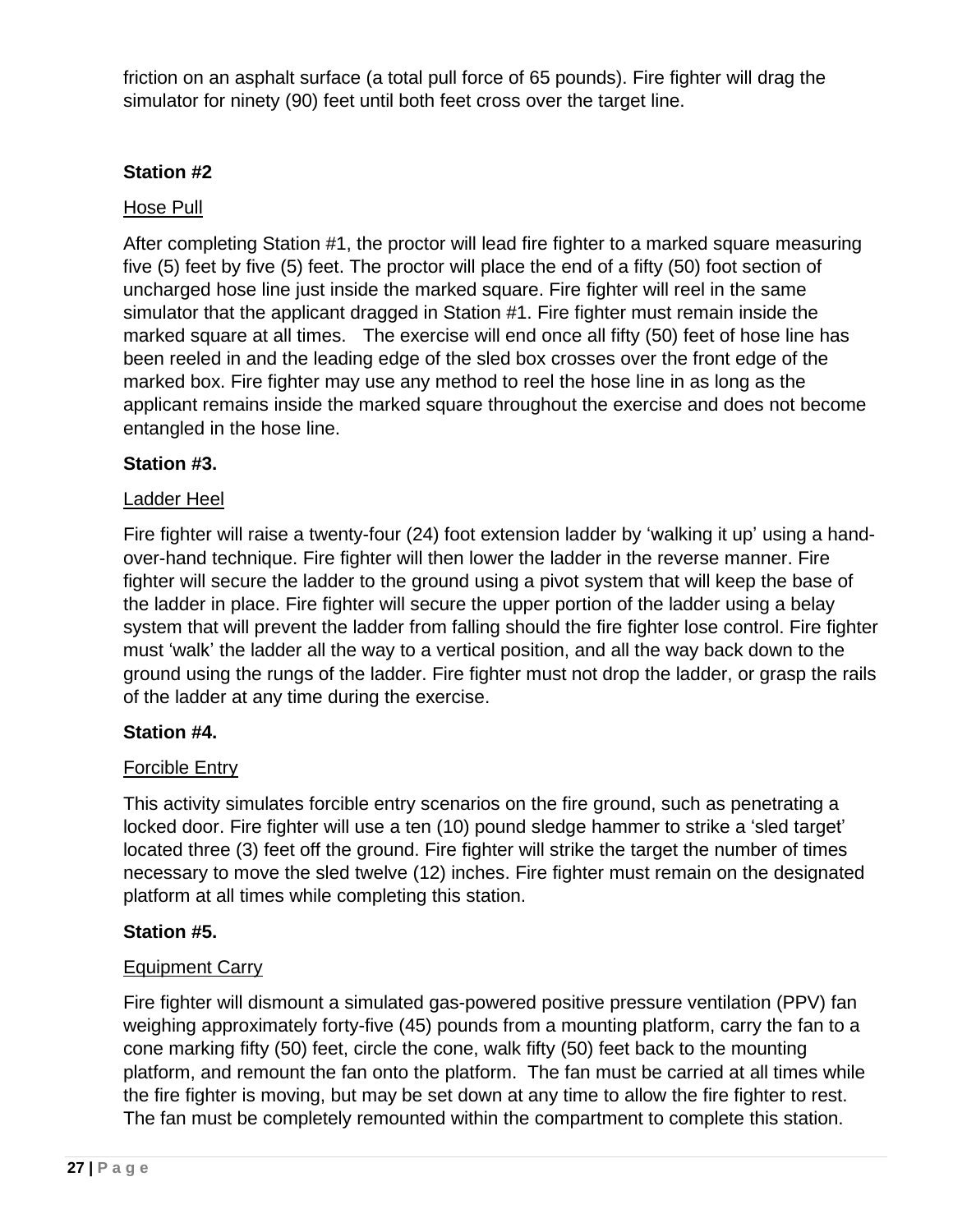#### **Station #6.**

#### Stair Climb

Fire fighter will climb up and back down a set of stairs equivalent to two (2) conventional flights of stairs, or stories. Fire fighter will carry a 'high-rise pack' containing two (2) sections of bundled 1¾-inch hose line weighing approximately forty-two (42) pounds. The stair prop consists of a platform supported by two (2) sets of four (4) stairs with railings on both sides that may be used for support.

Fire fighter will be required to complete seven (7) repetitions in order to complete this station. A single repetition involves climbing up the four (4) stairs and then climbing down the other side of the simulator.

The hose pack may be carried in any manner that is comfortable, but must be carried, not dragged, at all times. No skipping of stairs will be allowed. Should a stair be skipped, the proctor will require the fire fighter to go back and step on the skipped stair to complete the repetition.

#### **Station #7**

#### Dummy Drag

Fire fighter will drag a fully-clothed human form dummy weighing one hundred sixty-five (165) pounds. Fire fighter will drag the dummy twenty- five (25) feet, circle a weighted barrel, and then return twenty-five (25) feet to cross the starting point, for a total distance of fifty (50) feet. In order to complete this station, both the fire fighter and the dummy must completely cross the finish line.

Fire fighter will drag the dummy only by using the pull harness attached to the dummy. Dragging the dummy by any limb, lifting under the dummy's arms, holding onto the dummy's clothing, or carrying the dummy are not acceptable methods of completing this station.

#### **Station #8.**

#### Breach and Pull

Fire fighter will demonstrate the physical ability to breach and pull a ceiling with a pike pole by performing breach and pull motions using a ceiling simulator. Fire fighter will position a pike pole in a target diamond on the breach portion of the simulator and, pushing against sixty (60) pounds of resistance, completely open the breach-side hatch door. Fire fighter will perform three (3) consecutive push repetitions. Fire fighter will then hook the pike pole into a metal ring on the simulator, and pull with eighty (80) pounds of force to pull the hatch door completely down. Fire fighter will perform five (5) consecutive pull repetitions.

One set of three (3) push repetitions followed by five (5) pull repetitions will constitute one (1) push/pull cycle. Fire fighter will complete four (4) push/pull cycles. The proctor will count out repetitions and provide instructions to ensure compliance. This station involves a highly specific simulator. It is recommended that fire fighters closely observe the operation of this simulator prior to beginning the test.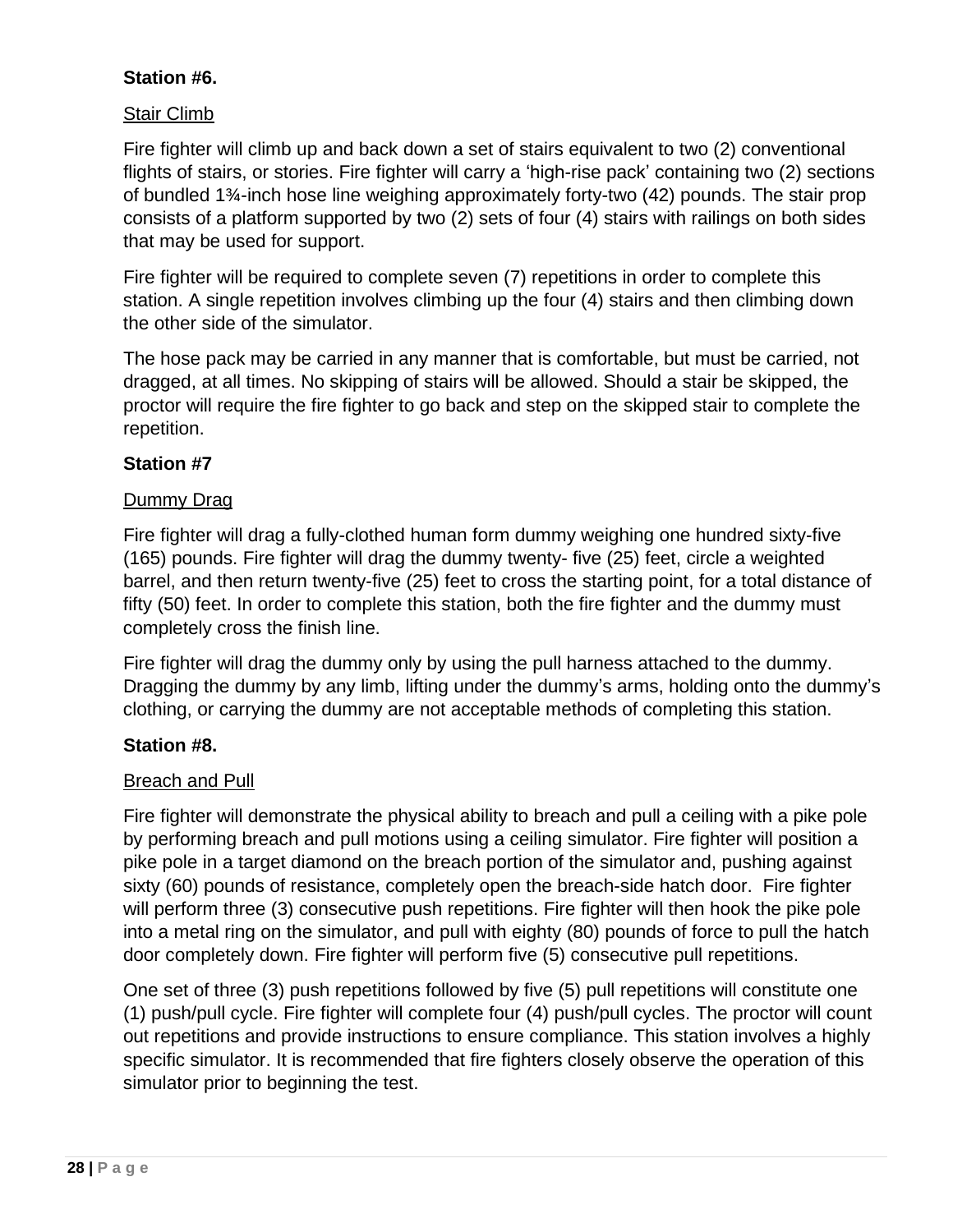Fire fighters hired after November 18, 1996, who do not pass all portions of the PAT shall be given remedial counseling and training for three months, and then retested. Fire fighters must pass all parts of the second PAT. Fire fighters who do not pass all parts of the second PAT shall be subject to the Fitness for Duty Assessment process, pursuant to Section 143.081, Texas Local Government Code, and Section 81 of these rules.

#### <span id="page-29-0"></span>**22.11 Deleted**

**22.12 Tobacco Products.** As a condition of employment, fire fighters shall not use any tobacco products on duty while employed by the City of Temple. Fire fighters who use tobacco products will be subject to discipline, up to and including termination, for violating this policy. For purposes of this section, "tobacco products" includes: chewing tobacco, smokeless tobacco, simulated smoking devices, and vaping devices.

#### **SECTION 23. ELIGIBILITY FOR BEGINNING POSITIONS**

- **23.1 Eligibility requirements for Police Officers**. The City will consider for appointment to an entry level position in the Temple Police Department only individuals meeting the following minimum requirements:
	- a. achieve a minimum passing score of seventy percent (70%) on the written examination;
	- b. pass the physical agility/assessment test;
	- c. pass a background investigation conducted and evaluated in accordance with the general guidelines recognized by the Texas Commission on Law Enforcement or other reputable background investigation authorities;
	- d. pass an oral interview conducted and evaluated in accordance with the general guidelines as contained in the "Oral Interview Procedure Manual," written and promulgated by the Texas Commission on Law Enforcement or other reputable interview technique authorities;
	- e. pass a pre-job offer polygraph examination which includes questions concerning, but not limited to, work history, criminal activity, credit history, and drug or alcohol usage;
	- f. Successfully complete the Executive Interview Board process, a post-job offer, conditional work fitness medical examination that includes a physician certification that the applicant is free of drug dependency and does not use illegal drugs;
	- g. successfully complete a post-job offer, conditional psychological test as required by the Texas Commission on Law Enforcement standards that includes certification by a licensed psychologist or psychiatrist that the candidate is in satisfactory psychological and emotional health;
	- h. **Age:**
		- 1. be at least twenty-one (21) years of age at the time the applicant presents himself/herself to TCOLE for the State licensing exam, and not be forty-five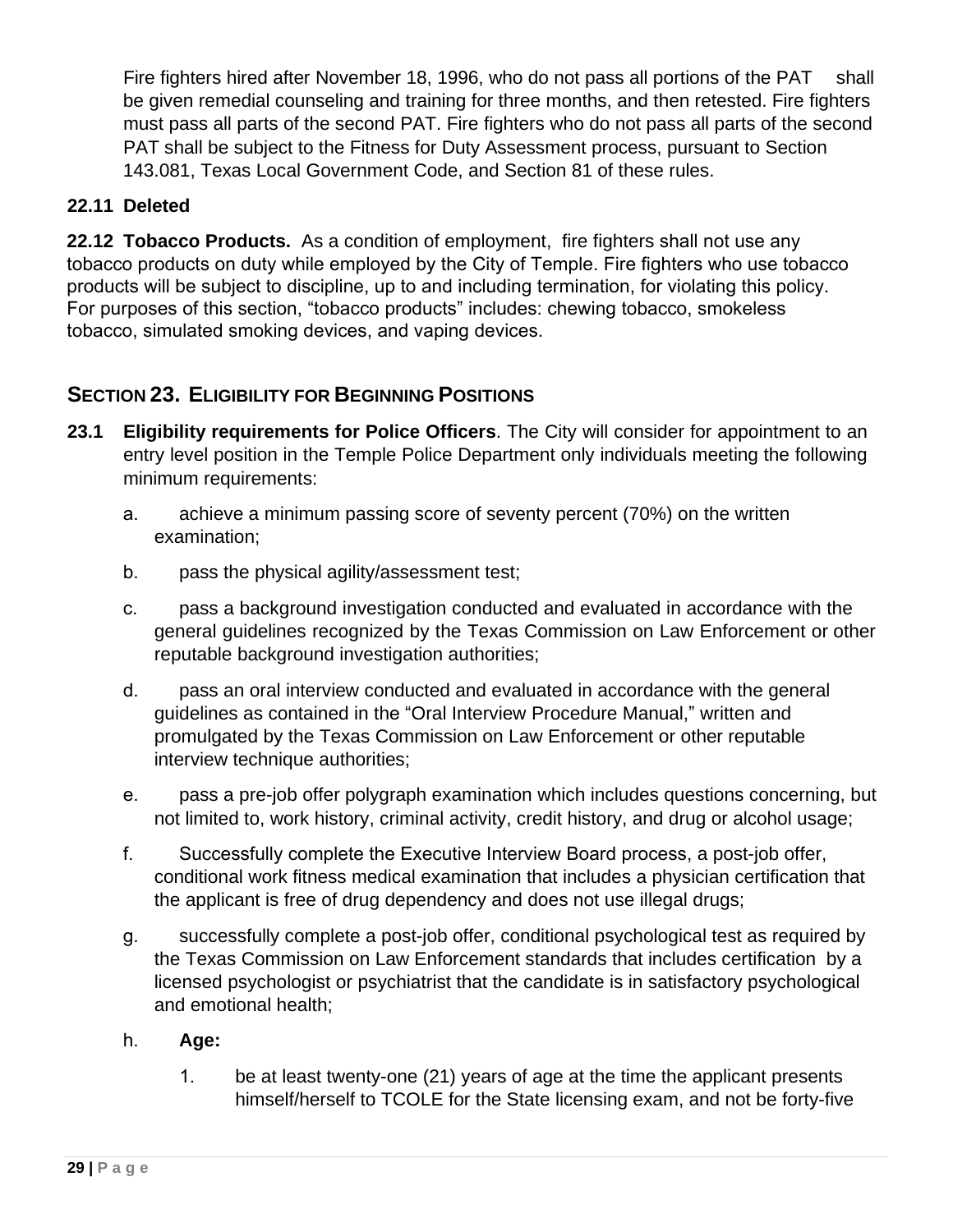(45) years of age at the time the applicant passes the written exam and the physical assessment/agility testing, or

- **2**. be at least twenty (20) years of age and meet the following criteria:
	- a. will turn twenty-one (21) years of age by academy graduation date;
	- b. successfully completes all phases of the selection process, and
	- c. obtains approval from the Chief of Police.

#### i. **Education:**

- 1. be a graduate of an accredited high school or have an equivalency certificate issued by the Texas Education Agency, or the equivalent agency in another state or the District of Columbia, or
- 2. have 12 hours of higher education with at least a 2.0 grade point average.
- j. if a veteran, have an honorable discharge from the Armed Forces of the United States after a minimum of 24 months of active duty, and be eligible for re-enlistment;
- k. have a valid driver's license issued by the State of Texas;
- l. be able to proficiently read, write, and fluently speak the English language;
- m. shall not be prohibited from carrying a firearm or possessing ammunition;
- o. be a citizen of the United States by birth or naturalization;
- p. be of good moral character; and
- q. meet all requirements of the Texas Commission on Law Enforcement for licensing of peace officers.

**23.2 Eligibility requirements for entry level Fire Fighter positions.** The City will consider for appointment to an entry-level position in the Temple Fire Department only individuals meeting the following minimum requirements:

- a. achieve a minimum passing score of seventy percent (70%) on the written examination;
- b. pass the physical assessment test;
- c. pass a background investigation;
- d. successfully complete an oral interview with an oral interview board consisting of Fire Department personnel as designated by the Fire Chief;
- e. pass a psychological examination;
- f. successfully complete a conditional, post-job offer work fitness medical examination that includes a physician certification that the applicant is free of drug dependency and does not use illegal drugs;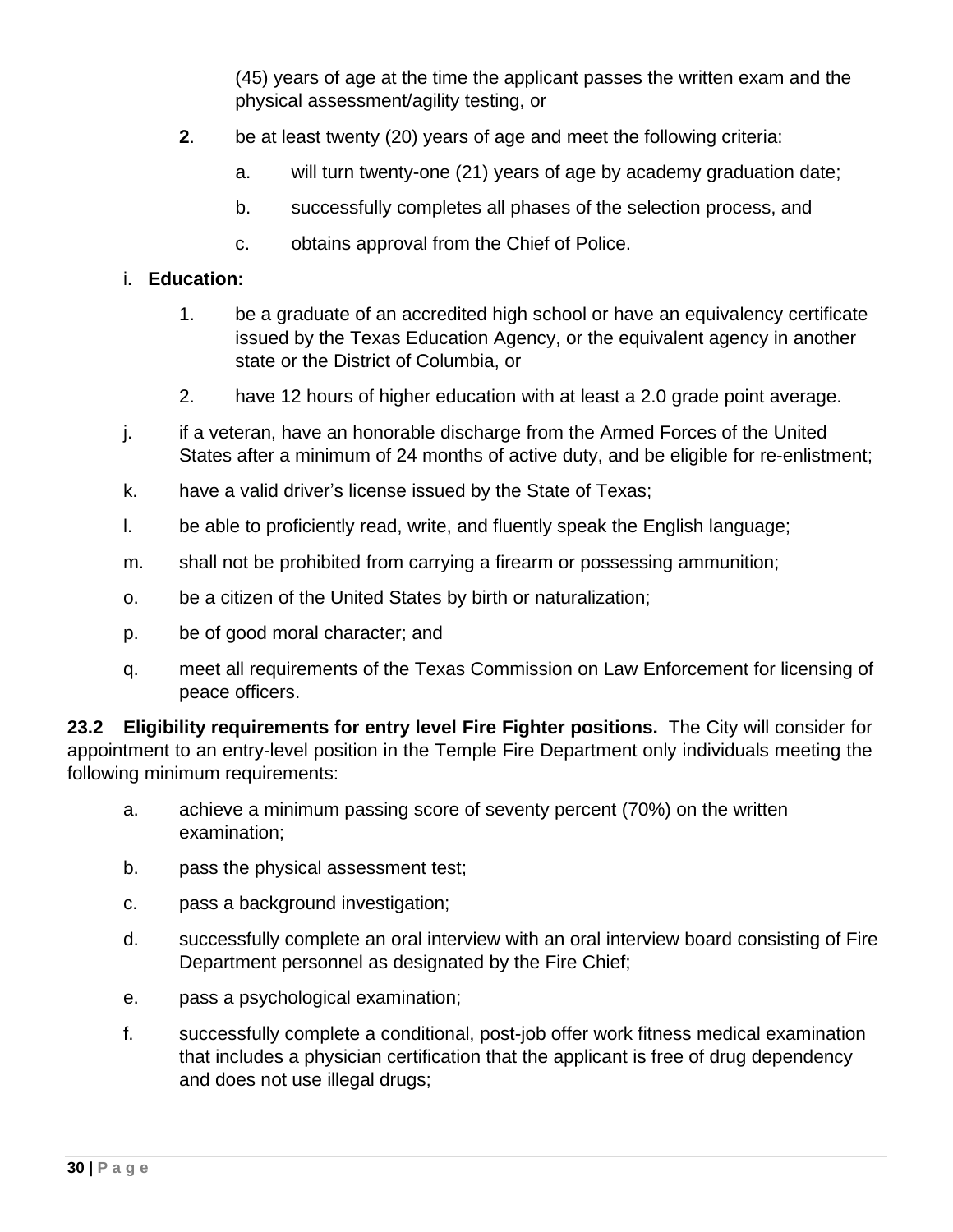- g. be at least eighteen (18) years of age, and not be thirty-six (36) years of age or older at the time the applicant passes the written examination and the physical assessment test;
- h. be a graduate of an accredited high school or have an equivalency certificate certified by the Texas Education Agency;
- i. submit to a pre-job offer polygraph examination which includes questions concerning but not limited to, work history, criminal activity, credit history, and drug or alcohol usage; applicants showing deception will be reviewed by a panel of Officers appointed by the Chief before being disqualified.;
- j. have a valid Texas driver's license at the date of hire;
- k. be a citizen of the United States by birth or naturalization
- l. be able to proficiently read, write, and speak the English language;
- m. be of good moral character;
- n. be certified or certifiable within a year of appointment, as a Fire Fighter I & Firefighter II as established by the Texas Commission on Fire Protection and the Texas Department of State Health Services; and
- o. be certified at least as an EMT-Basic, or certifiable within a year of appointment, by the Texas Department of State Health Services.

**23.3 Causes for Disqualification.** The City of Temple may reject an applicant for the Police Texas Department of State Health Services. Department or the Fire Department, if the applicant:

- a. cannot proficiently read, write, or fluently speak the English language;
- b. is found to lack any of the qualifications set forth in the published notice inviting application to the departments or fails to meet the minimum qualification for the position established in these rules;
- c. is found to have an unacceptable personal history, financial history, educational performance, unemployment, military service (if applicable), general reputation, interpersonal skills, ability to read, legibly and correctly write and/or fluently speak English or any combination of some or all of the following areas: 1) failure to pay just debts; 2) unstable employment; 3) educational suspensions; 4) military disciplinary actions; 5) problems relating to others; 6) poor interpersonal relationships; 7) lack of dependability; or 8) unacceptable conversational, writing or reading skills;
- d. fails to cooperate fully in the employment process by such acts as failure to complete the Personal History Statement in accordance with the instructions, missing appointments, failing to return necessary paperwork, failing to notify the Director, Police Department or Fire Department of current telephone numbers or addresses, failing to cooperate in the background check required of each applicant, or otherwise failing to complete the employment process;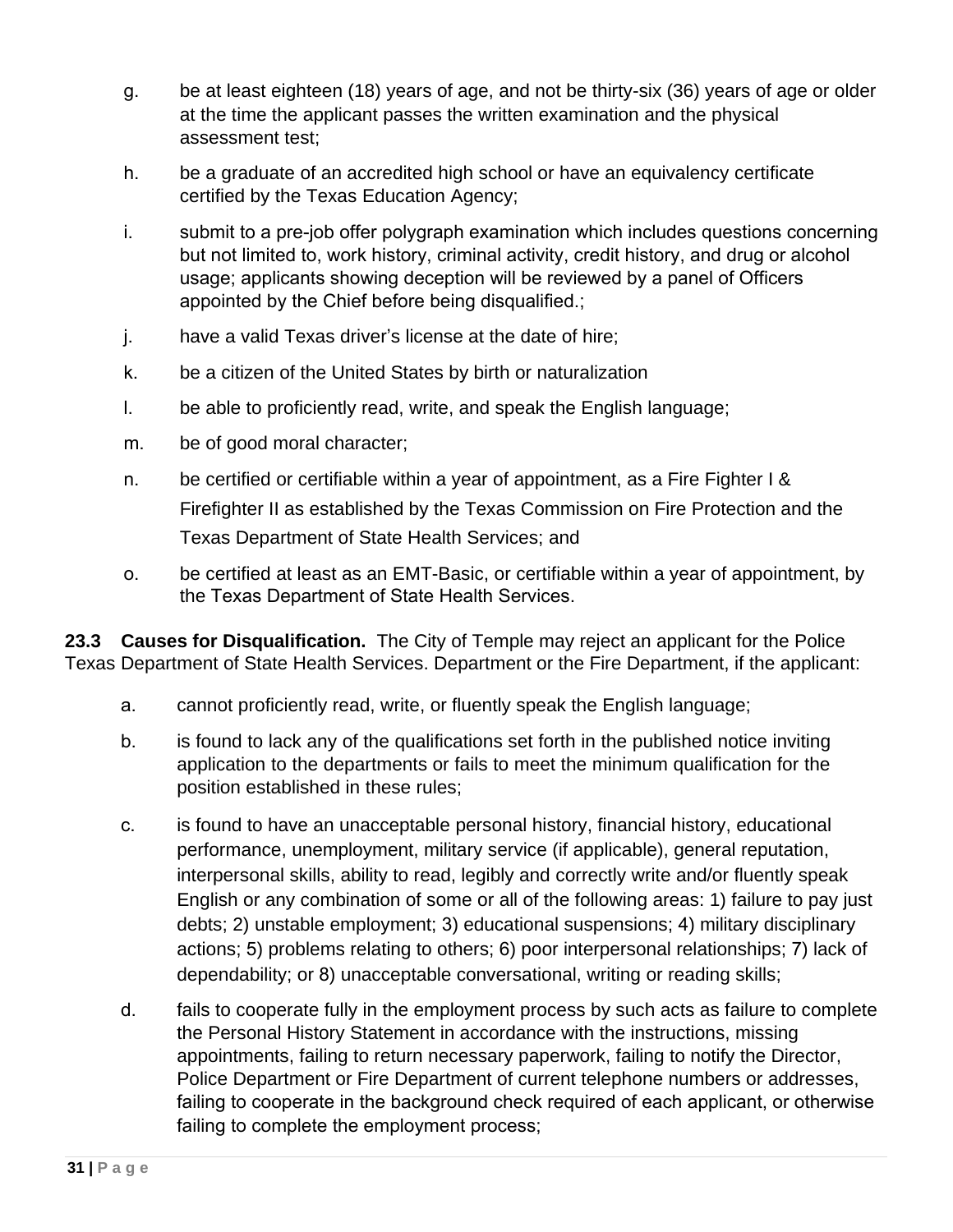e. is unable to comply with all applicable City of Temple policies which set forth requirements for applicants seeking employment with the City;

f. is unwilling to sign the "Condition of Employment" form maintained by the Director

**23.4 Automatic Disqualification.** The conditions, circumstances or history described in this subsection will result in the automatic disqualification of an applicant.

- a. Felonies.
	- 1. evidence of the commission of a felony offense within ten (10) years of the entrance exam;
	- 2. Applicant has been convicted of, or received deferred adjudication or pre-trial diversion for any felony offense under state or federal law, to include the Uniform Code of Military Justice (UCMJ).
	- 3. Applicant is currently, or has ever been, on court ordered community supervision or probation for any criminal offense classified as a felony under the Texas Penal code, or
	- 4. Applicant is under indictment for any criminal offense.
- b. Misdemeanors.
	- 1. Applicant has been convicted of or has a pending charge for any offense classified as a Class B misdemeanor (excluding DWI) under the Texas Penal Code within ten years prior to the date of the entrance exam for Police Department and five (5) years for Fire Department for DWI, DUI & DUID only;
	- 2. Applicant is currently on court ordered community supervision or probation for a Class B misdemeanor, or has been on court ordered community supervision or probation for a Class B misdemeanor within ten (10) years prior to the date of the entrance exam;
	- 3. Applicant has been convicted of an offense classified as a Class A misdemeanor under the Texas Penal Code;
	- 4. Applicant is currently, or has previously been, on court ordered community supervision or probation for a Class A misdemeanor, or
	- 5. Applicant has been convicted of, or has a pending charge for any offense classified as Class C misdemeanors under the Texas Penal Code, and involving moral turpitude, within five (5) years prior to the date of the entrance examination, including: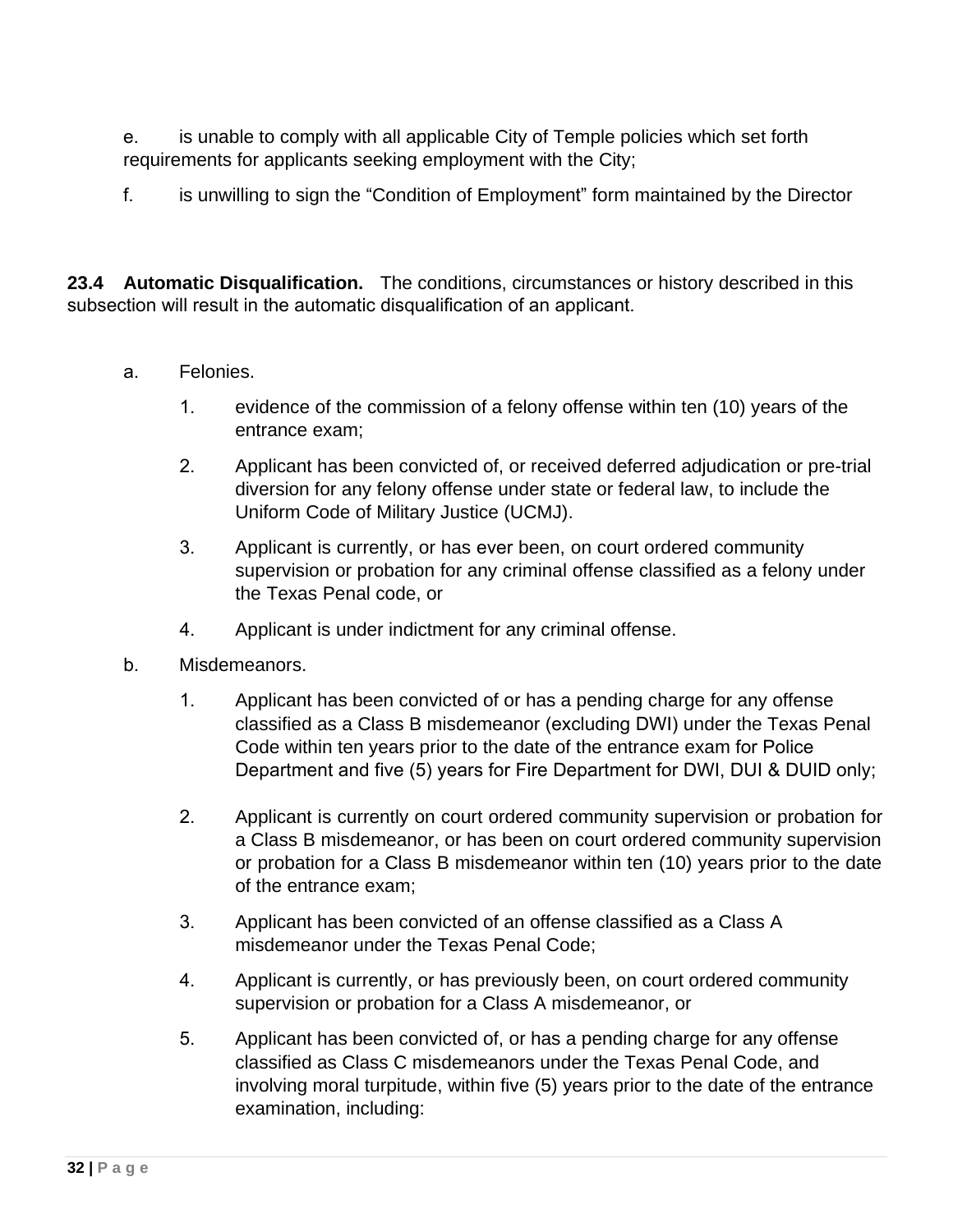Class C Misdemeanors

§42.01 Texas Penal Code - Disorderly Conduct, indecent exposure, peeping

§39.02 Texas Penal Code - Theft by Public Servant

§31.03 Texas Penal Code - Theft under \$100.00

EXCEPTION: The Chief of Police may elect, as outlined in TCOLE Rule 217.1(a)(6)(B), to make application to TCOLE requesting an applicant waiver.

c. Offenses involving driving while intoxicated (DWI) or under the influence (DUI) of alcoholic beverage or other intoxicant (DUID).

1. Applicant has been convicted of, or placed on probation or court ordered community supervision, for a DUI, DWI, or DUID that is classified as a Class B misdemeanor under the Texas Penal Code within five (5) years prior to the date of the entrance exam for Fire Department and ten (10) years for Police Department;

2. Applicant has been convicted of, or placed on probation or court ordered community supervision, for a DUI, DWI or UID that is classified as a Class A misdemeanor or greater under the Texas Penal Code, or

3. Applicant has been charged with, is on probation/parole, court ordered community supervision, or under indictment for DUI,DWI, or DUID on the date of the entrance examination, or prior to being offered a position.

d. Probation or parole status.

1. Applicant is currently on probation or parole for any criminal offense on the date of the entrance examination, or prior to being offered a position;

2. Applicant has been convicted of a crime and subsequently placed on probation (including deferred adjudication) from the date of application until being offered a position, or

3. Applicant has been pardoned for the offense, unless the pardon is expressly

granted on the basis of subsequent proof of innocence.

#### e. Use of narcotics or controlled substance

1. Applicant has illegally used any controlled substance, marijuana or dangerous drug classified as a misdemeanor under the Texas Health and Safety Code, or the misuse of any prescription drug within the three (3) years prior to the date of the written examination, with the exception of a one-time experimentation use" of any such substance at least two (2) years prior to the date of the written examination; 2. Applicant has used any controlled substance or dangerous drug classified as a felony violation under the Texas Health and Safety Code within five (5) years prior to the date of the written examination, with the exception of a one-time "experimentation use" of any such substance at least three (3) years prior to the date of the written examination;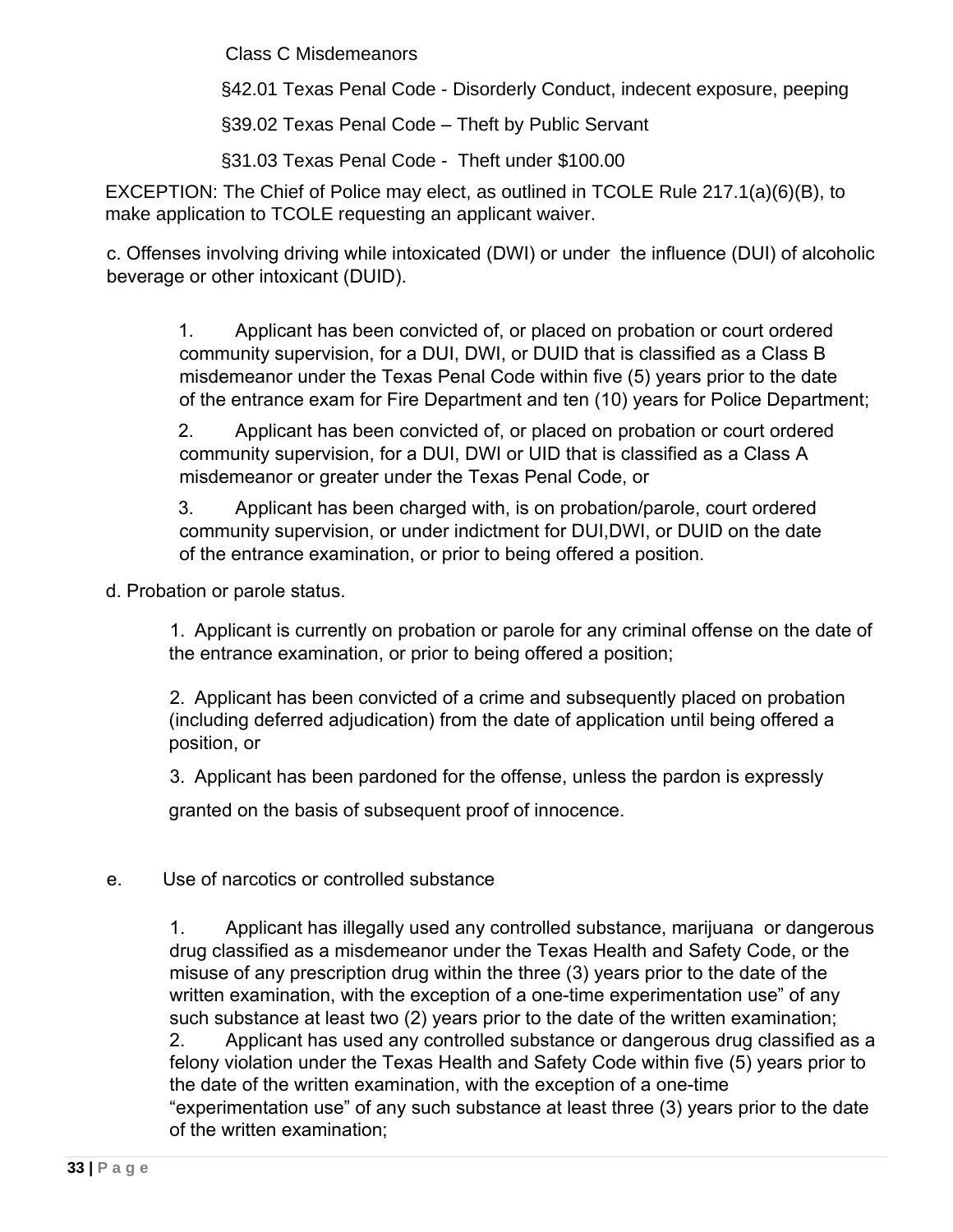- 3. Applicant was convicted of, or is currently on probation or court ordered community supervision for, any criminal offense classified as a Class A misdemeanor under the Texas Health and Safety Code, or
- 4. Applicant has illegally furnished, e.g., sold, delivered, any controlled substance, marijuana or drug to another person within five (5) years prior to the date of the written examination.
- f. Military history.

Applicant received a less than honorable discharge from military service, or an honorable discharge with any condition or conditions that are less than honorable.

- g. Driving record.
	- 1. Applicant was convicted of four (4) or more traffic citations for moving violations within the five (5) years preceding employment; three (3) or more moving violations within the two (2) years preceding employment, or two (2) or more moving violations within the twelve (12) month period prior to employment. Evidence of traffic violations includes, but is not limited to: convictions, "no contest" pleas, dismissal for defensive driving purposes, receiving deferred adjudication, and any current charges;
	- 2. Applicant has been determined to be at fault in two (2) or more traffic accidents within three (3) years prior to employment;
	- 3. Applicant has been convicted of moving violations and determined to be at fault in traffic accidents in a combination of violations and accidents of three (3) or more within the preceding three (3) years; or
	- 4. If the applicant's driver's license has been suspended or revoked for any reason during the five (5) year period prior to employment, the applicant will be disqualified from testing for a period of five (5) years from the last day of the revocation or suspension. If the applicant's driver's license has been suspended or revoked because of a one-time violation of any one (1) of the sections listed below, the applicant will be disqualified from testing for a period of two (2) years from the last day of the suspension or revocation:
		- a) Texas Alcoholic Beverage Code Section 106.02 (Purchase by Minor)
		- b) Texas Alcoholic Beverage Code Section 106.025 (Attempt to Purchase by Minor)
		- c) Texas Alcoholic Beverage Code Section 106.04 (Consumption by Minor)
		- d) Texas Alcoholic Beverage Code Section 106.05 (Possession by Minor)
		- e) Texas Alcoholic Beverage Code Section 106.07 (Misrepresent Age by Minor)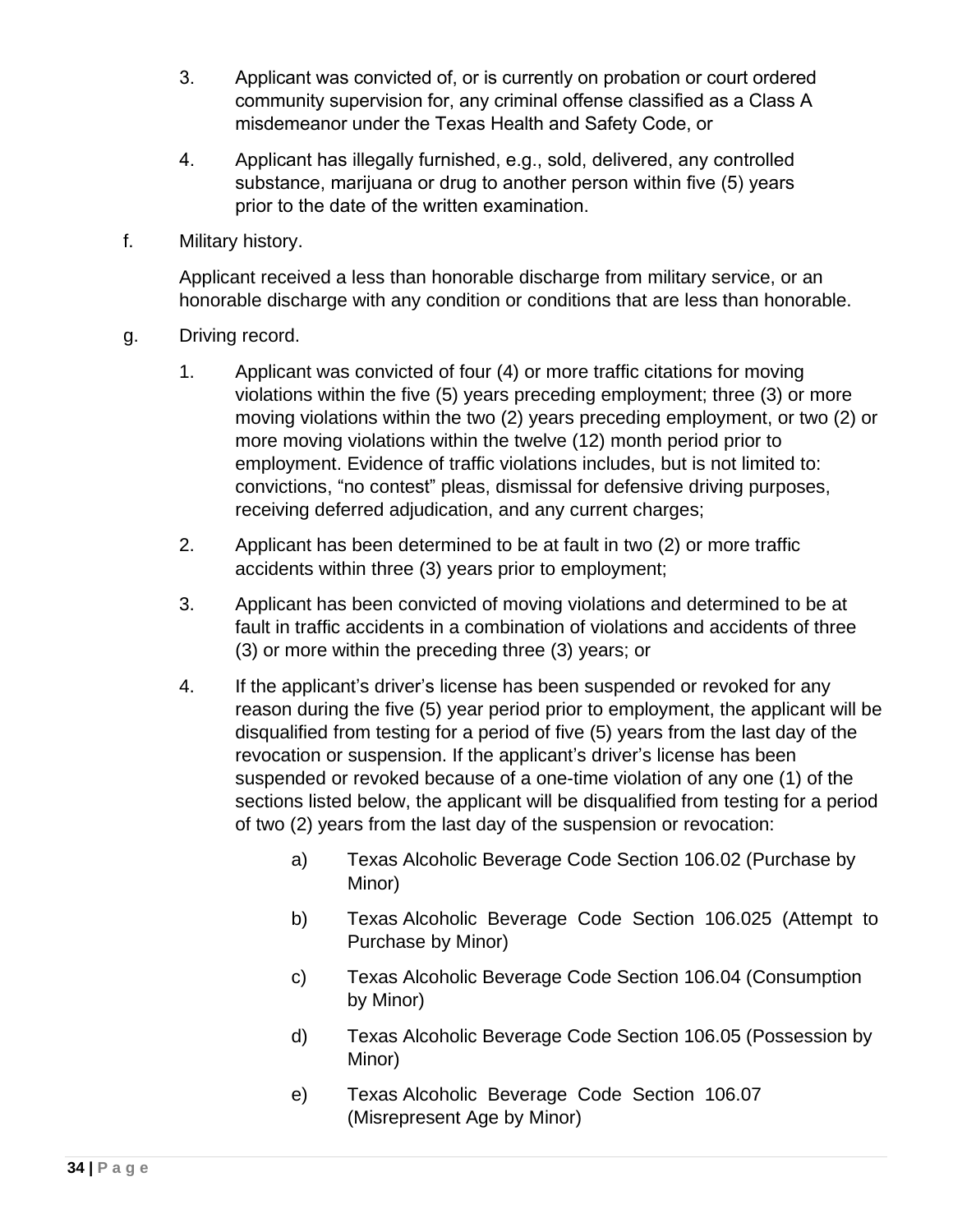- f) Texas Health and Safety Code Section 161.252 (Tobacco Violations by Minor)
- g) Texas Penal Code 49.02 (Public Intoxication by Minor)
- h) Driver Surcharge Violation for No Insurance Violation
- i) Driver Surcharge Violation for No Driver's License Violation
- j) Failure to Appear on a Citation Violation
- h) Unsatisfactory prior service.
	- 1. Applicant was indefinitely suspended, resigned during a suspension, or resigned in lieu of suspension or investigation from a prior public safety position.
	- 2. Applicant with prior experience in another department has been identified by a prosecutor as a person not eligible to testify in a court of law pursuant to the effect of the Texas Brady Act /Michael Morton Act.
- i) Prior disqualification by the Temple Police Department or Temple Fire Department
	- 1. Applicant was disqualified for employment by the Department at least two (2) times during the twenty-four (24) months prior to application.
	- 2. Applicant disqualified under this rule is eligible for employment consideration by the Department three (3) years after the date of the last disqualification.
- j) Failure to file application and necessary paperwork
	- 1. Applicant failed to complete application in the manner prescribed in the Notice of Examination, or to timely file the application with the Director;
	- 2. Applicant failed to return the completed background information packet to the Director by the deadline established in the Notice of Examination.
- k) Failure to meet one or more of the minimum requirements expressed in these rules or the regulations of the Texas Commission on Law Enforcement Standards and Education, or the Texas Commission on Fire Protection.
- l) Makes or knowingly attempts to make a false statement in any material fact in his application, examination, or appointment

## **SECTION 24. (RESERVED)**

### **SECTION 25. ENTRANCE EXAM**

- **25.1** The Director shall keep all eligibility lists for applicants for original positions in the Police Department and Fire Department in effect for one (1) year. The Director shall provide in the eligibility list announcement that the list shall remain in effect for the time specified by these rules, or until all names have been referred to the appropriate department, whichever occurs sooner.
- **25.2** Any person shall be considered for appointment to a vacancy in the classified service who has filed an application with the Director in the manner specified in these rules, and upon the form furnished by the Director, and whose application has not been rejected by the Director for cause in accordance with the provisions of these rules. The applicant shall make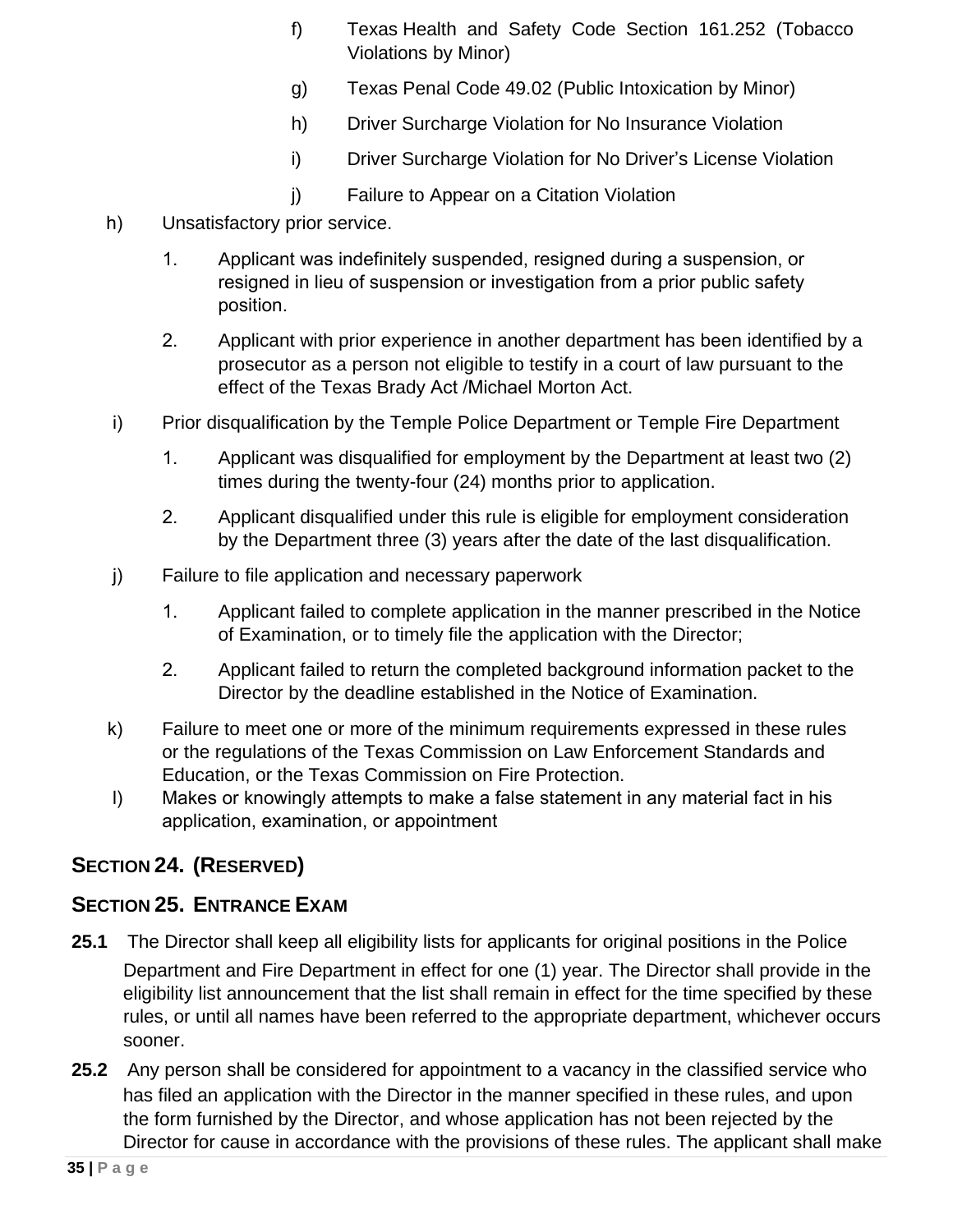the application in his own handwriting or in type written form, and shall certify the correctness of the facts.

- **25.3** The Director may, because of a small number of applicants for any position, or for any other good and sufficient reason, postpone an examination to a later date. Any examination may be canceled by the Director if the examination becomes unnecessary due to a change in the personnel requirements of the classified service.
- **25.4** No letters of recommendation or endorsements, other than those required by the rules, shall be considered in rating any competitor, unless called for in connection with the examination.
- **25.5** Five points shall be added to the examination grade of any applicant who served in the United States armed forces for not less than one year on active duty, received an honorable discharge, and who made a passing grade on the examination.
- **25.6** To be eligible to take the exam, the applicant's registration form and other required forms must be received by the Human Resources Department by the closing time and date established by the Director, and set out in the Notice of Examination.
- **25.7** The certified eligibility list in the Police Department will be established by using the applicant's total score plus the five (5) points for "honorable discharge" after the applicant has passed the physical assessment/agility testing and B-PAD (if applicable). The certified eligibility list in the Fire Department will be established by using the applicant's total score, plus the five points for "honorable discharge."
- **25.8** In the event that two or more applicants make identical total final grades, the order of their rank on the eligibility list shall be determined using the following procedures:
	- 1. raw score on the written test;
	- 2. the date the registration form is turned in to the Human Resources Department, with the earliest date taking priority;
	- 3. the time the registration form was turned in to the Human Resources Department, with the earliest time of day taking priority;
	- 4. The Director shall place the names of the applicants involved in the tie into a container, and draw out as many names as necessary to break the tie. The names shall be placed on the eligibility list in the order in which they are drawn.
- **25.9** Any person requesting an accommodation under the Americans with Disability Act in taking the entrance exam must request the accommodation in writing, and present the documentation to the Director at least three (3) weeks prior to the closing date for application.
- **25.10** An applicant requesting an accommodation must present documentation of a specific

disability which would negatively impact applicant's performance on the exam. The documentation must be on letterhead stationery from a medical or educational professional who is familiar with the individual's disability. The documentation must be dated within the three (3) years prior to the date of the entrance exam.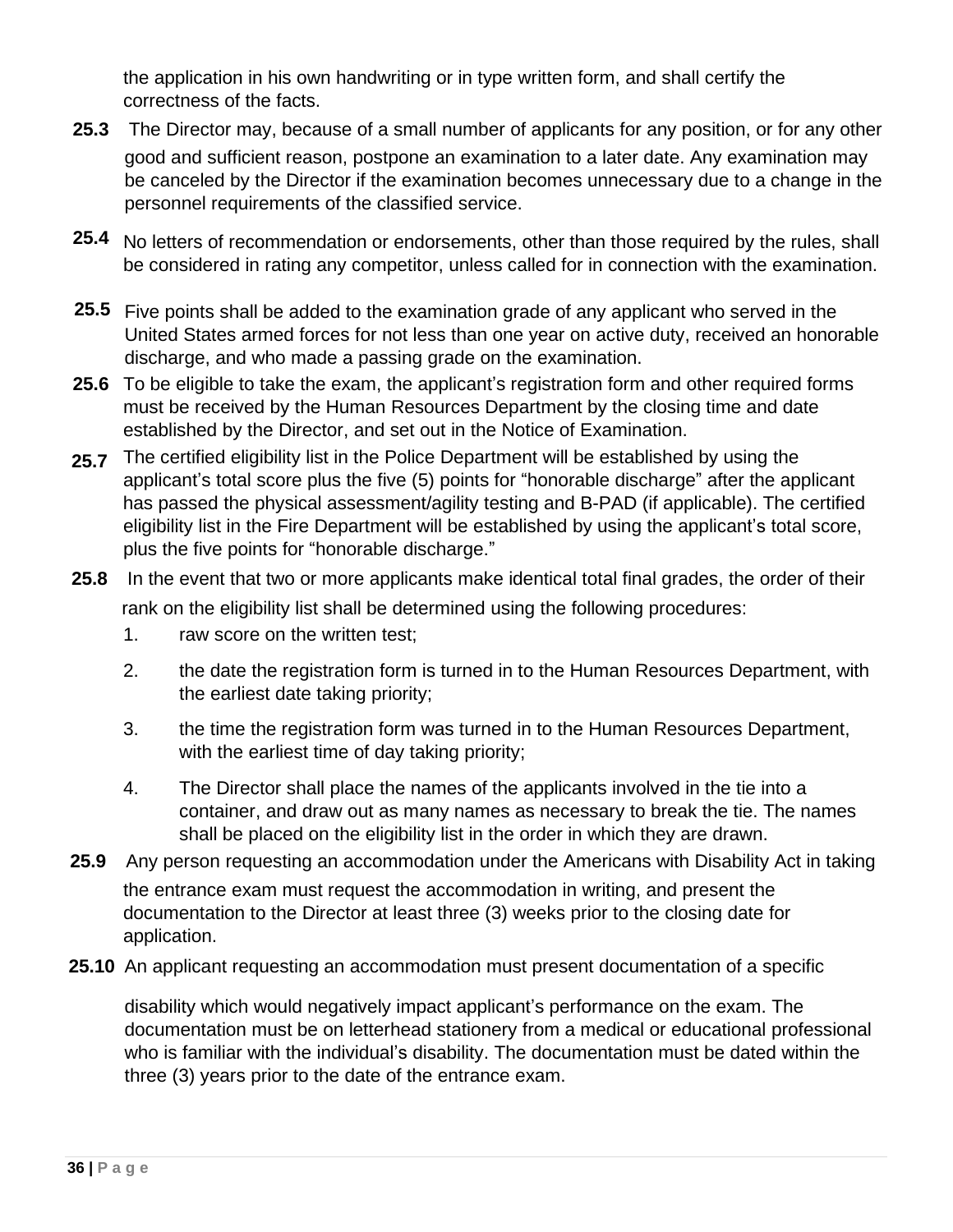- **25.11** Applicants with disabilities are entitled to, and have the responsibility to meet, the same deadlines for application and submission of documentation established for non-disabled individuals.
- **25.12** The City of Temple will offer reasonable accommodations for the written entrance exam for those persons with documented disabilities.
- **25.13** Requests for accommodations on the written examination will be reviewed on a case by case basis.
- Entrance Examination Administration Procedures.
- **25.14** The use of tobacco products, including smokeless tobacco, vaping and simulated smoking devices, is prohibited at all times in the testing area.
- **25.15** The test monitors will verify each applicant's identification by viewing a photo I.D. of the applicant.
- **25.16** No applicant will be admitted after the test begins.
- **25.17** Proof of honorable discharge from military service must be provided to the Director no later than 5:00 p.m. on the first business day following the date of the written examination. Any discharge other than "honorable discharge" is not creditable for the purpose of this section. A copy of a DD214 stating "honorable discharge" is the only acceptable proof of "honorable discharge." The copy of the DD214 will become the property of the City of Temple, and will not be returned to the applicant or used at a later date for proof of "honorable discharge" if the applicant files a later application to take the test again.
- **25.18** The test administrator may select a reasonable number of persons employed by the City to assist in the administration, monitoring, and grading of an entrance examination.
- **25.19** All examinations will be administered in the presence of all other applicants for such positions. An applicant may not take the examination unless at least one other applicant takes the examination.
- **25.20** Any person taking an entrance examination who uses, or attempts to use, an unfair or deceitful means to pass the examination will have his or her examination voided.
- **25.21** No examinee will be readmitted to the examination after he/she has withdrawn or left the place of examination without the examination administrator's consent.
- **25.22** All original papers, applications, examination paper and questions, certificates, etc., are the property of the Commission and will not be returned to the applicant or copied for the applicant.
- **25.23** The test administrator will bring to the testing site all materials necessary for the applicant to take the examination.
- **25.24** The examinee is prohibited from bringing any workbooks, papers, calculators or other similar items into the testing site.

## **SECTION 26. PROCEDURE FOR FILLING BEGINNING POSITIONS.**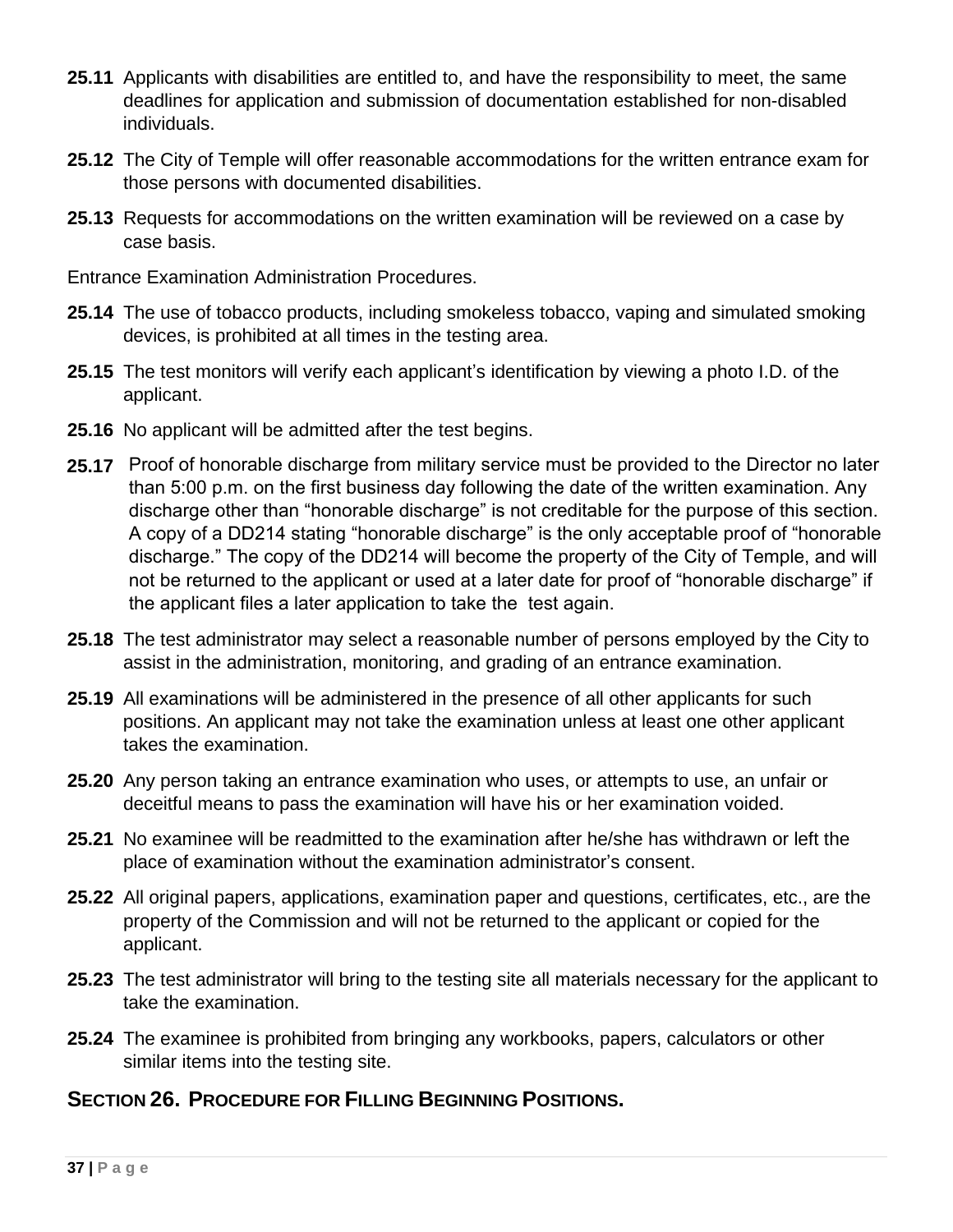- **26.1** When an opening exists in the Department, the Chief of the Department will request the appropriate number of applicants to fill the vacant position(s) in the Department. If only one vacancy exists, the Director will send the City Manager, or his designee, the names of the three (3) persons having the highest position on the eligibility list. If more than one vacancy exists, the Director will send the names of the three (3) persons having the highest position on the eligibility list for each vacancy.
- **26.2** Applicants who are selected to be appointed to fill a vacant position in the Police Department or the Fire Department will be appointed by the City Manager, or his designee, in the order in which they appear on the eligibility list, unless there is a valid reason to pass over the applicant.
- **26.3** Reasons for passing over an applicant may include, but are not limited to, the following:
	- a. does not meet minimum qualifications for the position;
	- b. acts showing lack of good moral character;
	- c. failure to complete or satisfactorily meet the requirements of any part of the selection process;
	- d. unfit mentally or physically to perform the essential job duties for a police officer or fire fighter with the City of Temple;
	- e. has illegally used or sold any illicit substance;
	- f. fails to meet the requirements of the City of Temple Drug and Alcohol Policy;
	- g. fails to meet the requirements of the City of Temple Licensing Criteria to

Obtain/ Maintain City Vehicle Driving Privileges Policy;

- h. has been found guilty of, or admitted to, any felony or misdemeanor involving theft, moral turpitude, or conduct unbecoming a member of the Police Department or Fire Department;
- i. has been dismissed from public service for misconduct, or resigned in lieu of termination;
- j. has intentionally made false statements, or practiced, or used any form of deception or fraud during any part of the registration, examination, application, or selection process;
- k. cannot proficiently read, write and speak the English language;
- l. cannot orally communicate in a professional and intelligent manner;
- m. has a history of unstable work for no valid reason acceptable to the Police Chief or the Fire Chief, whichever is applicable;
- n. past conduct that would be inconsistent with a police officer's or fire fighter's job duties; or
- o. Department is able to demonstrate a hardship, and may request to pass over an uncertified applicant in favor of appointment of a certified applicant.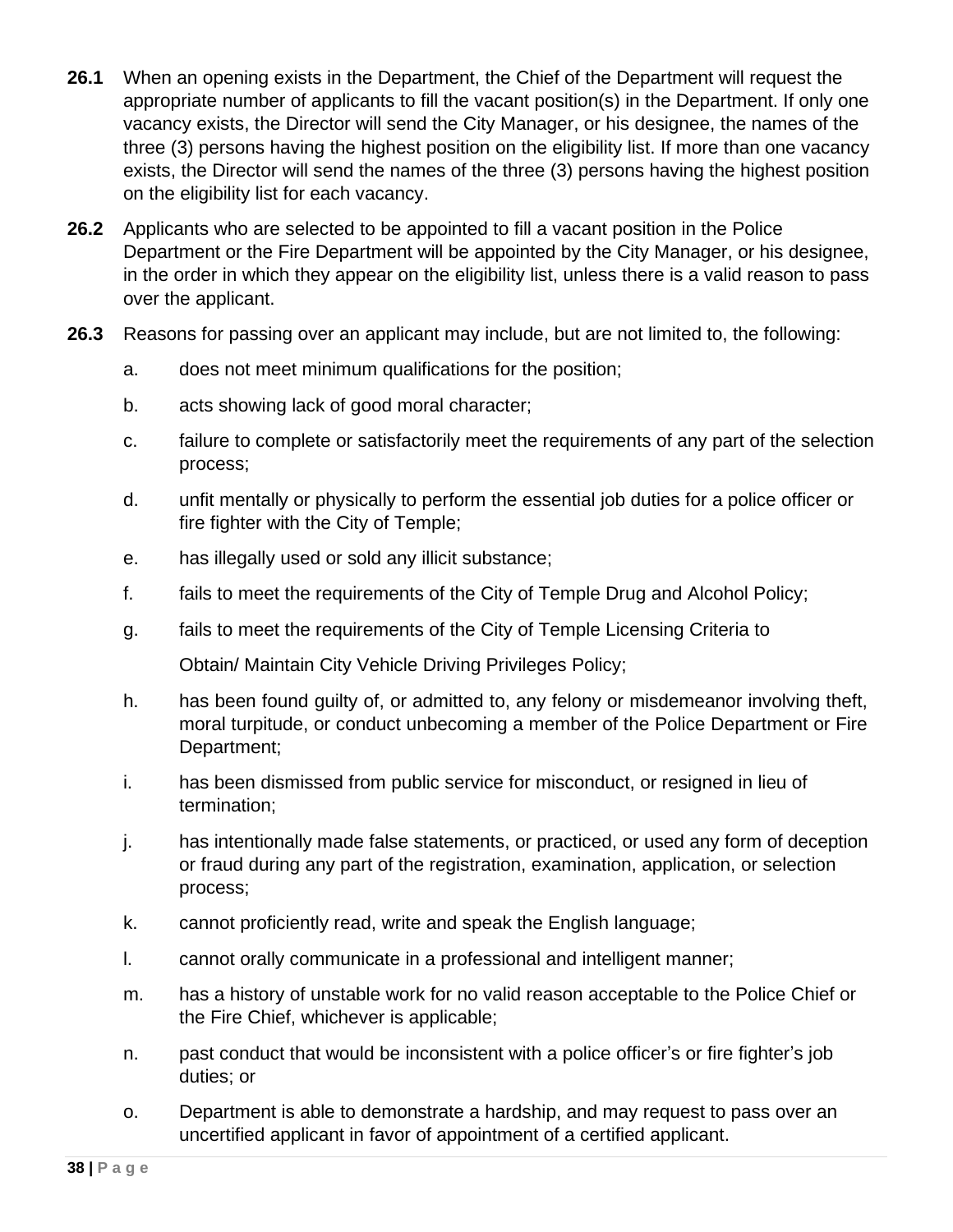### **26.4** Lateral Entry Program

The provisions of this rule apply solely to certified members of the Police Department.

- a. To be eligible for hiring under this rule, an applicant must:
	- 1. have a current TCOLE license;
	- 2. be currently employed with a law enforcement agency;
	- 3. have an honorable standing within their current department;
	- 4. not be under any type of investigation with their current department;
	- 5. have three (3) or more years of experience with a municipal, county, or state law enforcement agency in a community comparable in size and population to the City of Temple;
	- 6. take and pass the locally given Civil Service exam, and
	- 7. complete and pass a background investigation, and the City of Temple hiring process.
- b. In addition to the above, the probationary officer, once hired, must:
	- 1. Successfully complete a modified Field Training Program of not less than eight (8) weeks, and
	- 2. Successfully complete a twelve (12) month probationary period.
- c. The candidate will not have to attend the full training academy.
- d. The Department Head's final determination regarding whether an applicant meets the Lateral Entry Program criteria shall be final. The decision is not subject to appeal to the Commission, and shall not be the basis of a grievance under the Meet and Confer Agreement between the City of Temple and the Temple Police Association.
- e.. Guidelines
	- 1. An eligibility list for lateral hiring applicants shall be maintained in addition to an entry level eligibility list.
	- 2. The score to be placed on the lateral eligibility list for each lateral applicant shall be the applicant's score from the locally given Civil Service exam. This score shall be used to rank applicant on the lateral eligibility list.
	- 3. The Department Head may give preference in selection to any person on the lateral eligibility list based on the applicant's years of experience and type of experience.
	- 4. The lateral eligibility list shall expire at the discretion of the Department Head.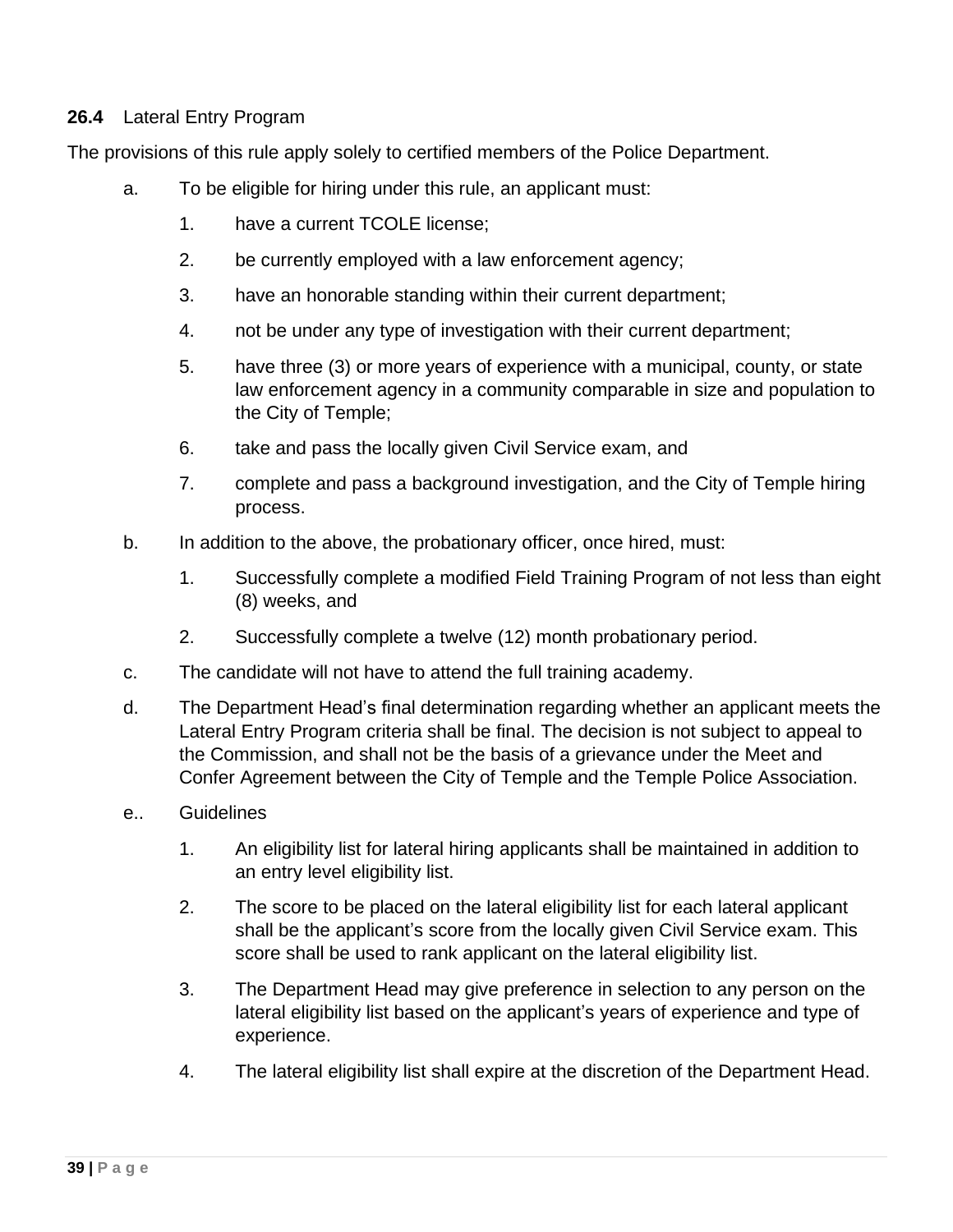- 5. To fill a vacant position within the Department, the Department Head may select an applicant from the lateral eligibility list, or follow the process defined in section 143.026 of the Texas Local Government Code.
- 6. The Lateral Entry Program is for pay purposes only, and actual work experience in another law enforcement agency will not be considered for promotional eligibility purposes.
- 7. Seniority will be based on the applicant's date of hire within the Department. No credit for prior service outside the Department will be granted for seniority purposes.
- f. This rule is specifically intended to supersede Chapter 143 of the Texas Local Government Code pursuant to the terms of the Meet and Confer Agreement between the City of Temple and the Temple Police Association.

# **SECTION 27. PROBATIONARY PERIOD**

- **27.1** Police Officer applicants who are already licensed/certified as a Police Officer by the Texas Commission on Law Enforcement, and Fire Fighter applicants who are already licensed/certified as a Fire Fighter I and Fire Fighter II by the Texas Commission on Fire Protection and as an EMT by the Texas Department of State Health Services will serve a one (1) year probationary period from the date of employment with the department. If a probationary officer or firefighter is on an approved leave or light duty assignment which precludes performing the full duties of their position for longer than fourteen (14) days, the officer's or firefighter's probationary period will freeze at that point and will resume at the point left off, when the employee returns to duty.
- **27.2** Police Officer applicants who must attend a police academy to obtain license/ certification by the Texas Commission on Law Enforcement, and Fire Fighter applicants who must attend a fire academy to obtain Fire Fighter I and Fire Fighter II license/ certification by the Texas Commission on Fire Protection will serve up to eighteen (18) months of a probationary period from the date of employment with the department. If a probationary officer or firefighter is on an approved leave or light duty assignment for longer than fourteen (14) days, the officer's or firefighter's probationary period will be suspended at that point. When the fire fighter or police officer returns to full duty, the probationary period will resume at the point left off.
- **27.3** Probationary employees will not be entitled to:
	- a. specific charges filed against them before they can be terminated;
	- b. a disciplinary appeal hearing before the Civil Service Commission or a Third Party Hearing Examiner;
	- c. appeal of a disciplinary decision to District Court in accordance with rights afforded to Civil Service employees pursuant to Chapter 143 of the Local Government Code.
- **27.4** A probationary employee is not protected or covered under Civil Service and is subject to peremptory discharge under the City of Temple Personnel Policies and Procedures, departmental rules and regulations, and the City Charter.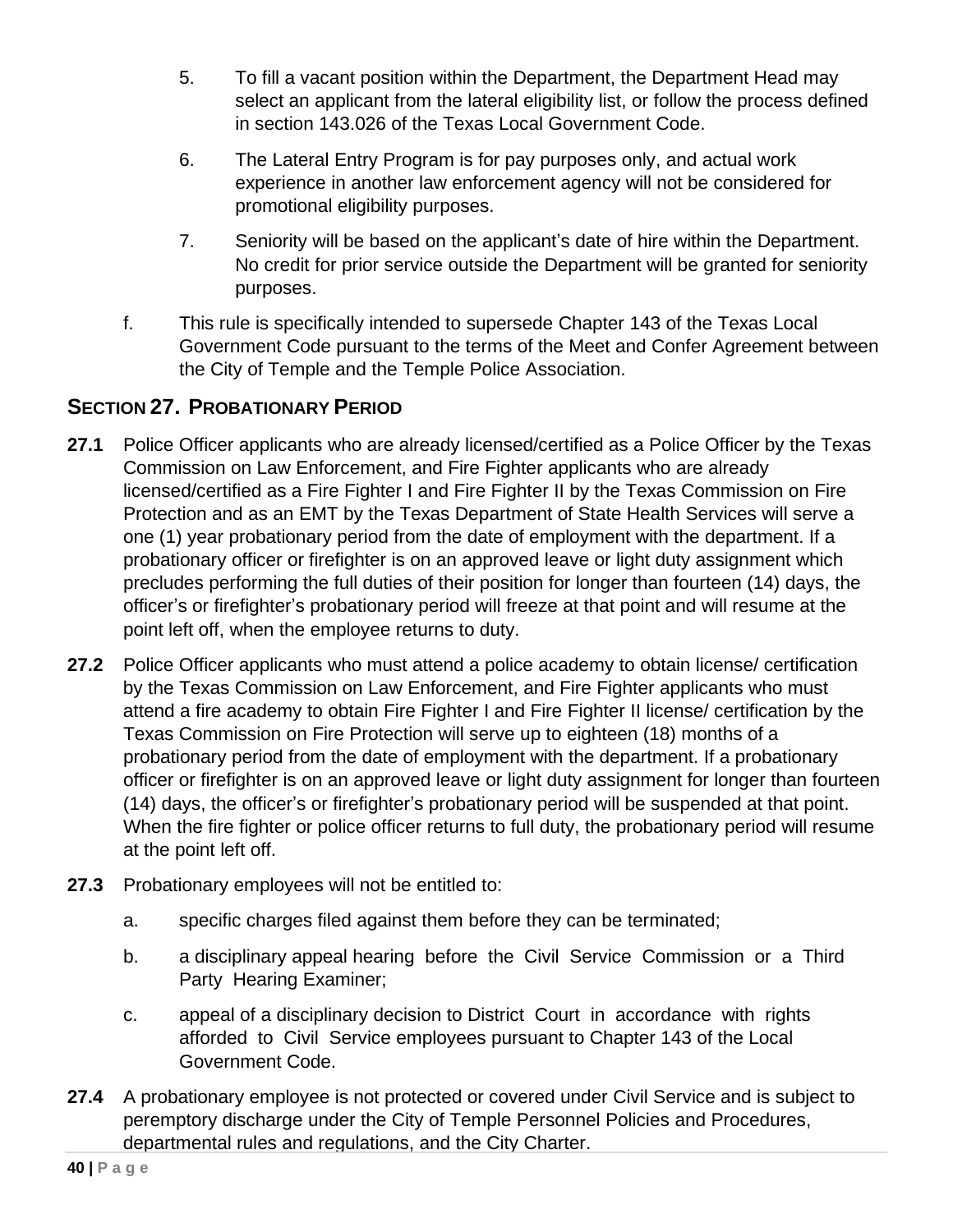**27.5** Cadet Police Officer and Fire Fighter candidates whose Academy and licensing expenses were paid by the Temple Police Department or Temple Fire and Rescue Department shall reimburse the training and licensure costs, on a prorated basis over a period of three (3) years, if they voluntarily separate from employment within three years after achieving licensure. At the time of separation, the prorated amount will be deducted from the employee's final payment for accrued sick, vacation, holiday or compensatory time, as necessary.

## **SECTION 28. ELIGIBILITY FOR PROMOTION**

- **28.1** A fire fighter must meet the requirements set forth in Chapter 143.028 and 143.030 of the Texas Local Government Code to be eligible to take a promotional examination.
- **28.2** A police officer must meet the requirements set forth in Chapter 143.028 and 143.031 of the Texas Local Government Code to be eligible to take a promotional examination.
- **28.3** In any classification, at least one more person than the number of vacancies at the time of test registration must be eligible to take a promotion eligibility examination for that classification.
- **28.4** When less than one more eligible person than the number of vacancies in a Fire Department classification exists at the time of test registration, the eligibility requirements must be lowered as set forth in Chapter 143.030 of the Texas Local Government Code.
- **28.5** When less than one more eligible person than the number of vacancies in a Police Department classification exists at the time of test registration, the eligibility requirements must be lowered as set forth in Chapter 143.031 of the Texas Local Government Code.
- **28.6** When three or more eligible personnel exist within a classification, but less than one person more than the number of vacancies at the time of test registration applies to take a promotion eligibility examination, or presents himself/herself to take the examination, the promotional examination eligibility requirements must be lowered as set forth in Chapter 143.030 or 143.031, as applicable, of the Texas Local Government Code.
- **28.7** When no personnel pass the written promotional examination and alternate promotional system, where applicable, and an eligibility list cannot be established, the eligibility requirements to take the promotional examination must be lowered as set forth in Chapter 143.030 or 143.031, as applicable, of the Texas Local Government Code.
- **28.8** The two-year eligibility requirement to take a promotional examination will be determined based on the posted date of the examination.
- **28.9** All personnel eligible as of the date of a posted examination, and who desire to take the examination, will make application with the Director by the closing date set by the Director. Application must be made in writing on a form provided by the Director.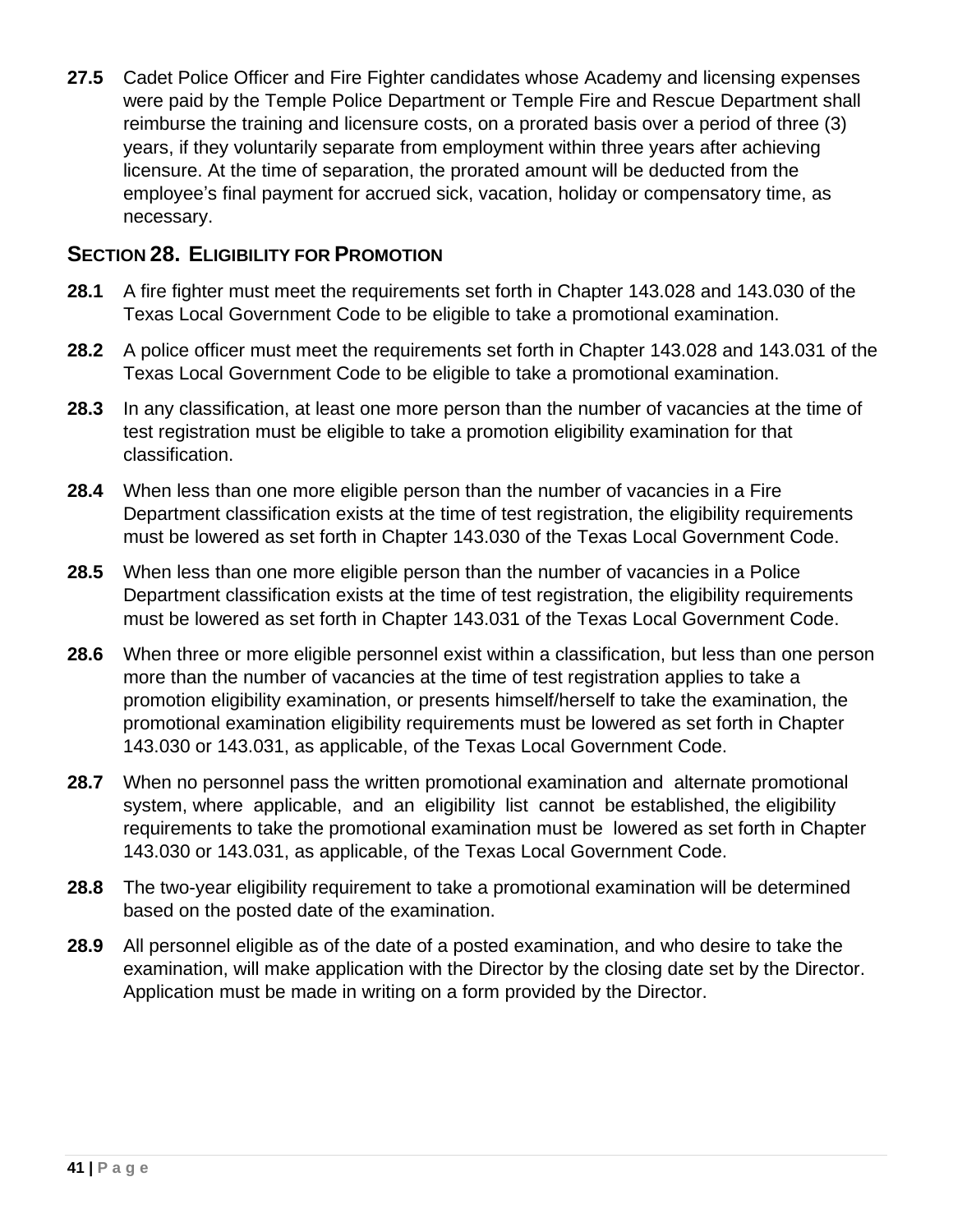## **SECTION 29. PROMOTIONAL EXAMINATION NOTICE**

- **29.1** Posting and notice of promotional examinations, and study materials for the promotional examinations will be in accordance with Chapter 143 of the Texas Local Government Code and these rules.
- **29.2** If less than one eligible person more than the number of vacancies at the time of test registration applies or presents himself/herself to take a posted examination, then the test shall be re-posted with amended requirements lowering eligibility to applicants with less than two years' service in the classification immediately below the vacant position. If there is still an insufficient number of examination applicants, the Commission may open the examination to persons with at least two years' service in the second lower classification, as set forth in Chapter 143.030 of the Texas Local Government Code.
- **29.3** The Commission may, because of the small number of applicants for any position, or because of any other good and sufficient reason, postpone an examination to a later date.
- **29.4** Any examination may be canceled by the Commission if the examination becomes unnecessary because of a change in the personnel requirements of the classified service.

## **SECTION 30. ELIGIBILITY FOR FIRE DEPARTMENT PROMOTIONAL EXAMINATION**

**30.1** A fire fighter must meet the requirements set forth in Chapter 143.028 and 143.030 of the

Texas Local Government Code to be eligible to take a promotional examination.

## **SECTION 31. ELIGIBILITY FOR POLICE DEPARTMENT PROMOTIONAL EXAMINATION**

**31.1** A police officer must meet the requirements set forth in Chapter 143.028 and 143.031 of the

Texas Local Government Code to be eligible to take a promotional examination.

### **SECTION 32. PROMOTIONAL EXAMINATION PROCEDURES**

- **32.1** The Director will take appropriate steps to ensure that all promotional eligibility examination test questions are prepared by personnel or organizations that possess the level of expertise necessary to prepare test questions of an appropriate nature and level for the tested position. The organization or individual preparing the test questions will provide references by book and page number for each question submitted in order to facilitate proofing of tests.
- **32.2** All test questions will be based solely on material that is appropriate to the position that is being tested, and from material selected by the Police Chief and Fire Chief.
- **32.3** The Director will select a testing site that will have as few interruptions or distractions as possible during the testing process.
- **32.4** All materials necessary to take the examination shall be brought to the test site by the Director, to include:
	- a. test booklets
	- b. answer sheets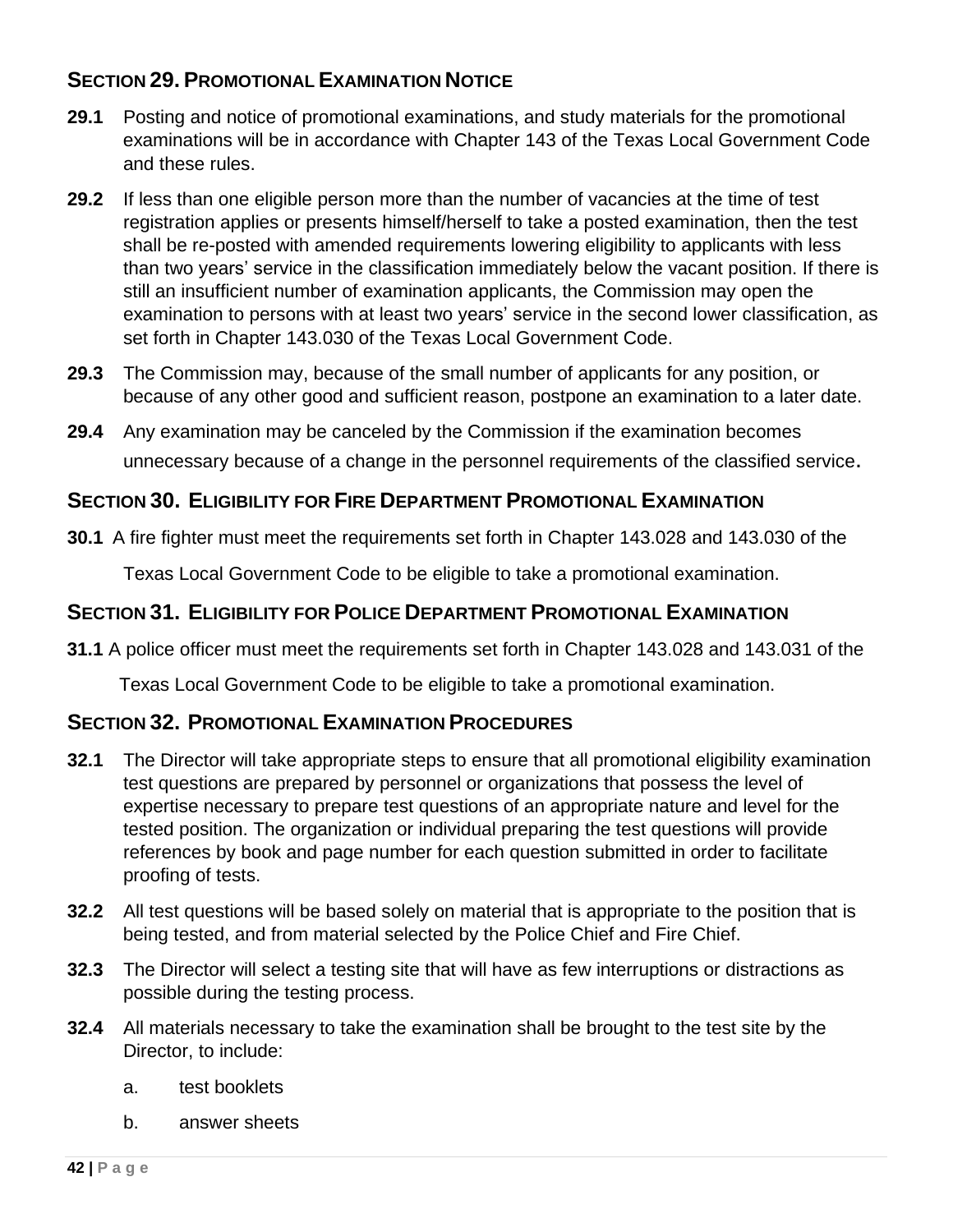- c. soft lead pencils
- d. blank scratch paper
- **32.5** The examinee is not allowed to bring any books, papers, calculators or other items to the testing site.
- **32.6** No examinee will be allowed to enter the test site after the posted time.
- **32.7** Once a person has entered the examination site and accepted the test booklet and answer sheet, he/she will be considered a valid applicant for promotion, and will be included in the posted results of that promotional examination.
- **32.8** The use of tobacco products, including smokeless tobacco, vaping or simulated smoking products will be prohibited at all times in the testing room or within the testing facility.
- **32.9** Any examinee who uses, or attempts to use, any unfair or deceitful means to pass an examination shall be informed by the test monitor that the candidate's action will be reported to the Chief for immediate investigation. If an investigation determines that the examinee used or attempted to use unfair or deceitful means to pass the examination, it will be sufficient grounds to bypass an examinee on the eligibility list. The Department Head will determine if disciplinary action is warranted.
- **32.10** Any person requesting an accommodation under the Americans with Disability Act in taking the promotional exam must request the accommodation in writing and present the documentation to the Director at least three weeks prior to the closing date for application.
- **32.11** The employee requesting an accommodation must present documentation of a specific disability that would negatively impact the employee's performance on the exam. The documentation must be on letterhead stationery from the medical or educational professional who is familiar with the individual's disability. The documentation must be dated within the three years prior to the date of the entrance examination.
- **32.12** Employees with disabilities are entitled to, and have the responsibility to meet, the same deadlines for application and submission of documentation established for nondisabled individuals.
- **32.13** The City of Temple will offer reasonable accommodations for the written promotional exam for those persons with documented disabilities.
- **32.14** Requests for accommodations on the written examination will be reviewed on a case by case basis.
- **32.15** Promotional Examination Procedures for Personnel on Active Military Duty:
	- a. Promotional candidates who are eligible to take a promotional examination, and who are serving on active military duty, are eligible to take a separate promotional examination. An examination that is or is not identical to the examination administered to other eligible candidates may be administered outside the presence of other candidates.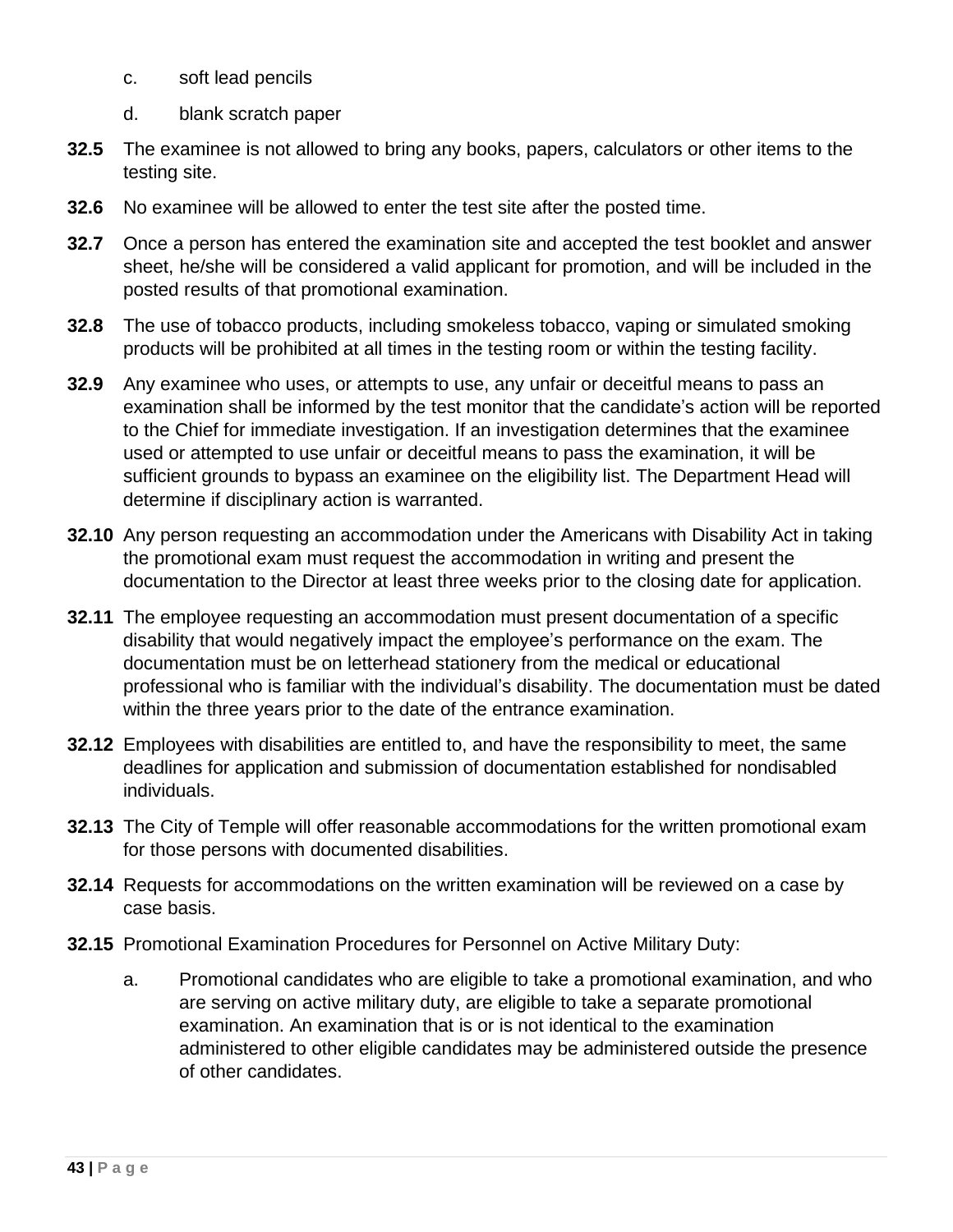- b. The Director is authorized to coordinate all testing under this subsection, and may exercise discretion necessary to ensure the secrecy of the examination, and to ensure proper administrative procedures are followed.
- c. Before the ninetieth (90th) day before the date a promotional examination is held, a notice listing the sources from which the examination questions will be taken will be sent to each active duty military promotional candidate. The notice shall be sent to the active duty military promotional candidate's last known address, including last known e-mail address.
- d. The Department will provide the active duty military promotional candidate with copies of the necessary source material.
- e. Before the 30th day before the date a promotional examination is held, a notice of the examination will be sent to the active duty military promotional candidate's last known address, including last known e-mail address.
- f. Promotional candidates must notify the Director at least 25 days in advance of the examination of their desire to have the examination administered off-site.
- g. It is the active duty military promotional candidate's responsibility to work with the Director to schedule the administration of the examination.
- h. At no time will the administration of a promotional examination being given to a promotional candidate serving on active military duty unnecessarily interfere with ongoing military efforts.
- i. If the candidate serving on active military duty takes and passes a promotional examination, the candidate's name will be included on the promotional eligibility list created nearest in time to the time at which the candidate on active military duty took the examination.
- j. Candidates serving on active military duty who take the promotional examination outside of Temple will be eligible to examine the candidate's examination and answers, the examination grading, and the source material for the examination, and to file an appeal of the examination as provided in Section 143.034 of the Texas Local Government Code and these rules. The Director will coordinate all matters related to the review of the examination and the filing of the appeal, and may extend the time limit for appeal upon a showing of exigent circumstances.
- k. All employees covered by Chapter 143 of the Texas Local Government Code who are called to active military duty must notify the Director of their mailing address and/or their e-mail address. The Director will use his or her best efforts to inform the employees serving on active military duty of upcoming promotional examinations.
- l. In the Police Department, where the alternate promotional system is utilized, the active duty military promotional candidate who passes the written examination shall take the assessment center, or other Commission approved test, upon return to service with the Temple Police Department. If an assessment center is utilized, it will be convened using the same exercises as the assessment center used by the non-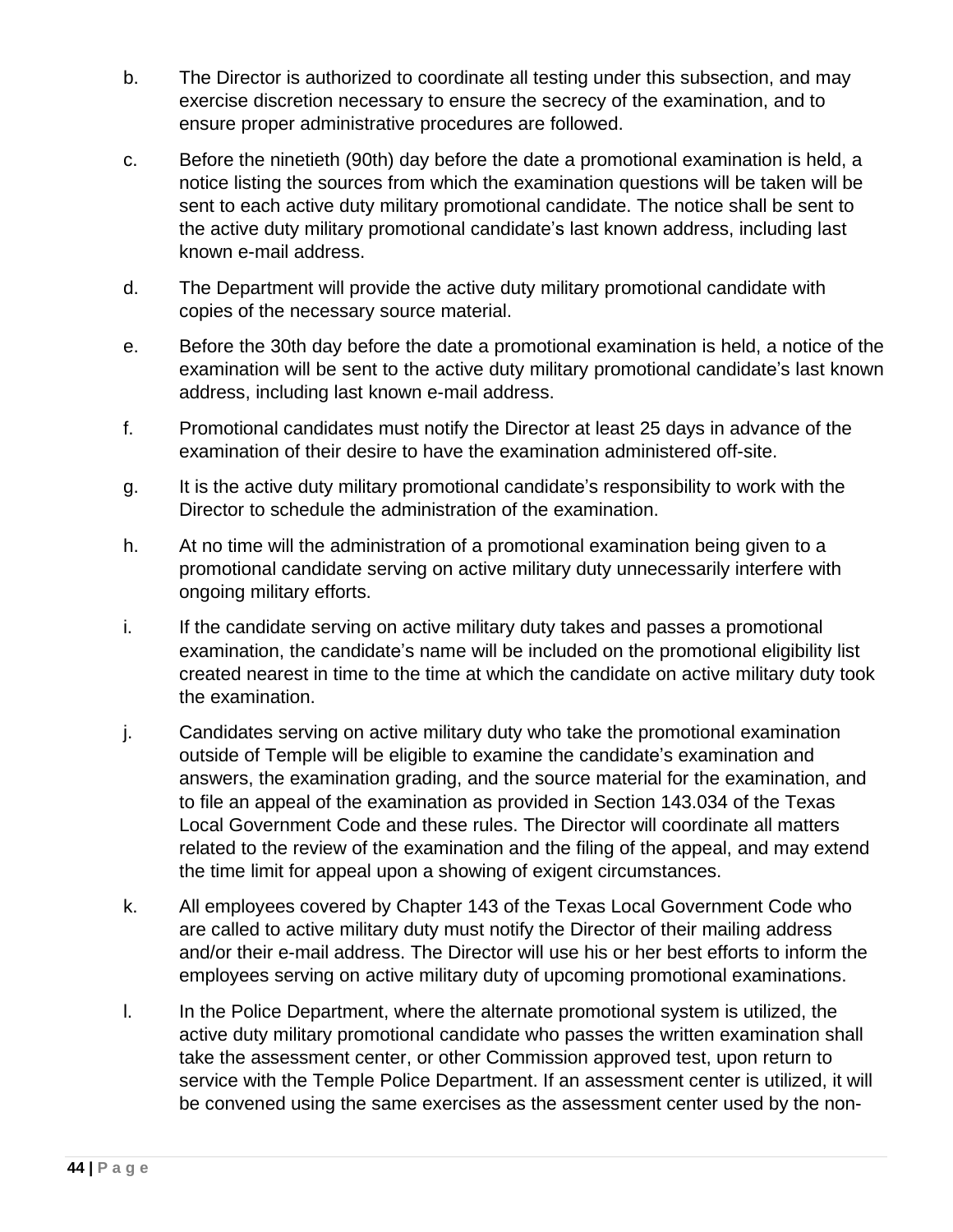deployed candidates on the current promotional list, and will, as closely as possible, utilize the same assessors.

# **SECTION 33. PROMOTIONAL EXAMINATION GRADES**

- **33.1** The grading of each promotional examination will begin when one eligible examinee completes the examination. The examinations will be graded at the examination location and in the presence of any examinee who wants to remain during the grading.
- **33.2** Scores on the written promotional examinations will be based upon a maximum of one hundred (100) points and will be determined entirely by the correctness of each examinee's answers to the questions. Examinees receiving seventy (70) points or more will be determined to have passed the examination.
- **33.3** Each examinee is entitled to receive one point for each year of seniority as a classified officer in his department, up to a maximum of ten (10) points. Seniority points will be calculated for whole years of service only, and not for partial years of service.
- **33.4** The Director will establish an eligibility list from persons passing the promotional testing. Examinees will be ranked on the eligibility list in order of their examination scores,from the highest score to the lowest.
- **33.5** The total final grade of each person on the eligibility list will be computed, for all persons making at least a minimum passing score on all promotional testing, by adding the any seniority points for years of service to the examination raw score.
- **33.6** Tie total scores on promotional examinations shall be broken using the following procedures:
	- a. The person with the highest raw score on the written examination will be placed ahead of the others with the same total score.
	- b. If application of item (a) still results in a tie, the person with the most time in grade shall be placed ahead of the others with the same total score.
	- c. If application of items (a) and (b) still results in a tie, the person with the most seniority in the department shall be placed ahead of the others with the same total score.
	- d. If application of items (a), (b), and (c) still results in a tie, the employees will draw straws for placement on the eligibility list. The person drawing the longer straw will be placed ahead of the one with the shorter straw. Drawing will be conducted in the presence of the Director.

## **SECTION 34. REVIEW AND APPEAL OF PROMOTIONAL EXAMINATION**

**34.1** The employee will have five (5) business days following the examination date to review the results and file an appeal. The five (5) business day review period begins on the first business day following the exam date. The employee may review their test one time per day during the five (5) business day period.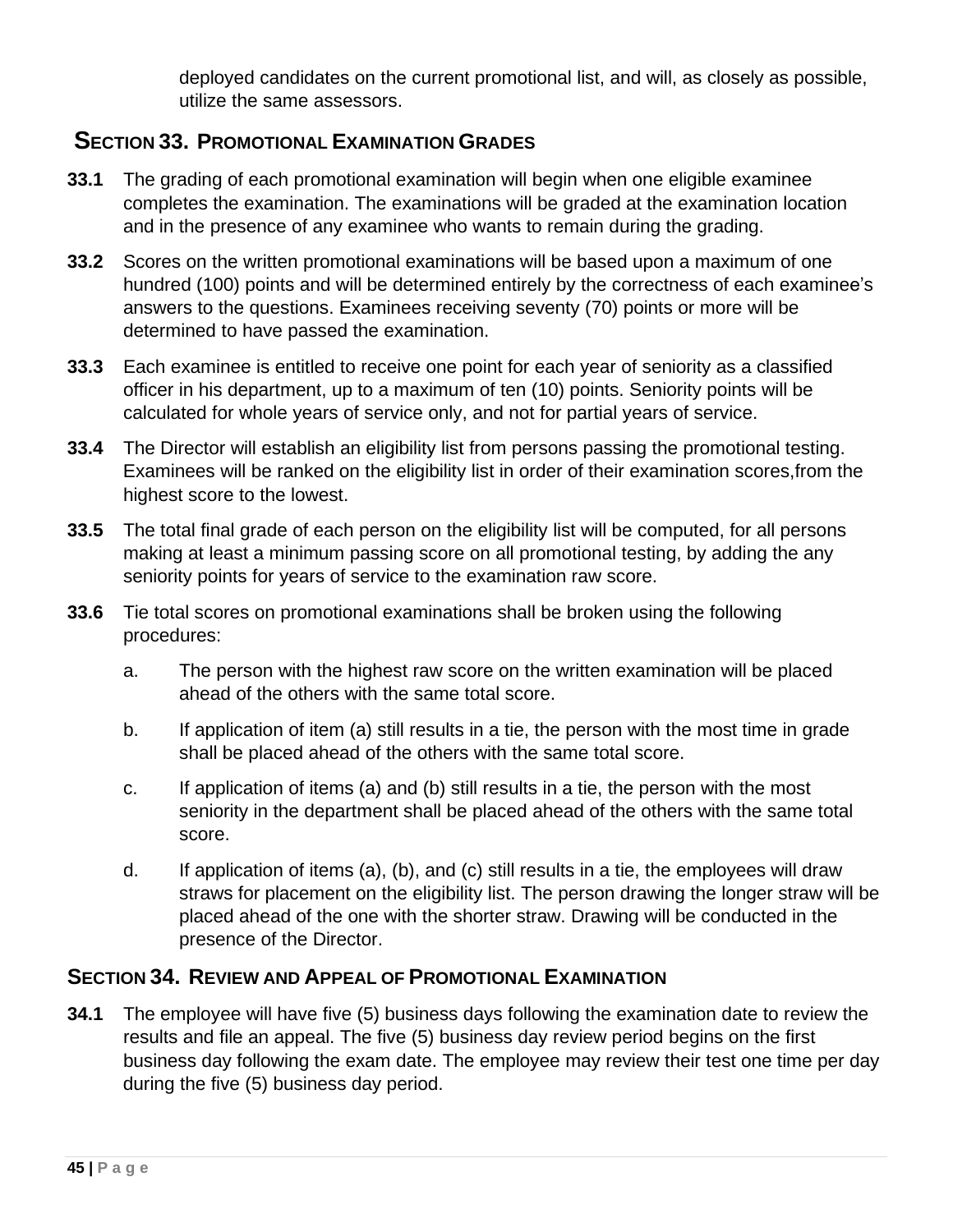- **34.2** Employees wishing to review their examinations may do so in the Human Resources Department during normal business days and hours. Once in the reviewing area, the employee will be provided with a copy of the exam, his or her graded answer sheet, a pen, an appeal form on which to write the exam questions and answer choices he or she wishes to appeal, and his or her proposed correct answers. The employee must return all materials including the completed appeal form, copy of the exam, and the graded answer sheet to the Director or an authorized designee prior to leaving the reviewing area.
- **34.3** Employees are prohibited from removing anything including a copy of an exam question recorded in any manner, any portion of the appeal form, examination, or graded answer sheet from the reviewing area.
- **34.4** If an appeal is filed, it must be submitted to the Commission through the Director not later than 5:00 p.m. on the fifth (5th ) business day following the date of the examination. Saturdays, Sundays, and legal holidays are excluded in determining the five day period.
- **34.5** The appeal must be in writing, and delivered in person, or by certified mail, or by e-mail, or by fax to t[he Civil Service Director, at](mailto:sesqueda@templetx.gov) the following:

Civil Service Director, HR Director 1 South 1st St., Temple, Texas 76501 Email: civilservicedirector@templetx.gov. Fax: 254-298-5253

The appeal must include the following information:

- a. The date of the examination and classification of the test being appealed (i.e., driver, captain, etc.)
- b. The reason for the appeal, including a complete and thorough justification for the appeal.
- c. The specific action desired on the part of the Commission (i.e. delete the question, change answer, invalidate entire test, etc.)
- **34.6** If an employee appeals a question(s) on a promotional examination under this rule, the Director will prepare a written notice of the hearing and notify all parties concerned of the time, date, and place of the appeal hearing.
- **34.7** Once appeals are received, the Director will prepare a written response for each appeal filed, to include:
	- a. Question number being appealed
	- b. Appealed question and answers as they appear on the test
	- c. Correct answer, as shown on scoring key
	- d. Copy of the page(s) from the source material from which the question was pulled
	- e. Appellant(s) name(s)
	- f. Appellant(s) written reason for appeal
	- g. Director's response, if any, including recommended action
- **34.8** This information will be mailed, e-mailed, faxed or hand delivered to each Commissioner at least 48 hours in advance of the scheduled appeal hearing. A copy of this information will also be sent to the Department Head and to each appellant through the Department Head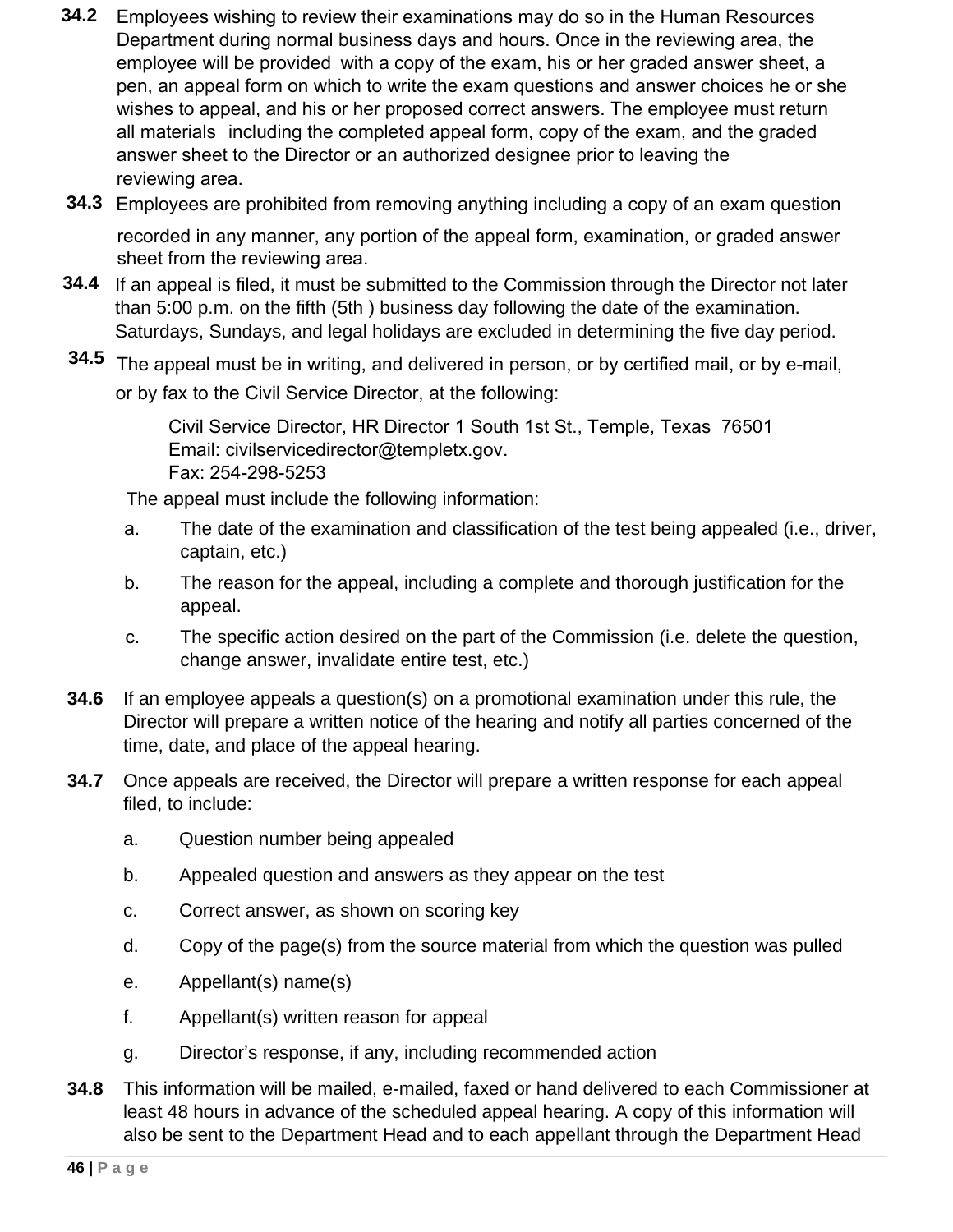(only information pertaining to the question being appealed by an appellant will be sent to the appellant).

- **34.9** During the appeal hearing, the following rules will apply:
	- a. Appealed questions will be considered in numerical order.
	- b. Each appellant will be given an opportunity to present reasons for appeal. The appellant may designate someone else to present comments on their behalf.
	- c. The Chair will first ask each appellant if he/she still wishes to appeal. The appellant will then be allowed to make a brief presentation. The Commission will limit the time for each appellant to speak on each question (normally, four minutes).
	- d. After each appellant has spoken on the question, the Commission may ask questions of the appellant or the Director. The Chair will allow others an opportunity to speak on the question, offering differing opinions.
	- e. The Commission will then consider the arguments of the appellant(s) and any others spoke on the issue, and vote on one of the following alternatives for the appealed question:
		- 1. Keep the same answer as provided on the original answer key;
		- 2. Change the correct answer to a single alternate correct answer;
		- 3. Allow more than one correct answer;
		- 4. Delete the question.
	- f. The Commission will indicate their decision for each question on a form provided by the Director, and each Commissioner who agrees with that decision will sign the form. A majority of the Commission agreeing on a decision will determine the final decision on that question.
	- g. The Commission will then consider the next question being appealed until all appealed questions have been considered and decided.
	- h. The Director will re-score all answer sheets, if necessary, to conform to the Commission's determination regarding each appealed question, and post a new eligibility list after the hearing. The amended eligibility list will have the same effective date as the original list. If a question is deleted, the total number of test questions will be reduced, and the new eligibility list will be based on the remaining number of questions. For example, if two questions are deleted, the total number of questions on the test will be reduced to 98, and the value of remaining questions will be changed to equal a total of 100 points. All answer sheets will be re-graded to show the total number of correct answers out of 98. Seniority points will then be added, and a new eligibility list will be posted.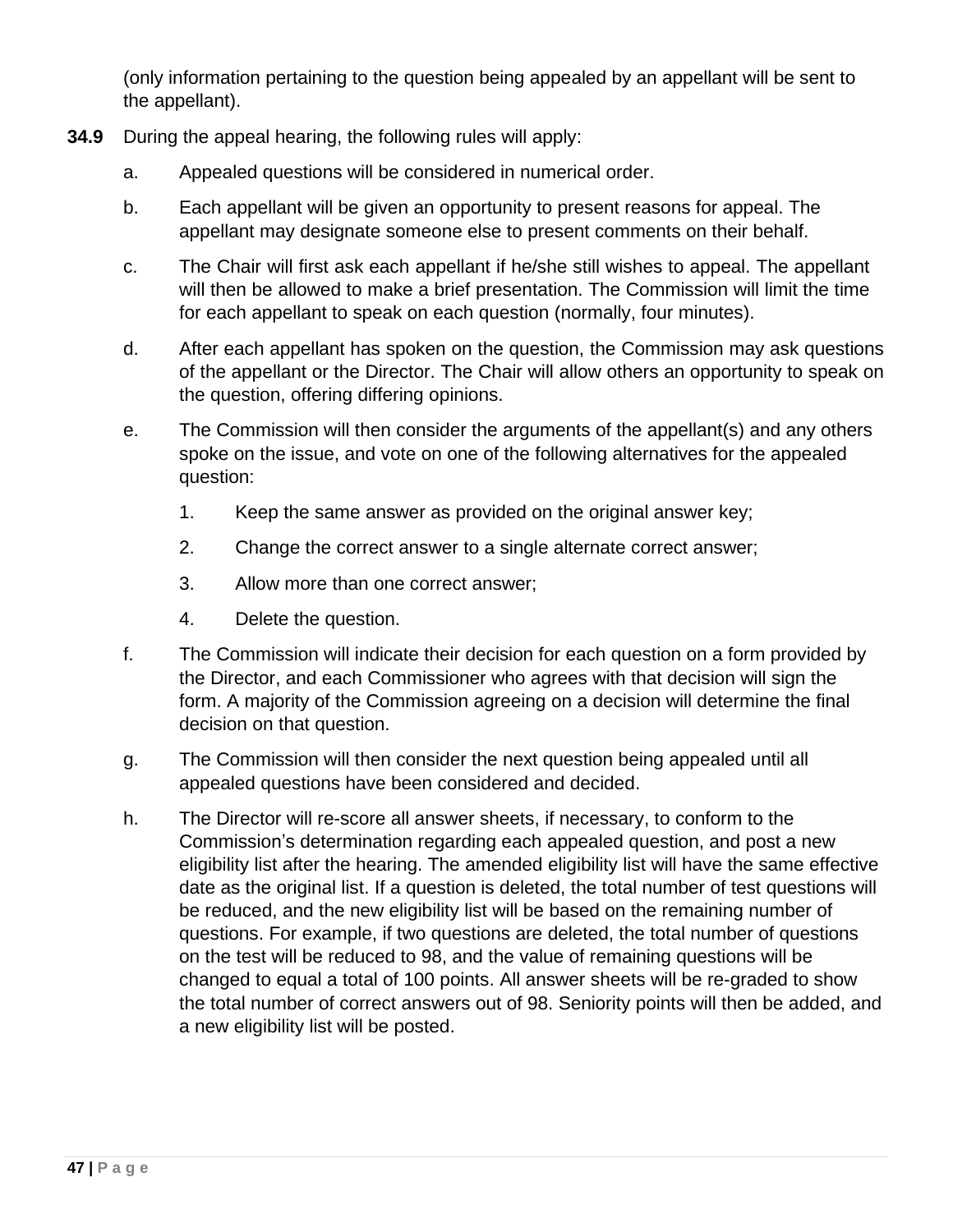## **SECTION 35. ALTERNATE PROMOTIONAL SYSTEM IN POLICE DEPARTMENT**

- **35.1** If adopted by a majority vote of the sworn police officers in the department and on recommendation of the Chief, the Commission will adopt an alternate promotional system in accordance with Chapter 143.035 of the Local Government Code.
- **35.2** All officers who pass the written exam will be eligible to participate in the assessment center. Assessors will be impartial, third-party assessors independent from the City of Temple and its employees.
- **35.3** Assessment center exercises may include, but will not be limited to:
	- a. written exercises;
	- b. a performance test of problem-solving and interpersonal skills with a focus on supervising and managing subordinates;
	- c. oral presentation, and
	- d. oral interview
- **35.4** Each candidate will receive a numerical score based exclusively on his or her performance in the assessment center. The score will be based on 100 possible points. Candidates must receive a passing score of seventy (70) points or more on the assessment center exercises.
- **35.5** The eligibility list will be established using the following procedures to arrive at a final score:
	- a. Forty (40) percent of the written exam score will be added to sixty (60) percent of the assessment center score.
	- b. One point for each year of seniority as a classified officer in the department, up to a maximum of ten (10) points, will be added to the established sum of the written exam and assessment center score.
	- c. Each participant will be ranked on the eligibility list on the basis of their final score, with the person having the highest final score ranked number one, the person having the second highest final score being ranked number two, and so forth.
- **35.6** Tie final scores will be broken using the following procedures:
	- a. The person with the highest assessment center score will be placed ahead of the others with the same final score.
	- b. If application of item (a) still results in a tie, the person with the most time in grade shall be placed ahead of the others with the same final score.
	- c. If application of item (a) and (b) still results in a tie, the person with the most seniority in the department shall be placed ahead of the others with the same final score.
	- d. If application of item (a), (b), and (c) still results in a tie, the person with the highest score on the written exam will be placed ahead of the others with the same final score.
	- e. If application of item (a), (b), and (c) and (d) still results in a tie, the candidates will draw straws for placement on the eligibility list. The candidate drawing the longer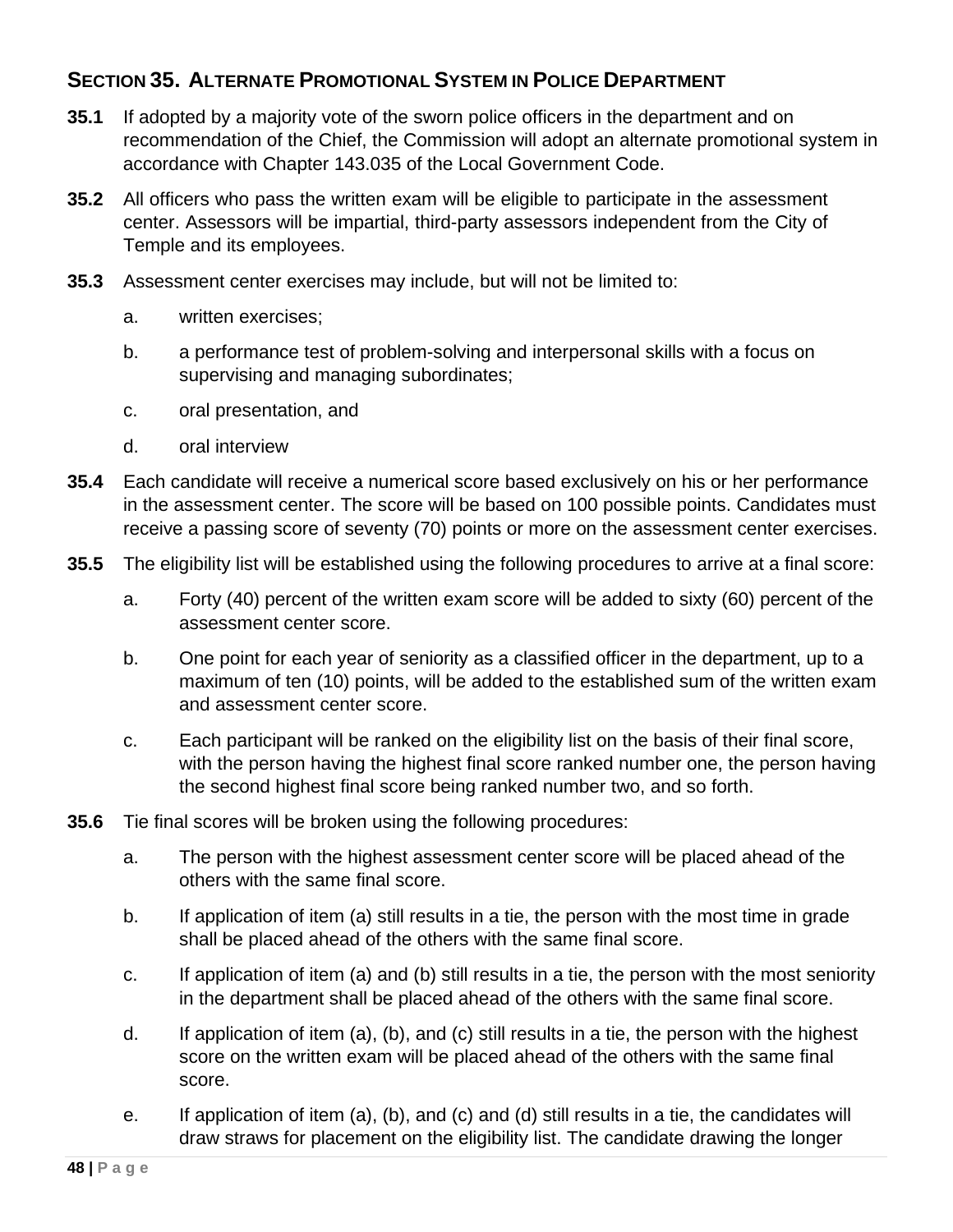straw will be placed above the one with the shorter straw. The drawing will be conducted in the presence of the Director.

- **35.7** The Director will certify the eligibility list and post the list in the lobby of the Municipal Building and at the Police Department as soon as possible after the assessment center exercises are completed.
- **35.8** A candidate may appeal any assessment center exercise to the Civil Service Commission. Individual exercise questions or problems cannot be appealed. Appeals of the assessment center exercises must be filed with the Civil Service Director within five (5) business days after the day the eligibility list is posted at the Police Department. Appeals must be in writing, and received in the Director's office no later than 5:00 p.m. on the fifth (5th) day following the date the list was posted at the Police Department.
- **35.9** The Director will notify all candidates affected by an appeal so they may attend and defend their own positions at any subsequent hearing on the appeal.
- **35.10** The eligibility list for promotion under the alternate promotional system will be effective for one (1) year from the date the final eligibility list is certified by the Director.

## **SECTION 36. PROCEDURES FOR MAKING PROMOTIONAL APPOINTMENTS**

- **36.1** Promotions in the classified service of the Police Department and the Fire Department will be made in accordance with Chapter 143.036 of the Local Government Code.
- **36.2** Occupying the top position on a promotional eligibility list does not create an absolute right to be promoted. Among other things, all promotions are subject to:
	- a. a vacancy in the classification during the one (1) year the eligibility list is in effect;
	- b. an authorized position in the city budget;
	- c. prior review by the Department Head for determination of a promotional bypass action in accordance with Chapter 143 of the Local Government Code.

## **SECTION 37. RECORD OF CERTIFICATION AND APPOINTMENT (RESERVED)**

## **SECTION 38. TEMPORARY DUTIES IN A HIGHER RANK – POLICE DEPARTMENT**

### **The provisions of this rule apply solely to certified employees of the Police Department.**

#### **38.1 General Provisions**

- a. In order to meet immediate Departmental staffing needs, the Department Head shall have the authority to temporarily assign an officer to perform the duties of a position in the next higher rank under the following circumstances:
	- 1. when that position has been funded, but not yet created or authorized by the City's governing body, or
	- 2. when there is a vacancy in an existing position for which no promotional list exists.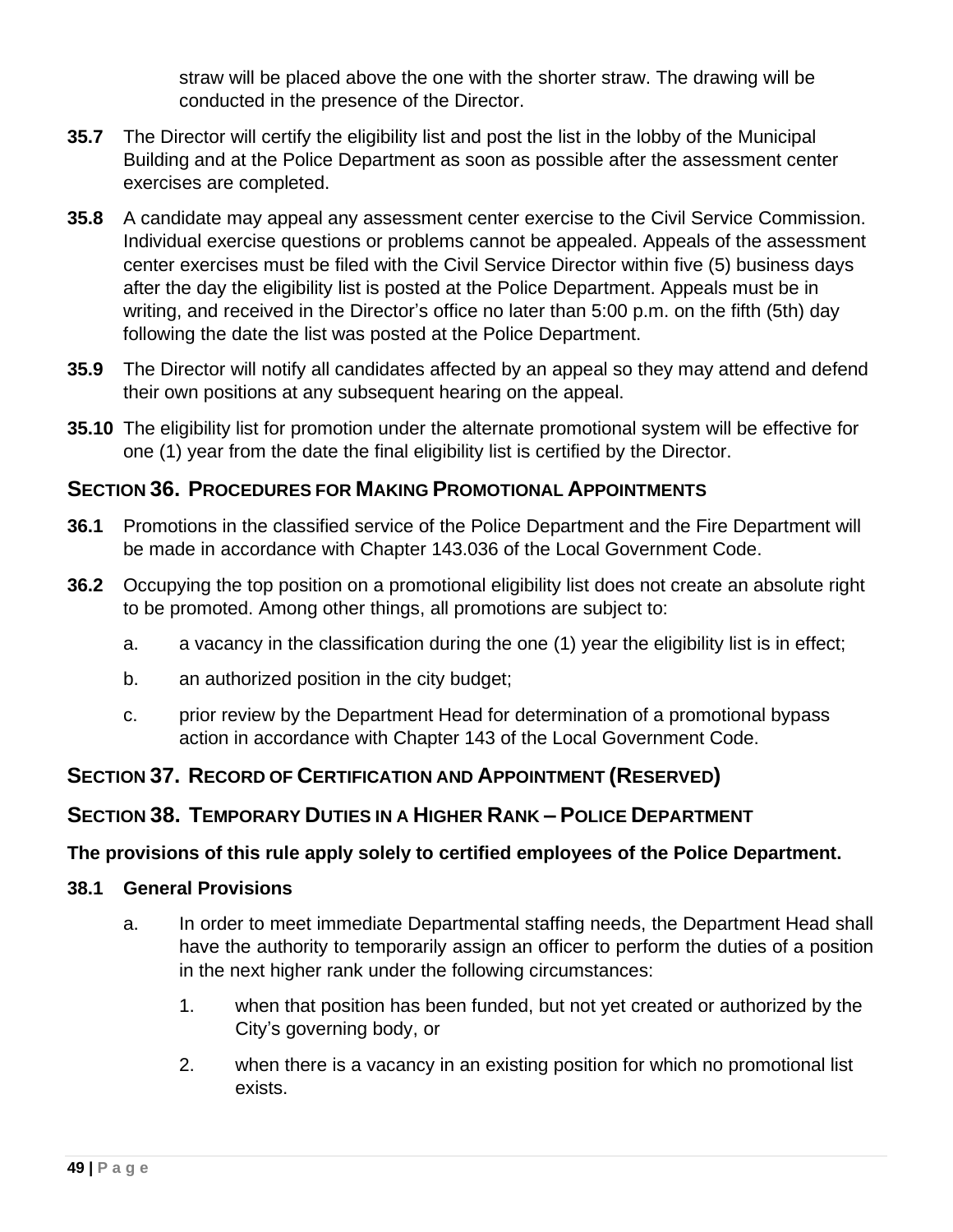- i. An officer temporarily assigned under this subsection has no property right or interest, in law or equity, to continued employment in the temporarily assigned position, and will be demoted to the position (s)he occupied prior to the temporary assignment immediately upon determination of the officer occupying the first position on the eligibility list.
- ii. This subsection does not preclude back-pay due to the person who is ultimately promoted to fill the position from the promotional list once established.
- b. Assignments made pursuant to this rule are temporary in nature, and specifically intended to address immediate, pressing Departmental staffing needs.
- c. Assignments made pursuant to this rule are expressly limited to such period of time as is necessary for the City to formally create the position by ordinance, or complete the process of creating a promotional list for the position.
- d. A person temporarily serving in a higher rank shall have full authority and responsibility for performing all of the duties of the assigned rank for the duration of the assignment.
- e. An officer temporarily assigned to a position in the next higher rank under this provision shall be paid the base salary of the rank to which (s)he has been temporarily assigned, and the officer's own longevity or seniority pay, educational incentive pay, and certification pay for the period of the temporary assignment.
- f. This rule does not circumvent the express intent of Chapter 143 of the Texas Local Government Code, which specifies that promotions are to be made solely through the promotional testing process.
- g. The rule does not authorize the Department Head to, directly or indirectly, create a position that has not been funded by the City's governing body.
- h. The provisions of this rule are specifically intended to supersede the applicable statutory provision of Chapter 143 of the Texas Local Government Code as allowed by Subchapter C, Chapter 142 of the Texas Local Government Code.

## **38.2 Corporal Rank**

a. When no Sergeant or Lieutenant is available to act as a field supervisor for a shift due to absence, illness, or injury, a Corporal shall be designated as "Acting Sergeant/Field Supervisor" for that shift.

- 1. When no Sergeant is available to act as a field supervisor for a shift due to absence, illness, or injury, and the Lieutenant determines an additional field supervisor is necessary to meet staffing needs, the Lieutenant may designate a Corporal as an "Acting Sergeant/Field Supervisor" for that shift.
- 2. The Acting Sergeant/Field Supervisor designation shall be made by a Lieutenant, Deputy Chief, or the Department Head, and be noted in writing on the Duty Roster.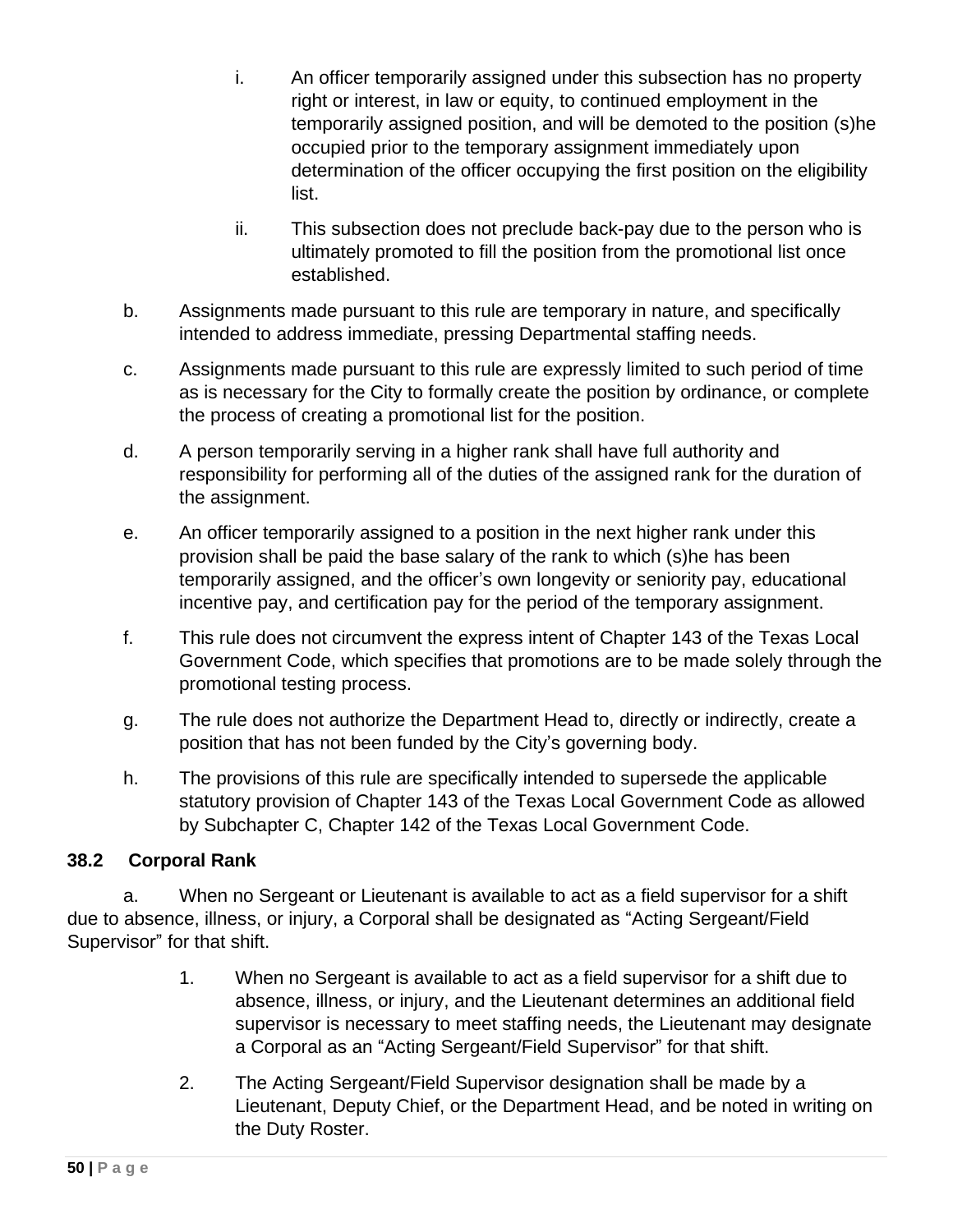- 3. A person serving in this designation shall have full authority and responsibility for performing all of the duties of the Sergeant rank for the duration of the designation.
- 4. The officer designated as Acting Sergeant/Field Supervisor shall be paid the base salary of the Sergeant rank, plus the officer's own longevity and seniority pay, educational incentive pay, and certification pay during the period of the designation.
- 5. The designation shall be made on a rotating basis to all Corporals, from a list which will be distributed to the Unit.
- 6. The Department Head, or his designee, retains discretion to deviate from the order of names on the list when designating an Acting Sergeant. This decision is not subject to appeal and shall not be the basis for a grievance.
- 7. If no list is available, the designation will be made on the basis of seniority.
- b. A Lieutenant may designate a Corporal to act as Mentoring Sergeant under the supervision of a Sergeant or Lieutenant.
	- 1. The Mentoring Sergeant designation is specifically intended for training and mentoring purposes, as part of a comprehensive career development program, and will not be made for the purpose of meeting Departmental staffing needs.
	- 2. The designated officer will have the immediate authority of a Sergeant for the duration of the designation, however ultimate authority and responsibility for the shift remains with the available Sergeant or Lieutenant.
	- 3. The designation shall be made by a Lieutenant, Deputy Chief, or the Department Head, and be noted in writing on the Duty Roster.
	- 4. The Mentoring Sergeant shall not receive higher classification pay during the designation period.
	- 5. The designation shall be made on a rotating basis to all Corporals, form a list which will be distributed to the Unit.

## **38.3 Sergeant Rank**

- a. When a Lieutenant will be absent or unavailable for period of at least twenty-eight (28) consecutive days, the Department Head, or his designee, may designate a Sergeant to perform the administrative duties of a Lieutenant/Watch Commander.
	- 1. The designation shall be made by a Deputy Chief, or the Department Head, and be noted in writing on the Duty Roster.
	- 2. A person serving in this designation shall have full authority and responsibility for performing all the duties of the Lieutenant rank for the duration of the designation.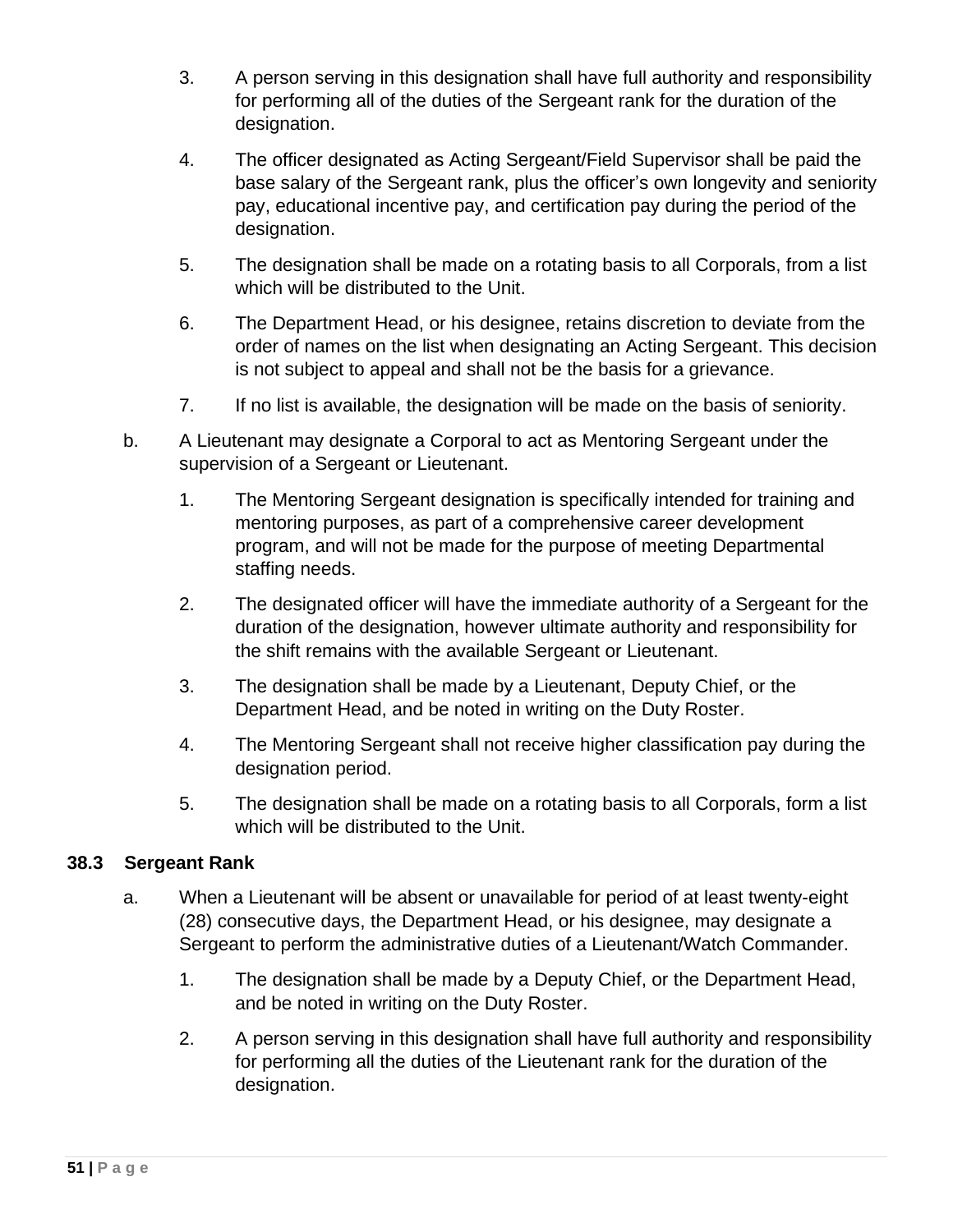- 3. The designated Watch Commander shall be paid the base salary of the Lieutenant rank, plus the officer's own longevity and seniority pay, educational incentive pay, and certification pay during the period of the designation.
- 4. The designation shall be made on a rotating basis from a list of Sergeants.
- 5. If no list is available, the designation shall be made on the basis of seniority.
- 6. The Department Head retains discretion to deviate from the order of names on the list when designating a Watch Commander. This decision is not subject to appeal and shall not be the basis for a grievance.
- 7. The Department Head retains authority to designate a Watch Commander, pursuant to this rule, for a period of less than twenty-eight (28) days, based on Departmental needs.

## **SECTION 39. PROMOTIONAL INCENTIVES FOR EDUCATION – POLICE DEPARTMENT**

The provisions of this rule apply solely to certified employees of the Police Department.

- a. In addition to the points a promotional candidate is entitled to receive under Chapter 143.033 of the Texas Local Government Code for seniority, promotional candidates in the Police Department are also entitled to receive points for continuing education as follows:
	- 1. Level 1 0.50 points for having received an Advanced Certificate issued by the Texas Commission on Law Enforcement (TCOLE);
	- 2. Level 2 1.0 points for having completed sixty (60) college hours credit with a passing grade from an accredited institution of higher education, college, or university;
	- 3. Level 3 1.5 points for having received a Master Peace Officer Certificate issued by the Texas Commission on Law Enforcement (TCOLE);
	- 4. Level 4 2.0 points for having received an Associates Degree from an accredited institution of higher education, college, or university;
	- 5. Level 5 3.0 points for having received a Bachelors Degree or higher from an accredited institution of higher education, college, or university.
- b. A promotional candidate is entitled to receive the points for only the highest level attained listed above.
- c. Points awarded to a promotional candidate under this rule shall be added to the final score received after the testing process has been completed.

## **SECTION 40. (RESERVED)**

## **SECTION 41. SALARY**

**41.1** Police applicants with a minimum of one (1) year full-time prior service as a police officer, and possessing a TCOLE license or having passed the TCOLE state licensing exam, will be placed in the current pay grade on the Temple Police Department compensation plan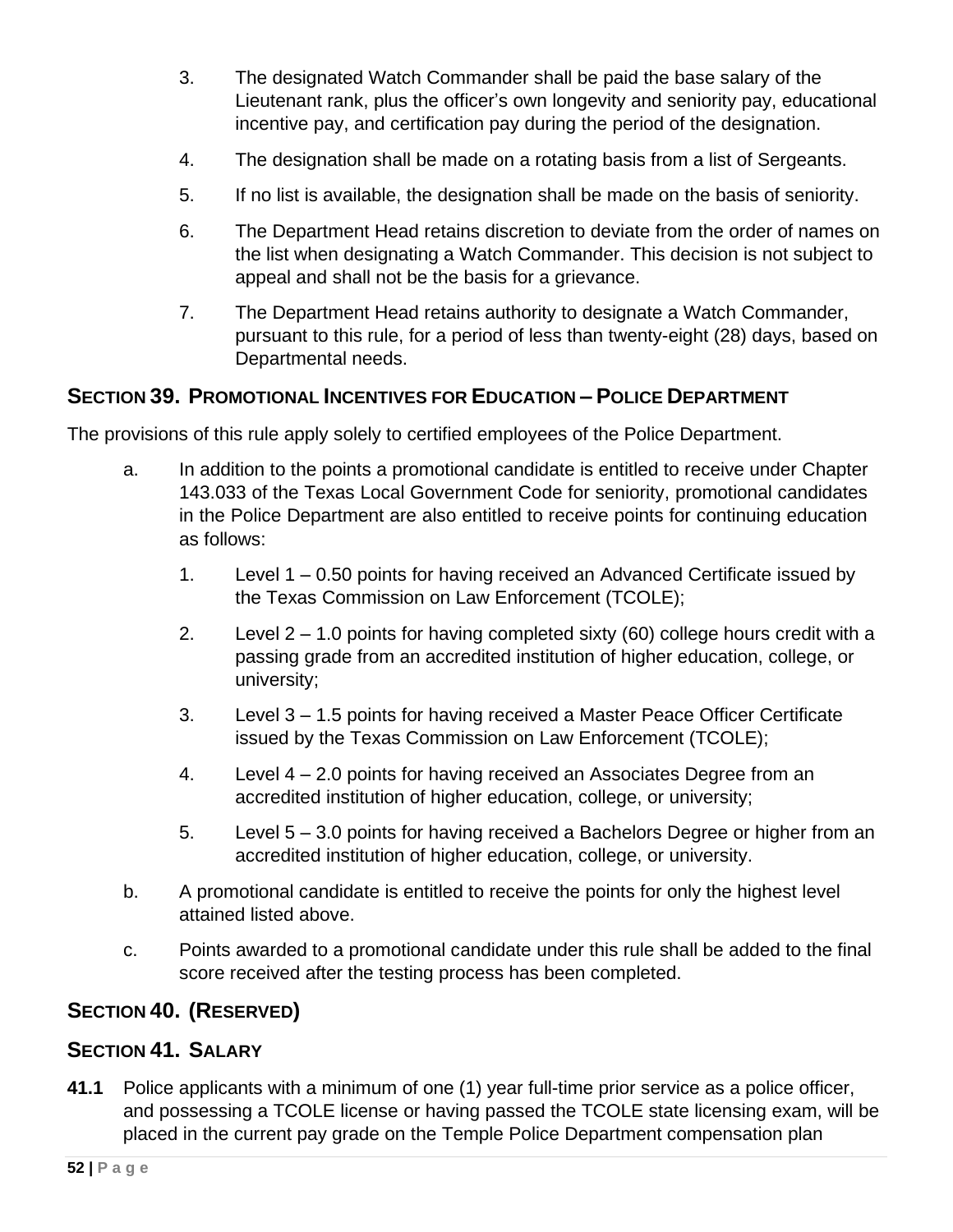commensurate with that service based on criteria established by the Civil Service Commission.

- **41.2** Upon successful completion of the Probationary classification, applicants with prior municipal police service in a city with a population of 30,000 or more (see 41.10) will receive one credit year for each full year of police service, not to exceed ten (10) credit years.
- **41.3** Upon successful completion of the Probationary classification, applicants with prior field deputy service with a county sheriff's office with a population of 175,000 or more (see 41.10) will receive one credit year for each full year of field deputy service, not to exceed ten (10) credit years.
- **41.4** Upon successful completion of the Probationary classification, applicants with prior municipal police service in a city with a population of less than 30,000 (see 41.10) will receive one credit year for each two (2) full years of prior police service, not to exceed five (5) credit years.
- **41.5** Upon successful completion of the Probationary classification, applicants with prior field deputy service with a county sheriff's office with a population of less than 175,000 (see 41.10) will receive one credit year for each two (2) full years of prior field deputy service, not to exceed five (5) credit years.
- **41.6** Upon successful completion of the Probationary classification, applicants with prior field service experience with any TCOLE certified organization other than a municipal police organization or a county sheriff's office will receive one credit year for each two (2) full years of prior field service, not to exceed five (5) credit years.
- **41.7** The "credited time" will NOT count as time served in the Temple Police Department for any purpose(s) except determining the starting pay grade. Credited time will not count toward eligibility for any benefits, assignments, promotions, longevity, or retirement.
- **41.8** Applicants who receive prior service credit will remain in the assigned starting pay grade until they have the required years of actual service with the Temple Police Department to advance to the next pay grade.
- **41.9** Prior service will be calculated on full years of service with an entity. Partial years of service with different entities will not be added together to make a full year.
- **41.10** The City will use the latest official census figures from the U.S. Census Bureau at the time the applicant is hired to determine city and county populations.

# **SECTIONS 42-43. (RESERVED)**

## **SECTION 44. CERTIFICATION AND EDUCATION INCENTIVE PAY**

**44.1** Police officers and fire fighters who have completed their probationary period are afforded the opportunity to qualify for certification and educational incentive pay, with the exception of incentive payments for certification as EMT Basic, EMT Intermediate,

Paramedic, Intermediate Fire, Intermediate Police, Advanced Fire, Advanced Police, Master Police, and Master Fire, which are payable from the inception of employment with the City of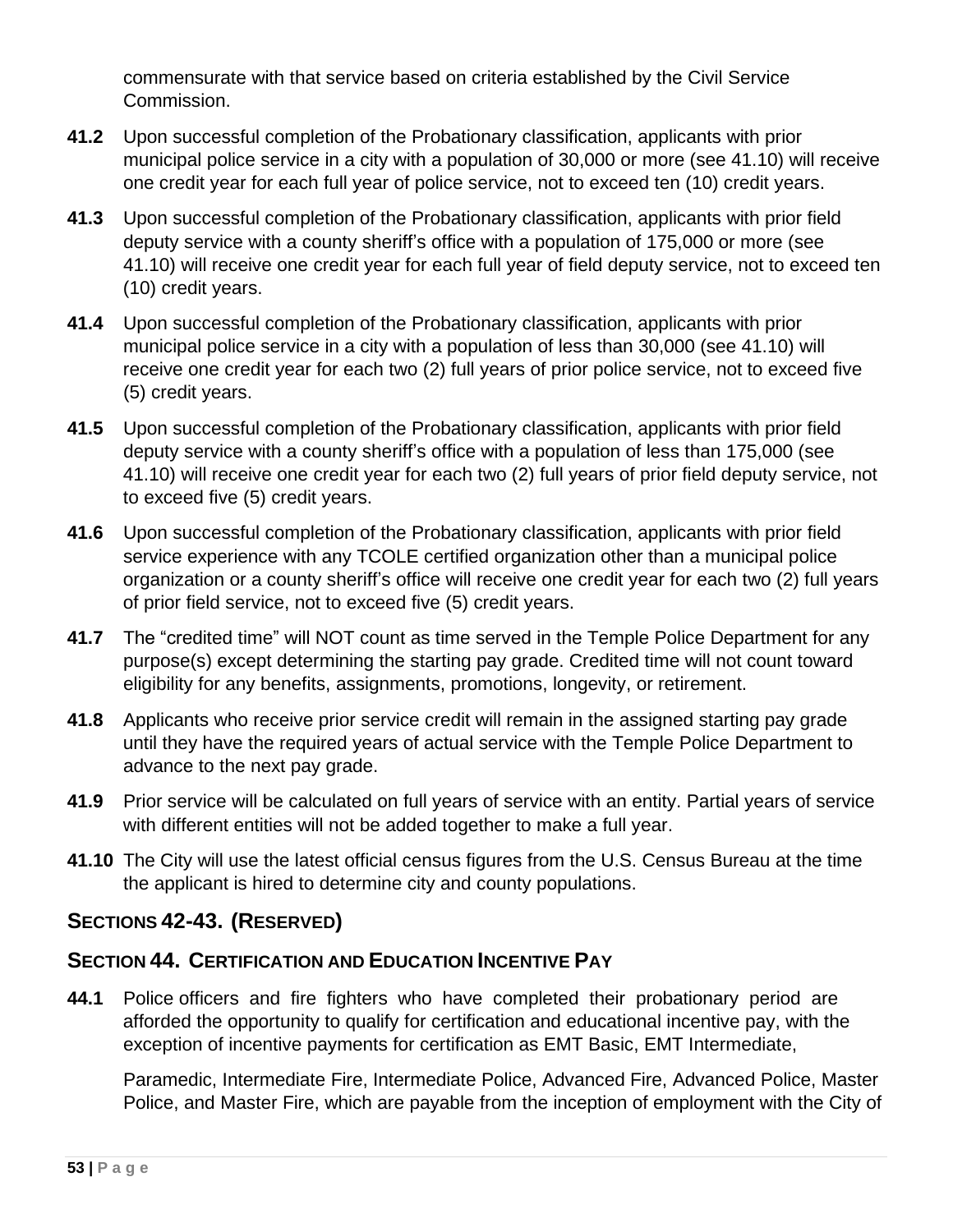Temple. Additionally, shift differential pay will be available to probationary employees in the Police Department.

**44.2** Fire fighters who meet the Texas Commission on Fire Protection requirements for certification are eligible for certification pay as established by the City Council. Fire fighters who meet the Texas Department of State Health Services requirements for certification as an Emergency Medical Technician or Paramedic are eligible for certification pay as established by the City Council.

Fire fighters whose Paramedic certification expenses were paid by the Temple Fire and Rescue Department shall reimburse the certification costs, on a prorated basis over a period of three (3) years, if they voluntarily separate from employment within three years after achieving Paramedic certification. At the time of separation, the prorated amount will be deducted from the fire fighter's final payment for accrued sick and vacation time, as necessary.

- **44.3** Police officers who meet the Texas Commission on Law Enforcement requirements for certification are eligible for certification pay as established by the City Council.
- **44.4** Certification pay will begin on the first pay period after the Human Resources Department has received the proper certification records and a Personnel Action Form signed by the Department Head.
- **44.5** To the extent that funds have been appropriated by the City Council for educational incentive pay, police officers and fire fighters can receive educational incentive pay for either college degrees or college semester hours without a degree.
- **44.6** To receive educational incentive pay for college semester hours without a college degree, fire fighters and police officers must have a minimum of thirty (30) semester hours and must receive a minimum letter grade of "C-" for successfully completing courses at an accredited college or university.
- **44.7** Educational incentive pay will begin on the first pay period after the Human Resources Department has received the original college transcript and a Personnel Action Form signed by the Department Head. A certified transcript will be required for all education pay, including pay for degrees. If seeking incentive pay for a degree, the certified transcript must clearly show that a degree was received.
- **44.8** If an employee is unable to work due to a line of duty injury, and the employee's certification lapses during that time, the employee's certification pay will continue. The employee will have thirty (30) days following release to full duty to regain certification, or certification pay will cease.
- **44.9** To be eligible for language incentive pay, police officers must achieve a passing grade on an Intermediate Level Spanish or American Sign Language profiency examination to be administered through the Human Resources Department.
- **44.10** The amount of language incentive pay for eligible police officers will be established by the City Council during the annual budget review.

# **SECTIONS 45-47. (RESERVED)**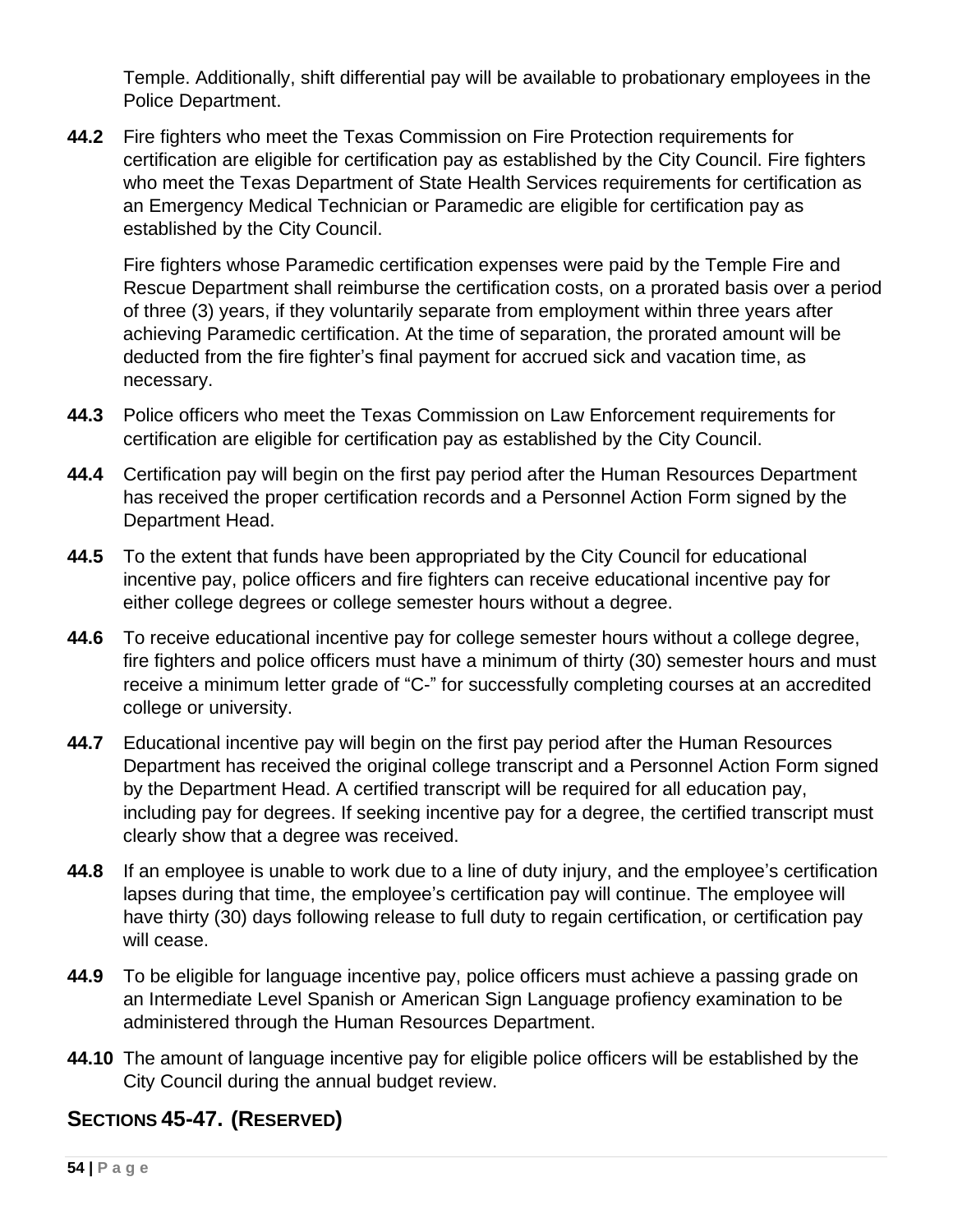# **SECTION 48. OVERTIME COMPENSATION – POLICE DEPARTMENT**

### **This section applies solely to certified employees of the Police Department.**

#### **48.1 General Guidelines**

- a. The allocation of budgeted overtime funds is solely within the discretion of the Department Head.
- b. The Department Head has sole discretion to assign personnel as necessary to achieve the Department's objectives.

#### **48.2 Overtime Exception**

- a. The overtime exemption provided for by the Fair Labor Standards Act (FLSA) known as the 7(k) exemption will be used to determine the applicable work period for purposes of overtime under the FLSA for certain work groups.
- b. The City reserves the right to make an initial determination regarding whether an overtime exemption applies, based on its own evaluation, or based on a request for an evaluation from the Department of Labor (DOL).

#### **48.3 Amendment of Work Period**

- a. The City reserves any and all rights to alter or amend the work period, if to do so serves the legitimate governmental and management interests of the City.
- b. The maximum work period that will be utilized by the City is a fourteen (14) day work period.
- c. The maximum number of hours that will be worked without overtime pay within a 14 day work period will be eighty (80).

#### **48.4 Scheduled Overtime Assignments**

- a. All scheduled overtime assignments subject to contractual agreements with third parties will be compensated at a guaranteed rate of time and half, without regard to the number of hours worked by an officer during that pay period.
- b. Other overtime assignments for which compensation will be at a guaranteed rate of time and half, without regard to the number of hours worked by an officer during the pay period, shall be identified and posted as such.
- c. All scheduled overtime assignments for City events will be paid at time and half, unless an officer has worked less than eighty (80) hours during the relevant pay period.
- d. In the event that an officer scheduled to work a City event has not worked eighty (80) hours due to taking sick or vacation leave during that pay period, the officer will be compensated at his regular hourly rate for the City event. The officer shall have the option to elect whether to apply straight "additional regular" time in lieu of the leave time taken, or to receive additional compensation for working the city event, but in no case shall the officer be compensated at the rate of time and a half.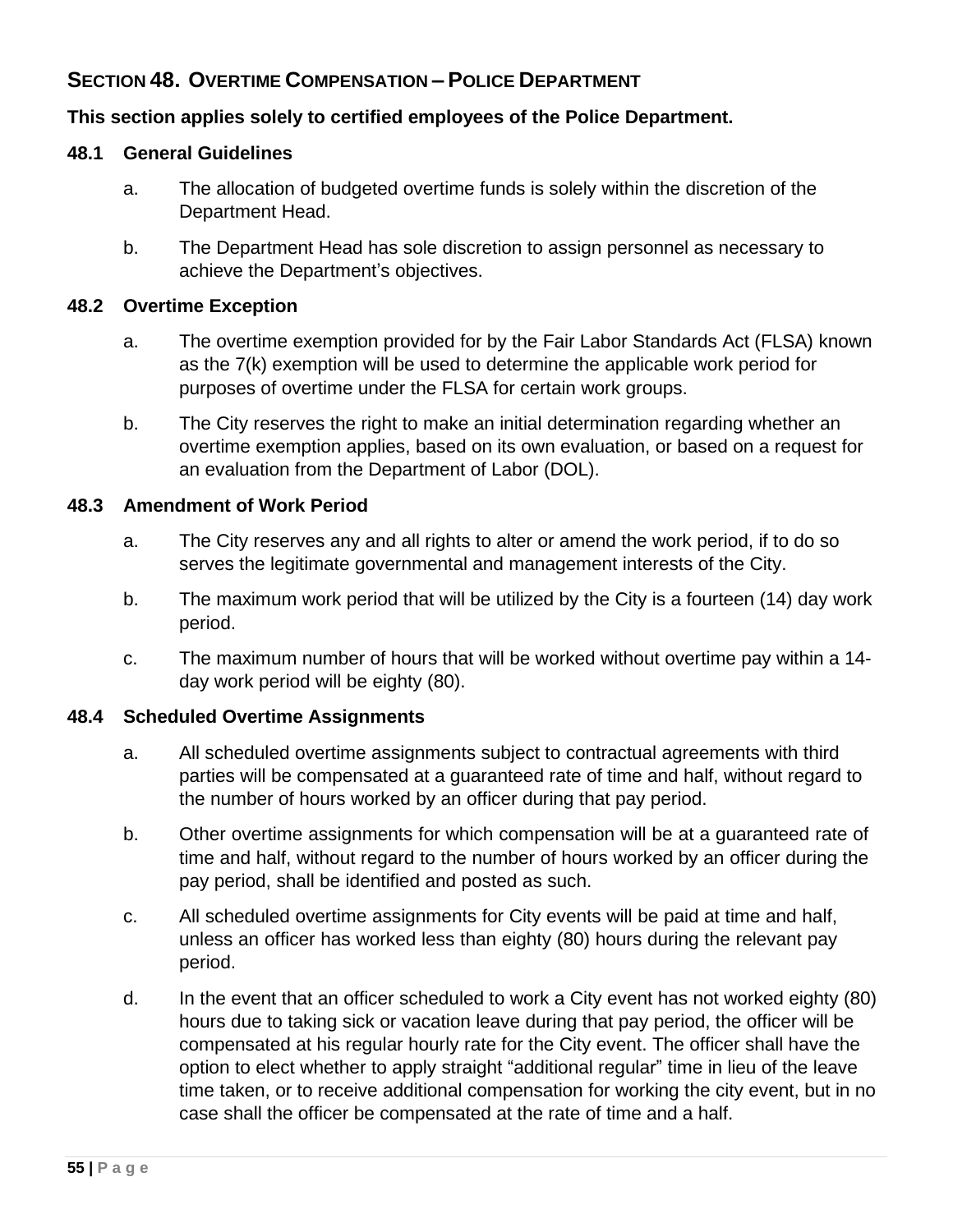e. Supervisors shall not require officers who are scheduled to work a City event to take flex days prior to the City event in order to avoid paying the officers overtime for working the City event.

### **48.5 Unscheduled Overtime**

- a. Call-Outs: Non-exempt officers who are off-duty and receive notification to return to duty status shall be entitled to a minimum of two (2) hours of overtime compensation, regardless of actual time worked. Time worked, in this circumstance, shall begin when the notification is received, and continue until the officer is cleared from the call.
- b. If an officer is required to work unscheduled overtime, the officer shall have the opportunity to elect whether (s)he will be compensated with compensatory time, or paid overtime for that assignment, subject to leave balance restrictions. If the supervisor does not flex the officer's time, the overtime slip submitted by the officer will be processed as submitted.
- c. No supervisor shall amend a payment form submitted by an officer for such an assignment without the officer's prior consent.
- d. If the supervisor does flex the officer's time, the supervisor will work with the officer to schedule the flex time off, subject to the needs of the Department.

### **48.6 Court Appearances**

An officer who makes a required court-related appearance prior to, or after his or her regularly scheduled shift, is guaranteed a minimum of two (2) hours of overtime compensation, regardless of the actual time spent in court. Time worked, in this circumstance, includes scheduled report time until released by the court.

#### **48.7 Compensatory Time**

- a. Overtime assignments for which compensation will be in the form of compensatory time off in lieu of paid overtime shall be identified and posted as such in advance.
- b. Unless an overtime assignment has been posted as a compensatory time assignment, compensation for that assignment shall be paid overtime.
- c. If an officer is required to work an overtime assignment for which the form of compensation has not been identified prior to the start of the overtime assignment, the officer shall have the opportunity to elect whether (s)he will be compensated with compensatory time or paid overtime for that assignment, subject to leave balance restrictions. If the supervisor does not flex the officer's time, the overtime slip submitted by the officer will be processed as submitted. No supervisor shall amend a payment form submitted by an officer for such an assignment without the officer's prior consent.
- d. If the supervisor does flex the officer's time, the supervisor will work with the officer to schedule the flex time off, subject to the needs of the Department.
- e. This rule does not limit the Department Head's ability to assign officers to work overtime assignments paid with compensatory time off as necessary to meet Departmental objectives.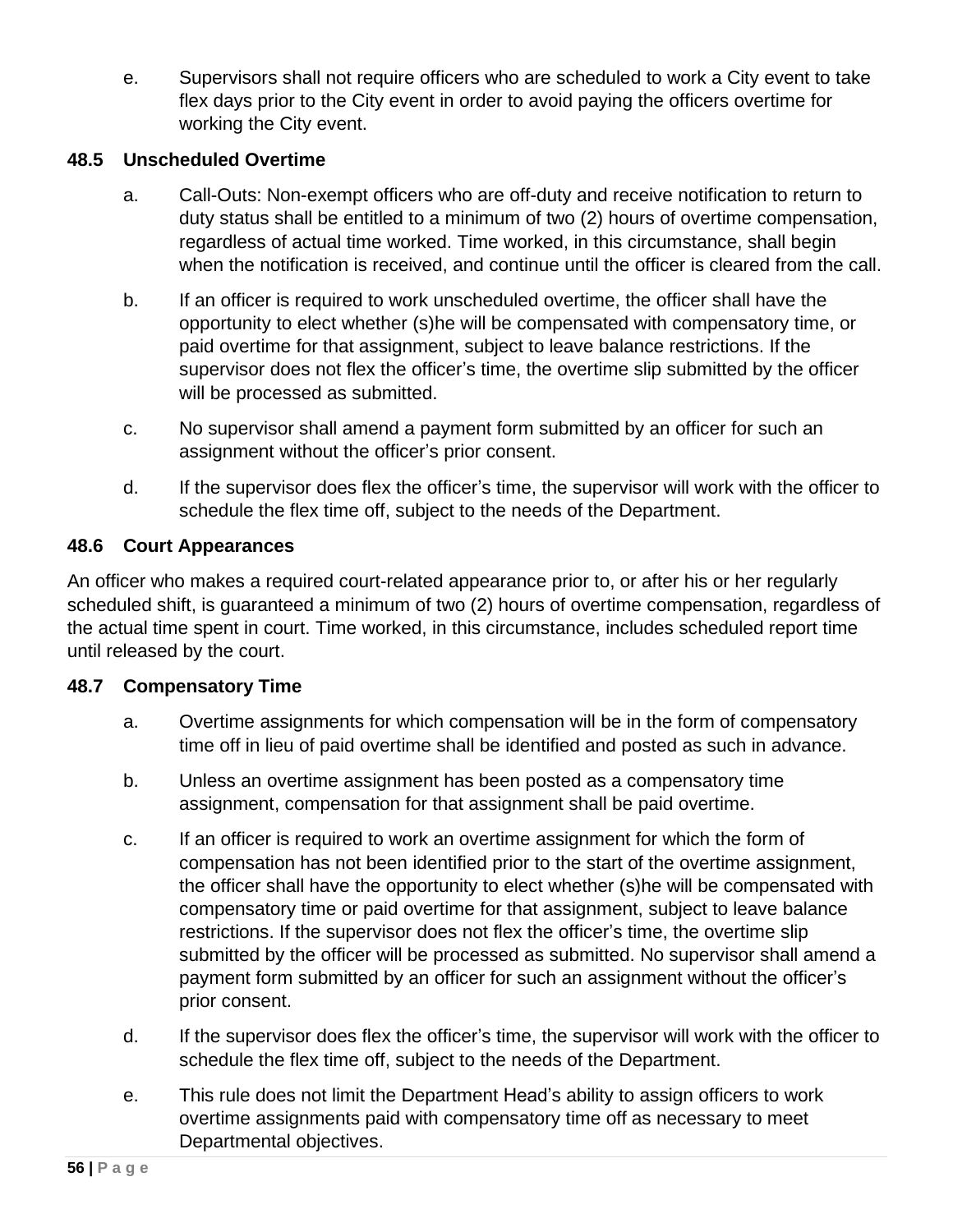- f. This rule does not limit the Department Head's authority to implement flex time in managing the Department's budget.
- g. Subject to staffing needs, supervisors and officers will schedule compensatory time off at a mutually agreeable time.

### **48.8 Administrative Challenge**

This rule does not prevent an individual officer or a class of officers from exercising their administrative rights to challenge the application of an exemption using applicable DOL procedures and protocols, or the City from defending its application of an exemption.

### **48.9 Statutory Override**

This rule specifically supersedes Section 142.0015(j) of the Texas Local Government Code, and any and all other contrary state provisions to allow the adoption of the FLSA 7(k) overtime exemption, and provide for an alternate work period.

### **SECTION 49. INDIVIDUAL VEHICLE ASSIGNMENT PROGRAM (IVAP) POLICE DEPARTMENT**

The provisions of this rule apply solely to certified employees of the Police Department

- a. An officer participating in the IVAP program is eligible to take a vehicle home, providing the officer's residence is not more than seven (7) miles outside the Temple city limits.
- b. For an officer to be eligible to participate in the IVAP program, the officer must:
	- 1. be employed as a Temple Police Officer;
	- 2. have successfully completed all phases of the Field Training Program, and
	- 3. have been assigned a designated vehicle.
- c. Vehicles will be assigned, when available, to new officers on the basis of the civil service ranking.
- d. Officers assigned a vehicle shall abide by Temple Police Department General Orders, Chapter 803, "Police Vehicles", as amended.
- e. Officer who are assigned a vehicle in the IVAP program, and elect to take that vehicle home shall be assessed a fee for the use of the vehicle as follows:
	- 1. Officers residing with the city limits no charge
	- 2. Officers residing outside the city limits but no more than seven (7) miles outside the city limits - \$23 per pay period.
	- 3. Any officer who resides .5 miles or less outside the City and is assigned a vehicle that the officer elected to take home at the time the Meet and Confer Agreement between the City of Temple and the Temple Police Association was adopted on October 6, 2016 (the "Agreement") is exempt from the payment of fees related to the take-home vehicle unless the officer moves more than .5 miles outside the city limits after the effective date of the Meet and Confer Agreement.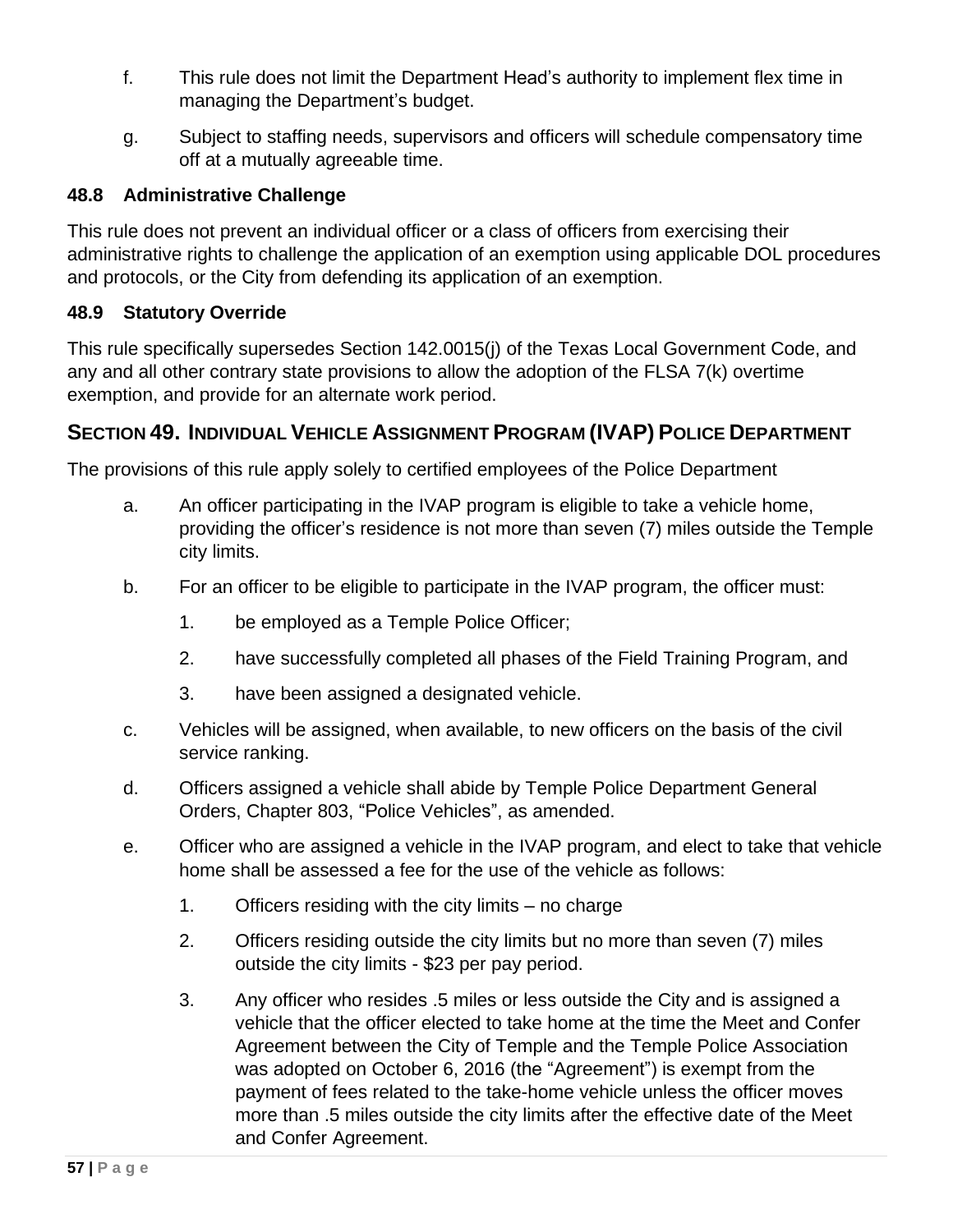- 4. Any officer who is assigned a take home vehicle because of their duty assignment and who resides outside the city at the time of the Agreement is exempt from the distance limitations and the payment of fees.
- 5. Officers who are assigned a take home vehicle because of their duty assignment after the Agreement was adopted may be assessed the appropriate fee as a condition of accepting the position.
- 6. The city may impose residential distance restrictions on officers as a condition of eligibility for assignment to future positions in which an assigned vehicle and the ability to respond in a timely manner is a requirement for the position.
- f. One (1) Criminal Investigation Division supervisor, and three (3) Criminal Investigation Division detectives assigned by the Department Head are exempt from the distance limitations and the payment of fees as follows:
	- 1. If an officer in one of the above listed positions lives more than seven (7) miles from the city limits, the officer may utilize an assigned vehicle and take that vehicle home when the officer is on-call, and the officer is exempt from the payment of fees for the use of the vehicle while on-call.
	- 2. Any officer who is assigned to one of the above listed positions and lives outside the city limits, but within seven (7) miles from the city limits, and does not elect to take the vehicle home and pay the associated fees may utilize a take-home vehicle when the officer is on-call, and the officer exempt from the payment of fees.

# **SECTION 50. (RESERVED)**

## **SECTION 51. CAUSE FOR REMOVAL OR SUSPENSION**.

- **51.1** The primary purpose of this section is to ensure that disciplinary action is imposed fairly and equitably, with the objective of correcting deficient performance and securing substantial compliance with the working rules and regulations of the Civil Service departments.
- **51.2** Any employee of the classified service may be disciplined, suspended or indefinitely suspended if he or she commits, or conspires to commit, the following acts and/or omissions;
	- a.. conviction of a felony or other crime involving moral turpitude;
	- b. violation of any provision of the Charter of the City of Temple;
	- c. acts of incompetency;
	- d. neglect of duty, which includes but is not limited to the violation of the following rules:
		- 1. While on duty as a police officer or a fire fighter, an employee's primary obligation is the performance of his job duties. Employees are expressly prohibited from engaging in any other activity or being employed in any other business during his working hours with the City. Employees are expressly prohibited from engaging in any other activity or being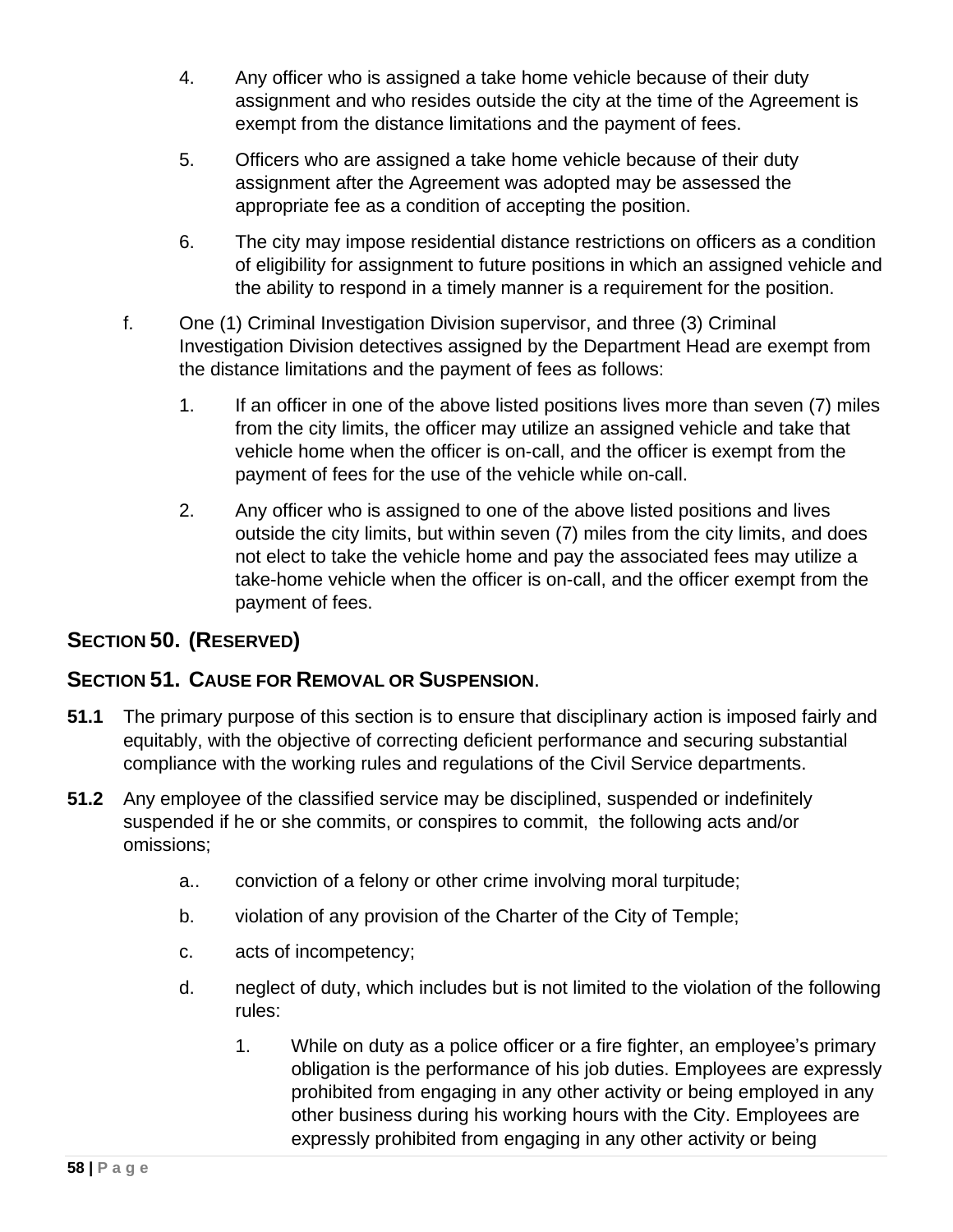employed in any other business which might conflict or interfere with his or her job-related obligations.

- 2. All employees shall remain alert, observant, and occupied with the department's business while on duty, and will not conduct themselves in a manner that would merit criticism for inattentiveness or waste of time.
- 3. All employees shall furnish the department a telephone number or means of contact by which they may be located in the event of an emergency. All employees shall keep the department informed as to their current residence addresses and telephone numbers, and any secondary contact information necessary to establish reliable communication in the event of a Departmental emergency call-back . Post office boxes alone are not acceptable. In case of an address or telephone number change, the employee shall report such change to the department within 24 hours.
- 4. Improper or negligent handling or willful damage to City property shall subject an employee to disciplinary action. Any employee who has lost or destroyed any equipment issued to him or her by the department may be required to make restitution if the loss or damage is the result of negligence on the part of the employee. Each employee shall properly report the need of repairs to any City owned property used by him or her to the City employee officially charged with the maintenance of such property. No employee shall alter, repair, or in any way change or remove any parts or accessories to any City owned property without permission of the supervisor. "City owned property" includes, but is not limited to, buildings and office equipment, machines, clothing, firearms, communication equipment, and motor vehicles.
- 5. All employees shall conduct themselves so as to bring no discredit upon their departments.
- 6. Employees shall immediately report any violation of the Civil Service Rules to an appropriate City authority.
- e. Discourtesy to the public, or to a fellow employee while in the line of duty or off- duty, in accordance with department policies, procedures or directives. In this respect, no employee shall unnecessarily cause injury towards any person.
- f. Acts showing lack of good moral character, including, but not limited to:
	- 1. soliciting special privileges, using his or her position or City property for personal gain or private privileges;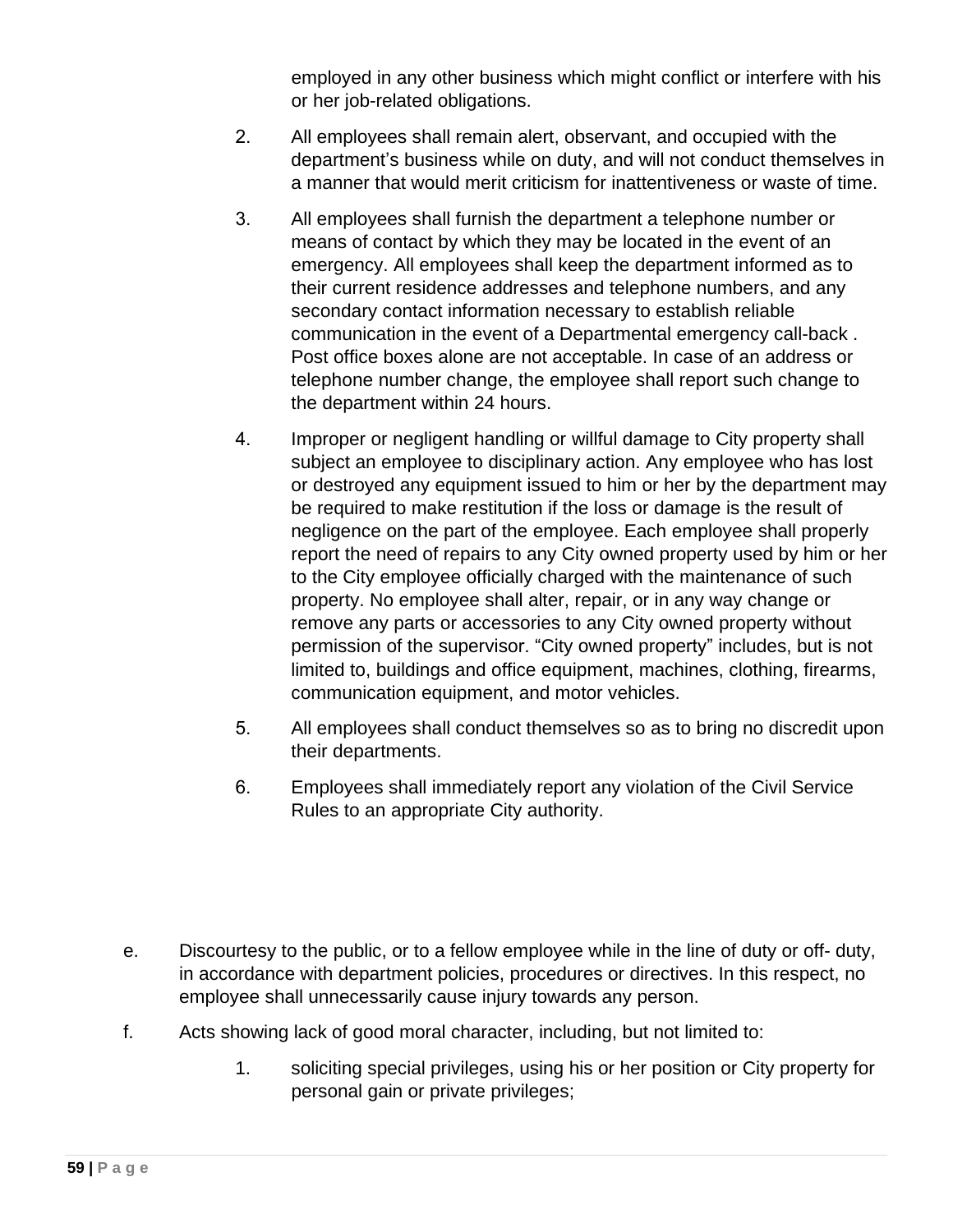- 2. accepting, agreeing to accept, or solicitation of anything of value, bestowed or promised in exchange for special privileges or personal gain by the donor or other person;
- 3. a supervisor placing himself or herself under substantial obligation, financial or otherwise, to a subordinate;
- 4. violation of any state or federal statute;
- 5. entry of a plea of guilty or no contest, or a judicial admission, to a felony or crime of moral turpitude.
- g. Drinking intoxicants, or intoxication, while on duty, arriving to work while under the influence of alcohol (consuming alcohol within 4 hours of reporting to work), or intoxication while off duty, as well as any violation of the City of Temple Drug and Alcohol Policy. Exemptions to this may only be allowed under circumstances indicated in Police Department policies and regulations.
- h. Conduct prejudicial to good order, which shall include but is not limited to:
	- 1. while on duty, not wearing the uniform or insignia of rank, or not carrying such equipment as required by the Chiefs of the respective departments;
	- 2. wearing a police officer or fire fighter uniform, or any part of the uniform, while off duty, except with the express permission of his or her respective Chief or commanding officer;
	- 3. allowing another person to use his or her uniform, equipment, or credentials;
	- 4. violation of departmental policy pertaining to dress code and personal appearance;
	- 5. willful disobedience of any lawful order addressed to the police officer or fire fighter by a supervisor; or
	- 6. the known willful issuance by a supervisor of any order which violates any law, ordinance or departmental rule.
- i. Refusal or neglect to pay just debts.
- j. Absence without leave.
- k. Shirking duty, or cowardice at fires, if applicable, or
- l. Violation of any applicable Fire or Police Department rule or special order, the City of Temple Personnel Policies and Procedures Manual, City Charter, or any ordinance of the City of Temple.

### **SECTION 52. DISCIPLINARY SUSPENSIONS.**

#### **52.1 General Provisions**

a. The Police Chief or the Fire Chief may suspend a police officer of fire fighter under the Department Head's supervision or jurisdiction for the violation of a Civil Service rule in accordance with Chapter 143 of the Local Government Code.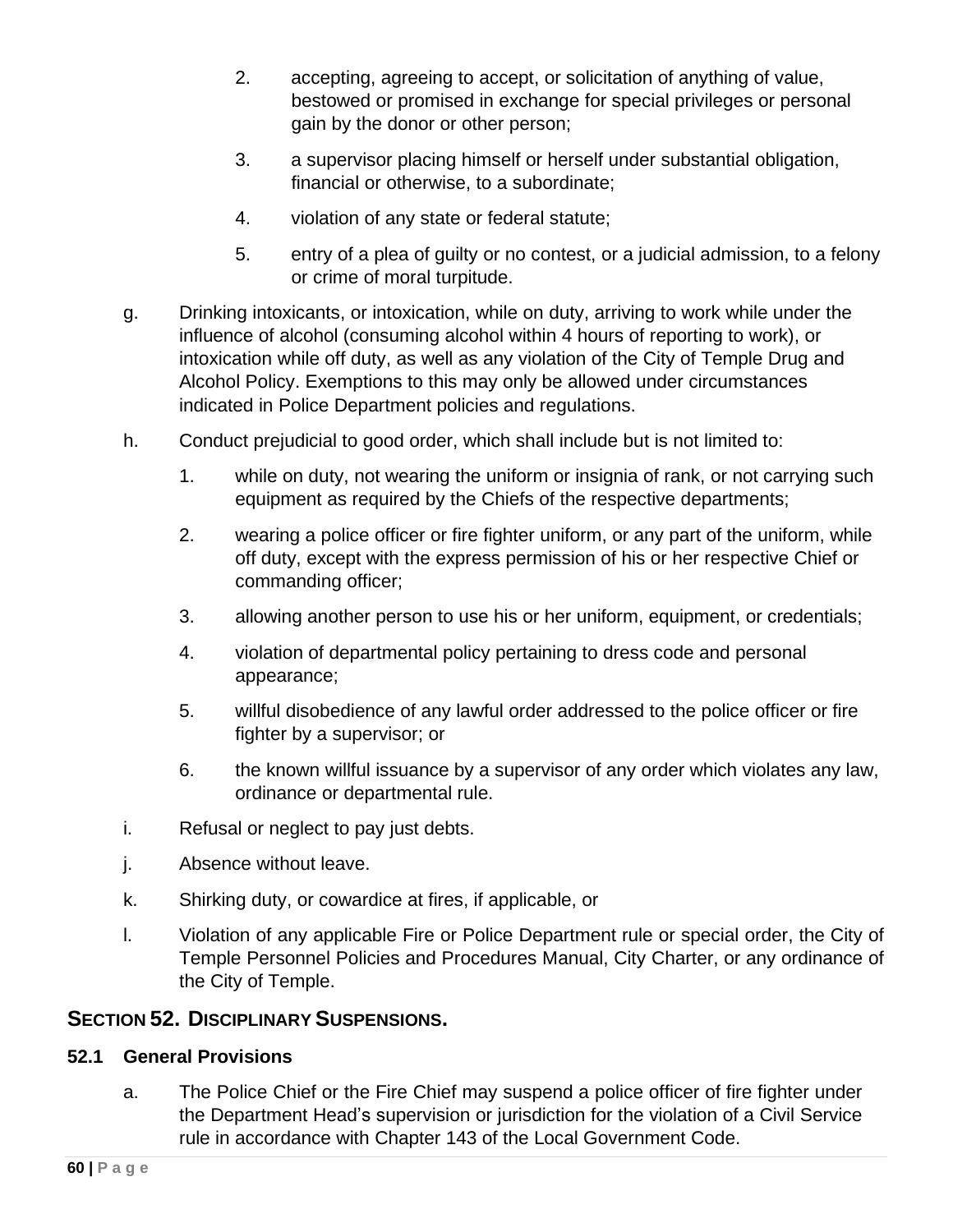- b. The Department Head has discretion to select which days the employee is suspended, and the days of suspension do not have to be consecutive days.
- c. The Department Head has discretion to withdraw the suspended employee's right to work off duty. Hardship cases may be requested and decided by the Department Head on a case-by- case basis.
- d. Prior to imposing a suspension, the Department Head may use lesser forms of disciplinary or corrective action. However, nothing herein shall prohibit the Department Head from proceeding directly to the appropriate level of discipline without using progressive discipline if, in the opinion of the Department Head, the employee's misconduct warrants more severe disciplinary action.

### **52.2 Due Process**

- a. Initial Loudermill meeting: Prior to imposing a demotion, temporary suspension, or indefinite suspension, the Department Head shall provide the fire fighter or police officer a draft Notice of Proposed Discipline which will include the text of any Civil Service rules, departmental policies, City policies, City ordinances, City Charter provisions, and/or state or federal statutes he or she is alleged to have violated, along with a detailed description of how the employee's alleged conduct violated those policies, rules or laws. The Notice will also state the level of discipline the Department Head is proposing to impose as a result of the alleged violation(s).
	- 1. The fire fighter or police officer may elect to be accompanied by counsel at this meeting.
	- 2. The fire fighter or police officer will sign acknowledging receipt of the draft Notice of Proposed Discipline and have an opportunity to ask any questions.
	- 3. The Department Head will set a date for a second meeting with the fire fighter or police officer. The period of time between the first and second meetings will be sufficient to provide the fire fighter or police officer an opportunity to review the allegations and evidence against him or her, and to prepare a rebuttal to the allegations.
	- 4. The following provisions apply solely to certified members of the Police Department during the initial Loudermill meeting:
		- i. The Internal Affairs investigator, the officer's supervisor, and the Department's legal advisor will also be present at this meeting. The meeting will be recorded by the Department Head, and the officer or officer's counsel may independently record the meeting.
		- ii. If the officer appears without counsel, the Department Head will read the text of the Draft Notice aloud at the meeting. If the officer appears with counsel, the Draft Notice will not be read aloud but will be delivered to the officer's counsel.
		- iii. The date of the second meeting will be scheduled for the fifth (5th)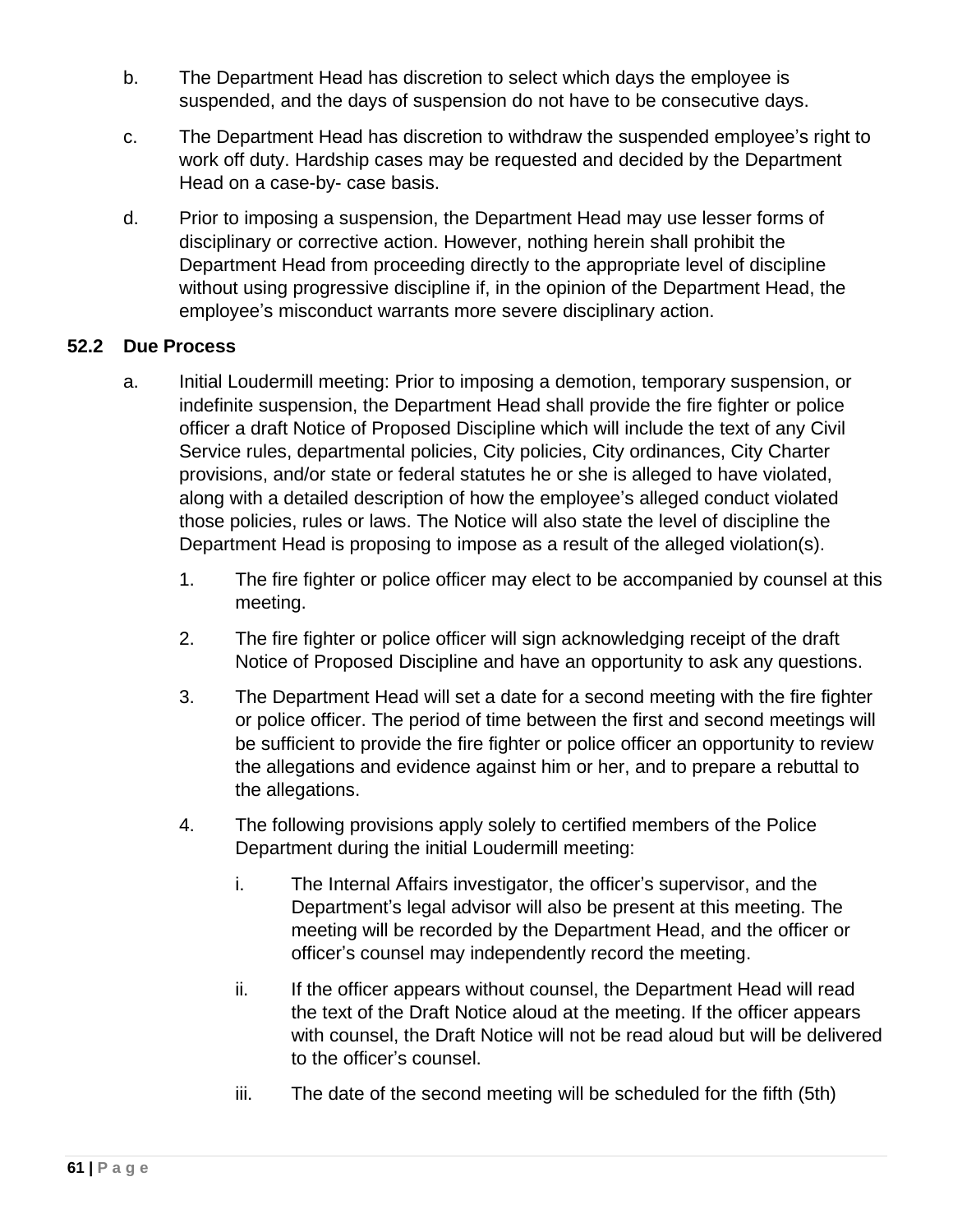business day following the initial meeting, unless any of the necessary parties are not available on that date, in which case the second meeting will be scheduled for the next business day when all necessary parties are available, provided that the second meeting must be held no later than eight (8) business days after the first meeting.

- b. Second Loudermill meeting The Department Head shall provide the fire fighter or police officer an opportunity to respond to the allegations and evidence against him or her described in the Notice of Proposed Discipline.
	- 1. The fire fighter or police officer may present mitigating evidence in any form that he or she believes is relevant and/or helpful to the Department head in coming to a fair and consistent disciplinary decision.
	- 2. The fire fighter or police officer may elect to be accompanied by counsel at this meeting.
	- 3. After the fire fighter or police officer has completed his or her presentation, the Department Head will schedule a date for the final Loudermill meeting with the fire fighter or police officer. The time period between the second and final Loudermill meetings will be sufficient to provide the Department Head an opportunity to review the employee's presentation and consider the final
	- 4. The following provisions apply solely to certified members of the Police Department during the initial Loudermill meeting:

i. The Internal Affairs investigator, the officer's supervisor, and the Department's legal advisor will also be present at this meeting. The meeting will be recorded by the Department Head, and the officer, or officer's counsel, may independently record the meeting.

ii. The date of the final meeting will be the fifth (5th) business day following the second meeting, unless any of the necessary parties are not available on that date, in which case the final meeting will be scheduled for the next business day when all necessary parties are available, provided that the final meeting must be held no later than eight (8) business days after the second meeting.

- c. Final Loudermill meeting The purpose of this meeting is for the Department Head to deliver his or her final decision regarding the appropriate level of discipline to the fire fighter or police officer.
	- 1. If demotion, suspension or indefinite suspension is to be imposed, the Department Head shall draft a Final Notice and Order of Demotion, Suspension or Indefinite Suspension, as appropriate, for delivery to the fire fighter or police officer at this meeting.
	- 2. The fire fighter or police officer will sign acknowledging receipt of the Notice and Order. After signing, a copy of the Notice and Order will be provided to the fire fighter or police officer.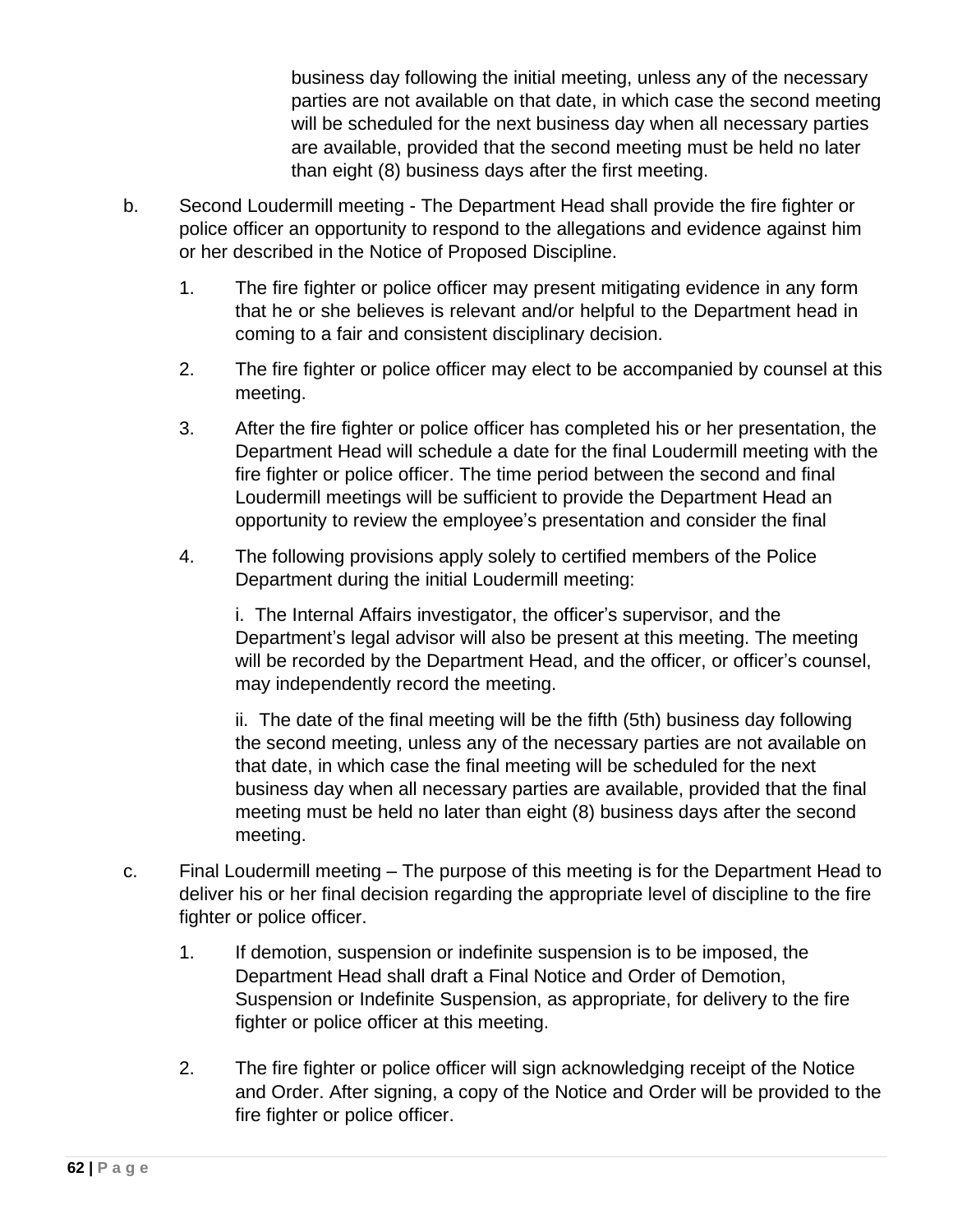- 3. The fire fighter or police officer may elect to be accompanied by counsel at this meeting.
- 4. The following provisions apply solely to certified members of the Police Department during the initial Loudermill meeting:
	- i. The Internal Affairs investigator, the officer's supervisor, and the Department's legal advisor will also be present at this meeting. The meeting will be recorded by the Department Head, and the officer, or officer's counsel, may independently record the meeting.
	- ii. If the officer appears without counsel, the Department Head will read the text of the Final Notice aloud at the meeting. If the officer appears with counsel, the Notice will not be read aloud but will be delivered to the officer's counsel.

**52.2** The Department Head has discretion to withdraw the suspended employee's right to work off duty. Hardship cases may be requested and decided by the Department Head on a case-bycase basis.

## **52.3 Working Off Suspended Time – Police Department**

- a. The provisions of this Section shall apply solely to a suspension which is agreed to by a classified employee of the Police Department.
- b. No appeal to the Commission or to a Hearing Examiner may be instituted on a suspension for which the employee has agreed to the suspended time.
- c. A classified employee in the Police Department who is suspended for 120 hours or less may, upon the employee's request and waiver of appeal to an administrative or judicial body, forfeit vacation, compensatory, or holiday time equal to the length of the suspension with no loss of paid salary and no break in service for purposes of seniority, retirement, or promotion.
	- 1. The forfeited vacation, compensatory, or holiday time will not constitute hours worked.
	- 2. Forfeiture of vacation, compensatory, or holiday time under the terms of this Section will not preclude an officer from being paid overtime at the rate of time and a half for those overtime assignments that have been identified as "guaranteed overtime" assignments by the Department.
- d. Suspensions of thirty-six (36) hours or less:
	- 1. An officer who receives a suspension of thirty-six (36) hours or less who elects not to forfeit vacation, compensatory or holiday time may only appeal the suspension to the Civil Service Commission.
	- 2. An officer who has received a suspension within the twenty-four (24) month period prior to the suspension at issue may only forfeit vacation,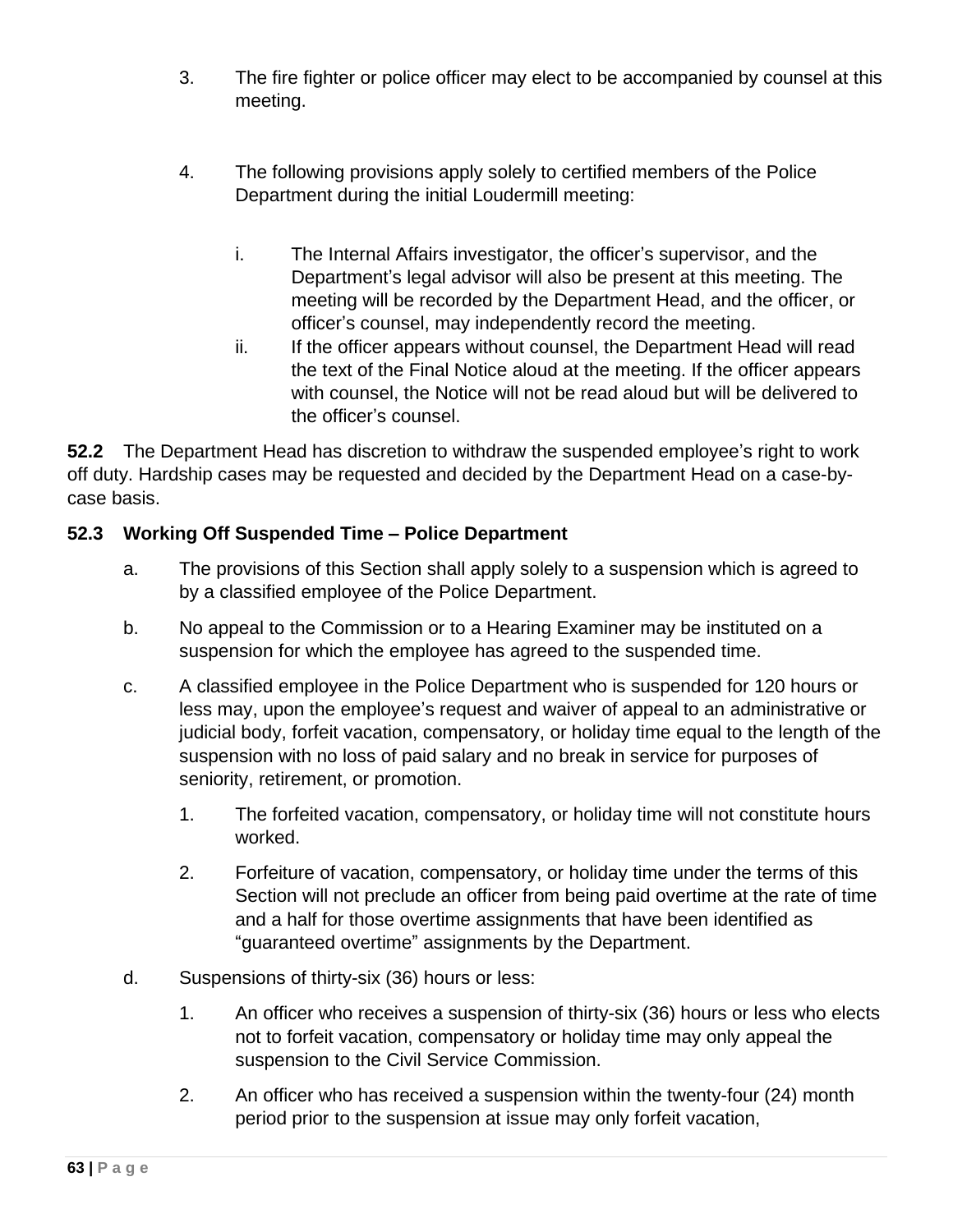compensatory, or holiday time under the terms of this Section with the Department Head's permission.

- e. Suspensions of thirty-seven (37) to one hundred and twenty (120) hours: The Department Head's approval of the use of vacation, compensatory, or holiday time will be noted in the suspension paperwork.
- f. Suspension of one hundred and twenty-one (121) to seven hundred and twenty (720) hours: Either the Department Head or the officer facing discipline may offer to impose or accept a suspension without pay for period from one hundred and twentyone (121) to seven hundred and twenty (720) hours.
	- 1. If the officer accepts the mutually agreed suspension, there shall be no right to appeal the suspension to any administrative or judicial body, and the officer must sign a waiver of appeal.
	- 2. If the Department Head permits the forfeit of vacation, compensatory, or holiday time for suspension, said vacation, compensatory, or holiday time shall be considered as equal discipline to unpaid hours of suspension. In no case will sick leave be substituted for unpaid hours of suspension.

## **52.4 Alternative Discipline by Department Head**

## **The provisions of this rule apply solely to certified employees of the Police Department.**

- a. In considering appropriate disciplinary action involving suspension of at least thirtyseven (37) hours, the Department Head may require that an officer be evaluated by a qualified professional designated by the Department Head. The Department Head may consider, upon that professional's recommendation, requiring the officer to successfully complete a counseling and/or rehabilitation program as an alternative, or in addition to, demotion, temporary suspension, or indefinite suspension.
	- 1. The counseling and/or rehabilitation program will be completed on the officer's off-duty time unless the Department Head approves the use of accrued vacation or sick leave.
	- 2. The officer shall be responsible for payment of all costs associated with the counseling and/or rehabilitation program which are not covered by the officer's health insurance plan.
	- 3. If the officer's misconduct involves alcohol or substance abuse related behavior, the Department Head may require the officer to submit to mandatory alcohol or drug testing for a specified period of time.
	- 4. If the officer fails or refuses to enter the program, or after entering the program, fails or refuses to complete the program, or fails to submit to mandatory drug or alcohol testing, the officer will be indefinitely suspended for failing or refusing to complete the program, or for failing or refusing to submit to mandatory drug or alcohol testing.
	- 5. The officer has the right to appeal any discipline imposed under this rule to the Civil Service Commission or an independent third party Hearing Examiner by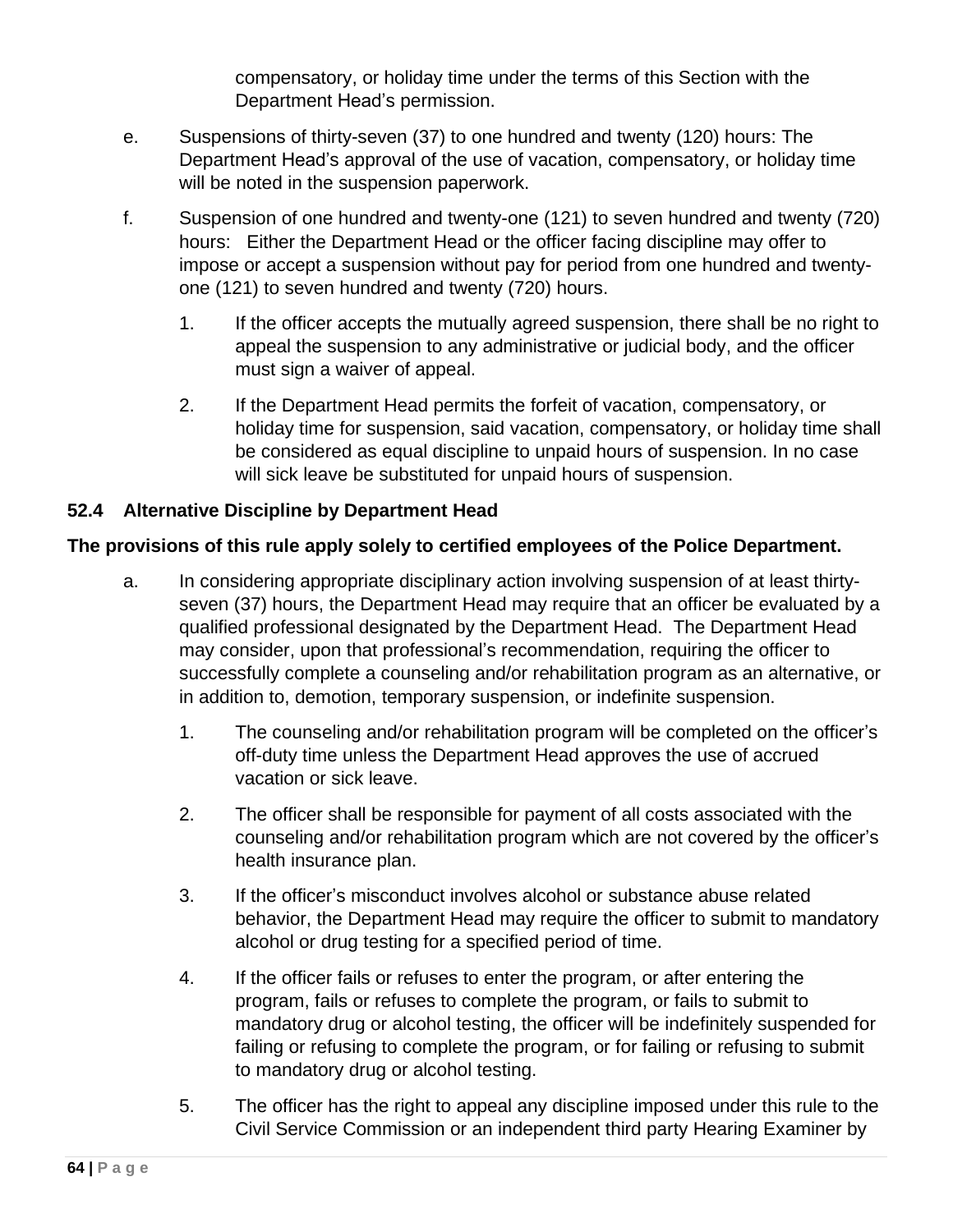filing a proper notice of appeal pursuant to Chapter 143 of the Texas Local Government Code.

- 6. On appeal under this rule, the Commission or Hearing Examiner shall have all the powers and duties set forth in Chapter 143 of the Texas Local Government Code, but shall not have the authority to substitute a program of counseling and/or rehabilitation different from that imposed by the Department Head, or to substitute any period of suspension for the required program of counseling and/or rehabilitation.
- b. Alternative Discipline by Agreement
	- 1. In considering appropriate disciplinary action, the Department Head may require that an officer be evaluated by a qualified professional designated by the Department Head. The Department Head may offer, upon that professional's recommendation, the officer the opportunity to enter into an alternative disciplinary agreement under which the officer would accept demotion or a temporary suspension of up to seven hundred and twenty (720) hours, and agree to successfully complete the counseling and/or rehabilitation program recommended by the qualified professional.
	- 2. If the officer accepts the opportunity for agreed alternative discipline, the officer may not appeal any of the terms of the agreement or the disciplinary action before any administrative or judicial body.
	- 3. The counseling and/or rehabilitation program will be completed on the officer's off-duty time unless the Department Head approves the use of accrued vacation or sick leave.
	- 4. The officer shall be responsible for payment of all costs associated with the counseling and/or rehabilitation program which are not covered by the officer's health insurance plan.
	- 5. If the officer's misconduct involves alcohol or substance abuse related behavior, the Department Head may require the officer to submit to mandatory alcohol or drug testing for a specified period of time.
	- 6. If the officer fails to complete the program of counseling and/or rehabilitation without good cause, the officer may be indefinitely suspended without right of appeal regarding the Agreement, or the disciplinary action before any administrative or judicial body.
	- 7. In considering whether the officer had good cause for failing to complete the program, the Department Head will consider whether the officer was prevented from completing the program by circumstances not reasonably within his or her control, e.g., serious illness or death in the family, unavailability of the professional.
- c. Last Chance Agreement
	- 1. In considering appropriate disciplinary action, the Department Head may require that an officer be evaluated by a qualified professional designated by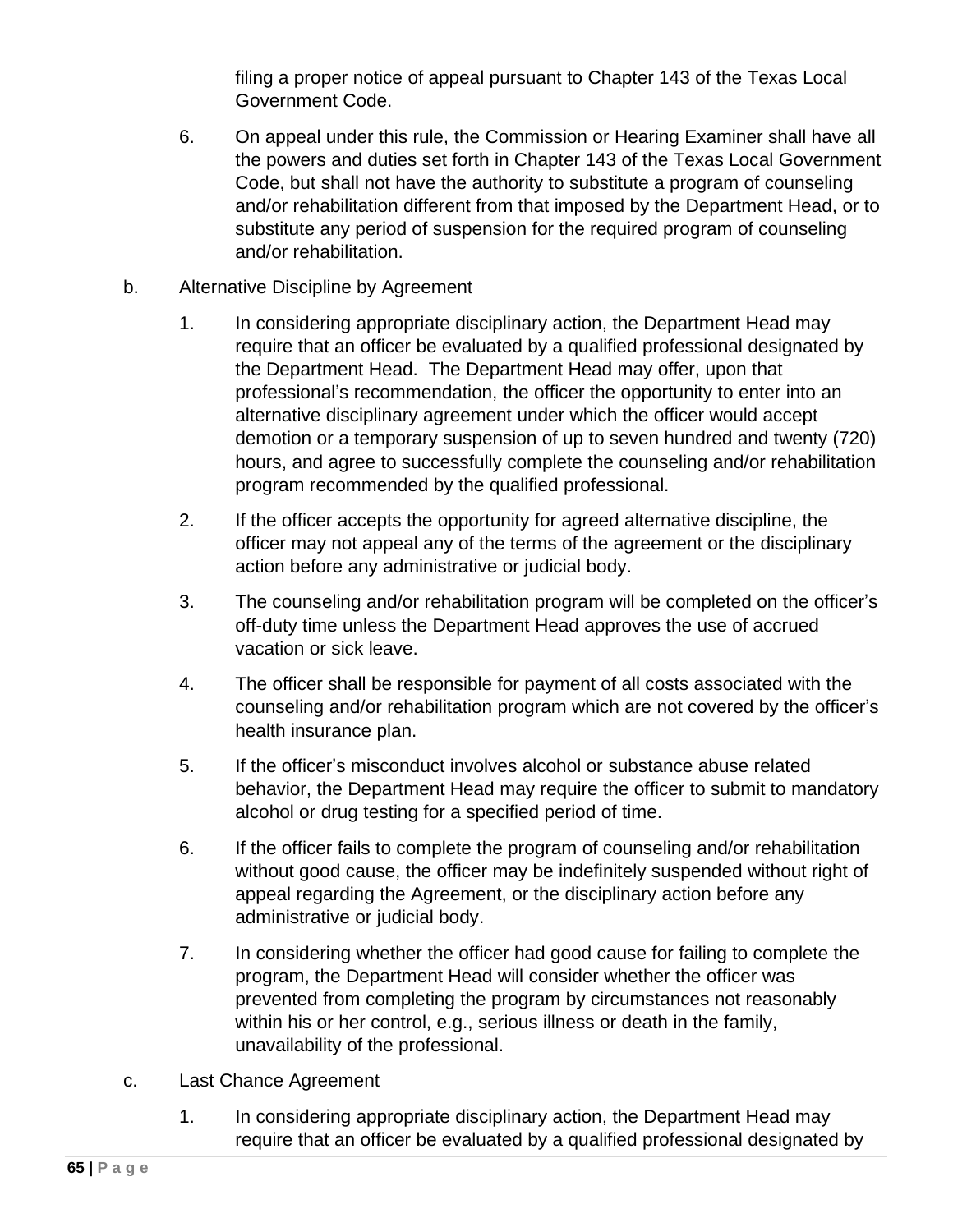the Department Head. The Department Head may offer, upon that professional's recommendation, the officer the opportunity to enter into a Last Chance Agreement.

- 2. The Agreement may include the following provisions in addition to any other provisions agreed upon by the Department Head and the officer:
	- i. the officer shall successfully complete the program of counseling and/or rehabilitation recommended by the qualified professional designated by the Department Head;
	- ii. successful completion of the counseling and/or rehabilitation program will be specifically defined in the Agreement;
	- iii. the counseling and/or rehabilitation program will be completed on the

officer's off-duty time unless the Department Head approves the use of accrued vacation or sick leave time;

- iv. the officer shall be responsible for paying all costs of the program of counseling and/or rehabilitation which are not covered by the officer's health insurance plan;
- v. the officer shall agree to a probationary period not to exceed one (1) year, with the additional requirement that if, during the probationary period, the officer commits the same or a similar act of misconduct, the officer will be indefinitely suspended without right of appeal regarding the Agreement, or the disciplinary action, before any administrative or judicial body.
- d. If the officer's misconduct involves alcohol or substance abuse related behavior, the Department Head may require the officer to submit to mandatory alcohol or drug testing for a specified period of time.
- e. If the officer accepts the opportunity for a Last Chance Agreement, the officer may not appeal any terms of the Agreement.
- f. If the officer fails to successfully complete the agreed upon program without good cause, the officer may be indefinitely suspended without right of appeal regarding the Agreement or the disciplinary action before any administrative or judicial body.
- g. In considering whether the officer had good cause for failing to complete the program, the Department Head will consider whether the officer was prevented from completing the program by circumstances not reasonably within his or her control, e.g., serious illness or death in the family, unavailability of the professional.
- h. Officer's Request for Professional Evaluation
	- 1. Prior to completion of an Internal Affairs investigation or the imposition of any discipline, the officer may independently request an opportunity to be evaluated by a qualified physician, psychiatrist, or psychologist in order to seek counseling and/or rehabilitation.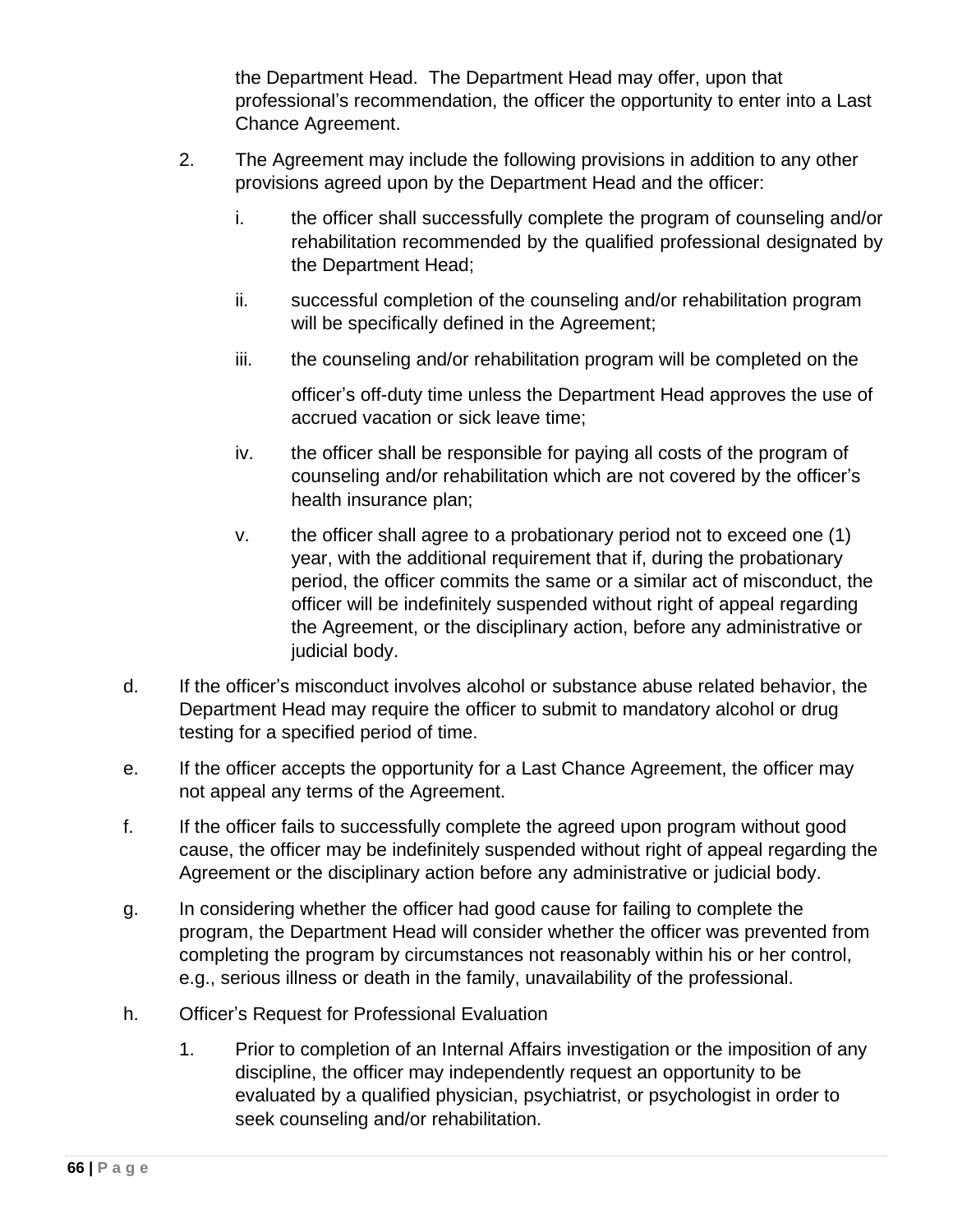i. The officer's request will toll the 180-day deadline for imposing discipline under Section 143.052(h) of the Texas Local Government Code for the duration of time required for the officer to be evaluated and complete any program of counseling and/or rehabilitation.

- ii. The officer shall be responsible for paying all costs of the program of counseling and/or rehabilitation which are not covered by the officer's health insurance plan.
- iii. The evaluation and the counseling and/or rehabilitation will be completed on the officer's accrued vacation and/or sick and/or compensatory leave time.
- iv. If the officer has insufficient accrued vacation and/or sick and/or compensatory leave time to successfully complete the evaluation and any program of counseling and/or rehabilitation, the officer shall complete the evaluation and/or the program on unpaid leave.
- v. The Department Head may consider any counseling and/or rehabilitation voluntarily undertaken by an officer under this section before imposing discipline.

# **SECTION 53. APPEAL OF DISCIPLINARY SUSPENSION**

- **53.1** The Commission hereby adopts the procedures set out in this section for hearing appeals of disciplinary suspensions. It is the intention of the Commission that hearings be conducted in an informal manner. The Commission will generally hear testimony without regard to the form of a question or response. Upon objection of either the Department or the appealing officer, or on its own initiative, the Commission reserves the right to limit a particular form of questioning or response, where the Commission determines that such a limitation is in the interest of justice or fair play.
- **53.2** The procedure for disciplinary hearings will generally be as outlined in Section 10.16.
	- a. The Texas Rules of Civil Procedure, the Texas Rules of Criminal Procedure, the Texas Rules of Evidence, and all other rules of court regarding what is commonly known as "discovery" shall not apply to any civil service proceedings.
	- b. The scope of evidence to be considered at a disciplinary hearing shall be generally limited to matters relevant to the statement of the charges as set forth in the department's written statement, the employee's notice of appeal, and the employee's previous employment record with the department.
	- c. Either party may offer such relevant evidence as he or she may desire to aid in the determination of disputed issues.
	- d. It shall be the province of the Commission to ultimately determine:
		- 1. the admissibility of any particular evidence or testimony;
		- 2. the relevance or non-relevance of any particular evidence or testimony;
		- 3. the credibility, or lack thereof, of any particular evidence or testimony, and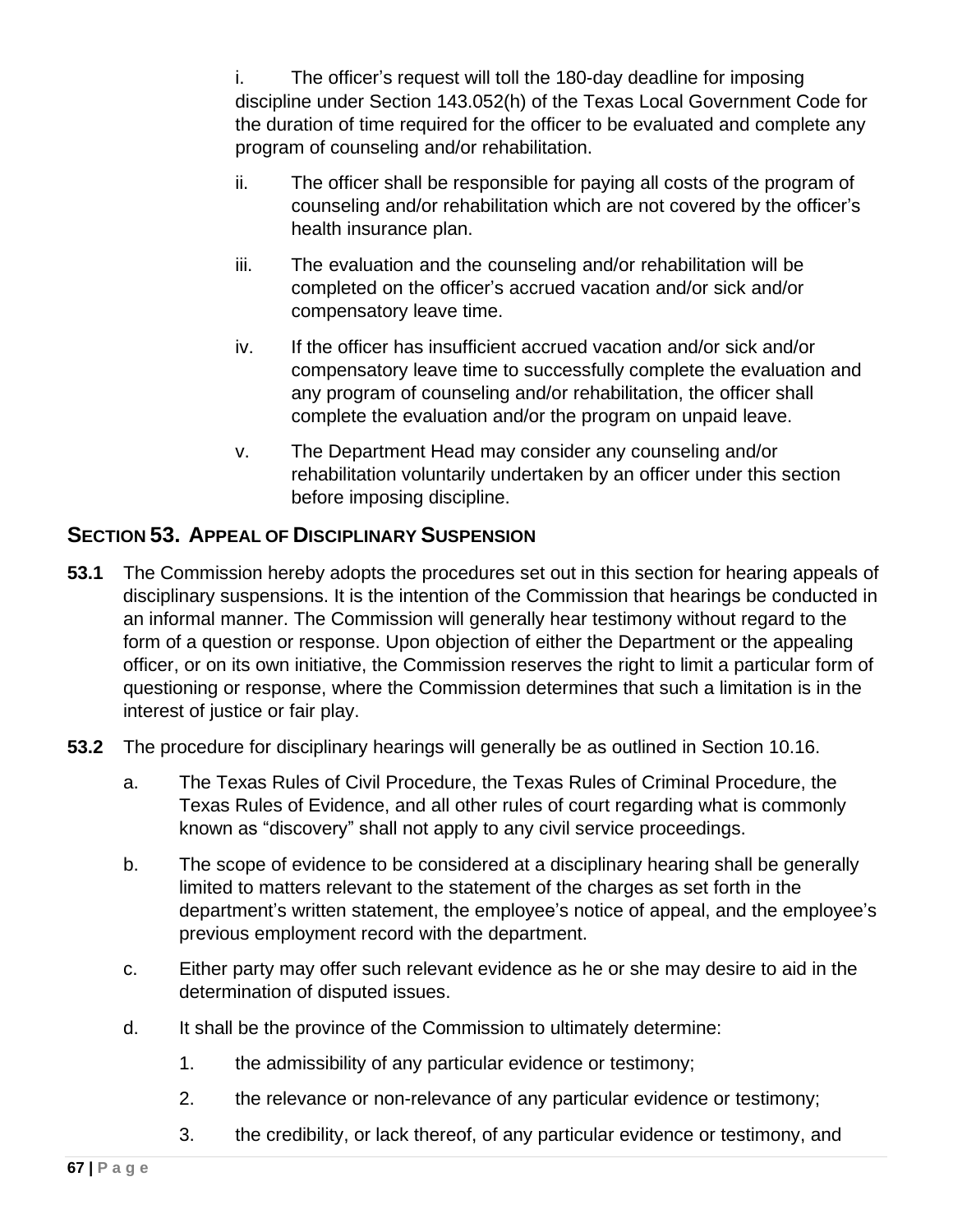- 4. the materiality, or "weight", to be given to any particular evidence or testimony.
- e. Subject to limited exceptions for compelling reasons shown by a party, the Commission may refuse to hear or consider any item of evidence or testimony if:
	- 1. a party has deliberately withheld previously known and duly requested evidence from the other party until the hearing, and the evidence should have been previously produced as per these rules, or
	- 2. the hearing has been closed.
- f. The Commission may receive and consider the evidence of witnesses by affidavit and assign such weight as it deems proper after consideration of objections, if any, made to its admission.
- g. The Commission may allow testimony of critical witnesses by telephone if the witness is unavailable for the hearing.
- h. On-site inspections shall be discouraged and may be conducted only if the evidence to be considered cannot otherwise be presented via stipulations, photographs, video, maps, diagrams, etc.
- i. All evidence and testimony shall be presented and received into the record while in open session.
- j. Mediation and arbitration rules and processes do not apply to any civil service hearings.
- k. The burden of proof in any disciplinary appeal hearing before the Commission shall be by a preponderance of the evidence.
- l. All parties shall come to the hearing prepared and ready to proceed so as to minimize any disruption of the hearing process.
- m. All parties shall bring at least six (6) copies of all documents or exhibits to be considered by the Commission at the hearing.
- n. A record of the proceedings, capable of clear and accurate reproduction or transcription, shall be made and maintained by the Director.
- o. After being called to order, but prior to the beginning of testimony or evidence, consideration shall be made as to any pre-hearing motions, requests or jurisdictional matters as submitted by either party. The Commission may "carry" such pre-hearing motions until the hearing is completed and all factual evidence has been presented before making its final ruling thereto.
- p. Participants shall seek to obtain as many stipulations as possible as to non-contested or non-material matters.
- q. Unless waived by the participants, the hearing shall then proceed with the reading into the record of the statement of charges and specifications as well as the factual summary of the operative events as filed with the Commission by the Department Head, and which forms the basis of the disciplinary action imposed on the employee.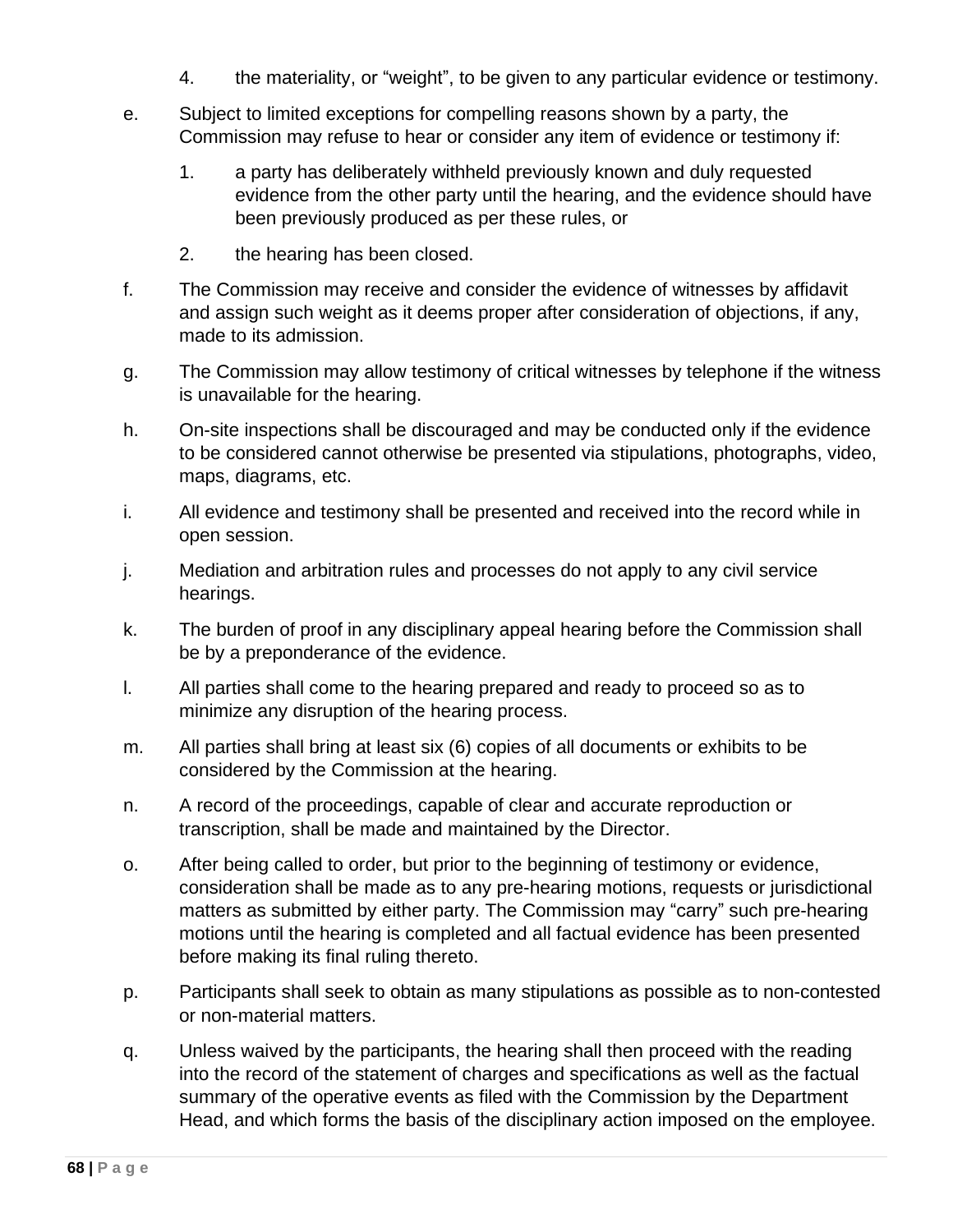- r. The hearing shall then proceed to develop the evidence and testimony as to those contested matters.
- s. The Department shall go first in the presentation of evidence and testimony. Thereafter, the employee shall have the opportunity to response with his or her own evidence, witnesses or testimony. Thereafter, the Department may come forward with rebuttal evidence or testimony as may be necessary.
- t. Presentations by both parties shall be as brief and as closely related to the issue(s) as possible.
- u. Throughout the proceedings, the Commission members may also ask questions as needed in order to id their consideration of the testimony or evidence.
- v. Witnesses will be sworn and their testimony taken under oath or affirmation.
- w. Witnesses are subject to reasonable and relevant cross-examination by the opposing party.
- x. Upon request by either party, "the Rule" may be invoked concerning oral testimony, meaning that all persons who shall be expected to testify at the hearing, other than the parties and their representatives, shall not be allowed to observe or listen to any of the proceedings except when they are actually testifying as a witness. While under the Rule, potential witnesses shall not discuss any aspect of the appeal or hearing except with the attorneys or the representative involved. Invoking the Rule is not mandatory, and may be waived in whole or in part by agreement.
- y. The Chair shall exercise reasonable control over the questioning of witnesses and the presentation of evidence so as to:
	- 1. effectively ascertain the truth;
	- 2. keep such presentations relevant to the issues to be determined;
	- 3. avoid the needless consumption of time and expense, and
	- 4. protect the witnesses and employees from harassment or undue embarrassment.
- z. The parties and their representatives shall cooperate in keeping all presentations as brief and to the point as possible. Long, drawn-out sessions shall be discouraged. The Commission may establish time limits for presentation of each side of the case.
- AA. All hearings must remain business-like and focus upon resolution of factual matters. Hearings shall not be a time for accusations, threats, speeches, or arguments. The Commission shall have the discretion to adjourn any meeting that deteriorates into non-productive dialogue.
- BB. The Commission shall have the discretion to control the length of time of any particular session as well as the amount of time provided for recesses, breaks, lunch hours, etc.
- CC. Before adjourning, the Commission may adjourn to executive session for deliberation, Thereafter, the Commission shall reconvene in open session and shall,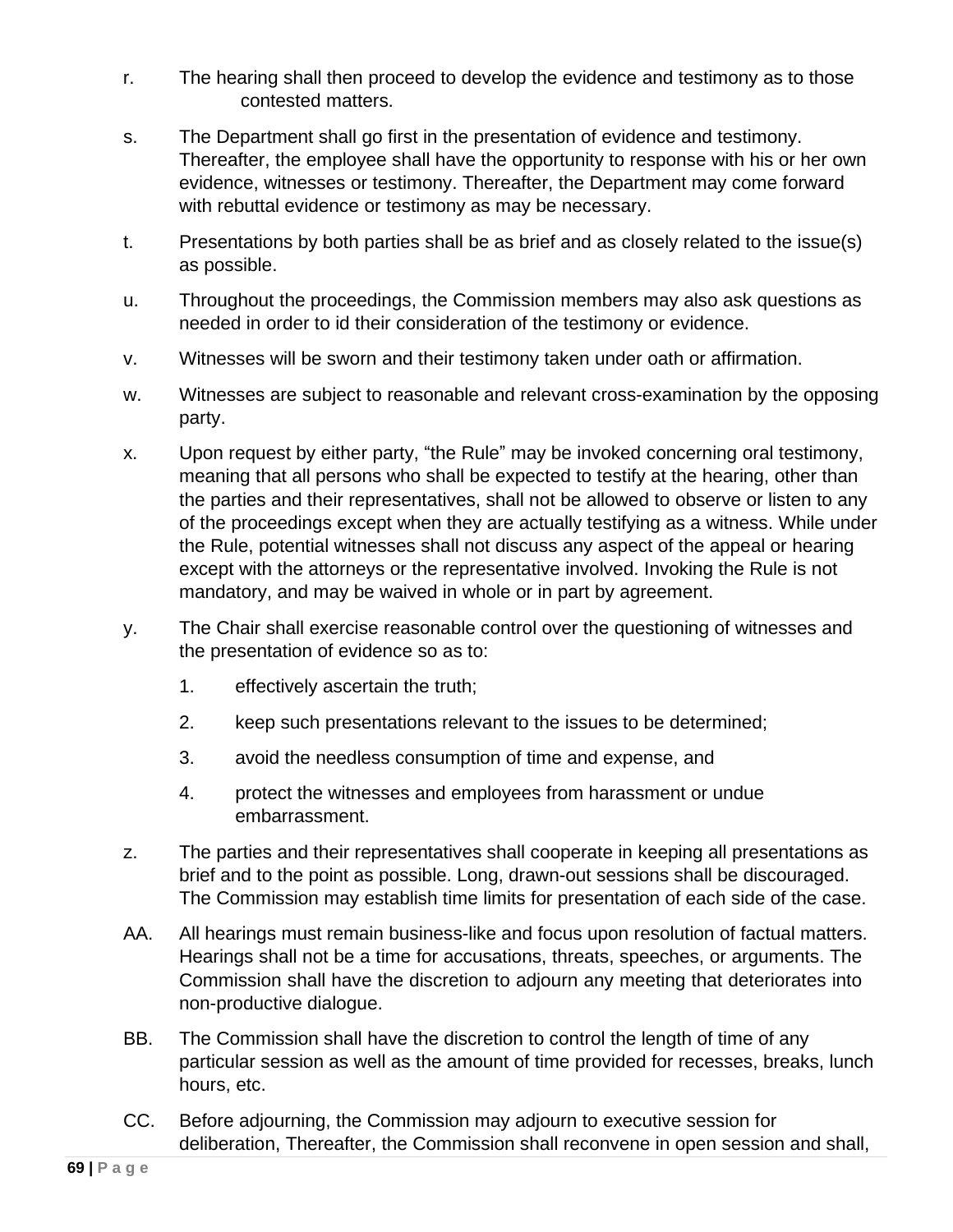upon motion and second, make its decision. Thereafter, a written order containing the Commission's decision shall be prepared and signed by the Commissioners prior to adjourning the hearing.

- **53.3** The location and accommodations for all hearings and appeals shall be arranged by the Director.
- **53.4** All subsequent matters by either party regarding attendance, scheduling, requests for subpoenas, requests for continuance, etc. shall be coordinated through the Director. All such information shall be provided to the Director, who shall then provide copies of same to the opposing party or representative, and also coordinate the appropriate response or action to be taken. In a hearing coordinated by an outside agency, that agency shall also provide coordination services between the parties and the hearing examiner in conjunction with the Director's office.
- **53.5** The failure of a party to attend a scheduled appeal hearing, or to file a timely request for a continuance of the hearing to a later date, shall not in itself prevent the hearing from proceeding as scheduled nor prevent the Commission from proceeding to take such action as may be appropriate.
- **53.6** Requests for continuance of a hearing before the Commission to a later date must be filed with the Director at least three (3) business days prior to the date and time of the scheduled hearing.
	- a. Requests for continuance must be date(s) specific, and must address the thirty (30) day hearing deadline imposed on Commission decisions as required by Chapter 143 Texas Local Government Code.
	- b. The thirty (30) day Commission decision deadline will be enforced unless the appealing party and Commission can agree on new dates.

### **53.7 Expenses and Costs**

- a. The appropriate amount, as well as payment of, all costs and expenses may be determined and collected by the Director. Generally, the employee will be required to pay for one-half the costs of the hearing examiner and any other fees assessed by the American Arbitration Association (AAA) or any other outside agency. An employee may receive an estimate of anticipated costs upon written request to the Director.
- b. When applicable, the State law governing the doctrine of "mitigation of damages" will be applied in computing reimbursements or the offset for an award of backpay.

#### **53.8 Employee and Department Representatives**

- a. The hearing process shall recognize the right of employees as well as the Department to be represented by one of more persons throughout the proceedings of a disciplinary appeal.
- b. Only one representative shall be allowed to speak or otherwise present evidence on behalf of either party throughout the questioning of a particular witness.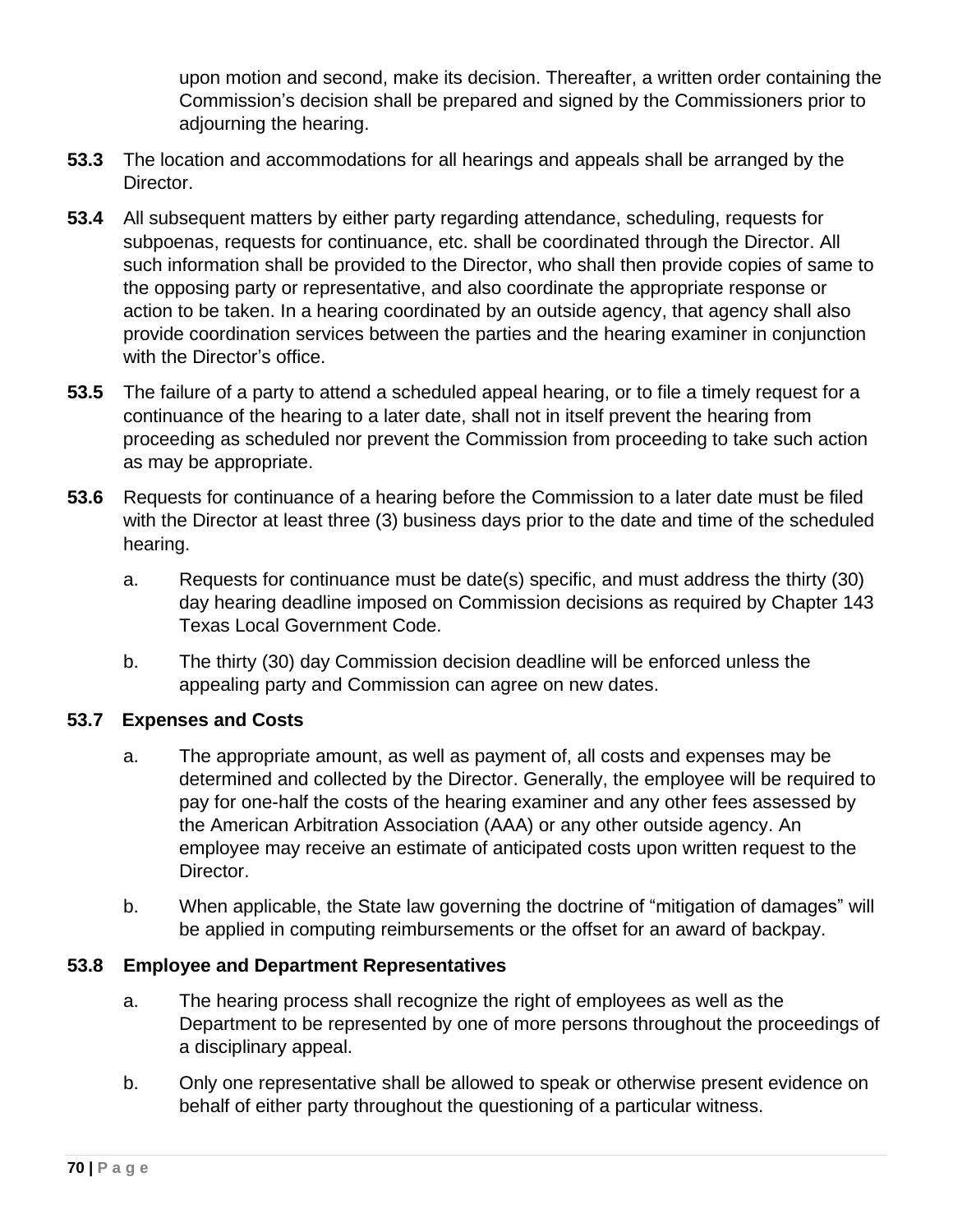- c. Employee and Department representatives shall use their best efforts to conclude all proceedings smoothly, expediently, and as fairly as possible to all concerned.
- d. The functions of the representatives shall be to articulate the best interests of the employee or the Department represented, and to make their presentations pertinent to the issue(s) being considered. Dissatisfaction with a representative shall not constitute grounds for modification of a ruling.
- e. All representatives or employees who represent themselves shall become familiar with and follow these rules and regulations at all times during the disciplinary appeal process.
- f. Any problems or concerns regarding the manner in which the opposing party or their representative is handling a particular disciplinary appeal should be brought to the attention of the Director. The difficulty will be expeditiously addressed.

### **53.9 Exchange of Documentation and Identity of Witnesses**

- a. Parties who request photocopies of documents from the opposing party should be accommodated if such requests are reasonable.
- b. Items from departmental policies, rules and regulations manuals may be photocopied upon request and payment of applicable copying charges.
- c. Items such as Vehicle Accident Review Board recommendations, time and attendance records, duty status forms, and other such documents may also be provided so long as they are relevant to the employee and the disciplinary action under appeal.
- d. Employees and their representatives may obtain copies of matters contained in the employee's own personnel and departmental files after the employee has signed the appropriate release form(s).
- e. If the Department calls a witness to testify during a hearing, and that witness has given a statement to the Internal Affairs Division (IAD) regarding the pending case, the Department will supply a copy of that statement to the officer's counsel at the time the witness is called to testify.
- f. Before requesting a subpoena duces tecum for the production of documentation material, a party shall first make a request for the materials directly to the other party and allow a reasonable time for a response. If the request is refused or otherwise not produced, then a request may be made to the Commission to issue the subpoena duces tecum. Requests for subpoenas shall be completed at least ten (10) days prior to the scheduled hearing date in order to be processed in a timely manner.
- g. All requests for subpoenas to compel the attendance of a witness shall be coordinated through the Director's office. Requests for subpoenas shall be completed at least ten (10) days prior to the scheduled hearing date in order to be processed in a timely manner. The Director may issue subpoenas on behalf of the Commission.

### **53.10 Issues to Be Determined In Disciplinary Appeals**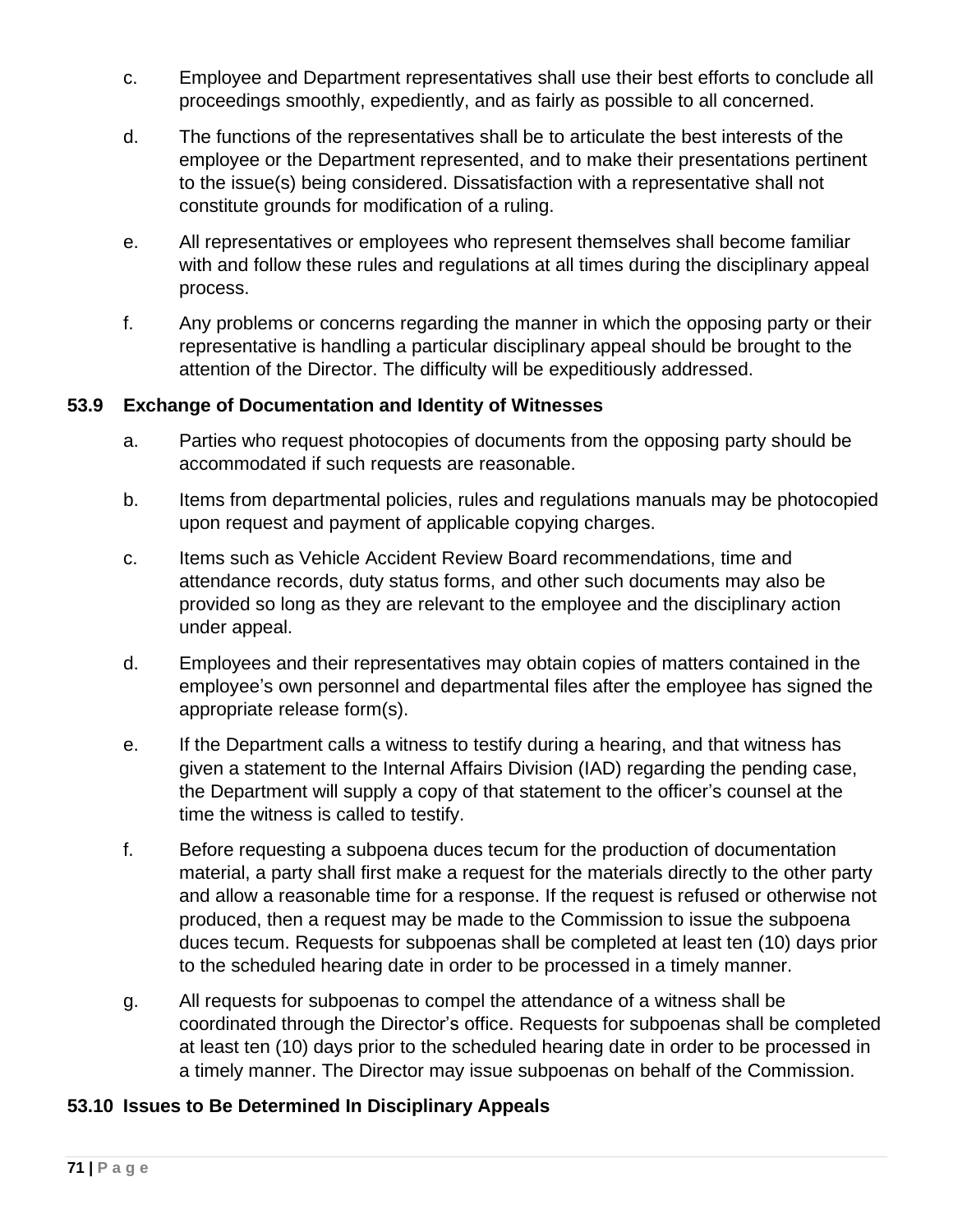- a. The Department Head must establish the violation(s) by a preponderance of the evidence.
- b. It shall be recognized that, prior to imposing any form of discipline, the Department Head may use lesser forms of disciplinary or corrective action. Failure to use "progressive discipline" shall not in itself be grounds to overturn or otherwise modify a Department Head's decision to proceed directly to the appropriate level of discipline if the employee's misconduct warrants such disciplinary action, including indefinite suspension. Progressive discipline need not always apply and the seriousness of a single offense may negate a previously unblemished record.
- c. The hearing shall provide the employee every reasonable opportunity to produce objective evidence and/or testimony to develop:
	- 1. that the employee did not commit the misconduct as alleged, i.e. "the allegations are not true"; or
	- 2. that even if the employee committed the acts as alleged, that such activity does not constitute actionable misconduct; or
	- 3. that even if the employee committed actionable misconduct, the degree of discipline imposed is too harsh or severe, i.e., the disciplinary action imposed was "unreasonable, arbitrary, or capricious"; or
	- 4. a combination of any of these matter would justify or compel medication of the Department Head's action.
- d. An employee's mere disagreement or difference of opinion with regard to the Department Head's actions or reasoning shall not constitute grounds to overturn or modify the disciplinary action.
- e. Of the hearing establishes one valid charge of misconduct supported by evidence sufficient to establish its truth, that charge shall be sustained even if the evidence at the hearing does not support other charges in the letter of disciplinary action.

## **53.11 Findings and Orders of the Commission**

- a. As a result of the evidence and testimony presented at the hearing, the Commission shall vote and issue a decision on the matter via a written statement finding the truth of the specific charge(s) against the employee, or a written statement finding that the specific charge(s) against the employee are not true.
- b. In the event that all of the charge(s) of misconduct against the employee are found to be "not true", then the final order and ruling shall be promptly to restore the employee to the employee's proper position or status without penalty.
- c. In the event that specific charges of misconduct against the employee are found to be "true", then the final order and ruling shall clearly state whether the employee is:
	- 1. permanently dismissed from the Department; or
	- 2. temporarily suspended from the Department, and shall then set forth the definite time period and conditions of suspension which shall be imposed.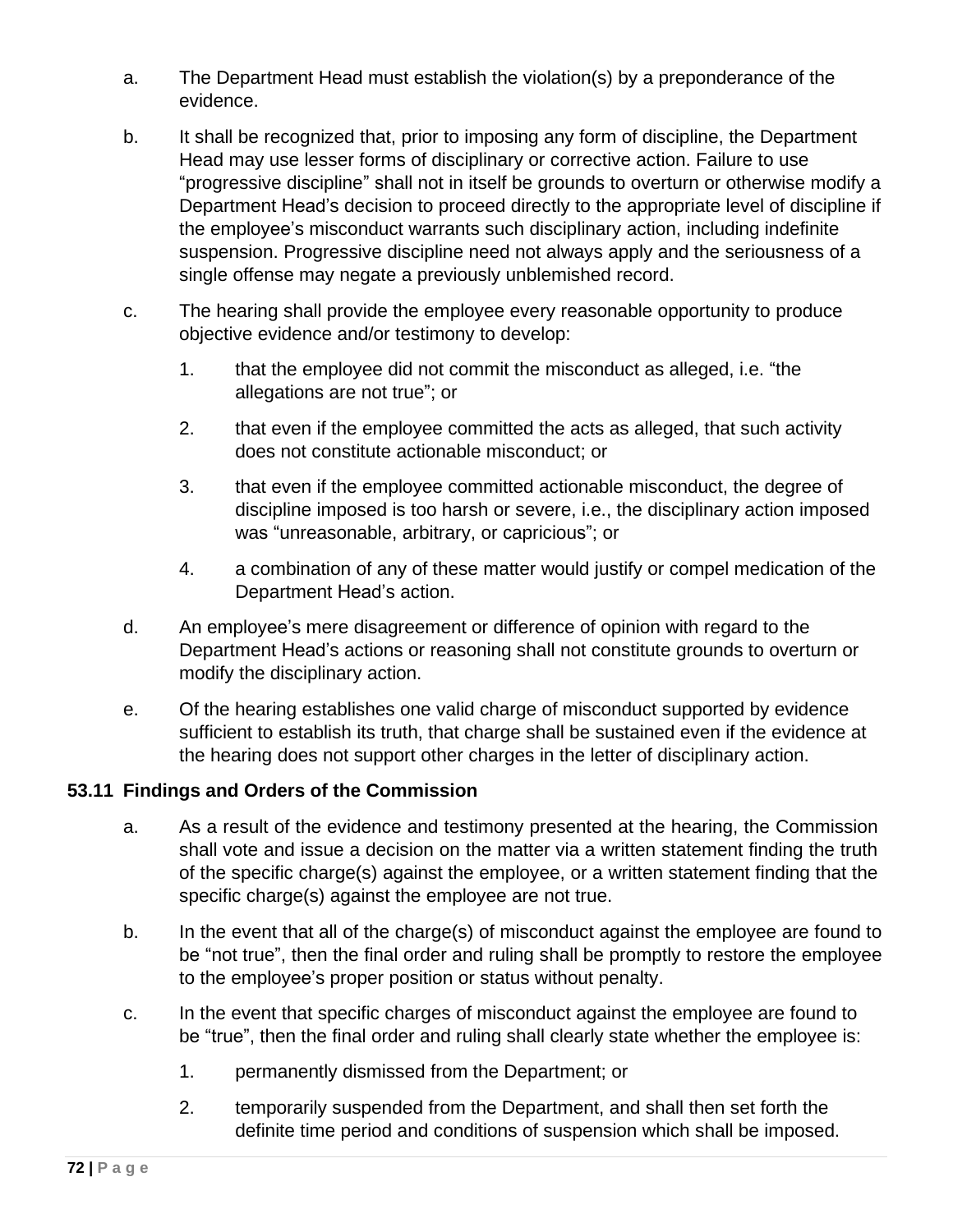- d. In an appeal involving a certified employee of the Police Department, the Commission shall have the authority to impose a disciplinary suspension of any length of time, including a suspension in excess of fifteen (15) days, and time already served between the imposition of discipline and the appeal decision.
	- 1. This rule specifically overrides the judicial limitation imposed on the authority of a Civil Service Commission or Hearing Examiner by the case styled Waco v. Kelley, 309 S.W.3d 536 (Tex.2010), which restricts the jurisdiction of the hearing authority to imposing only indefinite suspensions, temporary suspensions of fifteen (15) calendar days or less, or restoring the officer to his or her former position.
	- 2. This rule is not intended to modify any right or privilege of further appeal or appellate review that is otherwise authorized by law to review the decision of a the Commission or a Hearing Examiner.
- e. The final written ruling on all disciplinary appeals shall also include such other matters so as to finally and clearly resolve the issues under consideration, particularly to resolve questions concerning:
	- 1. the employee's resulting employment status;
	- 2. back pay and other employment benefits, and
	- 3. mitigation of damages.
- f. If modifying the disciplinary action of the Department Head, the final order shall clearly explain in writing the factors and rationale for doing so. If affirming the disciplinary action of the Department Head, it shall be presumed to be for the same reasons and facts as presented by the Department Head, unless otherwise indicated.
- g. The Commission may consider matters involving questions of applying Chapter 143 to facts or events that may arise during the disciplinary appeal process, and that are outside the scope of the Department's statement of charges or the employee's notice of appeal, to the extent permitted by law.
- h. The final ruling and order of the Commission may be made by the majority vote of two of the three Commissioners present. If only two Commissioners are present, the final ruling and order must be made in agreement by both Commissioners present.
- i. A copy of the Department's disciplinary action, a copy of the employee's request for appeal, the record of the proceedings, a copy of the exhibits submitted together with a copy of the final decision shall be filed in the Commission record. The Commission may cite these records as reference material in subsequent determinations.
- **53.12** Employee dissatisfaction resulting from a transfer, assignment, or reassignment of duties, in and of itself, shall not constitute grounds for disciplinary appeal procedures.
- **53.13** Employee dissatisfaction resulting from a discretionary policy decision or policy matters, in and of itself, shall not constitute grounds for disciplinary appeal procedures.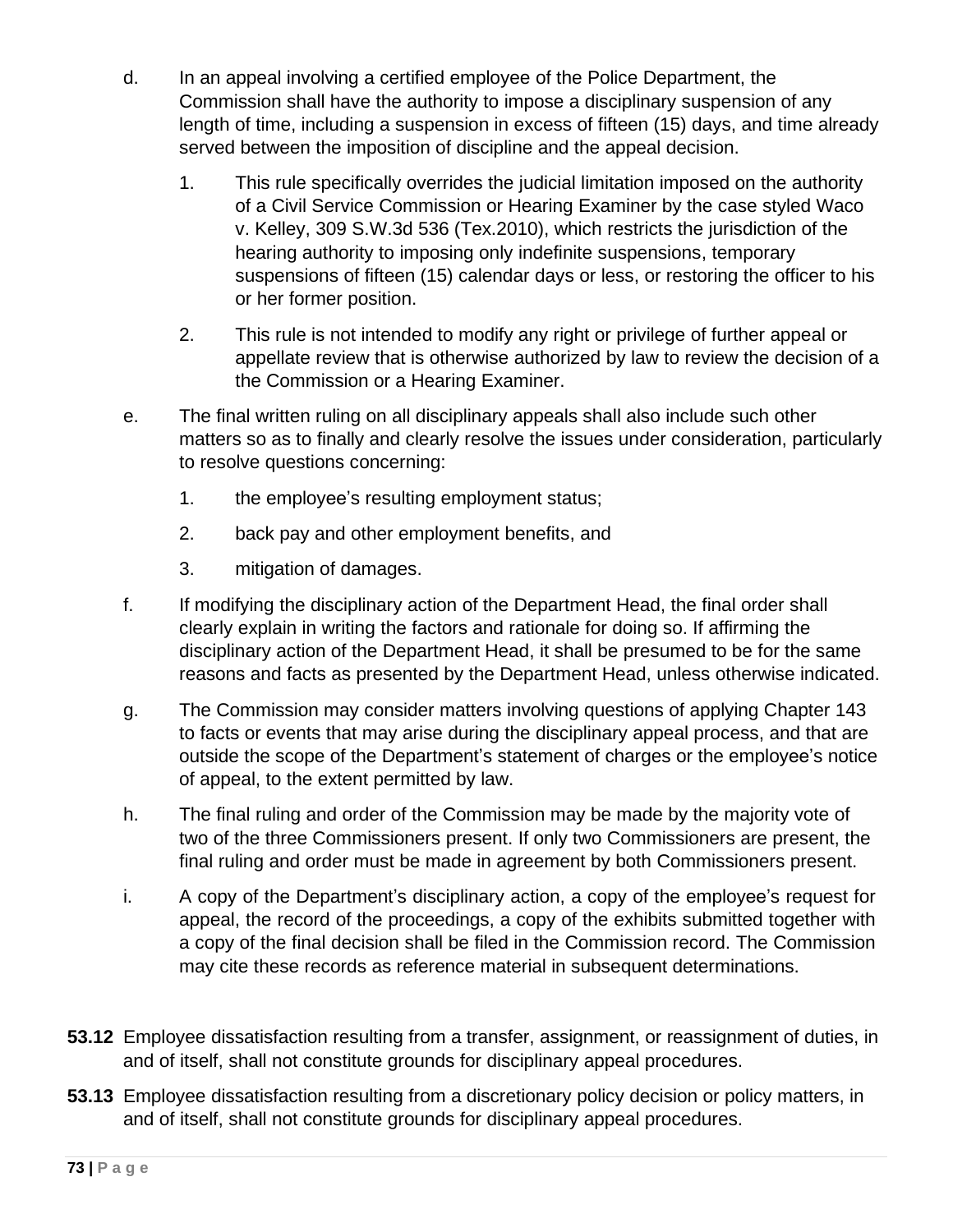- **53.14** A Civil Service employee who has voluntarily resigned or retired from Civil Service thereby forfeits all rights to the disciplinary appeal processes, unless the appeal or request for hearing was timely filed prior to retirement or resignation.
- **53.15** A Civil Service employee may voluntarily enter into a written agreement that expressly evidences his or her intent to finally resolve the issue(s) of any type of disciplinary action imposed. The agreement shall also include a statement that the employee waives all rights to further proceedings in the disciplinary appeal process.
- **53.16** A classified employee of the Police Department who receives a suspension of thirty-six (36) hours or less may appeal the suspension solely to the Civil Service Commission. Any suspension of more than thirty-six (36) hours, an indefinite suspension, or a demotion may be appealed to either the Commission or an independent third party Hearing Examiner as provided in Section 143.057 Texas Local Government Code. This right of appeal will be retained for the duration of the term of the Meet and Confer Agreement between the City and the Temple Police Association ratified on October 6, 2016, notwithstanding any change to 143.057 Texas Local Government Code which may occur as a result of court or legislative action during that time.

## **53.17 Consideration of Appeals of Thirty-Six (36) Hours or Less**

## **The provisions of this Section apply solely to classified members of the Police Department.**

- 1. Disciplinary suspensions of thirty-six (36) hours or less will no longer be considered for purposes of transfer or promotion after twenty-four (24) months have passed from the date the suspension ended, without regard to whether the suspension was appealed.
- 2. After twenty-four (24) months have passed from the date the suspension ended, the Department Head shall notify the Civil Service Commission in writing. A copy of the notification document shall be included in the Internal Affairs Division (IAD) investigative file, or the file maintained by the Director, whichever is appropriate, and the Department shall enter a notation reflecting this.
- 3. The Department and the Civil Service Commission will not alter, destroy, conceal, or remove any documents related to the temporary suspension, including by not limited to the notice of temporary suspension that was filed with the Commission as required by Section 143.052(c) Texas Local Government Code, or the IAD investigative file itself. The original suspension documents shall still be subject to open records requests, and as evidence to negate any civil liability claim.

## **53.18 Appeals to Independent Third Party Hearing Examiners**

Disciplinary actions concerning an indefinite suspension, suspension, promotional bypass, or a recommended demotion, except as noted in 53.15, are appealable to independent, third party Hearing Examiners rather than the Commission.

a. The rule-making power and authority of the Civil Service Commission is in no way conferred upon and/or delegated to any Hearing Examiner, either by implication or otherwise.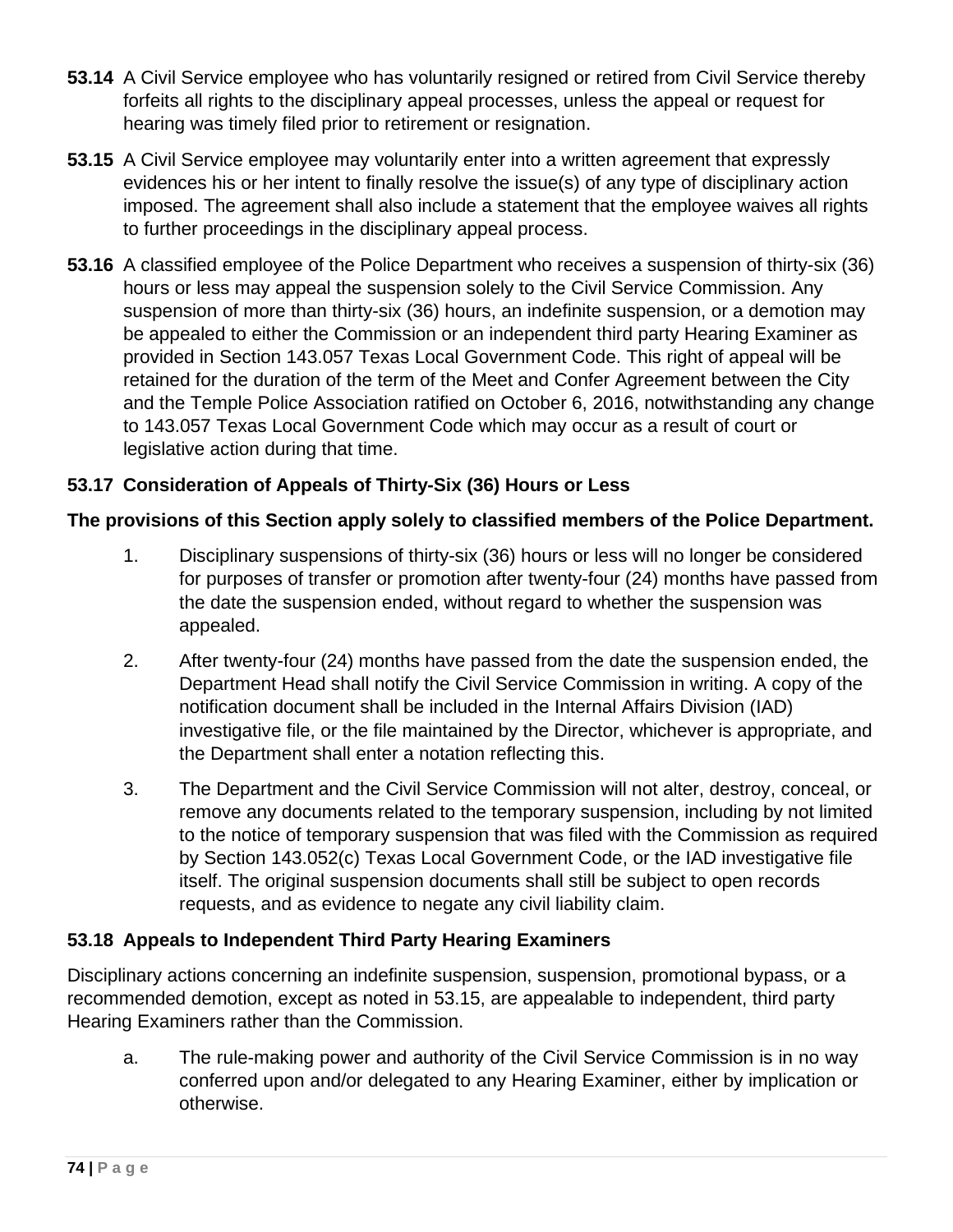- b. In every disciplinary appeal conducted under Chapter 143 of the Texas Local Government Code, the Hearing Examiner shall have the "same duties and powers" as would the Commission, including the right to issue subpoenas to compel the attendance of a witness.
- c. Certified employees of the Fire and Rescue Department and the Department Head, or their designees, shall select a Hearing Examiner pursuant to Section 143.057 (d) Texas Local Government Code.
- d. The Hearing Examiner is to conduct a hearing fairly, objectively and impartially under the provisions of the Chapter 143 of the Texas Local Government Code and these Rules and Regulations. The Hearing Examiner is to render a fair and just decision based solely on the evidence presented in the hearing. The scope of evidence to be considered at the hearing shall be generally limited to matters closely related and relevant to the charges of misconduct as set forth in the department's written statement and the employee's notice of appeal as filed with the Commission, as well as the appealing party's previous employment record with the department.
- e. The Texas Rules of Civil Procedure, the Texas Rules of Criminal Procedure, the Texas Rules of Evidence, and all other rules of court regarding what is commonly known as "discovery" shall not apply to any civil service proceedings.
- f. The burden of proof shall be by a preponderance of the evidence.
- g. All hearings conducted by Hearing Examiners shall also be recorded so as to be capable of clear and accurate reproduction or transcription. The Director will coordinate with the Hearing Examiner for use of City property for this purpose.
- h. After the close of evidence and testimony, and Hearing Examiner may deliberate and thereafter enter the ruling either in the same manner as the Commission, or as per Chapter 143 of the Texas Local Government Code.

# **53.19 Appeal Procedures Before Hearing Examiners for Certified Employees of the Police Department**

- a. The employee and the Department, or their designees, shall select a hearing examiner:
	- 1. By agreement no later than ten (10) business days from the date the officer's notice of appeal is filed with the Director, or
	- 2. From a list of seven (7) Hearing Examiners provided by the American Arbitration Association. The director will request the list within ten (10) business days of receipt of the officer's appeal, and will send the list by email to the officer or officer's counsel and counsel for the Department within ten (10) business days of receipt.
		- i. Selection from the list of Hearing Examiner names will be initiated by the officer or officer's counsel by striking the first name from the list within ten (10) business days of receipt of the list from the Director.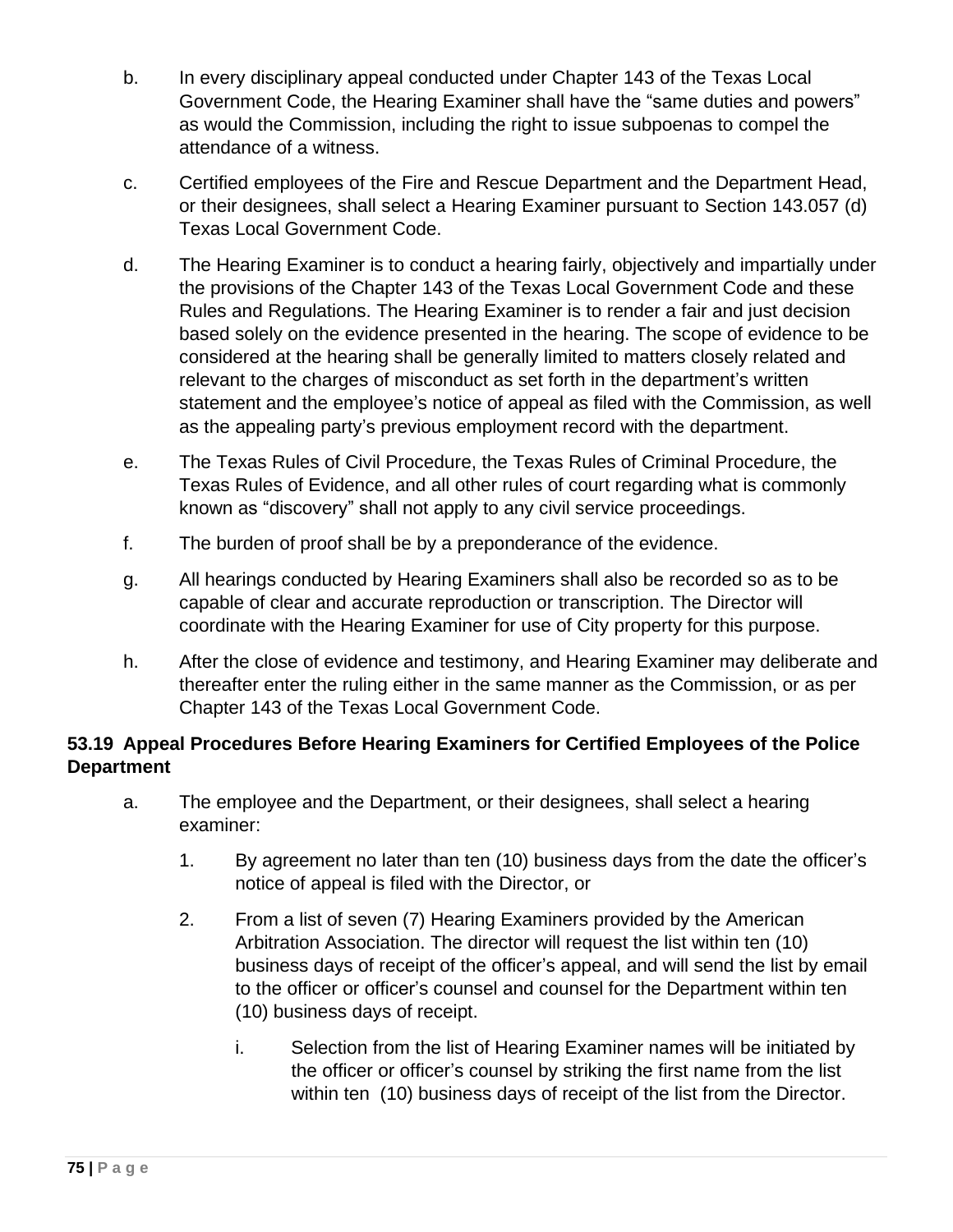- ii. Failure by the officer or officer's counsel to initiate selection of the Hearing Examiner by making the initial strike within ten (10) business days of receipt of the list from the Director shall be deemed a withdrawal of the officer's appeal.
- b. The Department shall furnish the charge letter to the Hearing Examiner by delivering a copy far enough in advance so that the Hearing Examiner receives the copy at least five (5) business days prior to the start of the hearing.
- c. The officer may furnish a position statement to the Hearing Examiner by delivering copies to the Hearing Examiner and the Department far enough in advance so that the Hearing Examiner and Department receive the copies at least five (5) business days prior to the start of the hearing.
- d. If the Department calls a witness to testify during a hearing, and that witness has given a statement to the Internal Affairs Division (IAD) regarding the pending case, the Department will supply a copy of that statement to the officer's counsel at the time the witness is called to testify.
- e. At the close of the hearing, the Hearing Examiner shall render a decision within thirty (30) business days.
- f. Closing briefs will only be allowed by mutual agreement of the Parties, and shall be sent simultaneously to both the Hearing Examiner and the opposing side using the same mutually agreed method.
- g. Expenses
	- 1. The Department and the officer shall equally share the expenses associated with the Hearing Examiner.
	- 2. The cost of an expert witness or any other witness not employed by the City is to be paid by the party that subpoenas the witness.
	- 3. The cost of a court reporter shall be paid by the party requesting the reporter.
	- 4. In the event the officer is not a member of an association, and is responsible for his or her share of any fees, the officer shall deposit with the Director his or her share of the fees three (3) days prior to the Hearing Examiner's deadline to cancel. Failure to deposit the funds shall result in the appeal being dropped. In the event that the fees exceed the amount deposited, the officer shall pay the remaining amount due within thirty (30) days of receipt of the bill, or authorize the City to deduct the amount due from his or her next four (4) paychecks.
- h. Jurisdiction of Hearing Authority to Modify Discipline
	- 1. In addition to the authority provided by Section 143.053 of the Texas Local Government Code, a Hearing Examiner shall have the authority to impose a disciplinary suspension of any length of time, including a suspension in excess of fifteen (15) days, and time already served between the imposition of discipline and the appeal decision.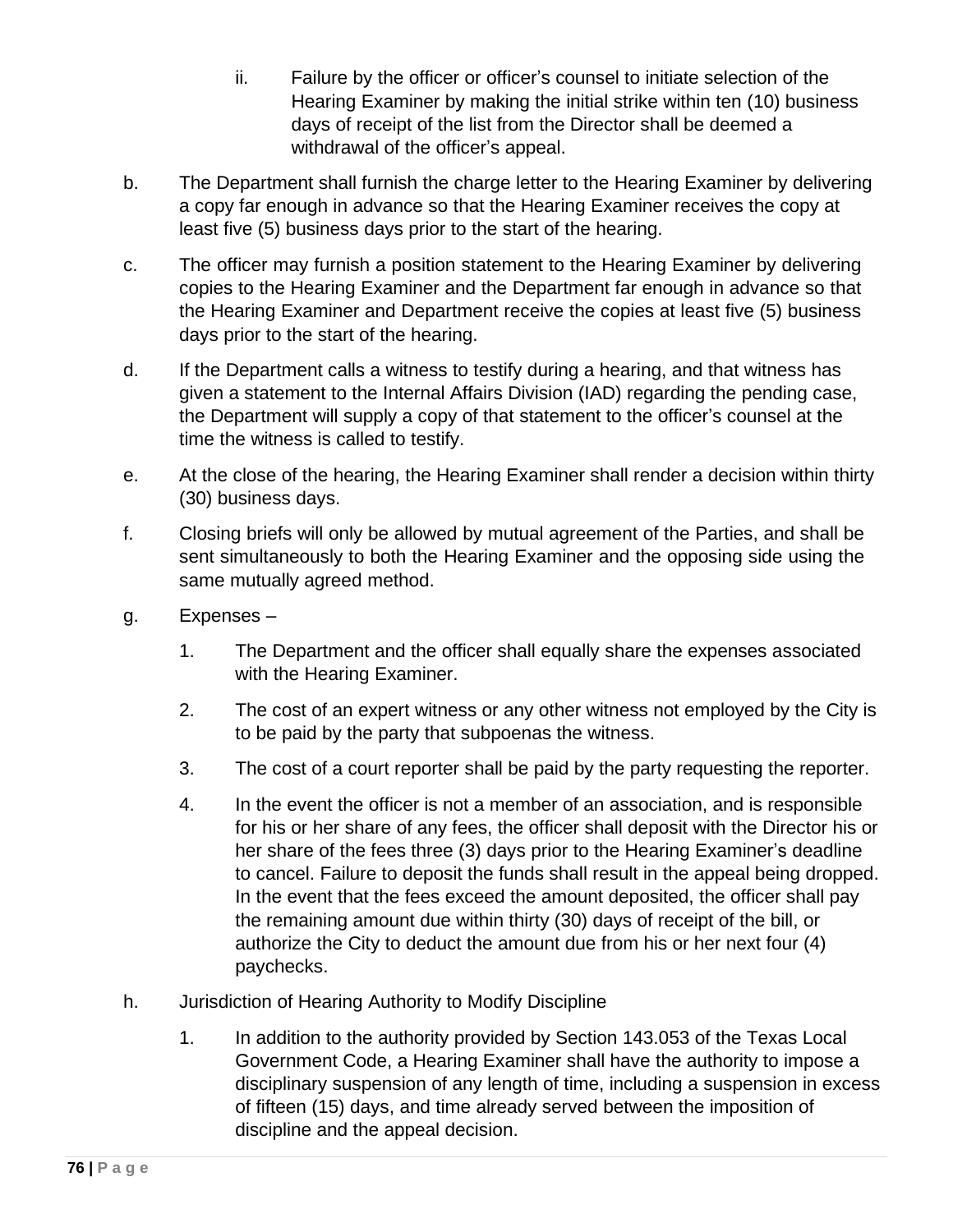- 2. This rule is intended to override the judicial limitation imposed on the authority of a Civil Service Commission or Hearing Examiner by the case styled Waco v. Kelley, 309 S.W.3d 536 (Tex.2010), which restricts the jurisdiction of the hearing authority to imposing only indefinite suspensions, temporary suspensions of fifteen (15) calendar days or less, or restoring the officer to his or her former position.
- 3. This rule is not intended to modify any right or privilege of further appeal or appellate review that is otherwise authorized by law to review the decision of the Hearing Examiner or Commission.

# **SECTION 54-56 (RESERVED)**

# **SECTION 57. HEARING EXAMINERS**

**57.01** The Hearing Examiner must conduct the hearing in the same manner as the Civil Service Commission. The Hearing Examiner cannot modify the rules or the procedures of an appeal hearing.

## **SECTION 58-72 (RESERVED)**

## **SECTION 73. LINE OF DUTY ILLNESS OR INJURY LEAVE OF ABSENCE**

- **73.1** A police officer or fire fighter who retires, or is separated from service, as a direct or proximate result of a personal injury or illness sustained in the line of duty shall retain the same level of health care insurance benefits as the officer received while on active duty for a period not to exceed one (1) year commensurate with his or her injury or illness as allowed in Chapter 143.073 of the Local Government Code.
- **73.2** The City of Temple Workers' Compensation Review Board will review "line of duty" injuries and illnesses, and make recommendations to the City Manager for approval by the City Council for continuation of health insurance coverage beyond the one (1) year required under Chapter 143.073 of the Local Government Code.

# **SECTION 74. (RESERVED)**

## **SECTION 75. MILITARY LEAVE TIME ACCOUNTS**

- **75.1** The City of Temple will maintain separate military leave time accounts for the Police Department and the Fire Department.
- **75.2** The military leave time account will benefit a fire fighter or police officer who:
	- a. is a member of the Texas National Guard or the armed forces reserves of the United States;
	- b. was called to active federal military duty while serving as a fire fighter or police officer for the City of Temple, and
	- c. has served on active duty for a period of 3 continuous months or longer.
- **75.3** A fire fighter or police officer may donate any amount of accumulated vacation, holiday, sick, or compensatory leave time to the military leave time account in that fire fighter's or police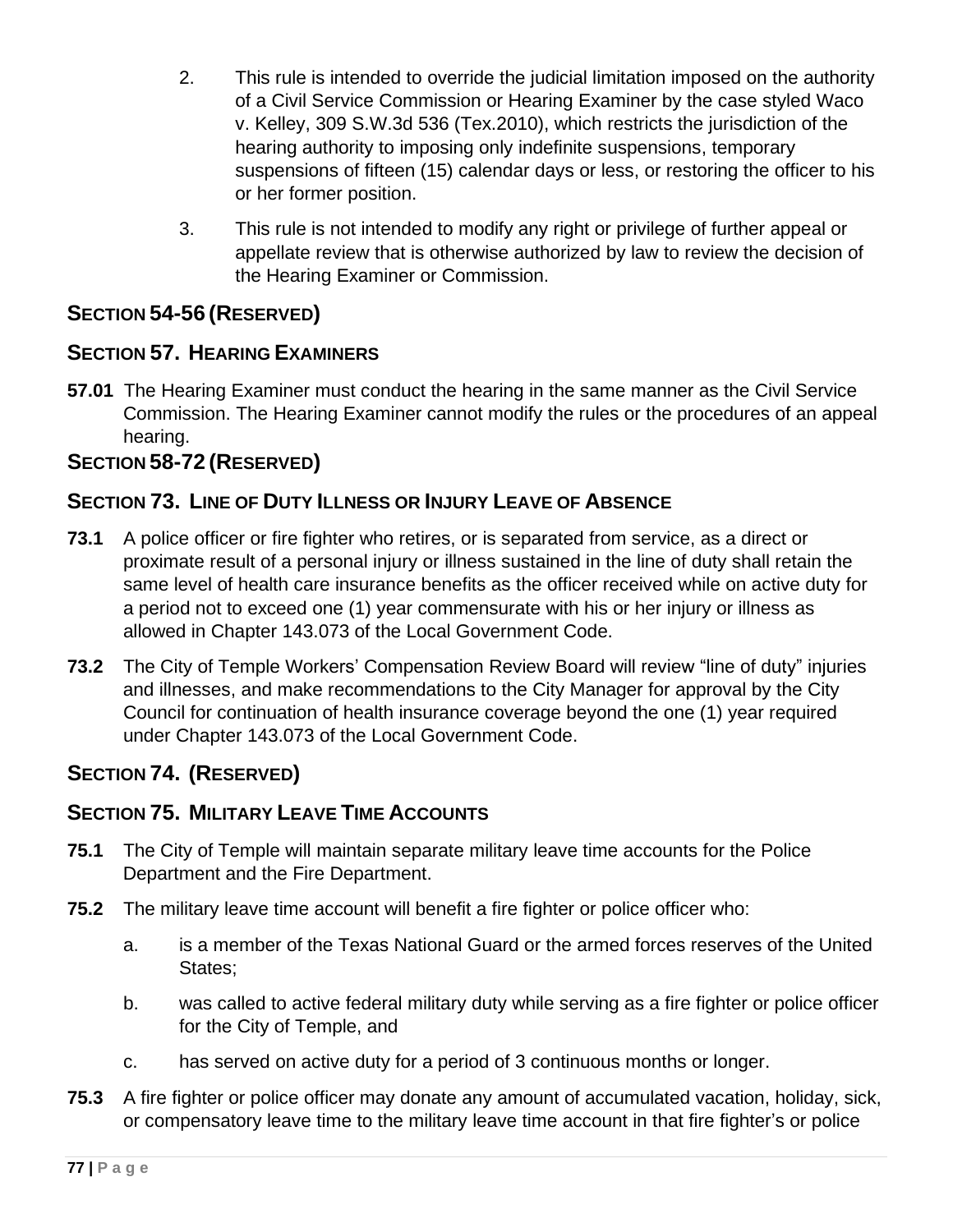officer's department to help provide salary continuation for fire fighters or police officers who qualify as eligible beneficiaries of the account under 75.2.

- **75.4** A fire fighter or police officer who wishes to donate time to an account under this section must authorize the donation in writing on the form provided by the Fire or Police Department and approved by the City.
- **75.5** The City will distribute the leave time donated to a military leave time account among all fire fighters or police officers who are eligible beneficiaries of that account.
- **75.6** The City will credit and debit the applicable military leave time account on an hourly basis regardless of the cash value of the time donated or used.
- **75.7** A fire fighter or police officer who qualifies under 75.2 can use donated military leave time in the number of hours that will provide the difference in his military salary and his City salary when comparing base salary he or she was receiving at the City to the base pay he or she receives on military duty.
- **75.8** A fire fighter or police officer who qualifies as an eligible beneficiary of the account under 75.2 will only receive continuation pay if there are hours in the military leave time account.
- **75.9** A police officer who wishes to use military leave from the military leave time account shall submit the request in writing.
- **75.10** In December of each year, the City will provide a report to the Temple Police Association that includes the current balance of the military leave time account and the amount of leave used by each police officer from the account during the previous year.

# **SECTION 76-80 (RESERVED)**

# **SECTION 81. FITNESS FOR DUTY**

- **81.1** All employees must continually remain in such physical and mental condition as to be capable of rendering safe and efficient services to the City, and performance of the duties and essential functions of the appropriate Department.
- **81.2** All employees will be required to submit to a psychological or physical examination where there exists some reasonable basis to believe that the individual's mental or physical fitness for duty is an issue. Determination of the employee's mental or physical fitness for duty shall not be subject to Commission or Hearing Examiner review.
- **81.3** Submission of a report ordered pursuant to Section 143.081(b) of the Texas Local Government Code.

When a fire fighter or police officer has been ordered to submit to an examination by his or her personal physician, psychologist or psychiatrist to determine fitness for duty the following rules apply:

a. the fire fighter or police officer will submit the report or have hisor her physician, psychiatrist, or psychologist submit the report ordered to the Civil Service Commission within a reasonable time, but not later than 14 calendar days from the date the order is given;